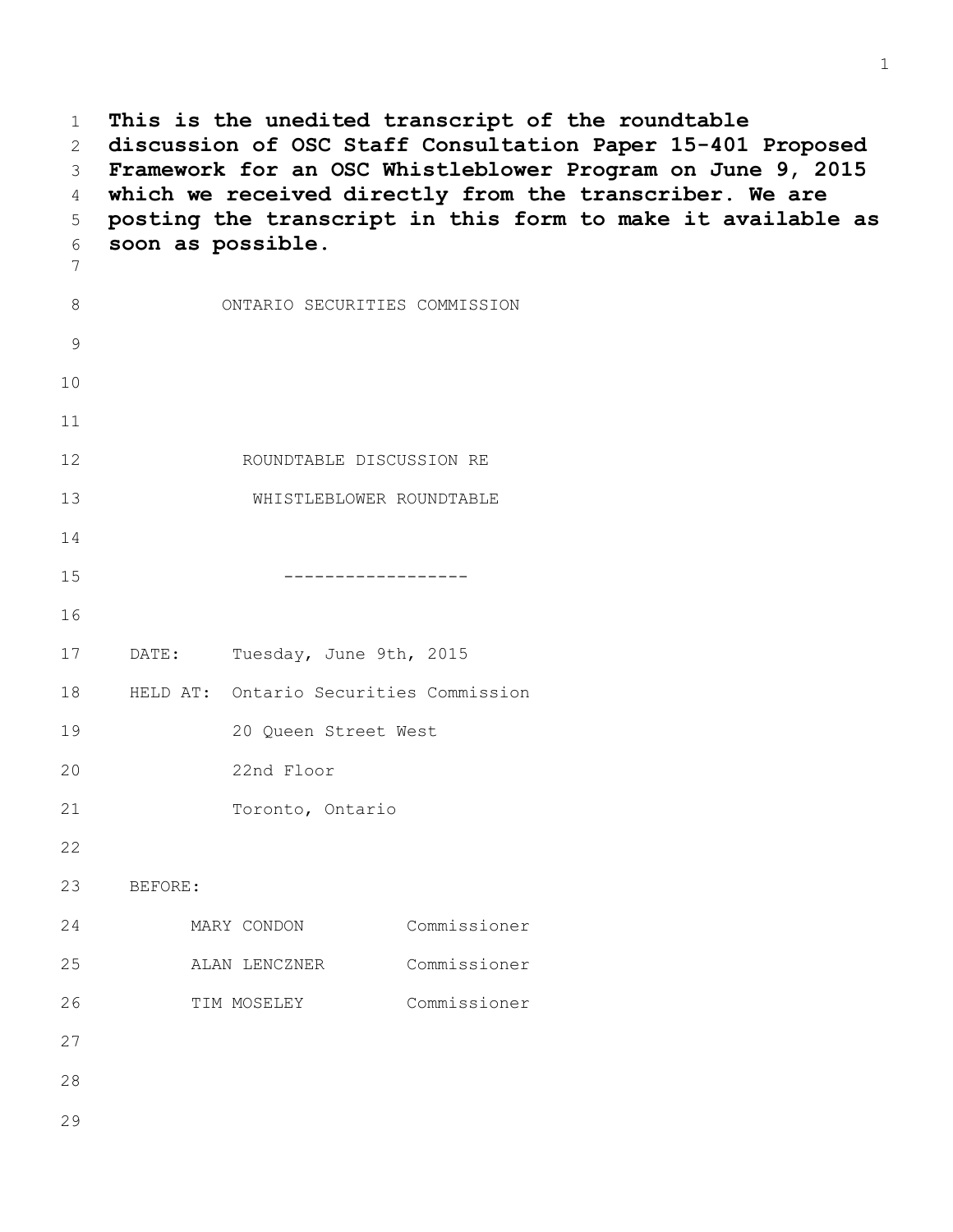1 PANELLISTS:

```
2 
3 John Pecman Competition Bureau
4 
5 Jane Norberg U.S. Securities and Exchange
6 Commission
7 
8 Marian Passmore Canadian Foundation for
9 Advancement of Investor Rights
10 
11 Dimitri Lascaris Siskinds
12 Connie Craddock OSC Investor Advisory Panel
13 Daniel Pugen McCarthy Tetrault
14 David Hausman Fasken Martineau
15 Jordan Thomas Labaton Surcharow
16 Megan Telford TD Bank Group
17 Sheila A. Murray C.I. Financial Corp.
18 Linda Fuerst Lenczner Slaght
19 Christine Wiedman University of Waterloo
20 
21 
22 
23 
24
```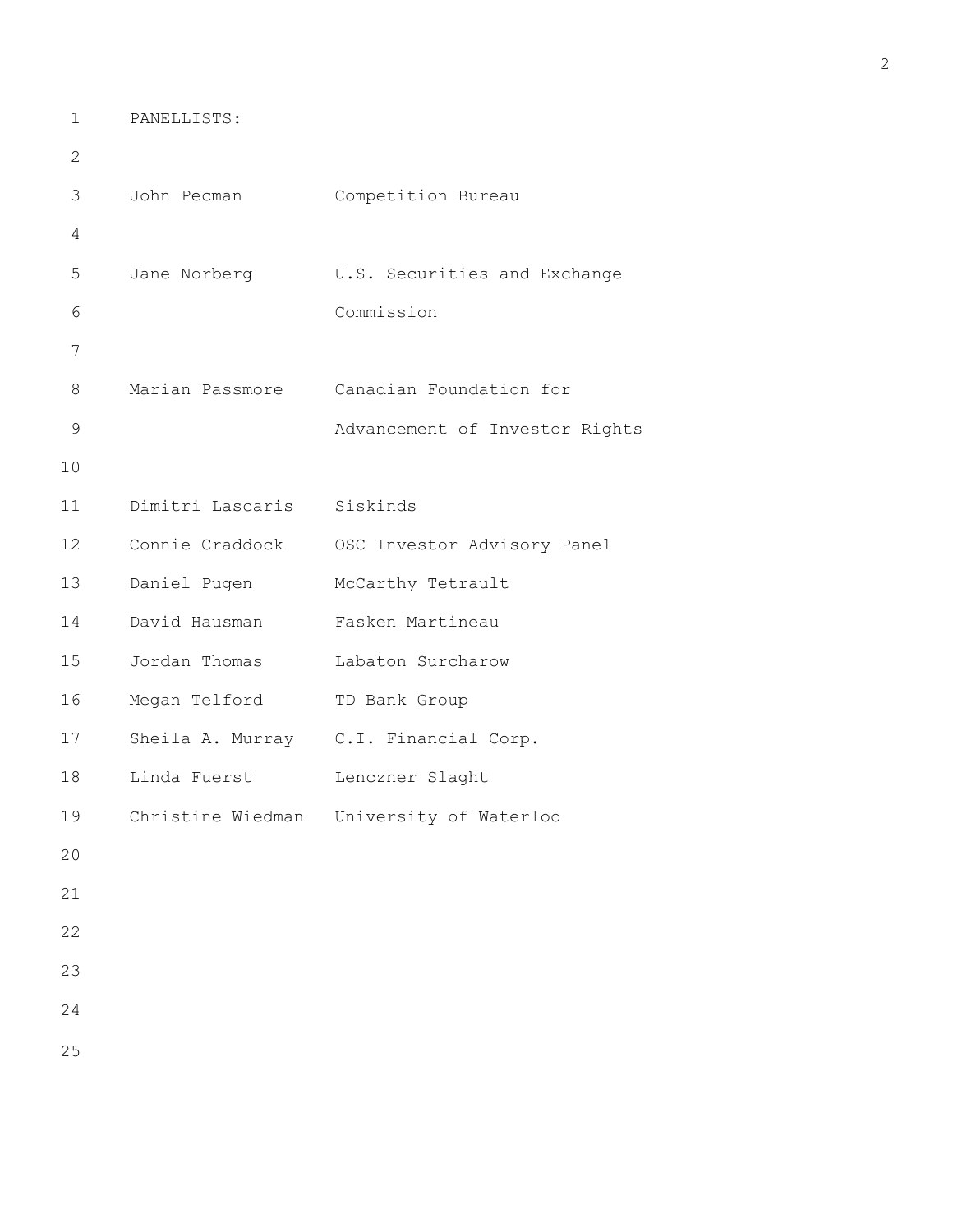| 1  | TABLE OF CONTENTS                           |      |
|----|---------------------------------------------|------|
| 2  | INDEX OF PROCEEDINGS:                       | PAGE |
| 3  | INTRODUCTION AND OPENING REMARKS            | 4    |
| 4  | TOPIC 1: EFFECTIVENESS OF WHISTLEBLOWER     |      |
| 5  | PROGRAMS                                    |      |
| 6  | PRESENTATION BY MR. PECMAN                  | 10   |
| 7  | PRESENTATION BY MS. NORBERG                 | 17   |
| 8  | PRESENTATION BY MS. PASSMORE                | 26   |
| 9  | PRESENTATION BY MR. LASCARIS                | 42   |
| 10 | GENERAL DISCUSSION OF TOPIC 1               | 46   |
| 11 | TOPIC 2: WHISTLEBLOWER PROTECTIONS:         |      |
| 12 | ANTI-RETALIATION MEASURES AND WHISTLEBLOWER |      |
| 13 | CONFIDENTIALITY                             |      |
| 14 | PRESENTATION BY MS. CRADDOCK                | 57   |
| 15 | PRESENTATION BY MR. PUGEN                   | 67   |
| 16 | PRESENTATION BY MR. HAUSMAN                 | 79   |
| 17 | PRESENTATION BY MR. THOMAS                  | 86   |
| 18 | GENERAL DISCUSSION OF TOPIC 2               | 92   |
| 19 | TOPIC 3: IMPACT OF AN OSC WHISTLEBLOWER     |      |
| 20 | PROGRAM ON INTERNAL COMPLIANCE SYSTEMS      |      |
| 21 | PRESENTATION BY MS. TELFORD                 | 97   |
| 22 | PRESENTATION BY MS. MURRAY                  | 101  |
| 23 | PRESENTATION BY MS. FUERST                  | 107  |
| 24 | PRESENTATION BY MS. WIEDMAN                 | 114  |
| 25 | GENERAL DISCUSSION OF TOPIC 3               | 120  |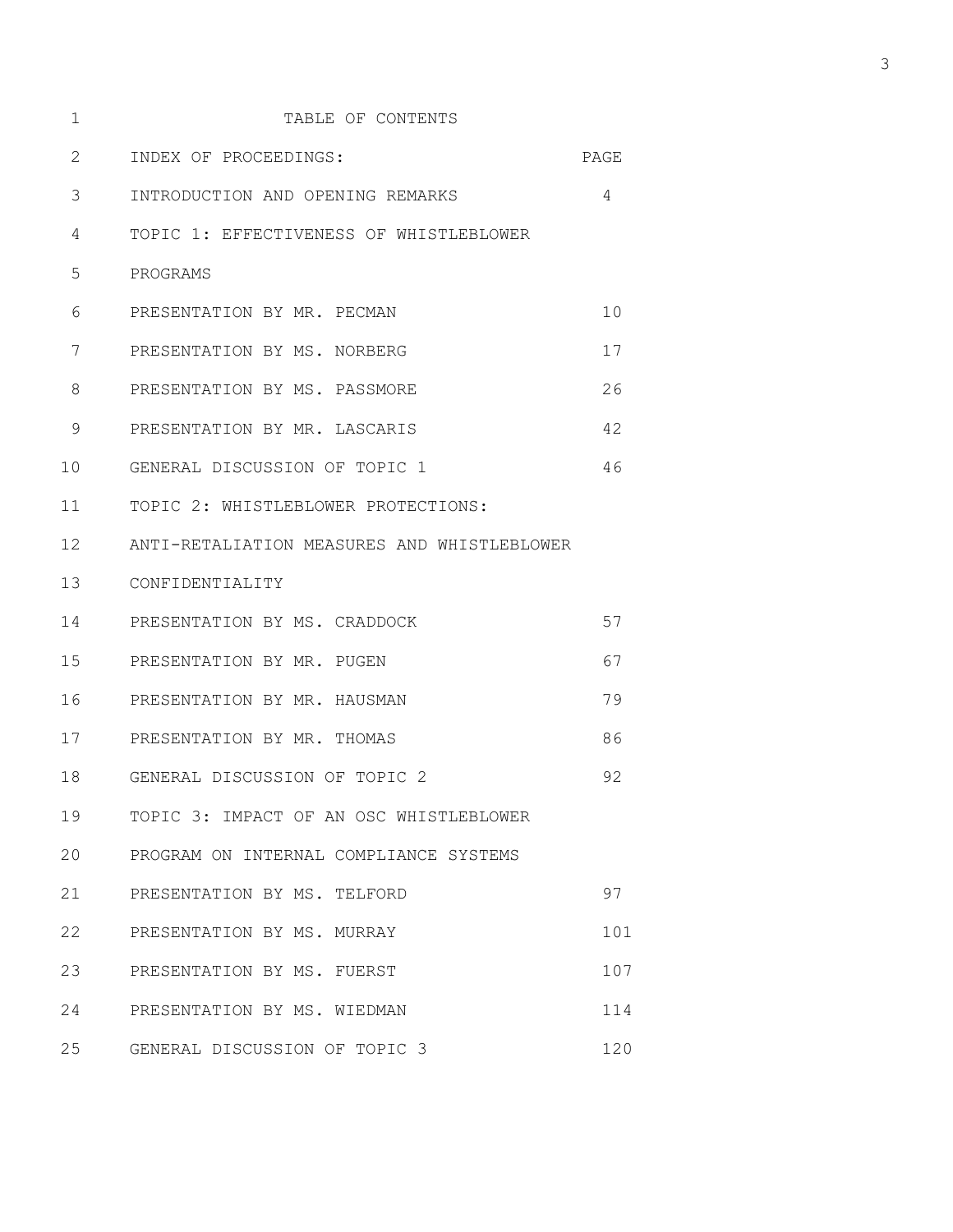1 --- Upon commencing at 9:02 a.m.

2 INTRODUCTION AND OPENING REMARKS:

3 MS. CONDON: Well, good morning 4 everybody. It's nice to see that everyone is so 5 self-disciplined as that hush falls over -- at 9:01 6 before I even had to say anything. So this is a very 7 good start for our session this morning. 8 Welcome to all of you, and of course in 9 particular, welcome to all of our distinguished 10 panelists who have come to give us the benefit of 11 their experiences, and we'll look forward to having a 12 discussion with you all. 13 My name is Mary Condon. I'll chair the 14 roundtable this morning. To my left is my fellow 15 commissioner, Alan Lenczner. Sorry, Alan. 16 MR. LENCZNER: Never got it right. 17 MS. CONDON: And to my right, my other 18 fellow commissioner, Tim Moseley. 19 So you all know, of course, why we're 20 here this morning. We, the OSC enforcement staff, 21 published a consultation paper on a potential 22 whistleblower program in February this year, and very 23 aware, course, that introducing such a program in 24 Canada would be the first of its kind for securities 25 regulators and, therefore, important to make sure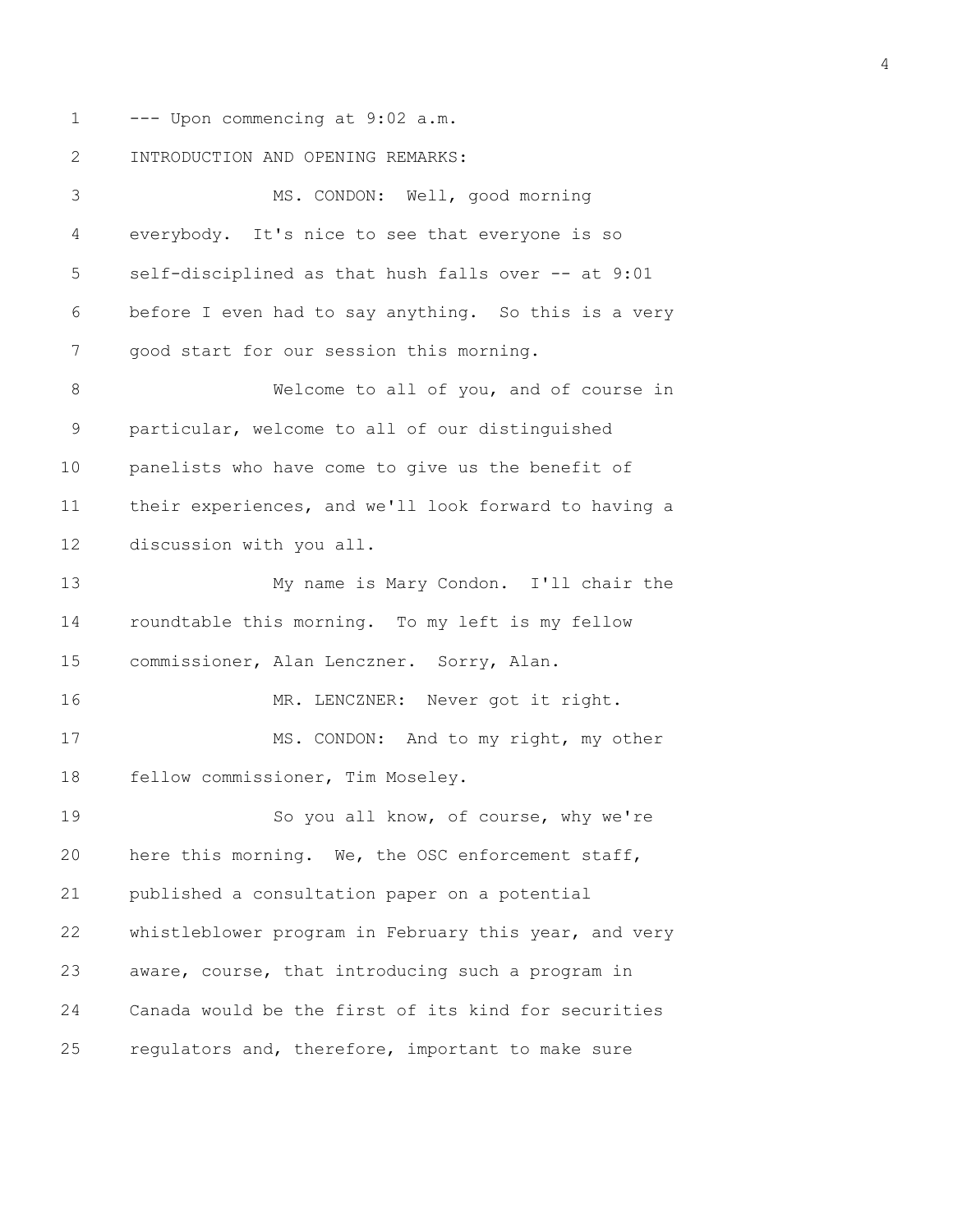1 that we had a full consultation and a full 2 opportunity for comment on the issues.

3 In the process of receiving written 4 comments on the consultation paper, we received, 5 although not very numerous comments compared to their 6 initiatives that we've engaged in, very high quality, 7 very detailed, very insightful comments. And, in 8 particular, if you've had a chance to look at them, 9 you'll see there are a number of issues about which 10 there is broad agreement and then others about which 11 there is less agreement. 12 So on that basis, we thought that it 13 would be extremely helpful to host this roundtable 14 this morning, offer you the opportunity to hear from 15 experts and those who have some experience in 16 interacting with this kind of program in order to 17 help us advance the conversation. 18 Of course, for us, as commissioners, 19 we're really looking at this process as a way for us 20 to get some advice so then how we should move forward 21 and decide about the proposal that has been made by 22 staff to us. 23 So we've set this up so that we have 24 three separate themes that we want to pursue this 25 morning. One of them -- the first one will deal with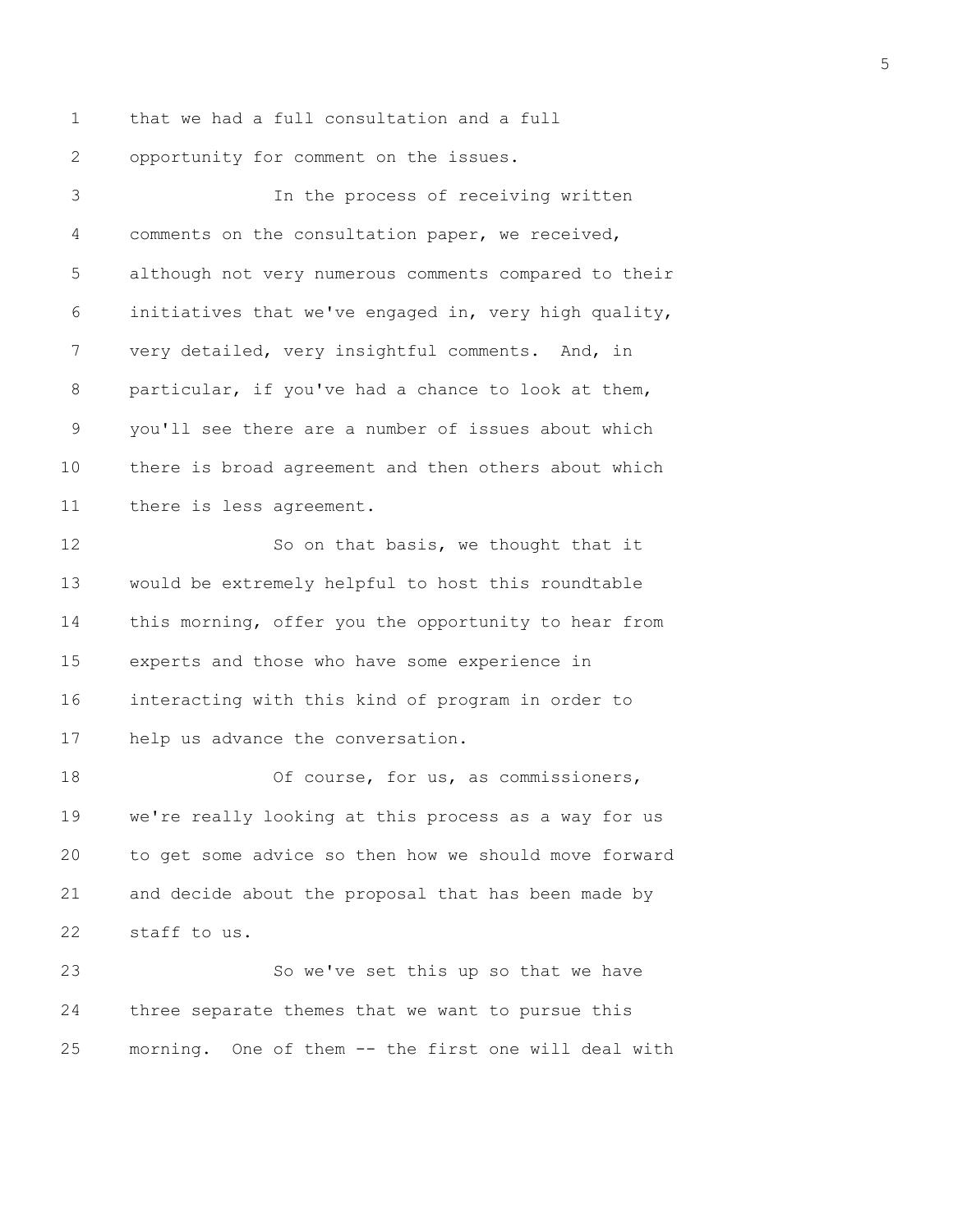1 the question of the effectiveness of a whistleblower 2 program and really getting the views on the table 3 about why we should do this and what the advantages 4 and challenges might be, and we have the benefit of 5 some participants in that session who have already 6 have been involved in implementing and developing 7 whistleblower programs.

8 So what we're going to do after that is 9 have a second panel dealing with anti-retaliation 10 issues, which came very -- came across very loud and 11 clear as an issue that we really needed to be 12 thinking very carefully about if we were going to 13 make such a program work.

14 And then finally the last session will 15 deal with issues of how this kind of whistleblower 16 program would interact with existing compliance 17 mechanisms internally within organizations that we 18 regulate.

19 So what we're going to do is address 20 each of these themes. Each of the speakers on each 21 theme will have five minutes to express their views 22 and their thoughts, and then we'll open for 23 discussion.

24 Obviously, the commissioners will have 25 questions that we want to ask of each speaker, but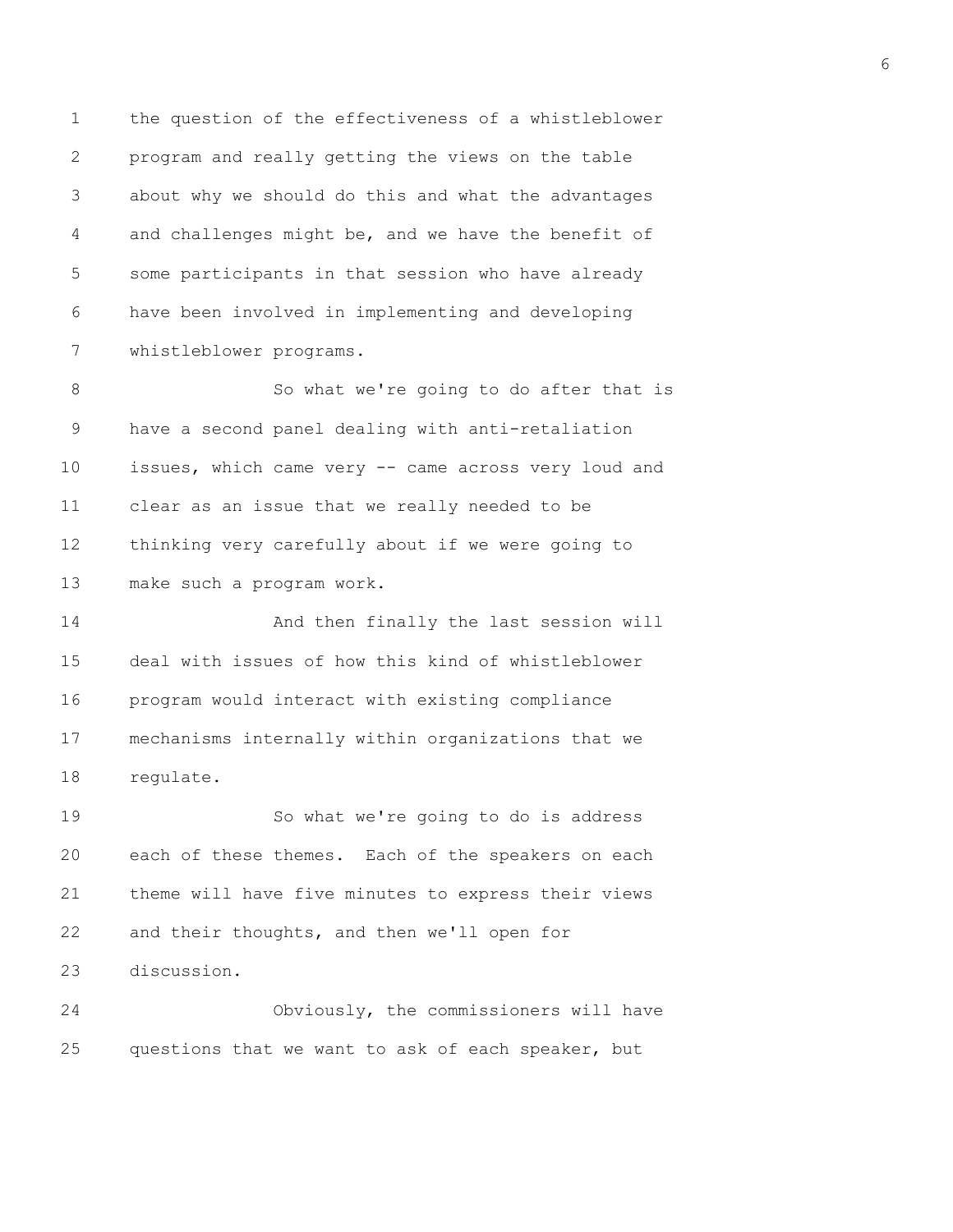1 also other panelists for other sessions this morning 2 should feel free to jump in at any point and we can 3 have a very general and useful conversation.

4 For those of you in the audience who 5 want to join the conversation, we have comment cards 6 on the chairs so that you can put a question in 7 writing, it will be fed up by staff members who are 8 assisting us to give us the comment cards, and then 9 if there is an opportunity we'll ask the question on 10 your behalf at the roundtable. If not, of course, we 11 take all those questions away with us and consider 12 them as we continue to consider the next steps in 13 this process.

14 So just a couple of housekeeping issues 15 before we jump into our first substantive discussion. 16 Please turn off all of your devices that will chirp 17 and beep during the next few hours.

18 We have a transcriber who is going to 19 provide a transcript of the proceedings this morning 20 and we will post that on our website as soon as it is 21 available to us to do so, so that those who are not 22 able to attend this morning will have the benefit of 23 the conversation. It is obviously a public 24 roundtable. There are a couple of members of the 25 media in attendance.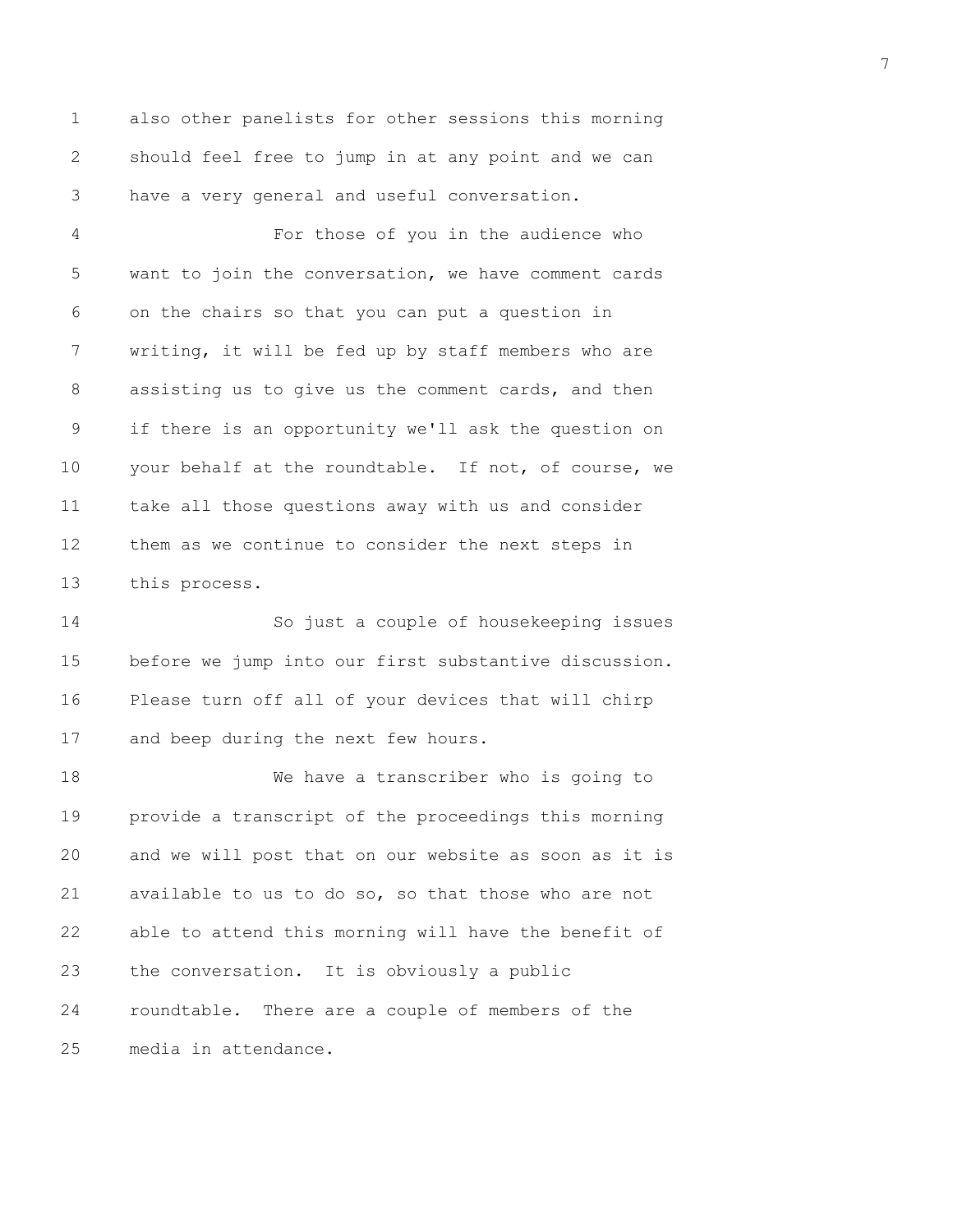| $\mathbf 1$ | So that, I think, concludes the                       |
|-------------|-------------------------------------------------------|
| 2           | introduction, and I have the pleasure of moderating   |
| 3           | the first panel of our conversation this morning      |
| 4           | which is dealing with the question of the             |
| 5           | effectiveness of whistleblower programs. So we're     |
| 6           | going to move right into that issue.                  |
| 7           | We have four panelists who are here on                |
| 8           | my right. We have John Pecman from the Competition    |
| 9           | Bureau. We have Jane Norbert from the U.S.            |
| 10          | Securities and Exchange Commission, Marian Passmore   |
| 11          | from Fair Canada, and Dimitri Lascaris from Siskinds, |
| 12          | LLP.                                                  |
| 13          | Each of them has a particular                         |
| 14          | perspective on the question of effectiveness of       |
| 15          | whistleblower programs and we look forward to hearing |
| 16          | those views.                                          |
| 17          | Before I turn it over to the first                    |
| 18          | participant, John, who will tell us how -- what       |
| 19          | experience the Competition Bureau has had with these  |
| 20          | kinds of programs, again, I'll just make the point    |
| 21          | that there are a number of whistleblower-type         |
| 22          | programs in existence both within and without the     |
| 23          | securities regulations space.                         |
| 24          | IROC has had a whistleblower program                  |
| 25          | for a number of years and, of course, overseas in the |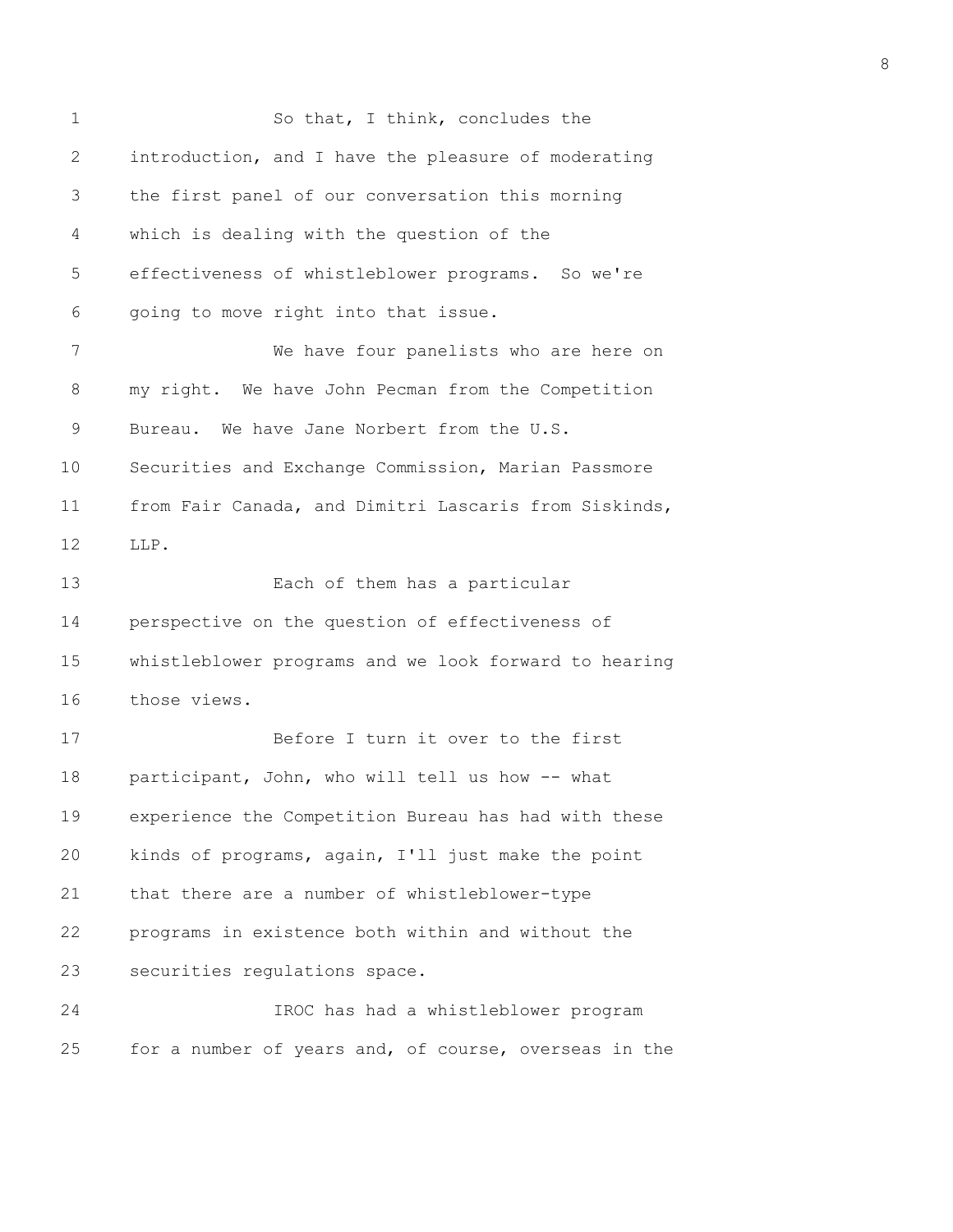1 UK and Australia there are whistleblower programs 2 also in those jurisdictions. The difference with 3 some of those programs is that they do not offer 4 financial incentives to whistleblowers to come 5 forward.

6 So I think in terms of our thinking 7 about this at the OSC, the landscape really changed 8 once we had the opportunity to review the experience 9 of the SEC, which introduced a new version of a 10 whistleblower program following the Dodd-Frank Act in 11 2010 and which has been described by the SEC chair as 12 a game changer.

13 So we're very excited, therefore, to 14 have some ability to learn from the SEC's experience. 15 So let me, just before I turn it over 16 to John, mention that obviously some of you will have 17 had the chance to look at the consultation paper that 18 we published. A key feature of the program that the 19 OSC enforcement staff are proposing is that there 20 would be a financial incentive to eligible 21 whistleblowers of up to 15 percent of total monetary 22 sanctions, including administrative penalties and 23 disgorgement where those sanctions exceed \$1 million. 24 However, as currently proposed, the award would be 25 capped at \$1.5 million.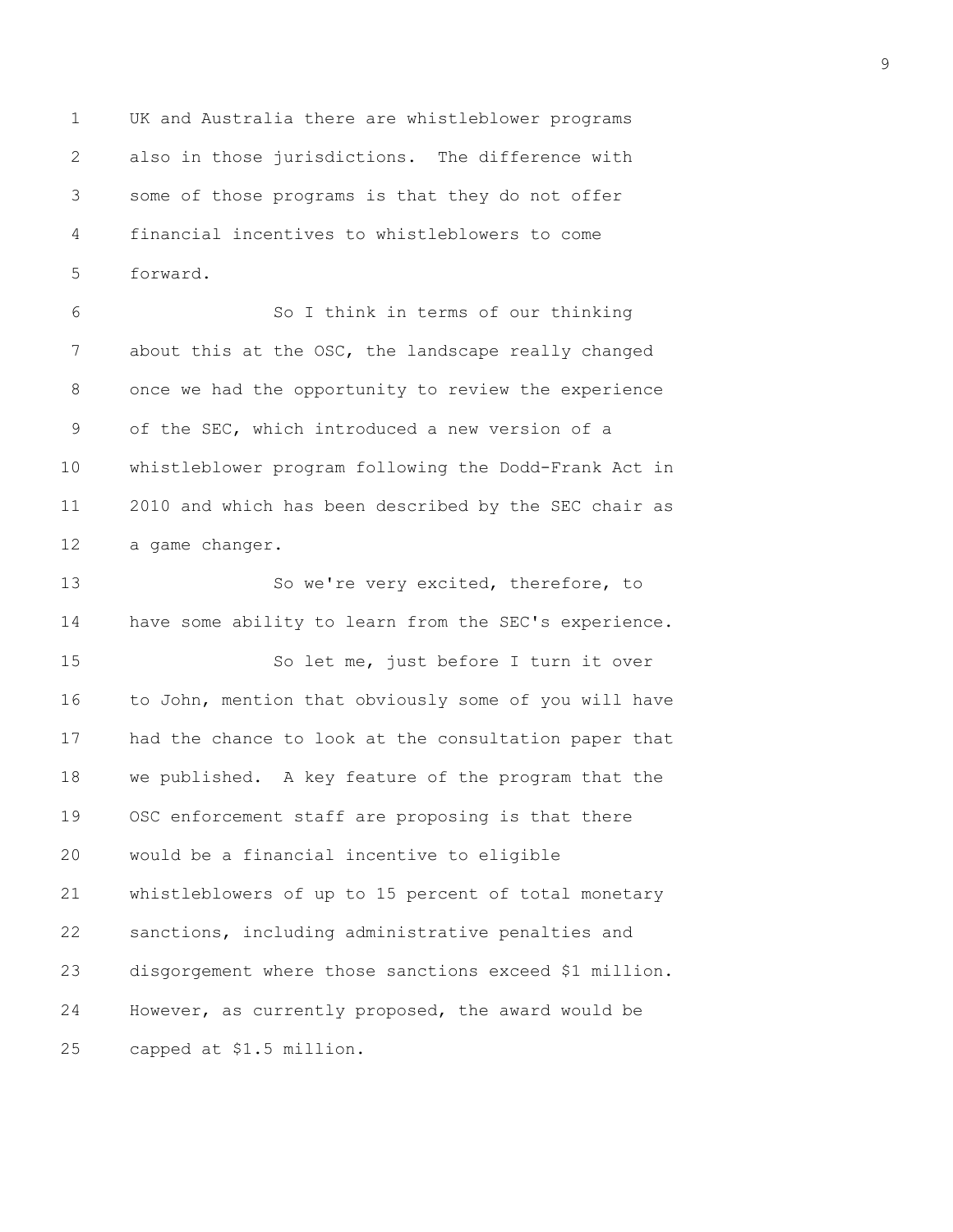| $\mathbf 1$     | There is also a number -- there are a                |
|-----------------|------------------------------------------------------|
| $\overline{2}$  | number of considerations that are put forward in the |
| 3               | consultation paper about the issue of who could be   |
| 4               | eligible for that whistleblower award, and that's    |
| 5               | also an issue that hopefully we'll be able to get    |
| 6               | into in our discussion.                              |
| 7               | So without further adieu, I'm going to               |
| 8               | turn it over to John and ask him to speak about the  |
| 9               | programs that currently exist in the arena of        |
| 10              | competition regulation.                              |
| 11              | TOPIC 1: EFFECTIVENESS OF WHISTLEBLOWER PROGRAMS     |
| 12 <sup>°</sup> | PRESENTATION BY MR. PECMAN:                          |
| 13              | MR. PECMAN: Thank you. Thank you very                |
| 14              | much. I'm pleased to be here to talk to the group    |
| 15              | today about our experiences with whistleblowing.     |
| 16              | I'm going to cycle back a little bit in              |
| 17              | terms of context of who we are, the Competition      |
| 18              | Bureau.                                              |
| 19              | Our role is to promote and protect                   |
| 20              | competition and innovation and markets, and we do    |
| 21              | that through administration and enforcement of the   |
| 22              | Competition Act. The Competition Act has both        |
| 23              | criminal and civil provisions, and we're primarily   |
|                 |                                                      |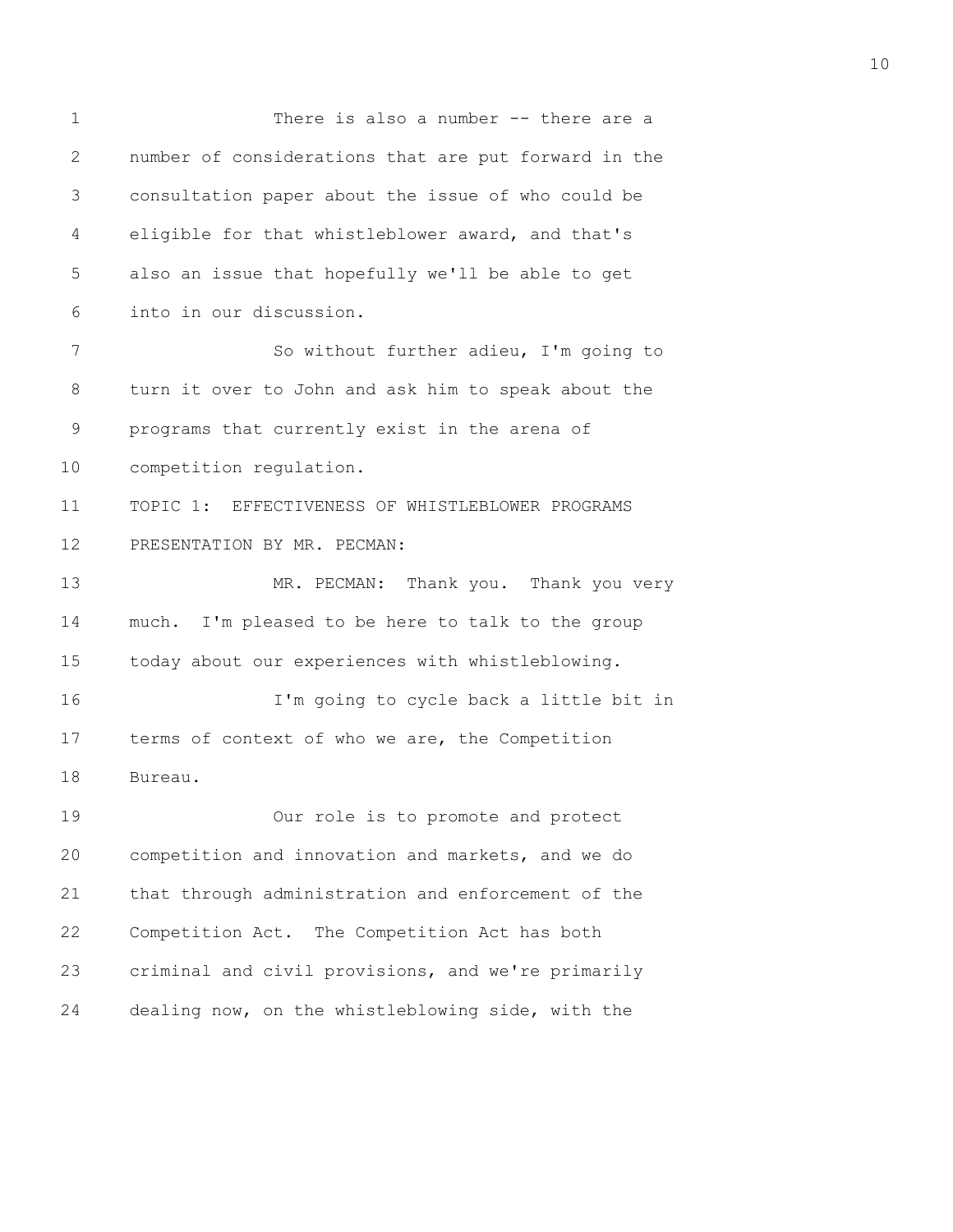1 criminal provisions. And those pertain to bid 2 rigging and price fixing, which have fairly severe 3 penalties: statutory maximum jail times for 4 individuals up to 14 years and fines for each count, 5 \$25 million.

6 These types of offences take place in 7 secret, secret deals, so we are very dependent on 8 whistleblowers to enable us to detect in the first 9 instance, and then to go through with the 10 investigation, obtain their cooperation, and 11 ultimately in the prosecution sense.

12 The other interesting feature is the 13 bureau is an investigative body. We work with -- 14 closely with the Crown prosecutors. They're 15 independent. They make charging decisions, and 16 they're also responsible for granting immunity and 17 leniency from prosecution, which is our two largest 18 programs to incite people to whistleblow.

19 So our immunity program, developed back 20 in 1991, informally at the time. The OSC chair was 21 in fact the commissioner, Howard Wetston. And the 22 arrangement is a company or individual comes forward, 23 identifies an offence, cooperates with us to stop the 24 conduct, they are eligible for immunity from 25 prosecution.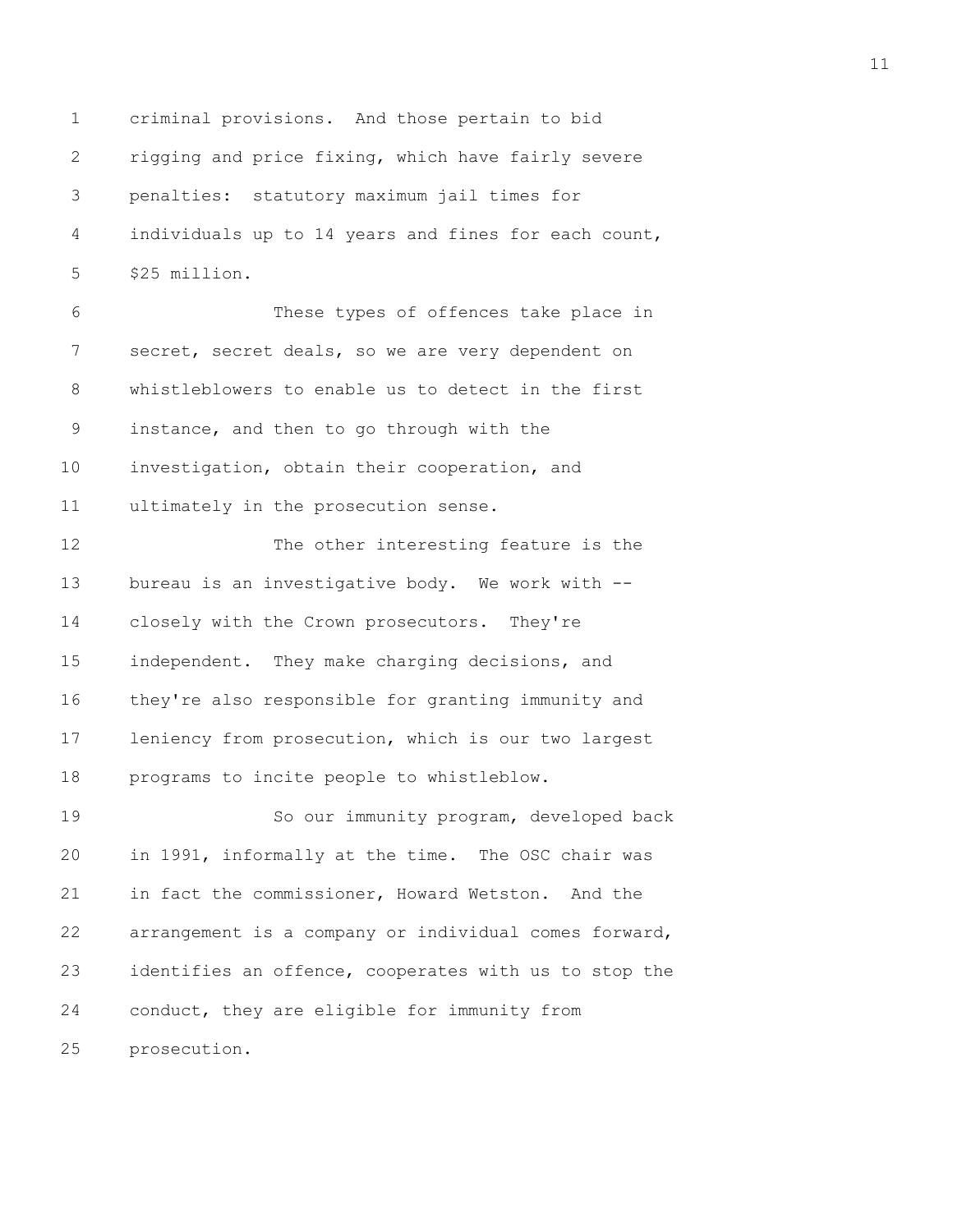1 And it's a very significant carrot for 2 individuals and companies, particularly given the 3 fact that there is always a risk of being detected. 4 And so companies using this game theory of deciding 5 whether or not they should come in -- once they 6 determined they have committed an offence, whether or 7 not to come in and seek immunity from prosecution. A 8 huge reward given the size of the penalties that are 9 involved. 10 So, again, the immunity applicant gives 11 us a call, we indicate that there are markers 12 available for immunity. They disclose the offence to 13 us. We recommend immunity to the Crown, and it's the 14 Crown who grants immunity. 15 In 2007 we developed a leniency program 16 for those that lose the race for immunity. Because 17 it is a race. Whoever comes in and rats out their 18 competitors first gets the immunity. So it is a 19 race. And those that lose still have opportunities 20 for cooperation discounts. Our leniency program 21 provides for 50 percent discount off the usual fine 22 limits, as well as immunity from prosecution for 23 individuals. 24 So it encourages other participants to

25 come in as well, making it easy for us to ultimately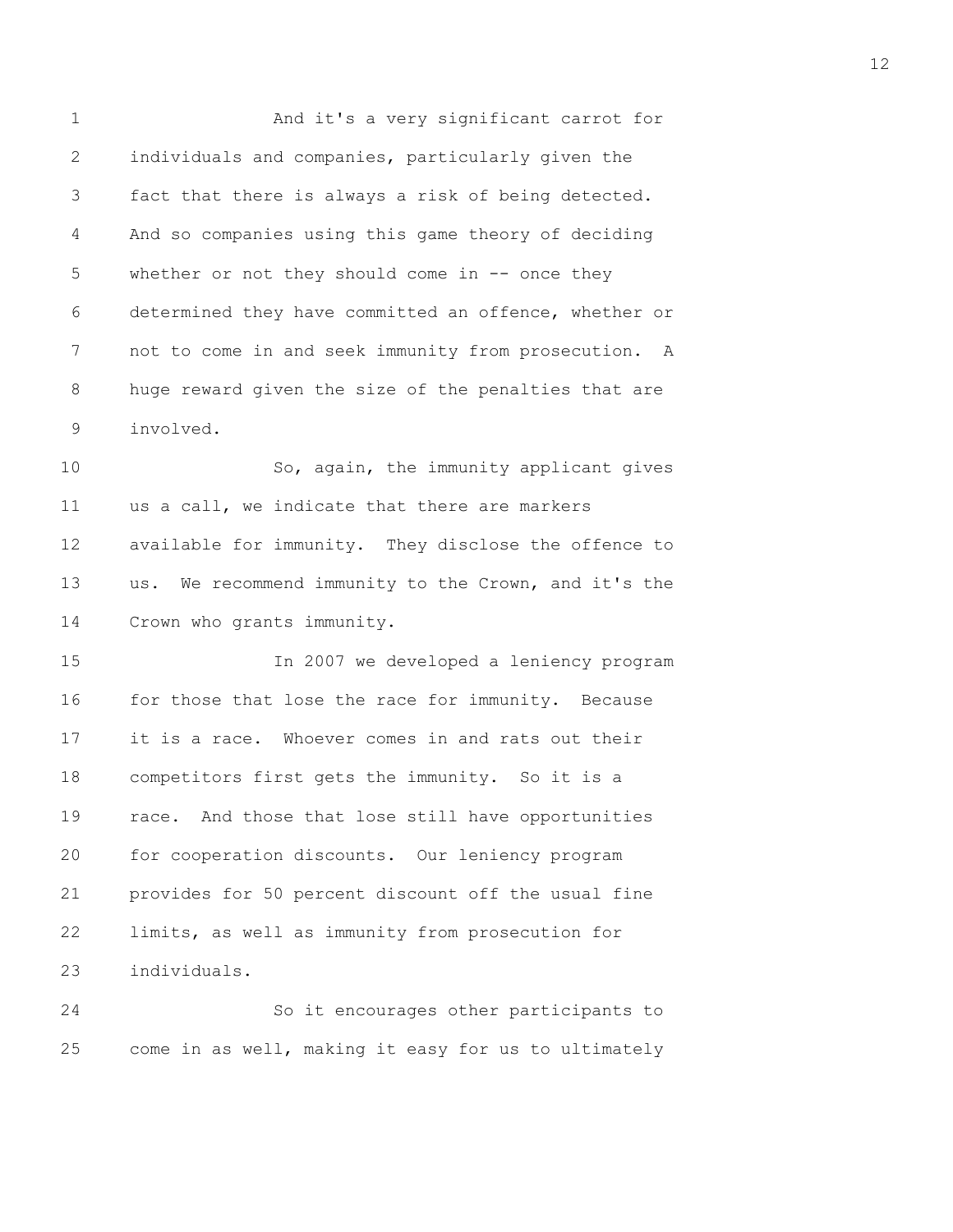1 investigate and prosecute these types of offences. 2 So these programs have been highly 3 successful and, just by indication, since 2011 4 we've -- the government has collected \$88 million in 5 fines under the cartel provisions, the bid rigging 6 and price fixing. Of those, \$86 million of the fines 7 come from leniency applicants that have pled guilty. 8 So about 99 percent of our success in terms of, if 9 you measure it by way of fines, comes to us from our 10 successful immunity leniency programs. 11 And we're not alone. Most anti-trust 12 agencies around the world have similar programs where 13 they give a pass to encourage companies to cooperate 14 with the authority and to enable the authority to 15 actually go out and investigate these matters. 16 Otherwise, they, for the most part, likely go 17 undetected. 18 So we think there is huge value in 19 providing these incentives. Not necessarily a 20 reward, but it is immunity from prosecution and 21 billing (ph) not to have to pay a fine. Highly 22 successful programs. I encourage you to use those. 23 We receive between 15 to 20 24 applications for immunity and leniency each per year. 25 So it keeps us quite occupied. The problem is they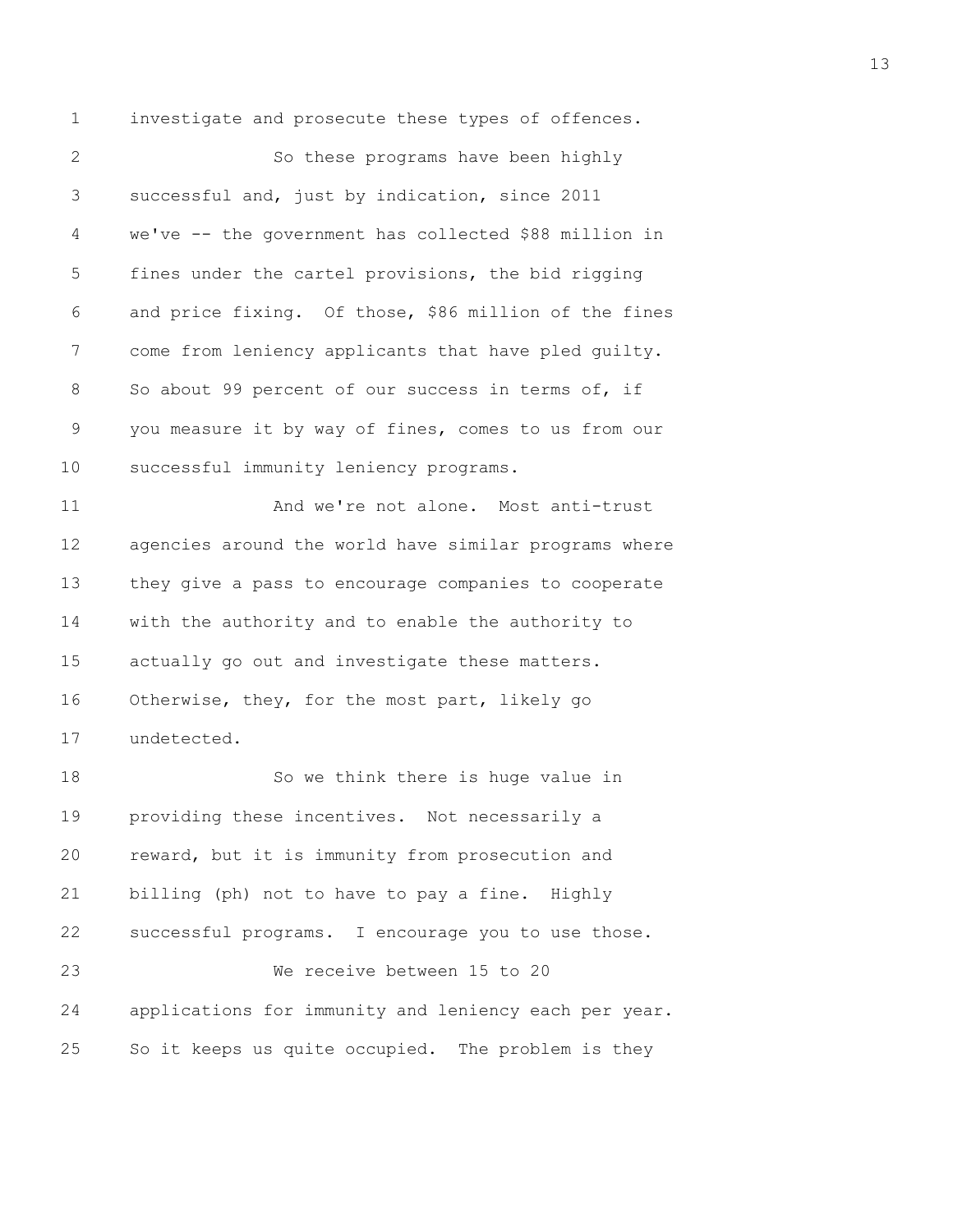1 are very appealing and enticing in that given the 2 volume of work that comes in the door through the 3 whistleblower program, we're not doing as many 4 investigations from the ground up, if you will, with 5 intelligence detecting ourselves. And it could be a 6 problem because people won't come from in for 7 immunity if you are not actually conducting 8 investigations as well. 9 The bureau also has a standalone

10 whistleblowing programming and provision in the 11 Competition Act. It does not provide a reward to the 12 whistleblower but it does have anti-retaliation 13 measures. Within the past few years we've started 14 promoting the program more, advertising that it 15 exists and trying to encourage people to participate 16 in that.

17 We have not had a lot of success, maybe 18 because there aren't financial rewards. We have a 19 couple of cartel investigations emerge from that 20 program, but the success is not there.

21 So why I'm interested in participating 22 today -- I'm very curious to hear others' experiences 23 about a reward program on the whistleblower side 24 exclusively, as opposed to the grant of leniency and 25 immunity.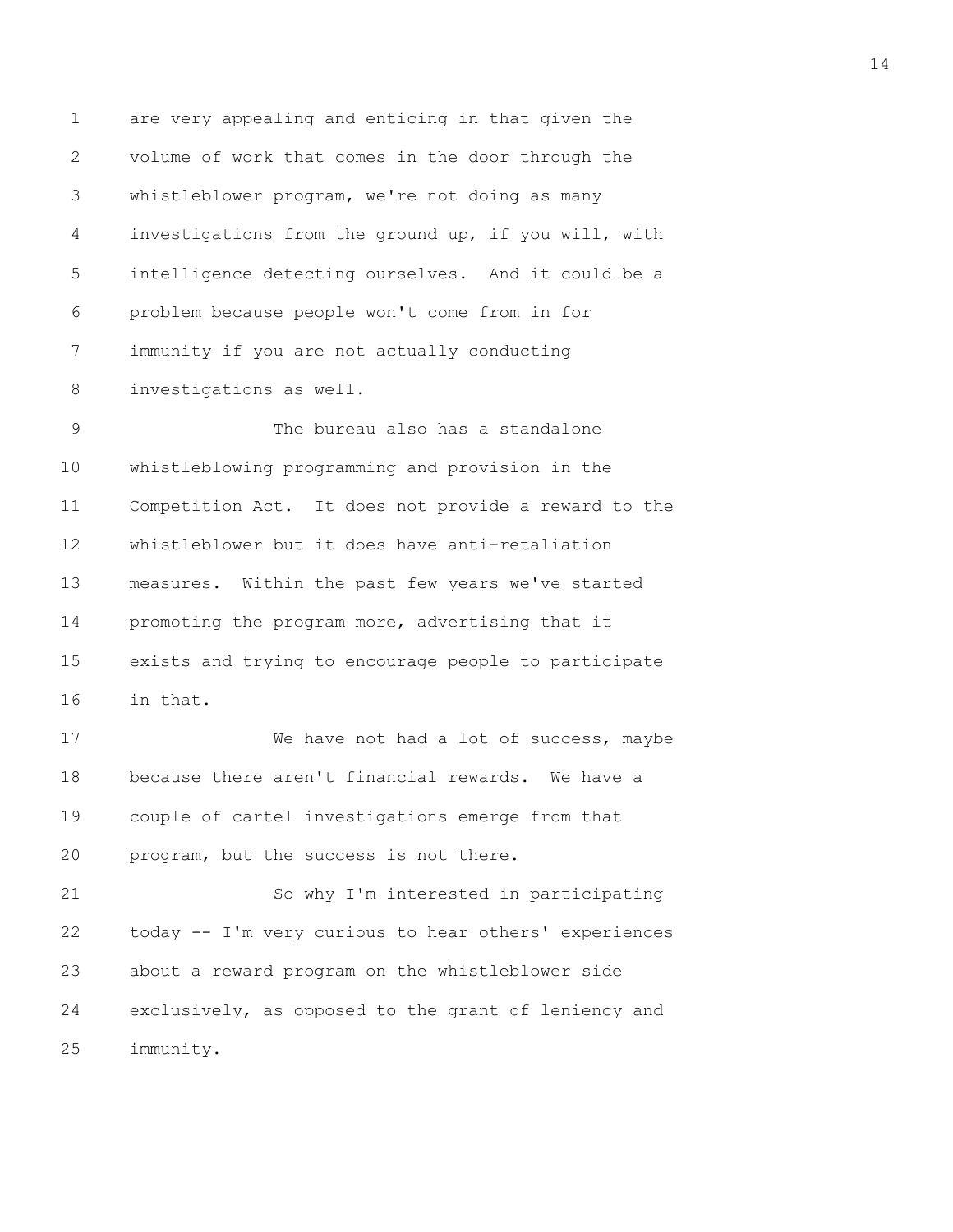1 So that's basically what I want to 2 bring forward, again, are really successful and -- 3 successful all around the world, immunity leniency 4 programs.

5 MS. CONDON: Thanks very much, John. 6 Just before I turn it over to Jane, can 7 I just ask, you mentioned that the immunity program 8 gets started by somebody giving us a call. Can you 9 say a little bit about what the sort of internal 10 process is within the Competition Bureau for sort of 11 starting the process with someone looking for 12 leniency or immunity? 13 MR. PECMAN: I can do that, and I did 14 that for many years, taking the calls. 15 So our senior deputy of our 16 cartels and deceptive marketing practices branch, 17 is the taker of the calls, the initial call as a 18 marker. It's usually counsel that calls on behalf 19 of the company or the individual and questions 20 whether or not the marker is available for a 21 certain product. Because if they are not in 22 first, obviously a marker is not available, 23 immunity is not available. So that's the first 24 question.

25 So we go to our the records, determine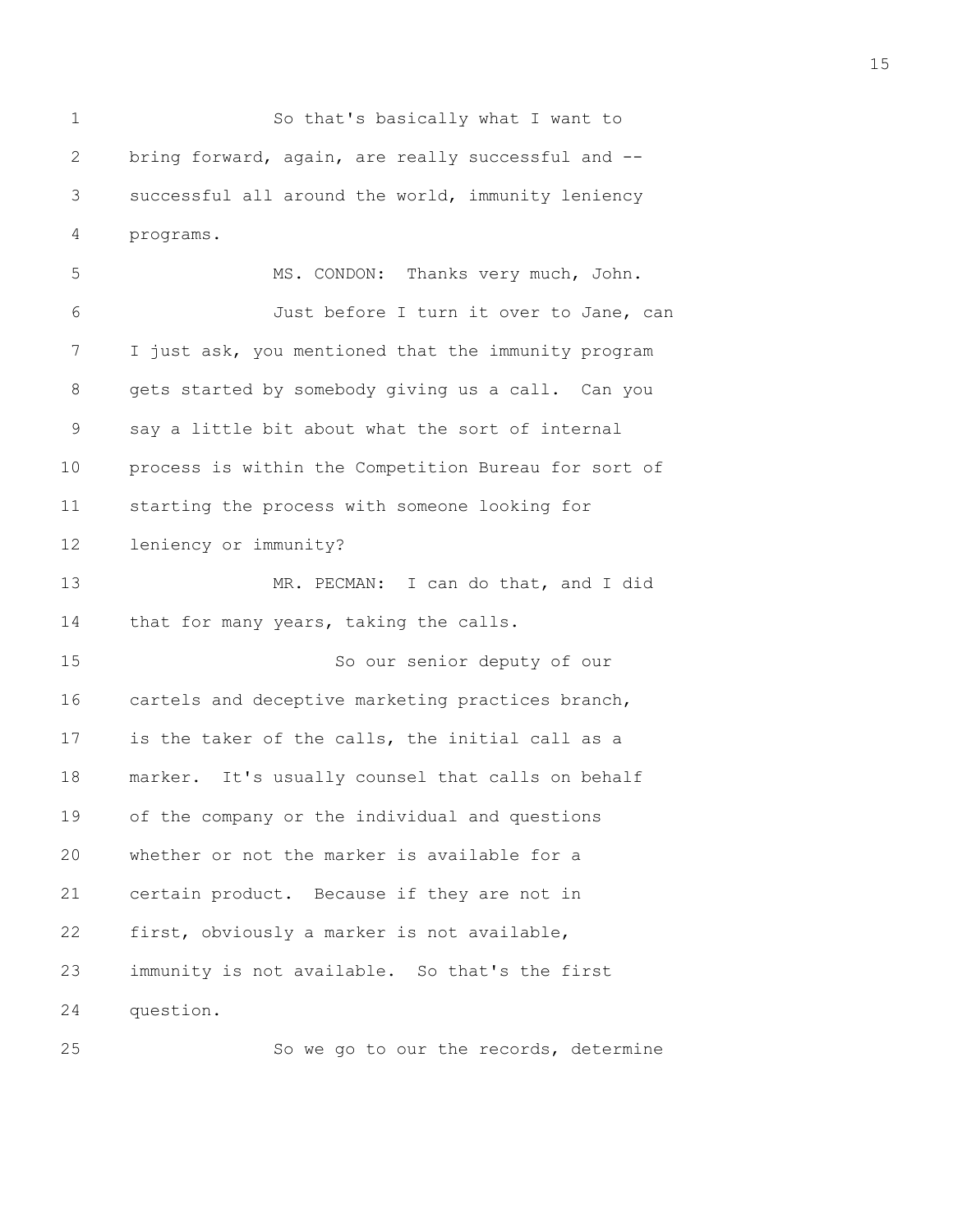1 whether or not a marker is available, and then 2 indicate it is available. And then we obtain some 3 bare bones information about the nature of the 4 offence on a hypothetical basis, following which we 5 set up a date for a proffer. 6 So companies will come in with their 7 attorney, will have a prepared profer in terms of 8 their admission, again on a hypothetical basis, will 9 disclose the type of evidence they have, the 10 witnesses, the documents. And that information is 11 compiled by the bureau, Competition Bureau, and a 12 recommendation then is made to the Crown on whether 13 or not to formally grant immunity or leniency 14 following the profer process. 15 MS. CONDON: Thank you. And can I just 16 follow-up on one other issue? You mentioned this 17 possibility that resources put into the whistleblower 18 program perhaps -- and the related programs perhaps

19 take away from the resources available for ground up 20 investigations.

21 MR. PECMAN: Right. It's a zero sum 22 game. We have a fixed budget. And if your plate is 23 full with these immunity and leniency requests and 24 you are working on that, it means you are not doing 25 the other side of the business. Again, you have to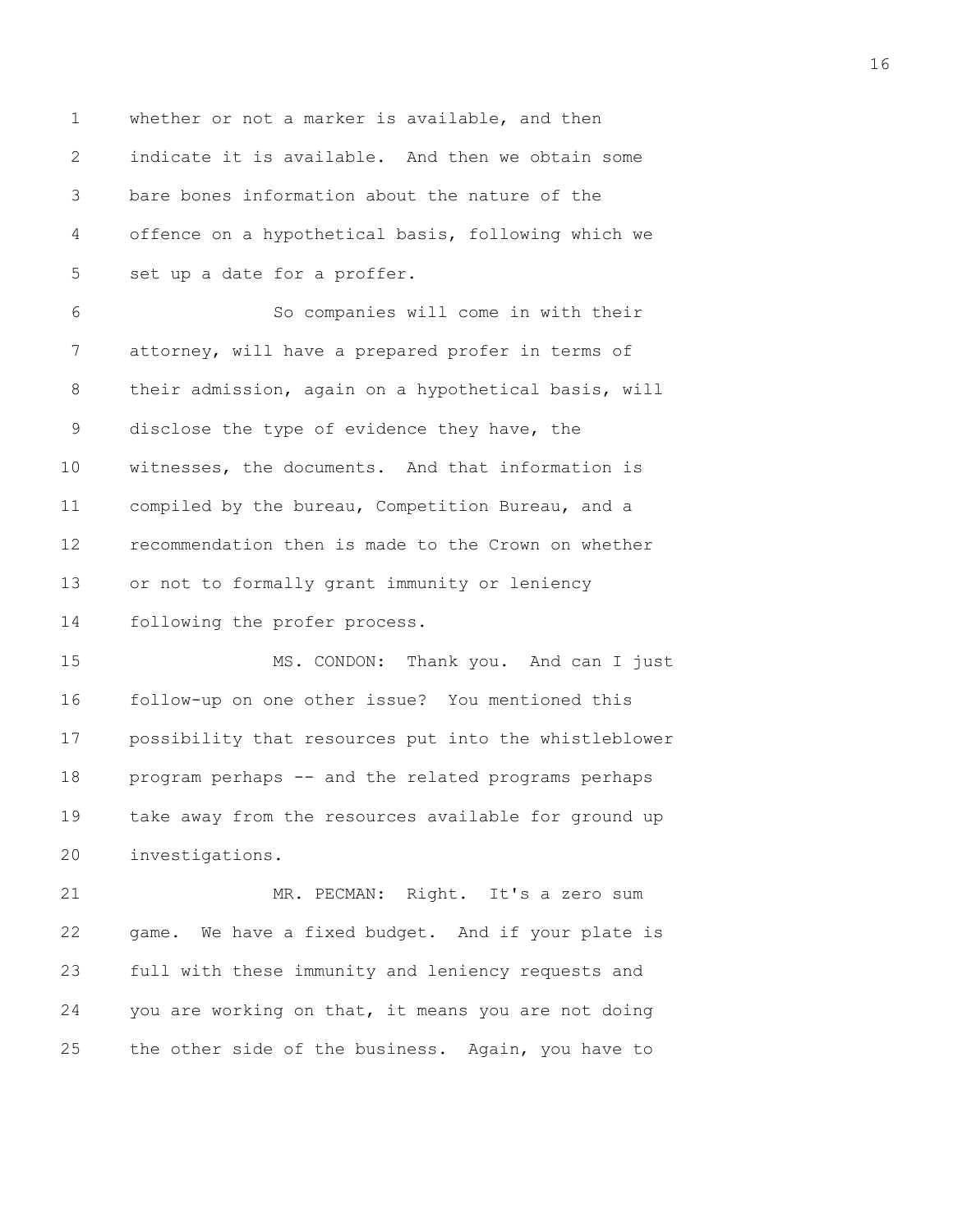1 be careful. I think about 20 percent of our cases 2 come through the traditional means, whether a 3 complaint or a detection through just reading a 4 newspaper, and we'll start an investigation that way. 5 So it is something that we are wary 6 weary of, and understand that that could happen and 7 could ultimately undermine your whistleblowing 8 program if you are not actively investigating as 9 well. 10 MS. CONDON: Okay. Thank you very 11 much. Very helpful. 12 Jane, I'm going to turn to you. 13 Obviously, we're very interested in learning more 14 from the SEC's experience. It's got a very robust 15 and rigorous whistleblower program over the last 16 number of years, and perhaps if we could ask you to 17 give us a general sense of how it works and also in 18 particular what you think the factors driving its 19 success in particular have been over the last couple 20 of years. 21 PRESENTATION BY MS. NORBERG: 22 MS. NORBERG: Absolutely. Let me start 23 by saying I'm very honoured to be here, and thank you 24 for having me. 25 I was thinking about what to say about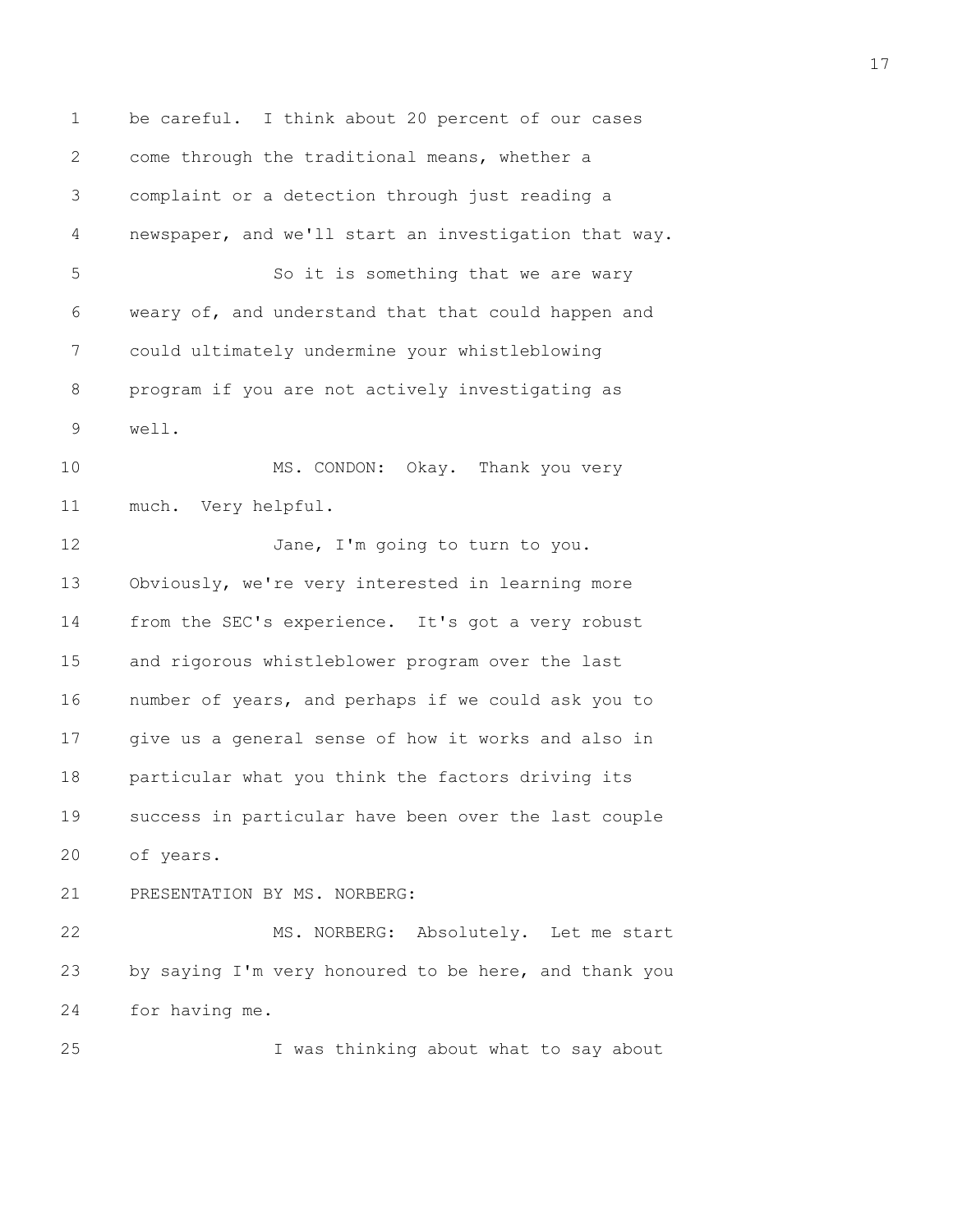1 the effectiveness whistleblower programs. When I'm 2 thinking about some words that have been used to 3 describe the U.S. SEC's program, and you had actually 4 referred to it. I think our chair, Chair White, said 5 it best when she said that it can be a game changer, 6 and I think that that is a true statement.

7 Before I get into my remarks, let me 8 start by saying that what I say here today are my own 9 opinions and not necessarily reflective of the 10 commission -- the U.S. Securities Exchange Commission 11 and its staff.

12 In the almost four years since the 13 SEC's whistleblower program has been operational, the 14 number of whistleblower program tips we've received 15 has increased by 20 percent. So in fiscal year 2013 16 we received over 3,200 tips and then in fiscal year 17 2014 we received over 3,600 tips, and that translates 18 to about 10 whistleblower program tips coming in a 19 day.

20 The tips come in from every state in 21 the United States, as well as 60 foreign countries. 22 And you may well be interested to know that Canada is 23 always in our top three countries outside the United 24 States where we receive whistleblower program tips. 25 The last fiscal year we received 58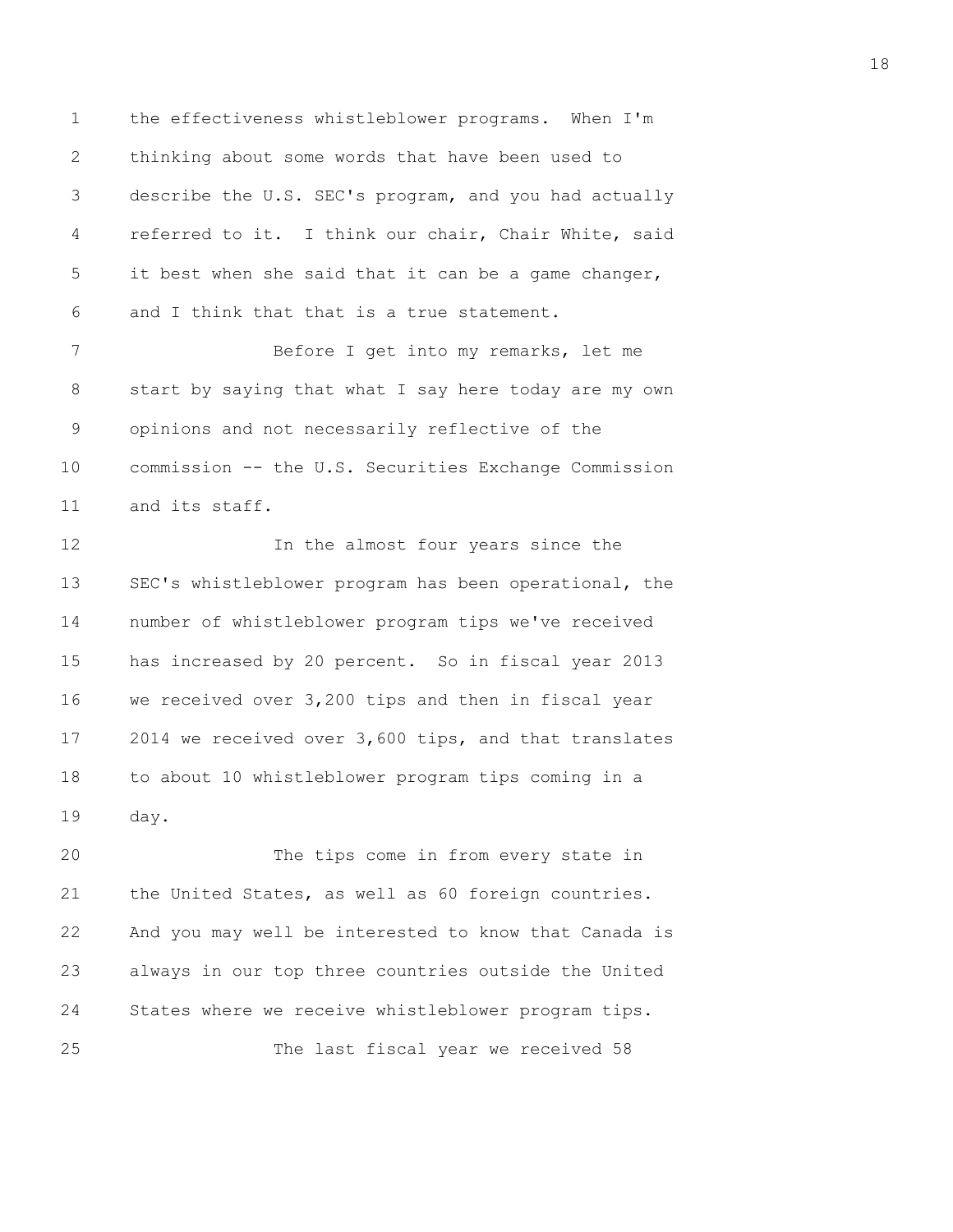1 whistleblower tips from Canada. And the tips that we 2 receive run the gamut of securities law allegations. 3 The most frequent are corporate disclosures and 4 financial statements offering fraud and market 5 manipulation. And we receive incredibly high quality 6 tips that not only cause us to open investigations, 7 but also enable us to bring enforcement actions much 8 quicker and save on those resources, which is very 9 important when you have limited resources within your 10 organization.

11 These tips have also enabled -- and I 12 think this is incredibly important -- have enabled 13 staff to stop fraud quicker and, at times, have TROs 14 or asset freezes which have stopped investor funds 15 from being dissipated by the fraudsters. And I think 16 that's an incredibly big thing when it comes to 17 whistleblowers. And then coming in and being able to 18 point us to perhaps where investor funds might be and 19 us being able to unravel the fraud quicker is that it 20 does result in investor funds being saved.

21 Whistleblowers also provide ongoing 22 assistance to the SEC staff during these 23 investigations. They review and explain documents, 24 provide technical analysis, have pointed us to 25 specific financial transactions, and been witnesses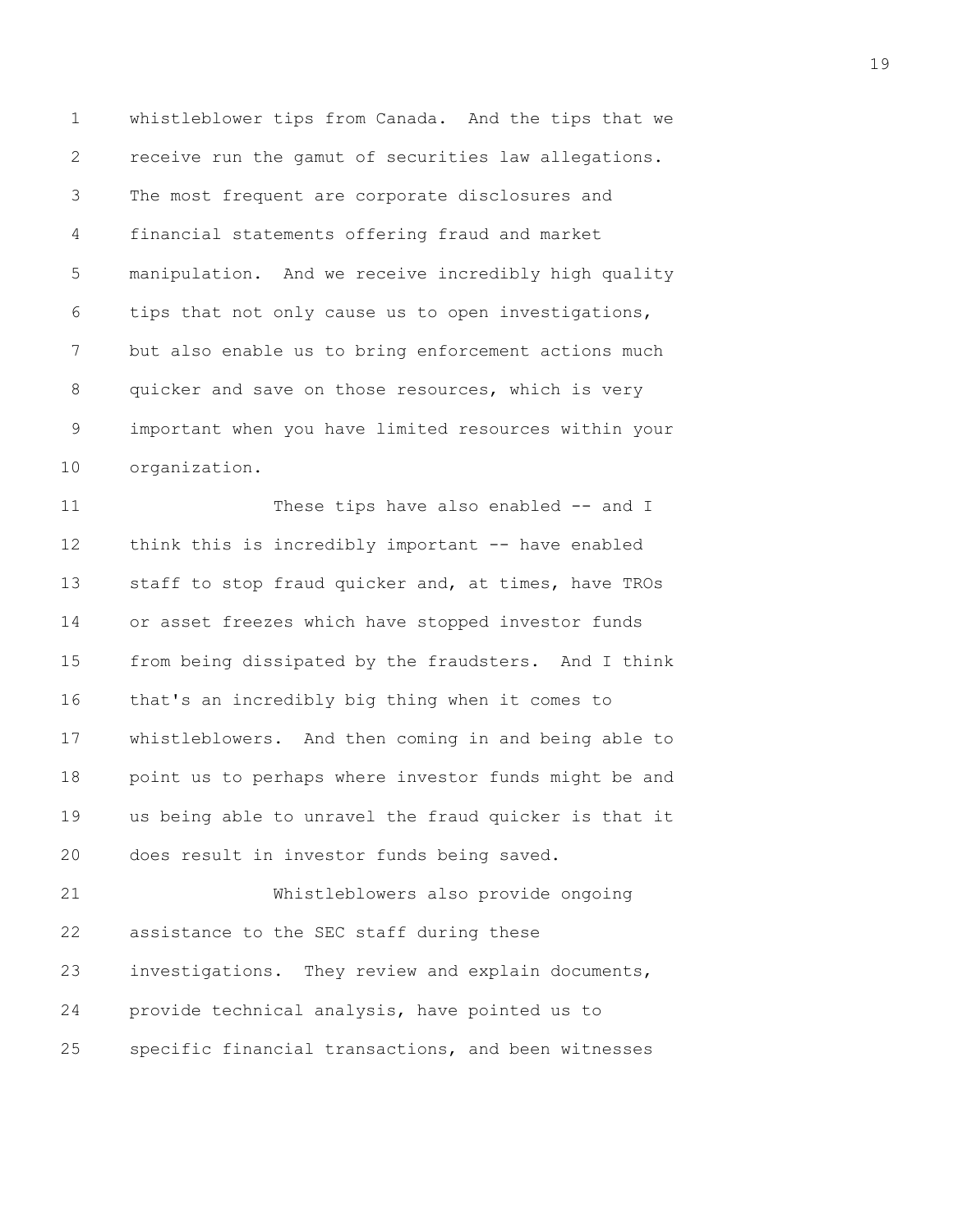1 in our cases.

2 Since the program's implementation 3 we've paid 17 whistleblowers over \$50 million. The 4 highest reward to date has been over \$30 million that 5 we've paid to one individual, and that person was 6 outside the United States. 7 We paid officers, we paid audit and 8 compliance professionals, we've paid insiders as well 9 as individuals who had nothing to do with the company 10 at all. And the profiles of each of these 11 whistleblower award recipients is very different, 12 with a common thread being that each of them gave 13 information that was so specific, timely and credible 14 that it caused us to open an investigation or to -- 15 or they significantly contributed to an ongoing 16 investigation. 17 Another key to an effective 18 whistleblower program are the confidentiality of 19 submissions as well as anti-retaliation protection. 20 I know we have a whole other panel here to talk about 21 that, so I'm not going that talk about that right now 22 other than to say, I think that each of those 23 features -- the confidentiality and 24 anti-retaliation -- are just as important as the 25 monetary awards.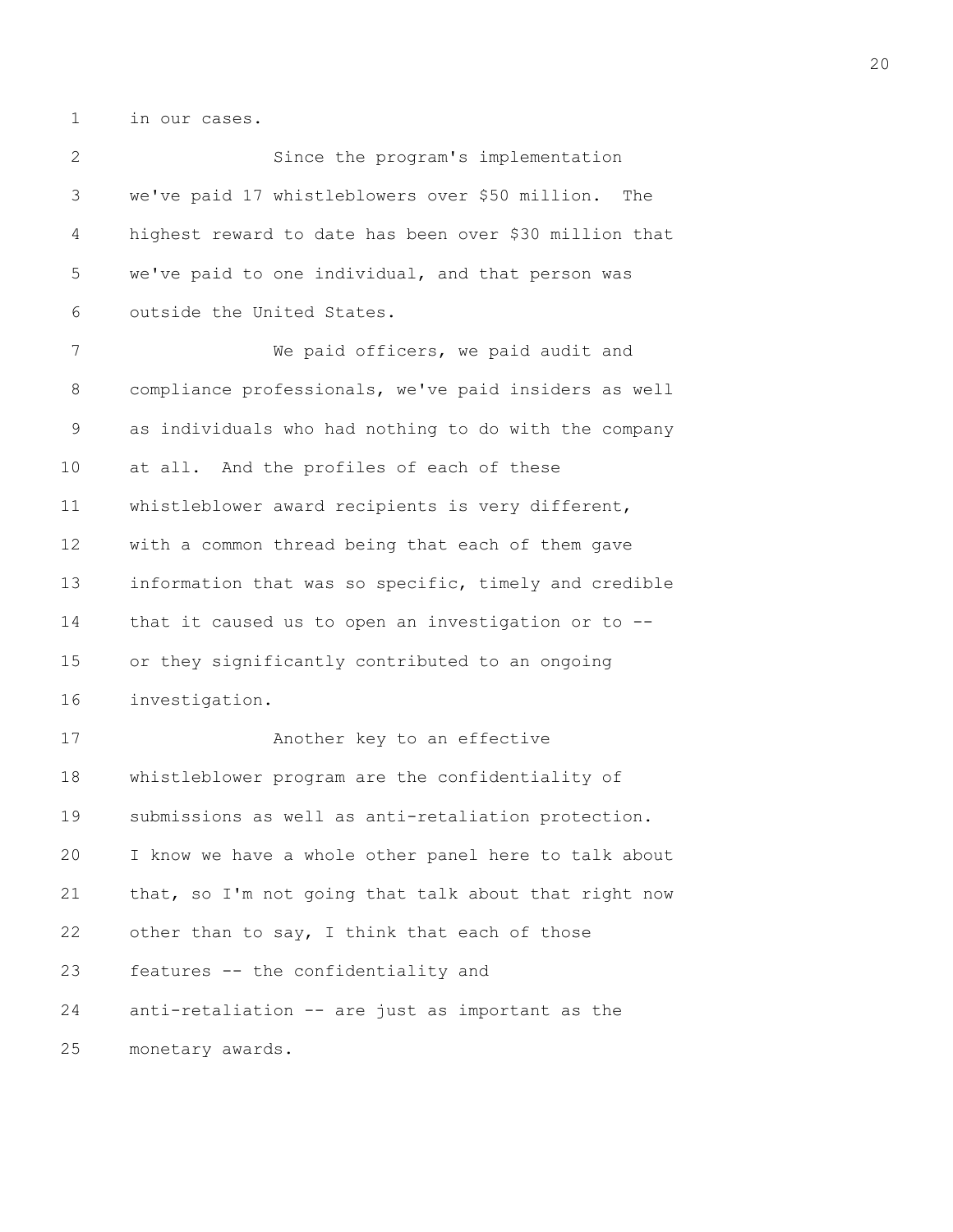1 I think you need to have all three to 2 have a successful program, and I do think that what 3 the OSC has proposed does strike a very good balance 4 with all three.

5 The implementation of the SEC's program 6 has also caused companies to take a look at their 7 internal compliance functions and make sure that they 8 are robust, and make sure that they have a culture of 9 anti-retaliation, that they are not going to tolerate 10 retaliation for a whistleblower. I also think that 11 that is very good byproduct of an effective 12 whistleblower program.

13 Whistleblowers, at the end of the day, 14 serve a very valuable function. Their information 15 does help uncover securities law fraud and stop fraud 16 much quicker.

17 So if the question is can a 18 whistleblower program be effective, I'm here to tell 19 you today, because I have a front row seat, yes, it 20 can be very effective. And I hope that the OSC has 21 as much success with their program, if they choose to 22 adopt it, as we have had with ours. And I'm happy to 23 answer any questions.

24 MS. CONDON: Thank you very much, Jane. 25 In fact, your comments really raise quite a number of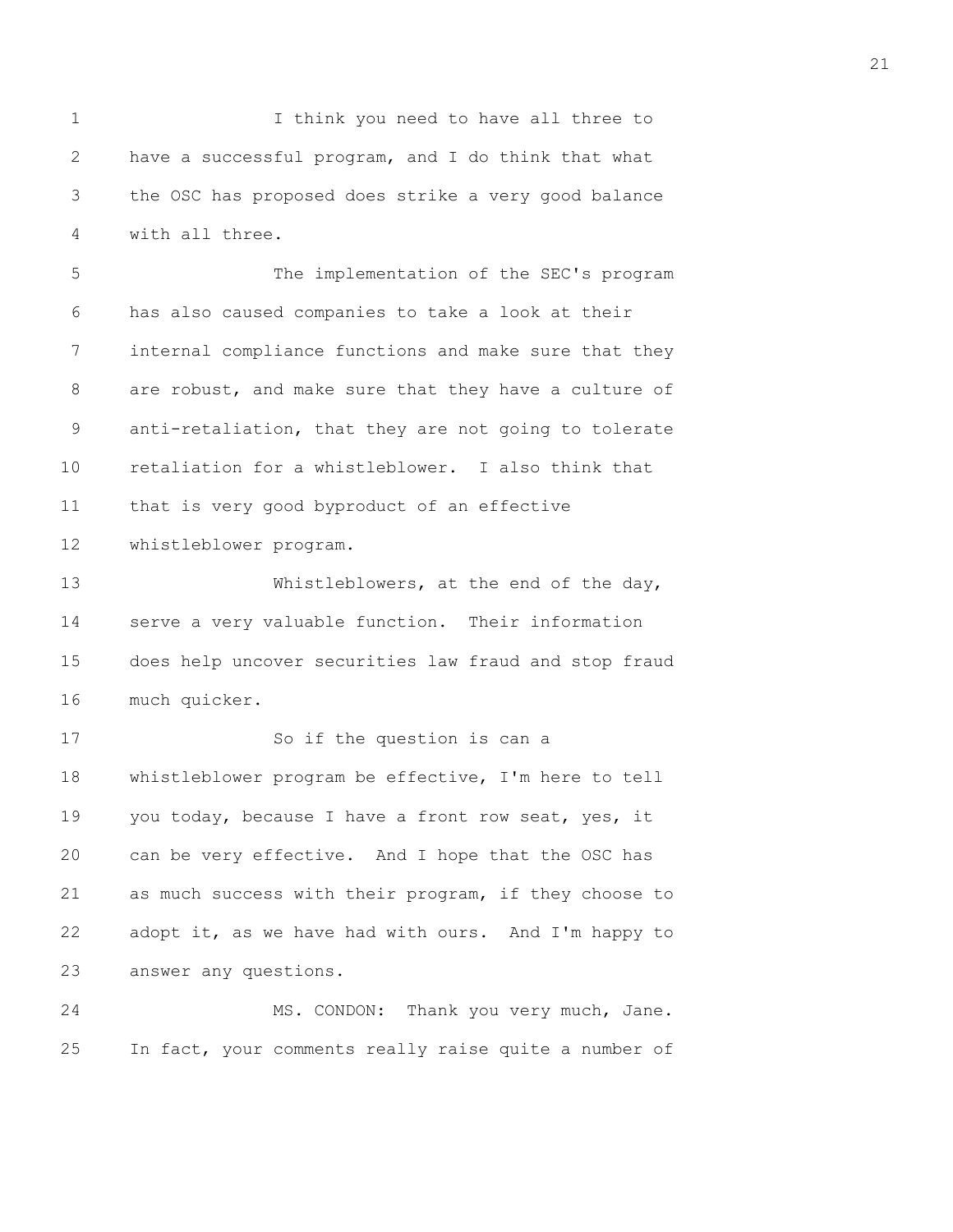1 questions that I would like to jump in and ask you, 2 and I'm sure perhaps others might have questions as 3 well.

4 So let me just -- there are a number of 5 different issues. Let me just pause on your 6 reference to information that's specific, timely and 7 credible as a marker for a successful tip from a 8 whistleblower.

9 I take it that you, at the SEC, have a 10 dedicated office and an infrastructure to deal with 11 this issue. So is that assessment, that the 12 information is timely and credible, being done by the 13 whistleblower office or is it being done sort of 14 generally by enforcement and investigation staff 15 within the organization?

16 MS. NORBERG: So there's a separate 17 office called the office of market intelligence, 18 which is within our enforcement division, separate 19 from the whistleblower office. So we take the tips 20 and the whistleblower kicks in, but then they all go 21 through a central database. And our office and 22 market intelligence has a dedicated staff of I think 23 60 to 70 individuals who triage every single tip that 24 comes in, and they decide which ones are the 25 specific, timely and credible ones that are, I guess,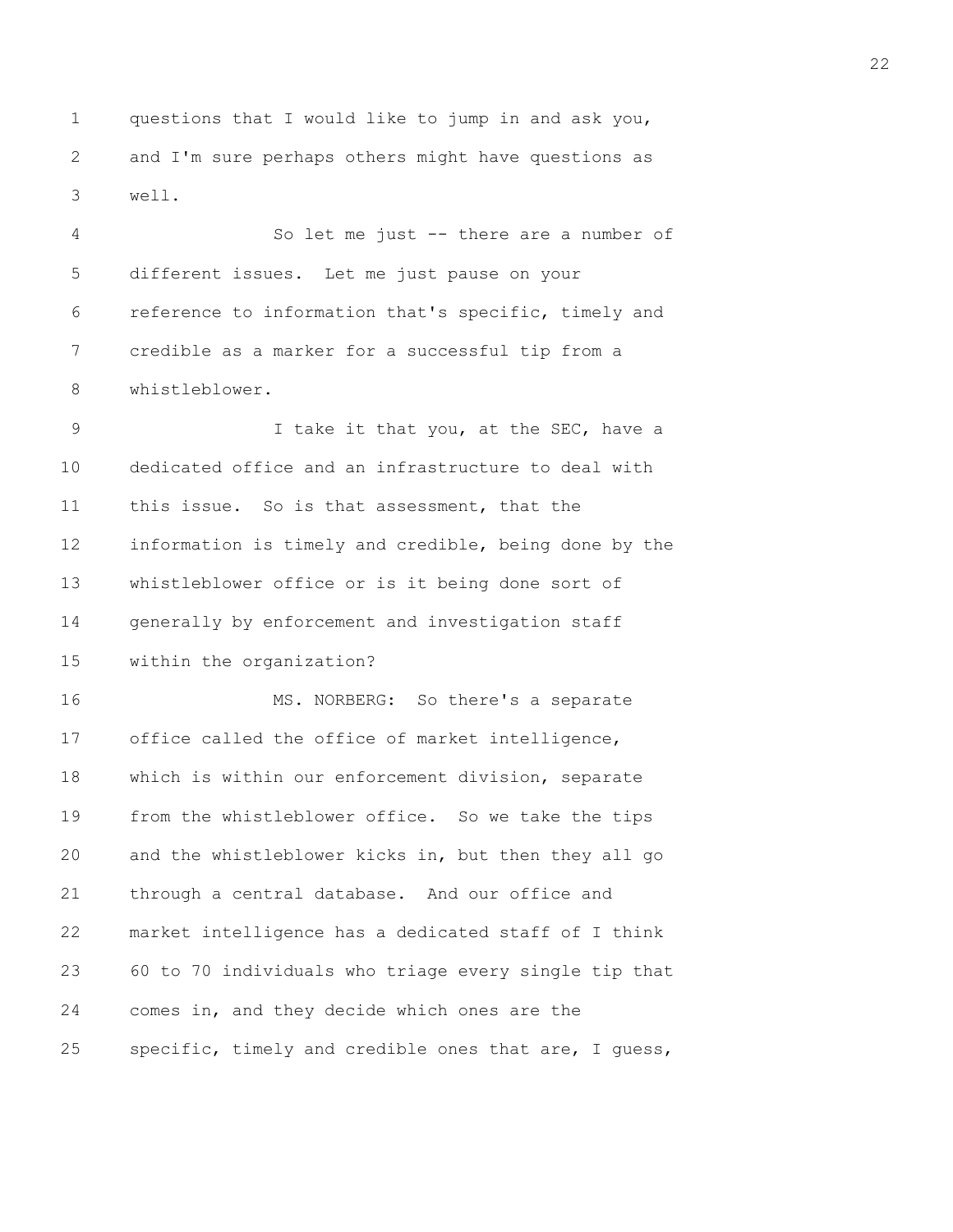1 worthy to being sent to enforcement staff and to take 2 our resources to take a further look at. 3 MS. CONDON: It sounds as though you 4 have a very well thought-out infrastructure and, in 5 particular, that you have detailed tracking 6 mechanisms that allow you to be able to tell us how 7 many tips come from which jurisdiction and how many 8 tips are associated with different kinds of 9 misconduct. 10 Was that a challenge for the SEC to 11 sort of find the resources in the budget to set that 12 process up? 13 MS. NORBERG: Well, I think that -- so 14 what had happened is -- before actually the 15 whistleblower office was implemented, it was sort of 16 in conjunction, there was a big overhaul of our 17 intelligence and how we gather intelligence, because 18 we have offices not only in Washington DC, but all 19 over the country. And somebody could send a tip into 20 our Salt Lake office and somebody could send 21 something into the Washington DC office and looking 22 at them both separately, it might not look like a 23 great tip, but putting them both together it's a big 24 tip. 25 So we wanted to find a way to gather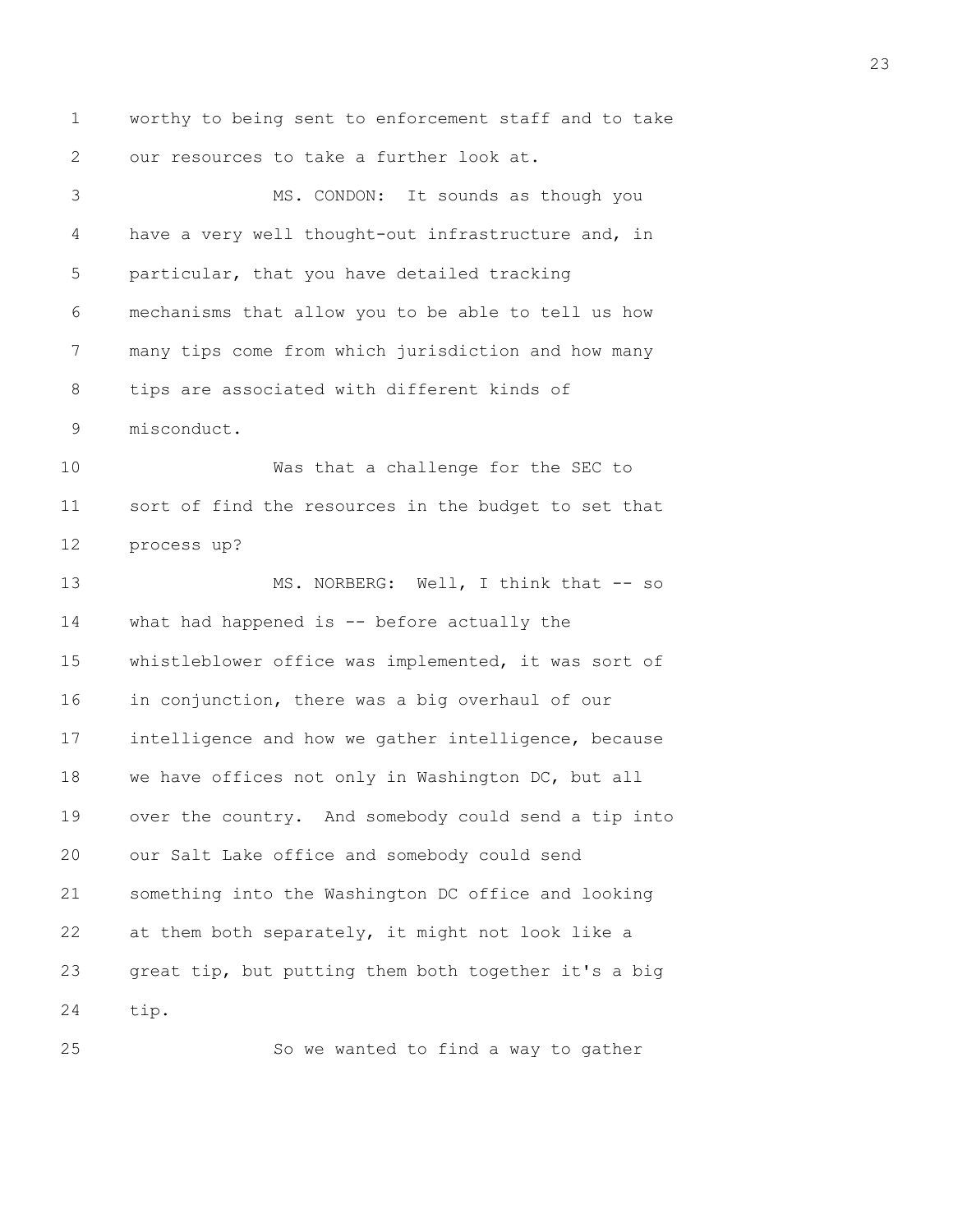1 all this intelligence in one place to make it more 2 useable, and so we did create a system that we input 3 all of our tips, complaints and referrals into, and 4 that is the central intelligence database. And 5 that's where the information gets triaged and it gets 6 sent out, but it is always there.

7 So we always consider everything in our 8 database as active intelligence. Even if it's not 9 being worked at the moment, it's possible another 10 piece of information could come in later that might 11 make us take a second look at that other tip that 12 came in.

13 MR. LENCZNER: Can I just ask a couple 14 of questions? One is, you talked about officers 15 being whistleblowers, and corporate officers in 16 Canada are usually the top three to five people. So 17 I don't know if they're the same in the States. I 18 would like you to comment on that. Is there any 19 culpability on their part? Have they been 20 participants and you take in whistleblowing from 21 culpable people and pay them? 22 MS. NORBERG: Okay, so the first 23 question I'll take is we do pay officers of 24 companies, and, yes they can be someone from the CEO

25 on down. They have different standards to meet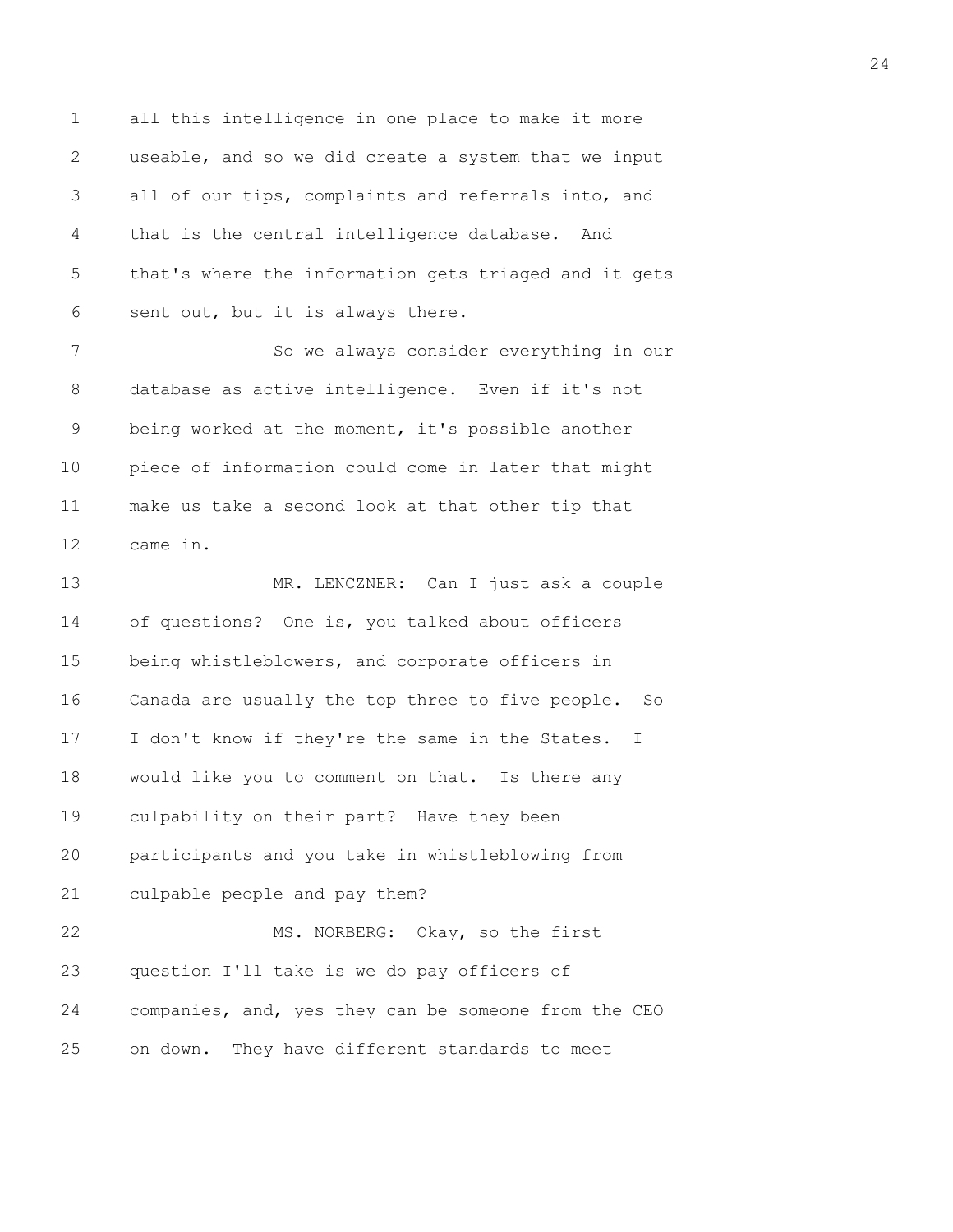1 eligibility requirements to get a whistleblower 2 award. So technically their information is excluded 3 from our definition of original information unless 4 there are certain exceptions.

5 There are two pieces here. So you can 6 be an officer of a company and get your information 7 completely outside of your company. Let's just say 8 you're an officer of company and you are an investor. 9 And as an investor in another company there is some 10 kind of fraud that you find out about and you report 11 it. That has nothing to do with you being an 12 officer, right, so that's okay.

13 If you are an officer of company you 14 are going to be held to a higher standard, so there 15 are certain exceptions that we have when an officer 16 of a company can get paid, and that is if they report 17 internally, there has to be some showing that they 18 have reported internally, and then they come to us 19 120 days later because it appears the company is 20 doing nothing. Then they can report to us and 21 technically get paid under the whistleblower program. 22 There are two other exceptions. If 23 there is going to be imminent harm to investors, or 24 if the company is doing something to discourage an 25 investigation or to try to cover up something from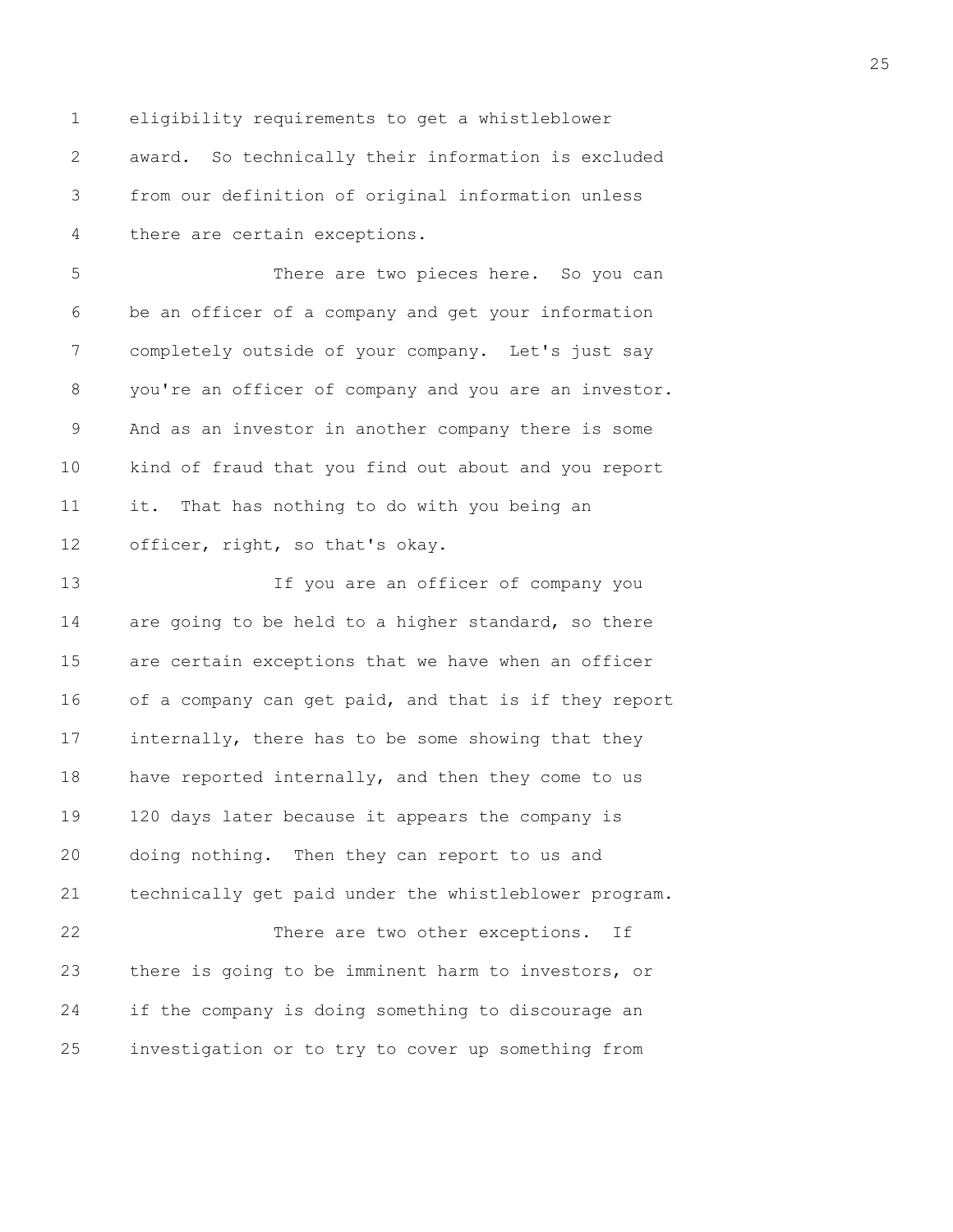1 our staff, then they can immediately come to us and 2 still be eligible to be paid at the end of the day. 3 So they are definitely held to a much higher standard 4 than a whistleblower. 5 MR. LENCZNER: Thank you. 6 MS. CONDON: Jane, I'm sure there will 7 be another opportunity later in the morning for us to 8 ask you some more questions, but at this point I'm 9 going to turn the floor over to Marian Passmore, who 10 is here on behalf of Fair Canada who also submitted a 11 written comment letter to us. 12 So thank you for that comment letter 13 and I am going to ask you to elaborate on your 14 description of why it is that Fair Canada is in 15 favour of introducing the whistleblower program at 16 the OSC. 17 PRESENTATION BY MS. PASSMORE: 18 MS. PASSMORE: Certainly. Thank you 19 for asking Fair Canada to speak to this important 20 issue and for being a member of this panel. 21 Firstly, I just would like to spend a 22 few moments on what we think the whistleblower 23 program will accomplish.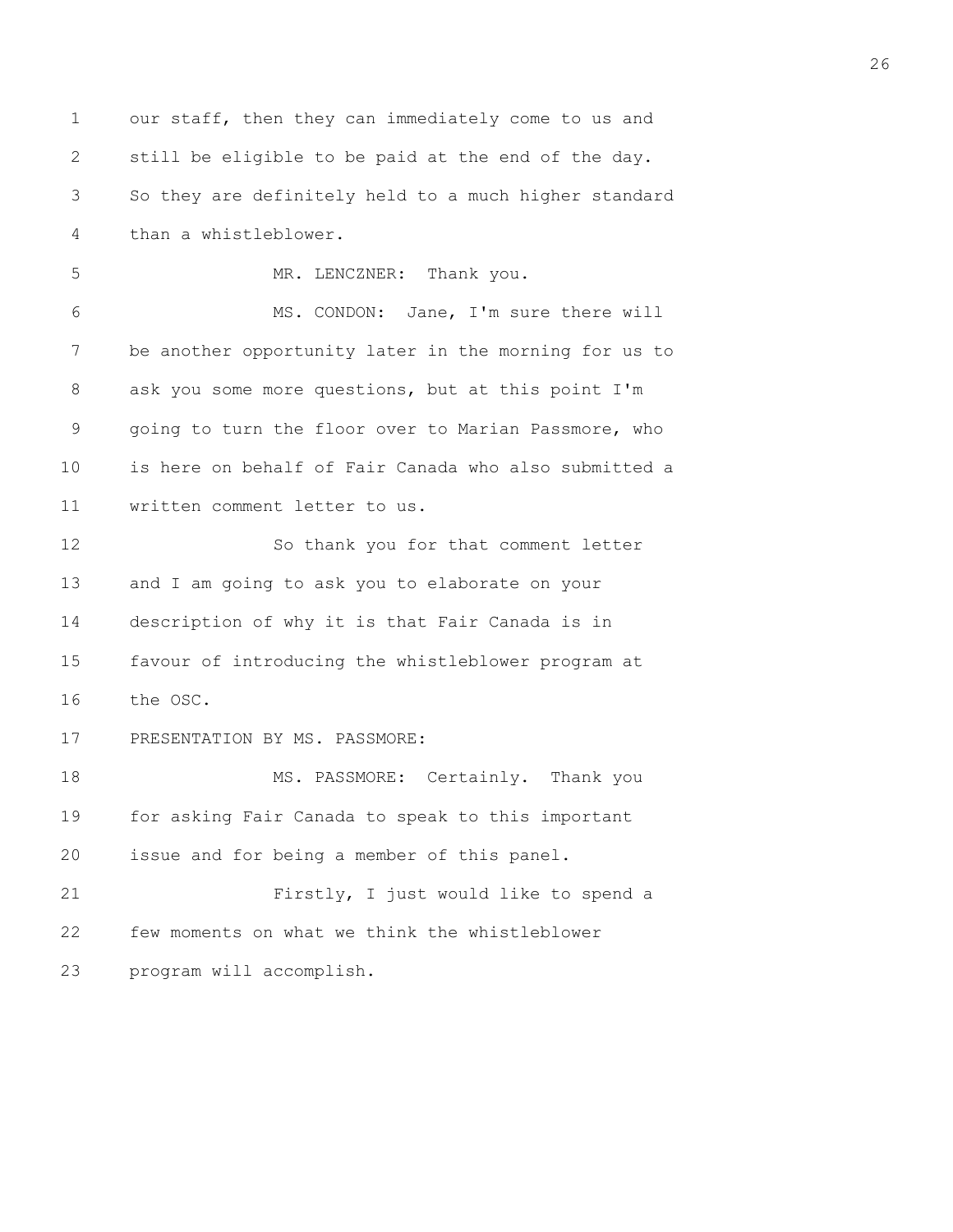1 We think that a properly designed 2 whistleblower program will be a very useful 3 enforcement tool to help combat fraud and other 4 wrongdoing in our capital markets in Canada. As 5 we've heard from the SEC, their program has resulted 6 in high quality and extremely useful tips on very 7 serious securities frauds that would have been very 8 difficult to detect without the whistleblower coming 9 forward. 10 The academic literature backs us up. 11 It suggests that whistleblowers play a key role in 12 uncovering fraud and provide some of the most 13 important information about corporate fraud in 14 particular. 15 In one study, it found that over 16 40 percent of uncovered frauds are a result of 17 whistleblower tips. The whistleblower brings to the 18 regulators' attention evidence of wrongdoing that 19 otherwise may go undetected or would take much more 20 time and resources to uncover. 21 In the absence of the whistleblower, 22 the regulator often faces looking for the needle in 23 the proverbial haystack. 24 Having this program would help stop 25 some of the wrongdoing that harms investors and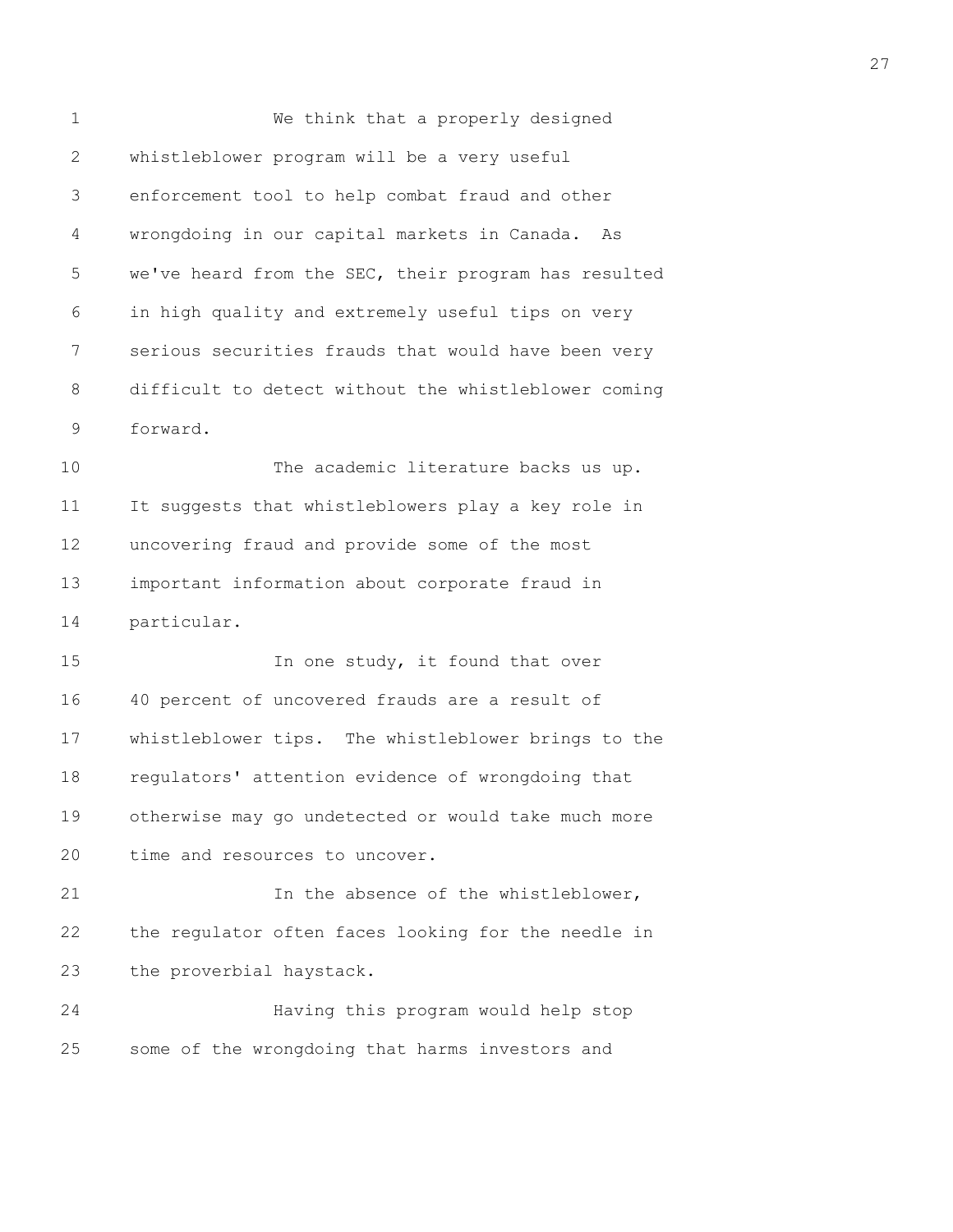1 companies and should improve deterrence. It should 2 result in a higher level of confidence in our 3 securities markets, less of the -- importantly less 4 of the investing public money will go to illegitimate 5 and unproductive use, resulting in more efficient 6 capital formation. 7 It should also result in a reduction in 8 the unfair competitive advantage that some companies 9 can achieve by engaging in undetected violations. 10 Finally, it should result in an optimal 11 amount of resources being spent on internal 12 compliance than is done presently, which should also 13 include detection of wrongdoing and deterrence. 14 What does the program need to be 15 effective and work? While a significant number of 16 whistleblowers will report wrongdoing regardless of 17 any financial compensation, we think it's important 18 not to rely on the notion that people will do the 19 right thing. It must be recognized that some people 20 will assess whether it's worth taking significant 21 risks of being a whistleblower. 22 Financial compensation along with 23 confidentiality and anti-retaliation provisions are 24 essential components, as they can tip the balance in 25 favour of reporting and their absence may result in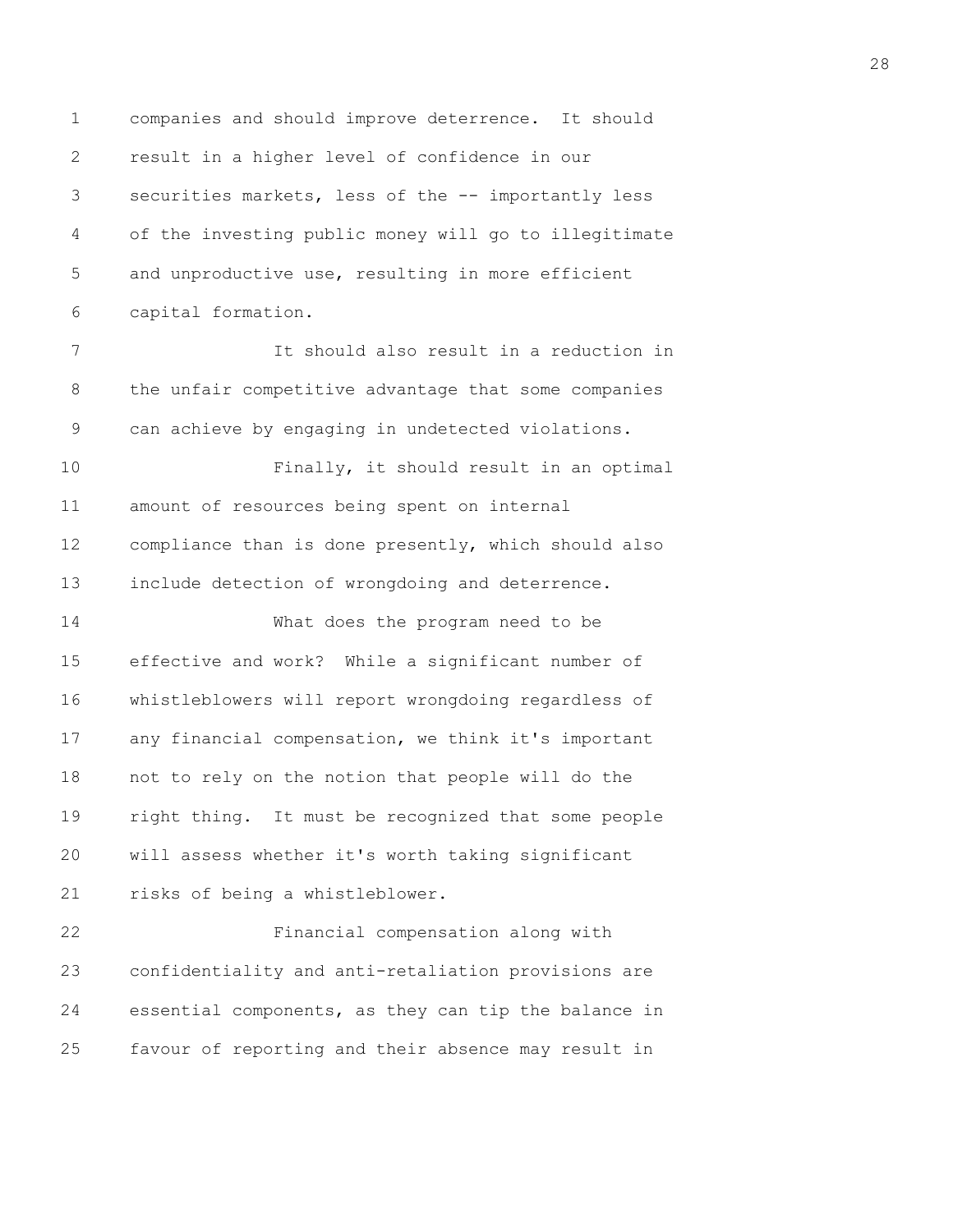1 it not being reported.

2 With respect to the threshold and cap 3 the OSC has proposed, we believe that the threshold 4 should be lowered. A fine of a million dollars in 5 our view is less frequent here than in the United 6 States, and the cap of a million-and-a-half dollars 7 should be increased, as this maximum payment may 8 sound like a lot of money but may not be adequate 9 compensation for many in the financial services 10 industry or in key corporate positions given 11 significant earnings they will forego as a result of 12 speaking up and putting their careers as risk. 13 Criminal sanctions should also be 14 worthy of compensation. In Canada, it doesn't appear 15 that criminal sanctions are associated with fines. 16 There's no reason the whistleblower should not 17 receive compensation if the wrongdoer ends up in jail 18 rather than simply fined. 19 The public is going to need to be aware 20 of the program and have a clear single process for 21 using it. The process for in-take should be clear 22 for whistleblowers and should not compromise the 23 whistleblower. 24 The way the tips are processed needs to 25 be set up so that the person can maintain anonymity,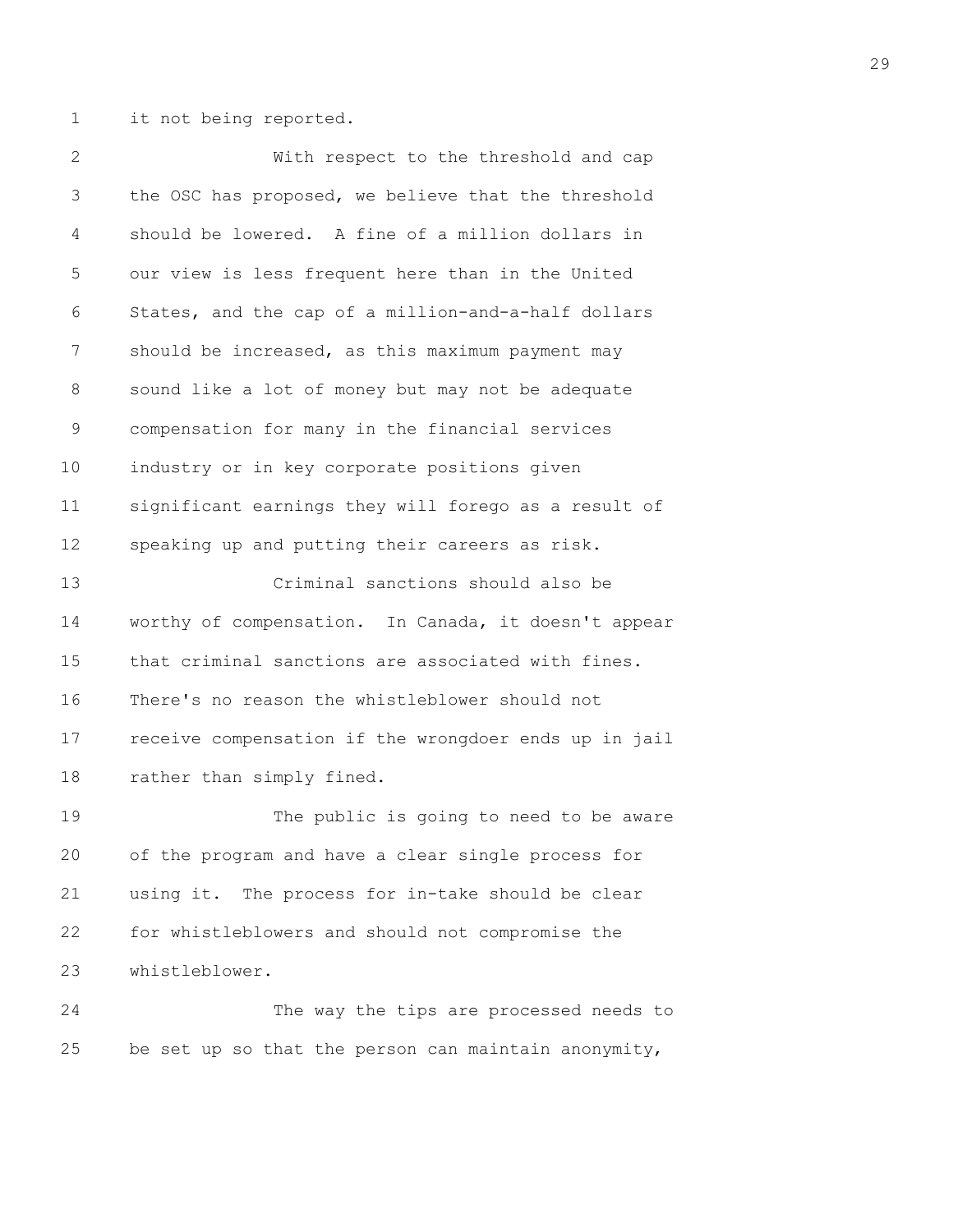1 if they want to, and/or maintain their

2 confidentiality.

3 It's crucial also to the success of the 4 program that there be sufficient resources and 5 expertise devoted to running it. Simply reallocating 6 any existing enforcement budget of the OSC, we don't 7 think will signal to the market that the OSC is 8 serious about the program and, in practice, will not 9 result in success. 10 Similarly, whistleblowers need to know 11 that there is money available for payment. Given 12 provincial securities regulators' low collection 13 rates on fines, we can't tie the amount of the 14 whistleblower award to the amount collected in the 15 individual matter as the whistleblower rarely ends up 16 with any compensation with the current fine 17 collection rates. 18 If designated funds from fines are 19 used, there has to be enough in the fund to pay 20 whistleblowers or other funding provided to it. 21 Finally, we think -- we also think the 22 whistleblower program should have administrative 23 fairness built into it. The process of determining

24 whether to pay an amount to the whistleblower should 25 be provided in writing with reasons. The process for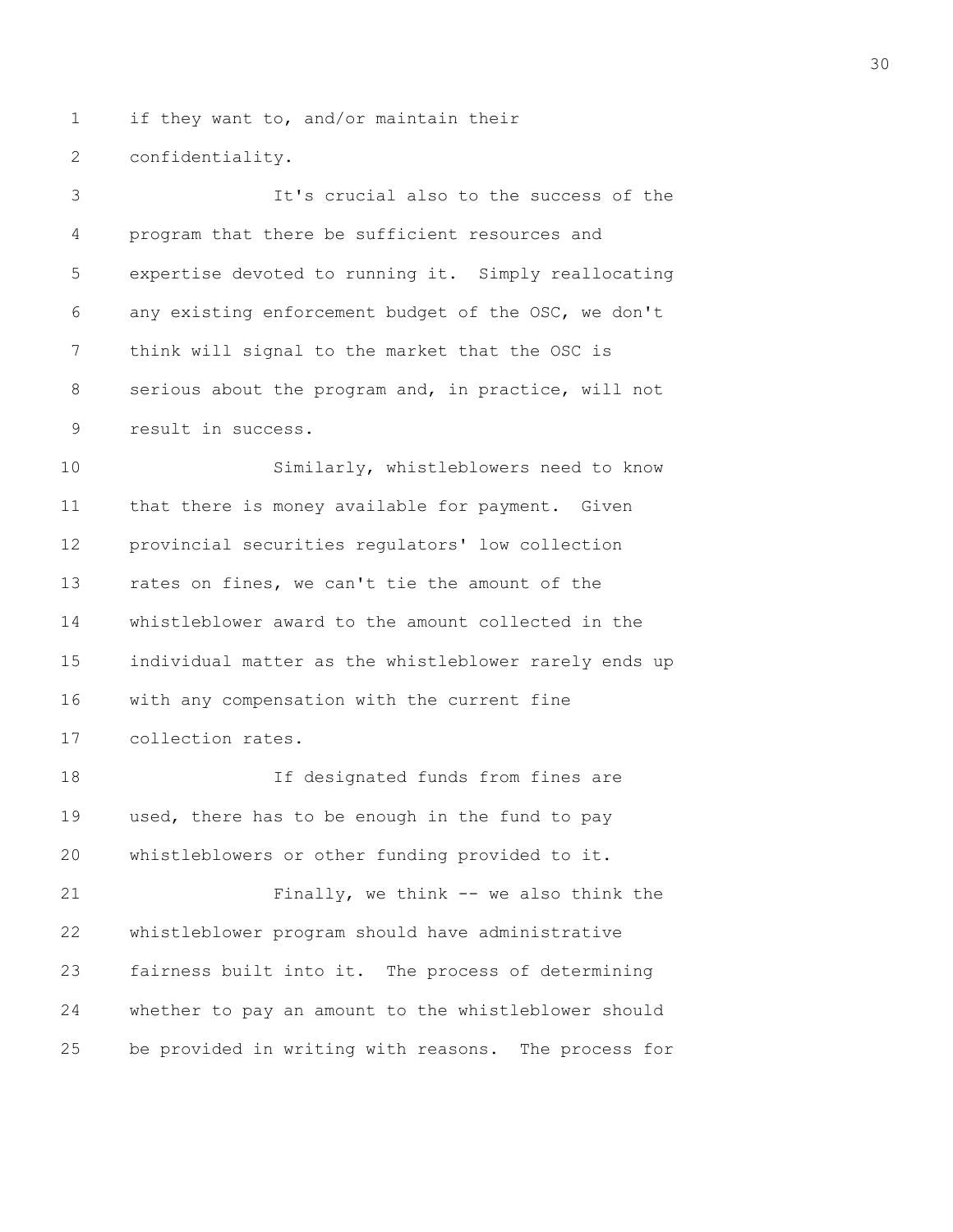1 applying for compensation and the eligibility for it 2 should be clear and transparent.

3 We think it's important to see the 4 impact that the whistleblower program will have on 5 the OSC's enforcement efforts. To do this, the OSC 6 should be disclosing the number and types of 7 complaints that it receives today and the number of 8 investigations it pursues, whether through a 9 whistleblower or otherwise. It can then demonstrate 10 that there is an increase in whistleblower tips or an 11 increase in the nature of the types of wrongdoing it 12 uncovers as a result of the program. 13 At present, there's a dearth of 14 information as to the prevalence and incidents of 15 fraud and other wrongdoing and this is another area 16 that we think needs to change. 17 In conclusion, we think that the 18 program will help the OSC improve its enforcement 19 (inaudible) -- it's properly designed and will 20 further its mandate. 21 MS. CONDON: Thank you, Marian. So let 22 me ask you a couple questions before I turn the floor 23 over to Dimitri. 24 So one of the issues that you've raised 25 is the question of the threshold for an award, and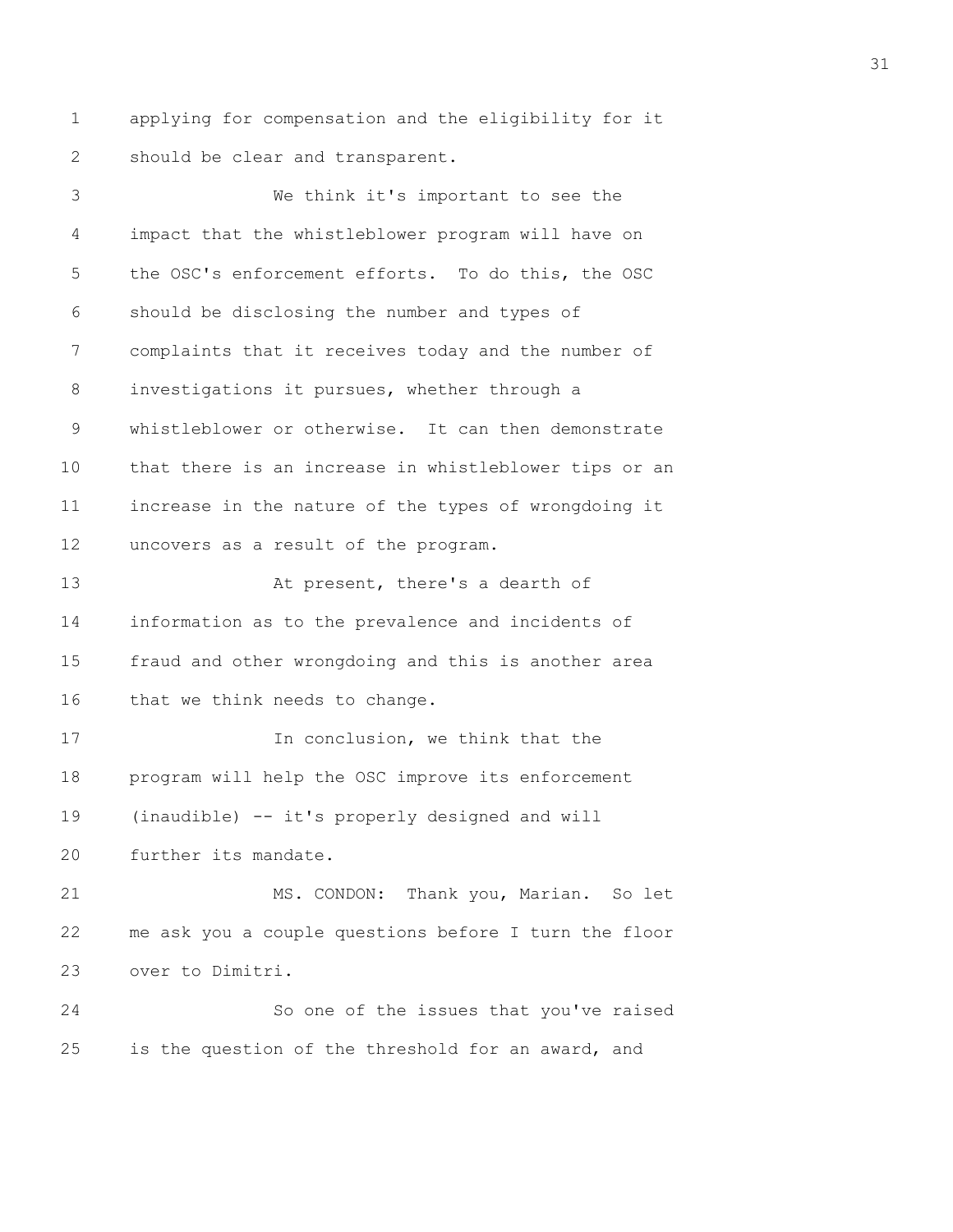1 this is a theme that's come out in some of the 2 comment letters, that the proposal doesn't have this 3 quite right. Some people think the threshold is too 4 low, some people think that there needs to be a bit 5 of a sliding scale process.

6 Let me ask you about the issue of 7 paying for tips that result in sanctions that are not 8 monetary at all, so sanctions such as conduct bans 9 and other ways of putting people outside of the 10 purview of the market for a period of time or 11 permanently. This was an issue that was raised in at 12 least one of the comment letters. Does Fair Canada 13 have a view on this?

14 MS. PASSMORE: We have a view that a 15 conduct ban did not suggest that the matter was of 16 serious misconduct that would result in a 17 whistleblower award; that if there was serious 18 misconduct, that it shouldn't simply be a registrant 19 conduct ban from the market. There should be other 20 associated penalties that would be meted out so that 21 that wouldn't meet the threshold.

22 MR. LENCZNER: Can I just jump in, and 23 this is for everybody.

24 The Supreme Court of Canada has told us 25 that sanctions are supposed to be looking to the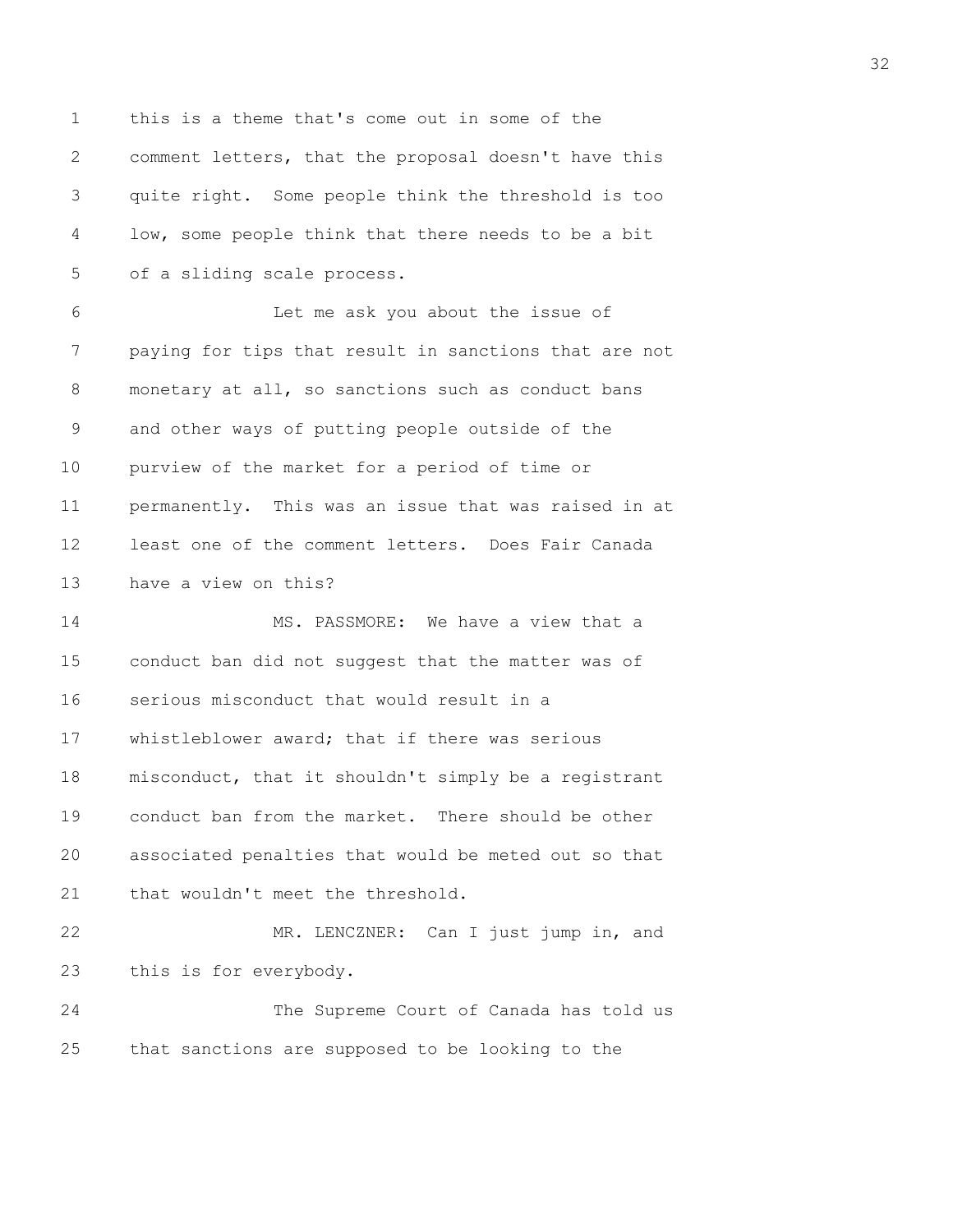1 future, not punishing the past. It's not supposed to 2 be punishment, although there is a general 3 deterrence. If you've got a registrant and you ban 4 him from the market because he's seriously 5 misconducted himself for the rest of his life, it's 6 professional debt. 7 Adding an administrative penalty over a 8 million dollars, which is a threshold, sort of smacks 9 a little bit of punishment. You've already taken him 10 out of the market. You've already deterred others. 11 You've already dealt with it. So how do we -- I'm 12 asking the question -- how do we reconcile all of 13 this? For anybody. 14 MS. CONDON: Connie, you look like you 15 want to jump in. 16 MS. CRADDOCK: It's not the first time 17 I'll say as a non-lawyer, the SROs do that. People 18 are banned -- suspended or banned, and a financial 19 penalty is imposed. Not as often as some of us would 20 like, and that hasn't seemed to be challenged. It is 21 practice, is it not? 22 MS. MURRAY: I can say it's practice, 23 but very often they impose a penalty that never gets 24 collected because once they are no longer subject to  $25$  IROC  $--$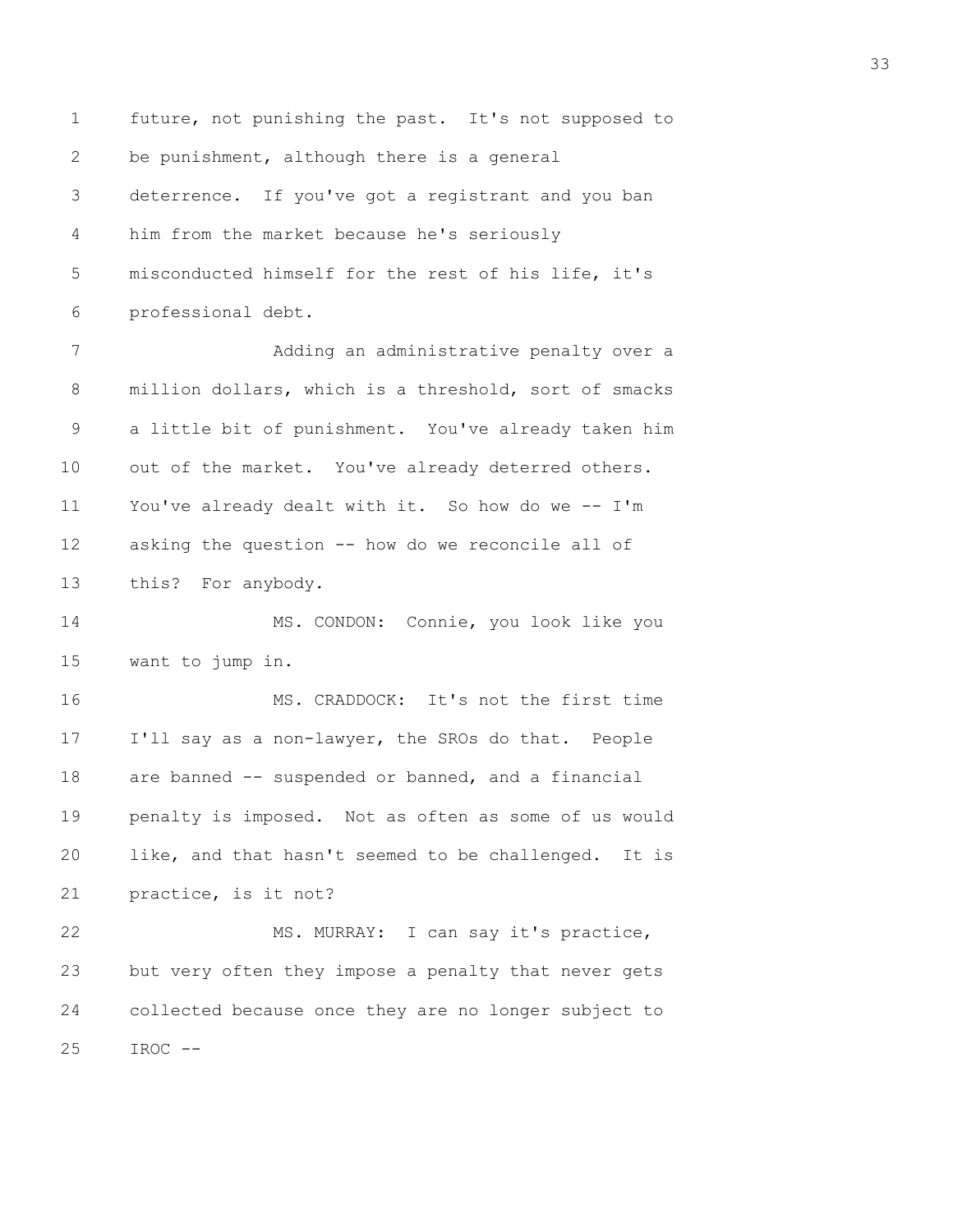| $\mathbf 1$    | (Speaker overlap)                                     |
|----------------|-------------------------------------------------------|
| 2              | MS. MURRAY: IROC can't enforce it.                    |
| $\mathfrak{Z}$ | MS. CRADDOCK: Absolutely, because the                 |
| 4              | commissions won't give the IROC the authority to      |
| 5              | collect fines.                                        |
| 6              | MR. HAUSMAN: I had a burning question                 |
| 7              | that arose from something that Jane had said.         |
| $8\,$          | How -- and this is a question, and I                  |
| 9              | don't know if there is anybody to answer it. How is   |
| 10             | the OSC going to coordinate with other CSA members?   |
| 11             | MS. CRADDOCK: I had that question.                    |
| 12             | MR. HAUSMAN: In other words, is the                   |
| 13             | OSC going to -- it technically has jurisdiction for   |
| 14             | issuers and registrants for which it's not the        |
| 15             | principal regulator. You take those cases, but        |
| 16             | generally, I mean, the way things have worked for the |
| 17             | past 10 years at least is that's deferred to the      |
| 18             | principal regulator. So if there is a whistleblower   |
| 19             | in company X, company X's principal regulator is in   |
| 20             | Quebec or British Columbia, what's going happen?      |
| 21             | MS. CONDON: That's a great question.                  |
| 22             | As I sit here today, I don't have the answer to that  |
| 23             | question, but I appreciate it's something that we     |
| 24             | need to think about.                                  |
| 25             | Obviously, I think from the OSC's                     |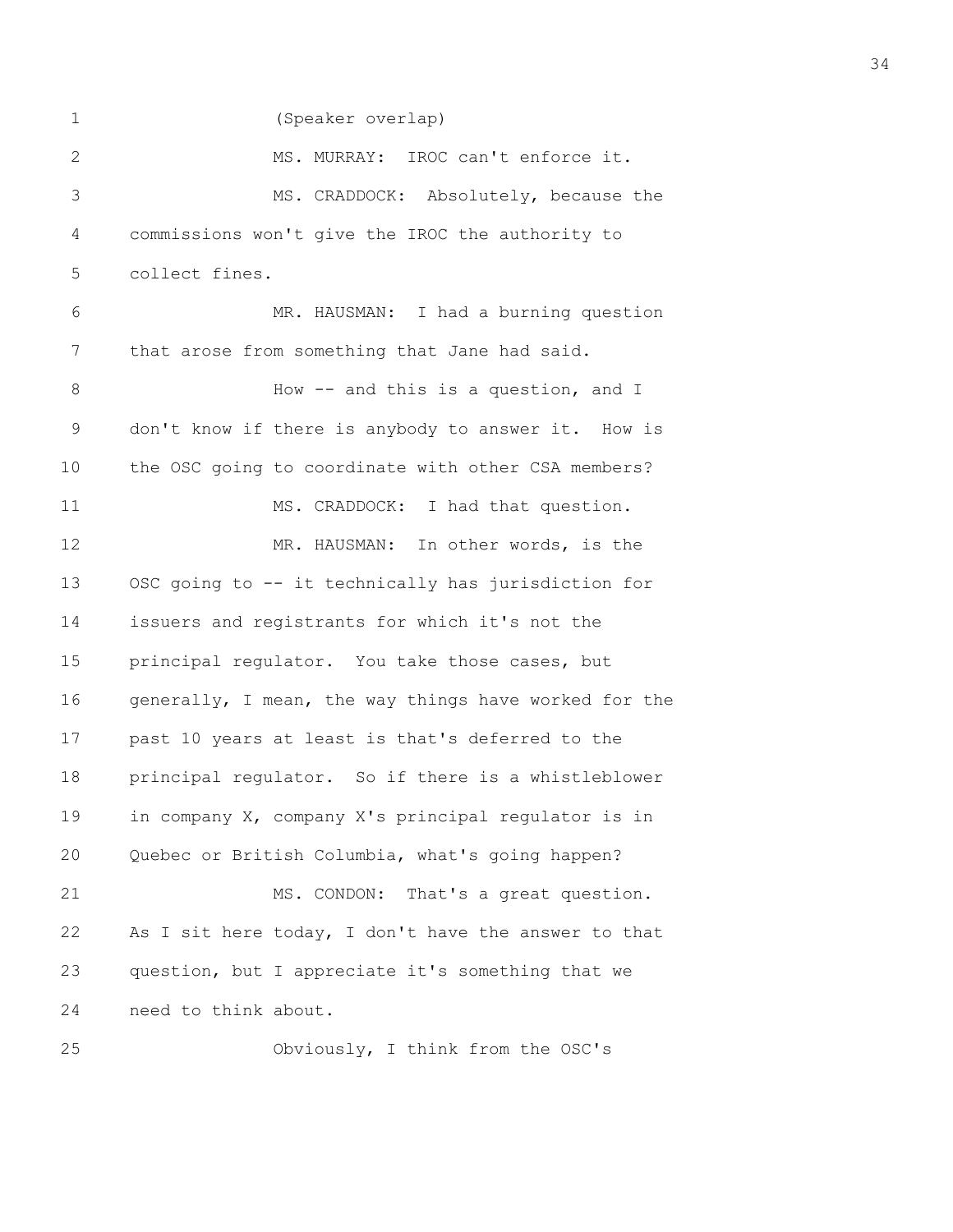1 perspective, the issues that we're most interested in 2 are issues that we would be investigating and 3 pursuing as enforcement actions ourselves. I think 4 there are representatives from other CAS 5 jurisdictions in the audience. I think they are here 6 in part because they are interested in hearing the 7 discussion and considering perhaps whether to move 8 into the same direction, although I can't speak for 9 them, of course. 10 So it's possible that one of the things 11 for the future might be a pipeline of information 12 that is shared across the CSA jurisdictions. But I 13 think for now, we're primarily interested in how this 14 would allow us to enforce issues that we would be 15 enforcing in Ontario. 16 MR. HAUSMAN: Well, that means that 17 potential whistleblowers obviously have to be 18 informed at the get-go. I mean, if you look at we're 19 not the principal regulator for this issue, or 20 notwithstanding that it's got an office here and you 21 work here and you live here, that you don't meet the 22 eligibility criteria, and that we recommend that you 23 make an anonymous call to British Columbia Securities 24 Commission where you'll get no financial reward, no 25 guarantees of protection, potentially no protection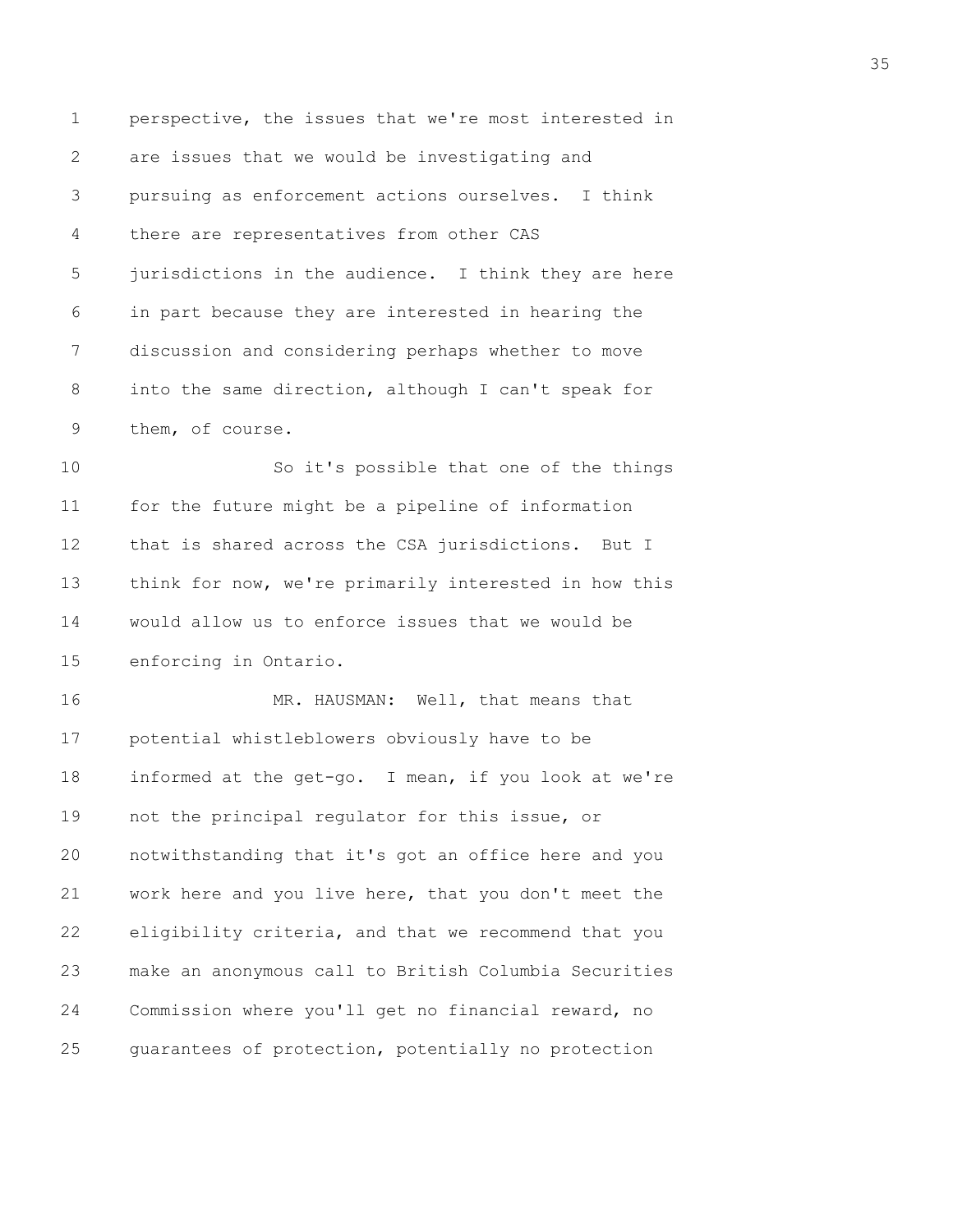1 against retaliation, et cetera.

2 It's something that is will come as a 3 surprise to people, because even I do this for a 4 living, I always have to look on SEDAR to see who the 5 principal regulator is, find out who the 6 complainants... 7 MS. CONDON: I think you are raising a 8 very good point, and I think this could be something, 9 somebody -- either Marian or Jane made the point 10 about having clear guidance for whistleblowers in 11 order to make the program effective as to how they 12 should do this and where they should go and what the 13 implications of being a whistleblower would be up 14 front in order that they make an informed decision. 15 So that I think that would be -- clearly be part of 16 the mix in terms of letting people know that if this 17 is not something the OSC was taking enforcement 18 action about then they're not --19 MS. CRADDOCK: I just wanted to add 20 that is something that I wanted to raise in some -- 21 MS. CONDON: So we'll come back to

23 MR. THOMAS: Commissioner Condon, I 24 wanted to share a couple of things that may be of 25 help to you and the other commissioners.

22 that.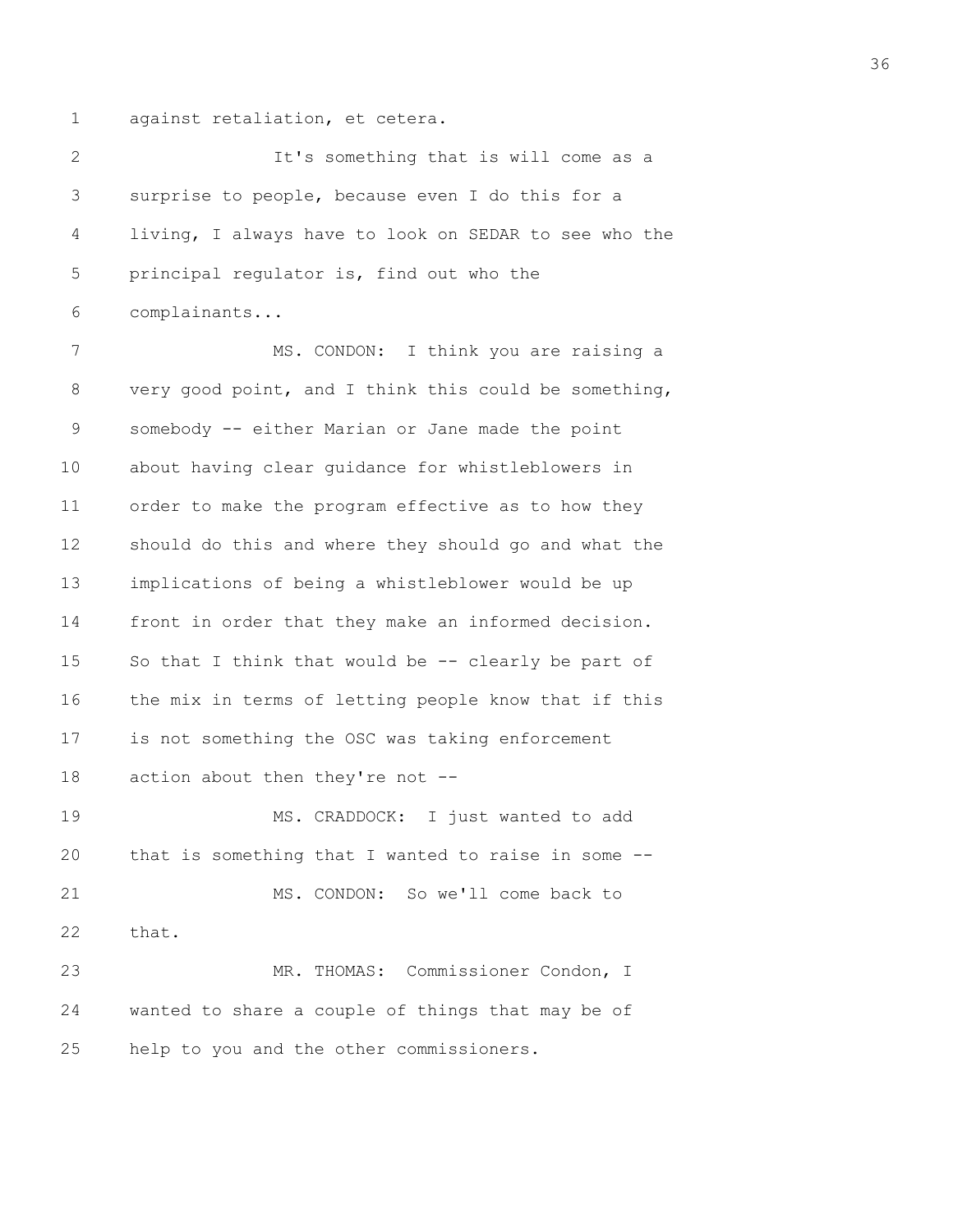1 My background -- I was at the SEC and I 2 had a leadership role in developing whistleblower 3 program, and then I left and now represent corporate 4 whistleblowers.

5 The first thing that may be helpful for 6 you to know are the three big drivers that I think 7 led to the SEC developing the SEC whistleblower 8 program. At that time the program was considered, 9 the financial crisis had just occurred and the Madoff 10 scandal had surfaced. At that time, the SEC and the 11 other financial watchdogs did extensive soul 12 searching across the organization about how they 13 could be better, and the first kind of question was, 14 what was the vision? What was the vision for the 15 organization?

16 Was it to be expansive or just be 17 better at what they were currently doing? And the 18 answer is they wanted to be more aggressive, had a 19 more ambitious vision for enforcement.

20 The second question was, were the 21 strategies and tactics that they were using 22 essentially the status quo effective? And the answer 23 was, it was not.

24 And the third question was basically, 25 what do we have to lose? Okay. Because in a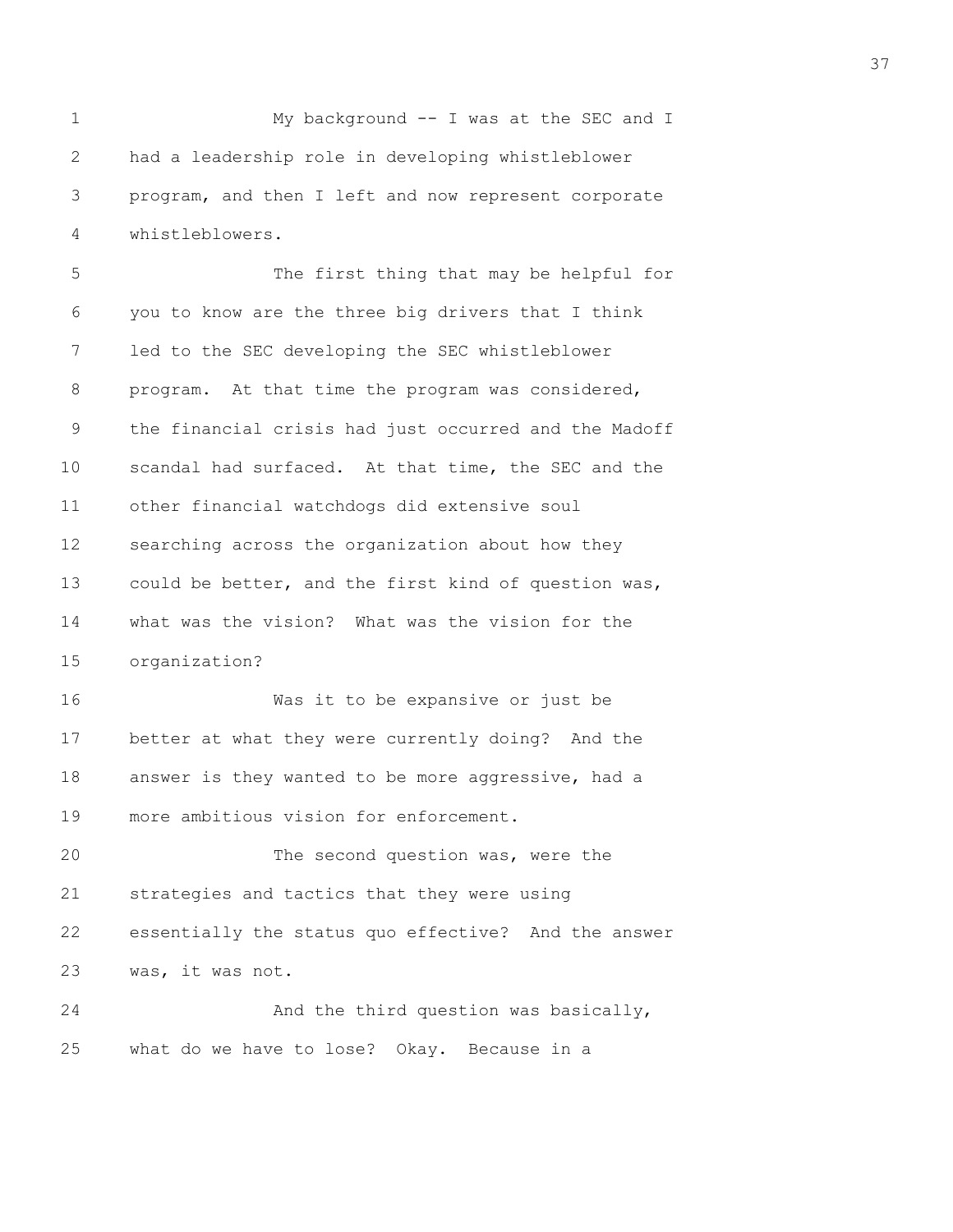1 whistleblower context, you pay for success. So you 2 are developing a program that allows for it to work. 3 If you establish a program and people 4 don't come or they don't come with the kind of thing 5 you want, you don't pay. And so the cost for 6 establishing the program, yes, there are costs for 7 establishing the office of the whistleblower. But 8 otherwise, essentially you're just feeding more tips 9 into your enforcement staff and you are able to 10 triage it. Yes, they have limited resources, but the 11 thinking was they would have the opportunity to do 12 better cases. 13 So I think those are important 14 questions for you also to consider. 15 I do think that -- and I share Jane's 16 view that the three main components of a successful 17 whistleblower program had been proposed in the 18 working paper that was circulated, but I think if 19 there is one aspect of your proposal that could be 20 fatal, it's in the financial incentives. 21 The way I understand it, it said that 22 basically you'll pay up to 15 percent, or 23 \$1.5 million as max. But there's no floor. 24 Now, the SEC tried that, okay. They 25 had an insider trading program for almost 20 years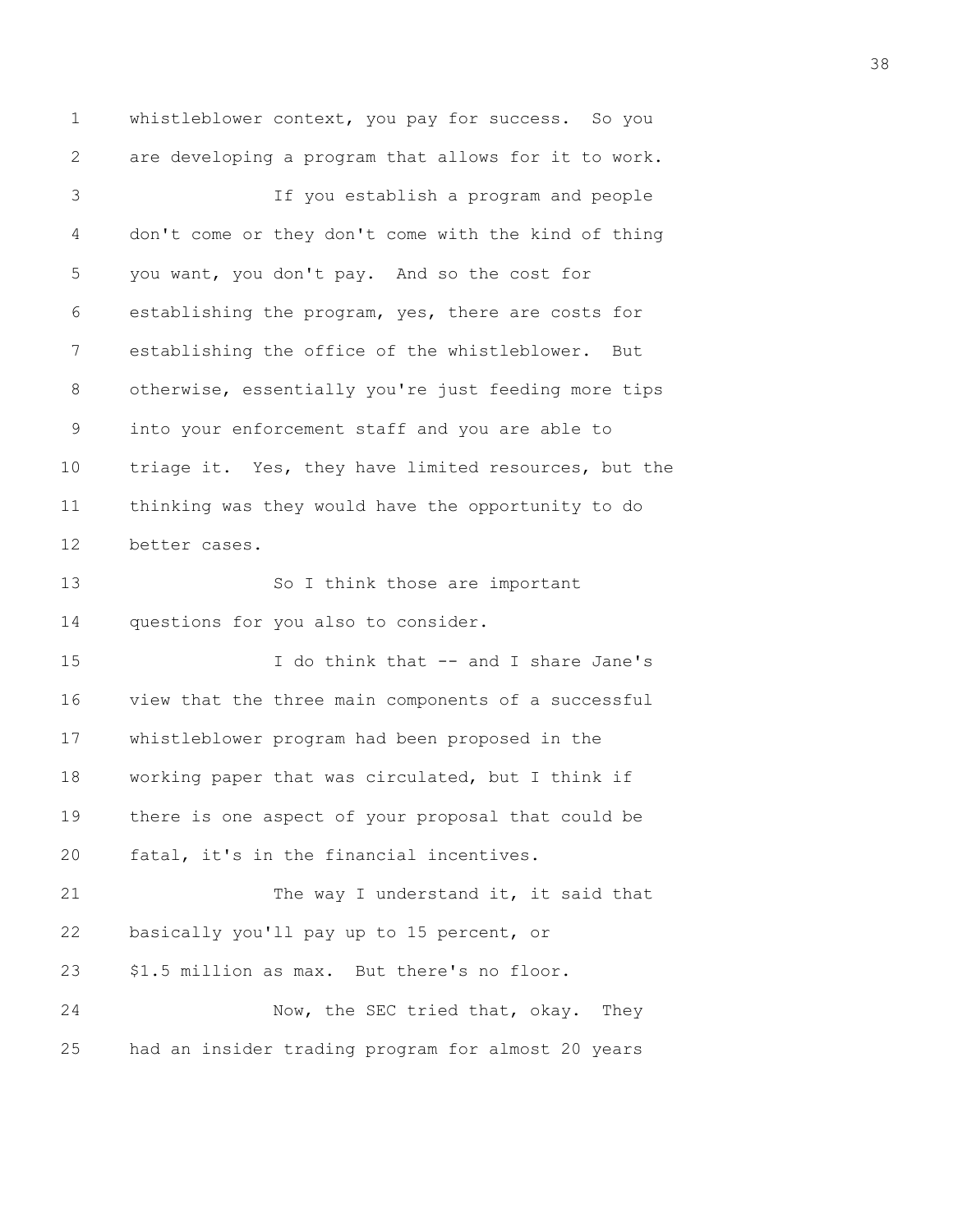1 that was not used, okay. There were very few awards 2 paid out. And I can tell you why in a second. 3 So we have precedent for that not 4 working. Okay. And Attorney General Holder, the 5 last major speech he did before he left, he said, we 6 want a banking whistleblower program that has 7 monitoring sanctions in excess of 1.5, because it's 8 inadequate to get people to come forward. So you 9 have those things. 10 What I can tell you -- so we have the 11 DOJ experience, and then we have the SEC experience 12 at 1.5 not being enough. But I will tell you, 13 representing corporate whistleblowers, senior people 14 who have a lot of lose, they generally distrust the 15 government. They generally worry, question whether 16 the regulators and law enforcement authorities are 17 going to be aggressive and effective. 18 The program, unlike the False Claims 19 Act program where they bring a case and then the 20 government chooses to intervene or not intervene, 21 essentially whistleblowers are coming and having to

22 trust you.

23 So if you're adding yet one more 24 component of uncertainty into your process, I think 25 that you're going to lose the kind of people that the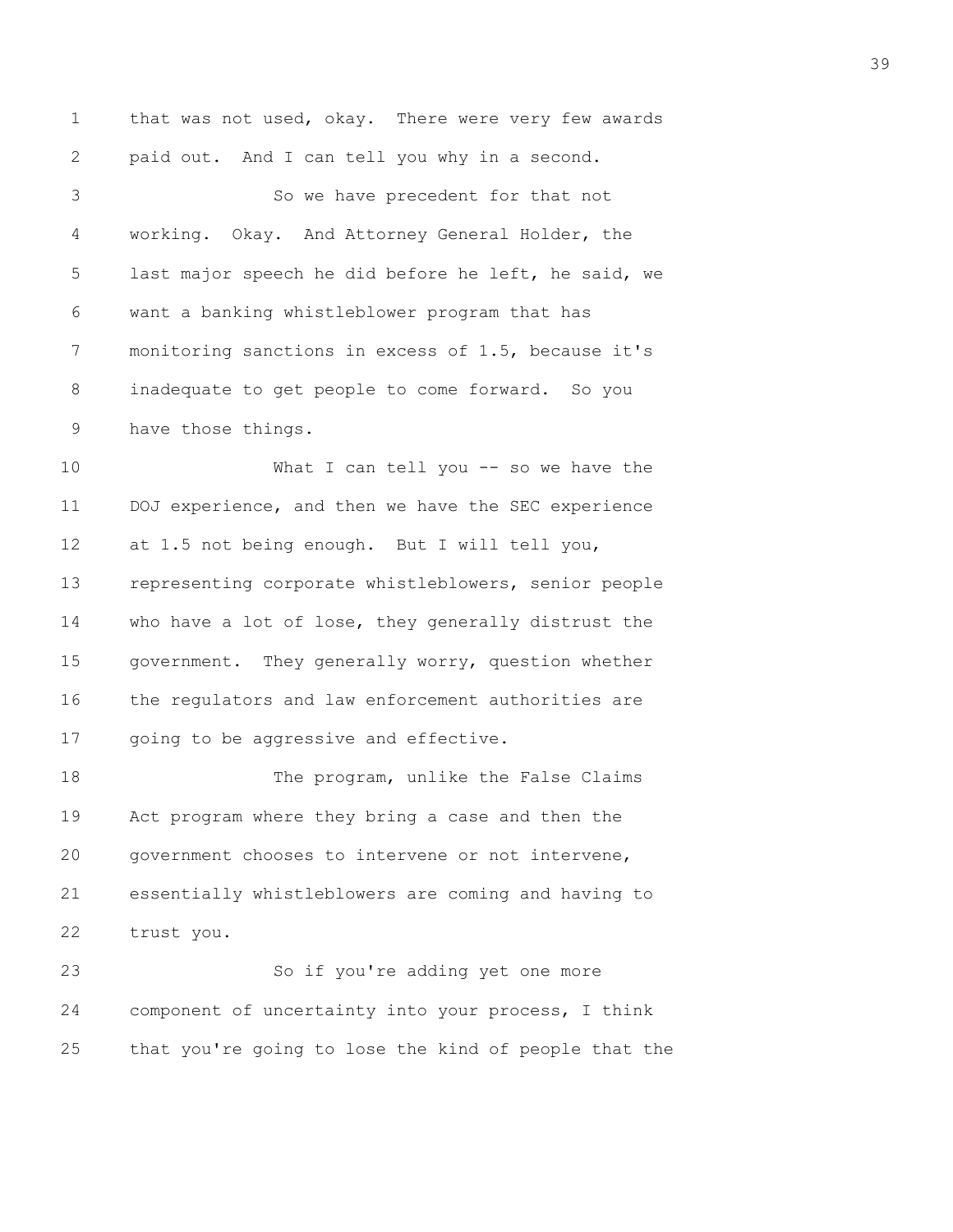1 SEC has the benefit of getting.

| $\mathbf{2}$ | When you, Commissioner Lenczner, asked                |
|--------------|-------------------------------------------------------|
| 3            | about officers, I represented the first officer that  |
| 4            | received the SEC whistleblower award. I can tell you  |
| 5            | there is no chance that that senior person would have |
| 6            | come to a program that was so discretionary. And so   |
| 7            | I think I'm trying to think through, kind of, from    |
| 8            | the organizational regulator perspective why you want |
| 9            | to cap or why you want -- not to have a floor. I      |
| 10           | think that perhaps it's -- you don't want people to   |
| 11           | get too much. Well, the percentage does that.         |
| 12           | Percentage is a natural regulator.                    |
| 13           | And I'll give you an example.                         |
| 14           | MR. LENCZNER: Except we do it without                 |
| 15           | collection. You do it on -- or the SEC does it with   |
| 16           | collection. And we don't collect very much. We're     |
| 17           | terrible at it.                                       |
| 18           | MR. THOMAS: But the program you are                   |
| 19           | considering has the potential to change that. The     |
| 20           | SEC whistleblower program, one of the factors is, you |
| 21           | can get the whistleblower award if you help them find |
| 22           | the fruits of the misconduct.                         |
| 23           | So your collection rates might improve                |
| 24           | because all the people who are selling them things,   |
| 25           | helping them hide things are coming forward to you.   |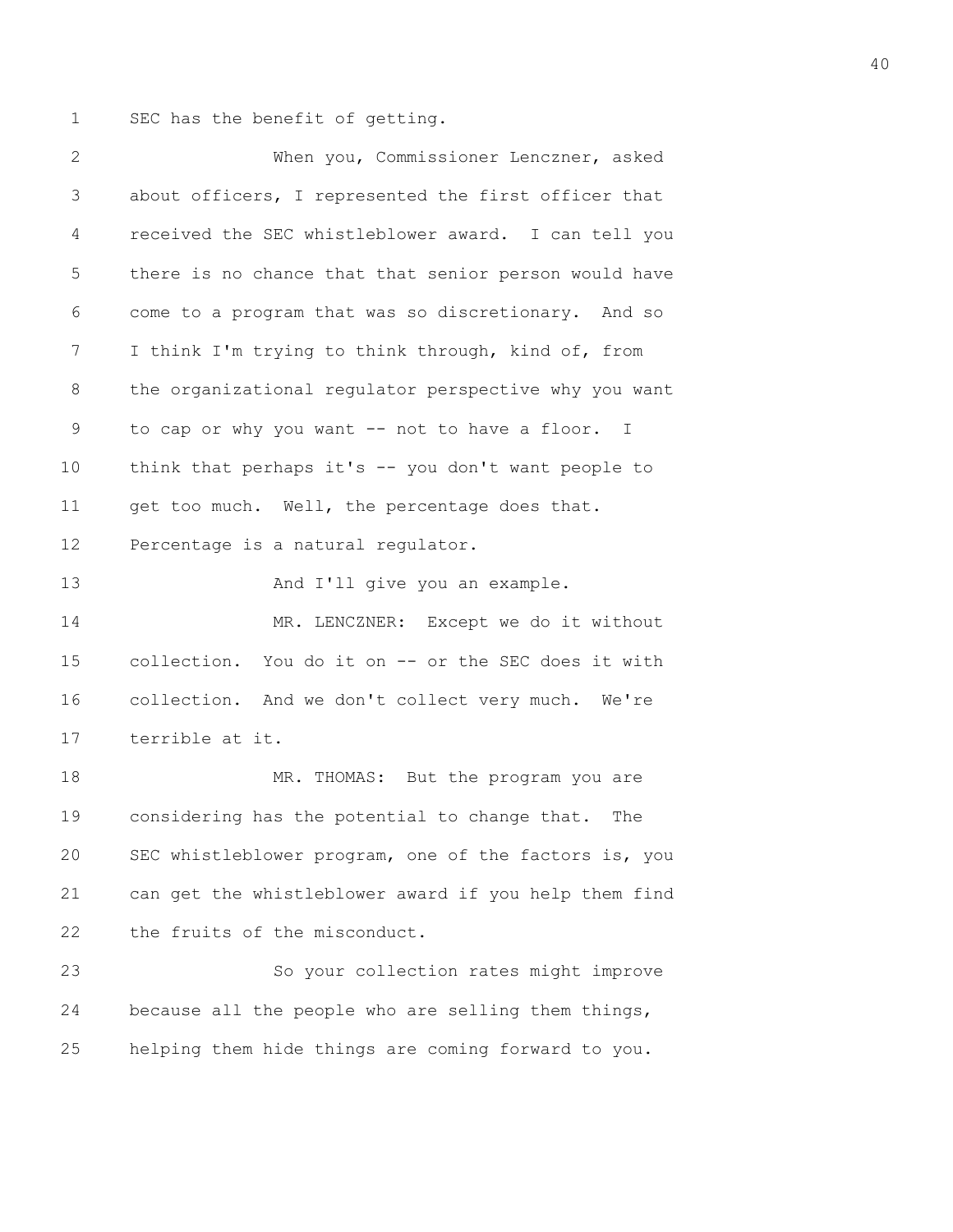1 But I'll tell you, this component is 2 critical. If you were asking to pick amongst the 3 weaknesses in the current proposal to fix, it's the 4 floor. Okay. If you start with a 10 to 15 percent 5 range and then you work your discretion within that 6 range, you're going to have a much better chance. 7 To give you a sense of what could be 8 here, okay. The Deutsche bank case announced by the 9 SEC two weeks ago -- in the last two weeks -- the 10 investment vehicles were Canadian. The institutional 11 investors were Canadian. The SEC received a 12 \$55 million sanction. And this wasn't even a fraud 13 settlement. It was a non-fraud settlement in your 14 backyard. 15 Now, if this is the kind of case that 16 you want to do and if you want people to come to you, 17 you have to fix the financial incentives. 18 MS. CONDON: Thank you very much for 19 that intervention. 20 I'm going the turn the floor over to 21 Dimitri Lascaris for his view on how this kind of 22 program would interact with the class action practice 23 that he's engaged in and how, from your perspective, 24 this kind of program could increase the effectiveness 25 of enforcement strategy by securities regulators.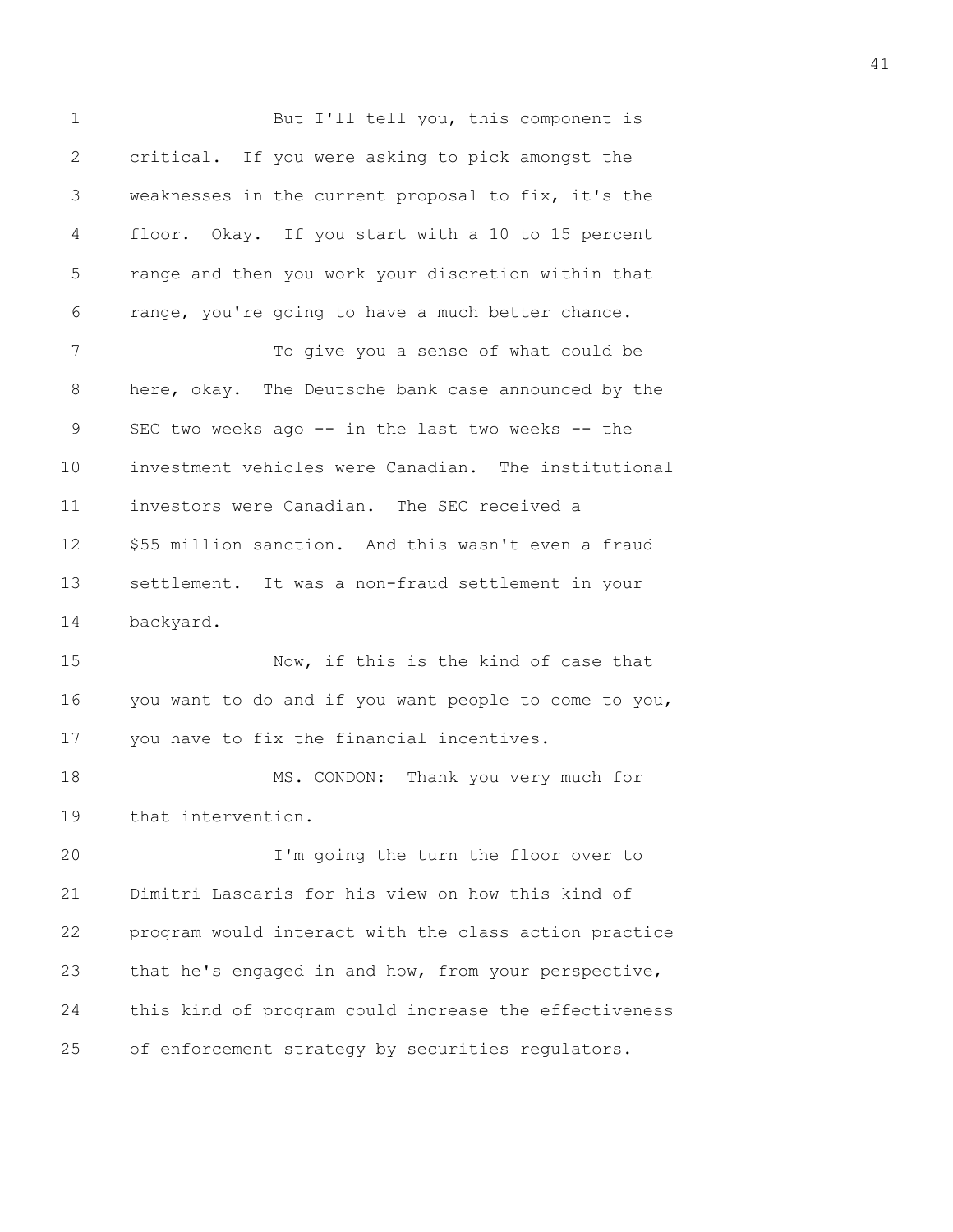1 PRESENTATION BY MR. LASCARIS:

2 MR. LASCARIS: Thank you for having me, 3 Commissioners. It's a privilege to be here. 4 As you indicated, I act for plaintiffs 5 in private securities litigation. I have not served 6 in an enforcement capacity for a regulator, but I 7 believe that many of the obstacles that private 8 litigants confront arise in the regulatory context. 9 One obstacle that we also confront is 10 that those who commit securities fraud inevitably 11 seek to avoid detection and many violators of the 12 securities laws are highly adept at doing so. 13 Well placed whistleblowers are often 14 indispensable to defeat those efforts of detection 15 avoidance. They may know where the bodies are 16 buried. They can lead investigators to critical 17 evidence that is buried in a mountain of extraneous 18 information. 19 Whistleblowers can fill in gaps in the 20 documentary record. They can help investigators to 21 connect the dots when the documentary records are too 22 difficult to comprehend. Whistleblowers may have 23 been privy to critical inculpatory statements that 24 are not evidenced by any documentation.

25 So in short, they can be an invaluable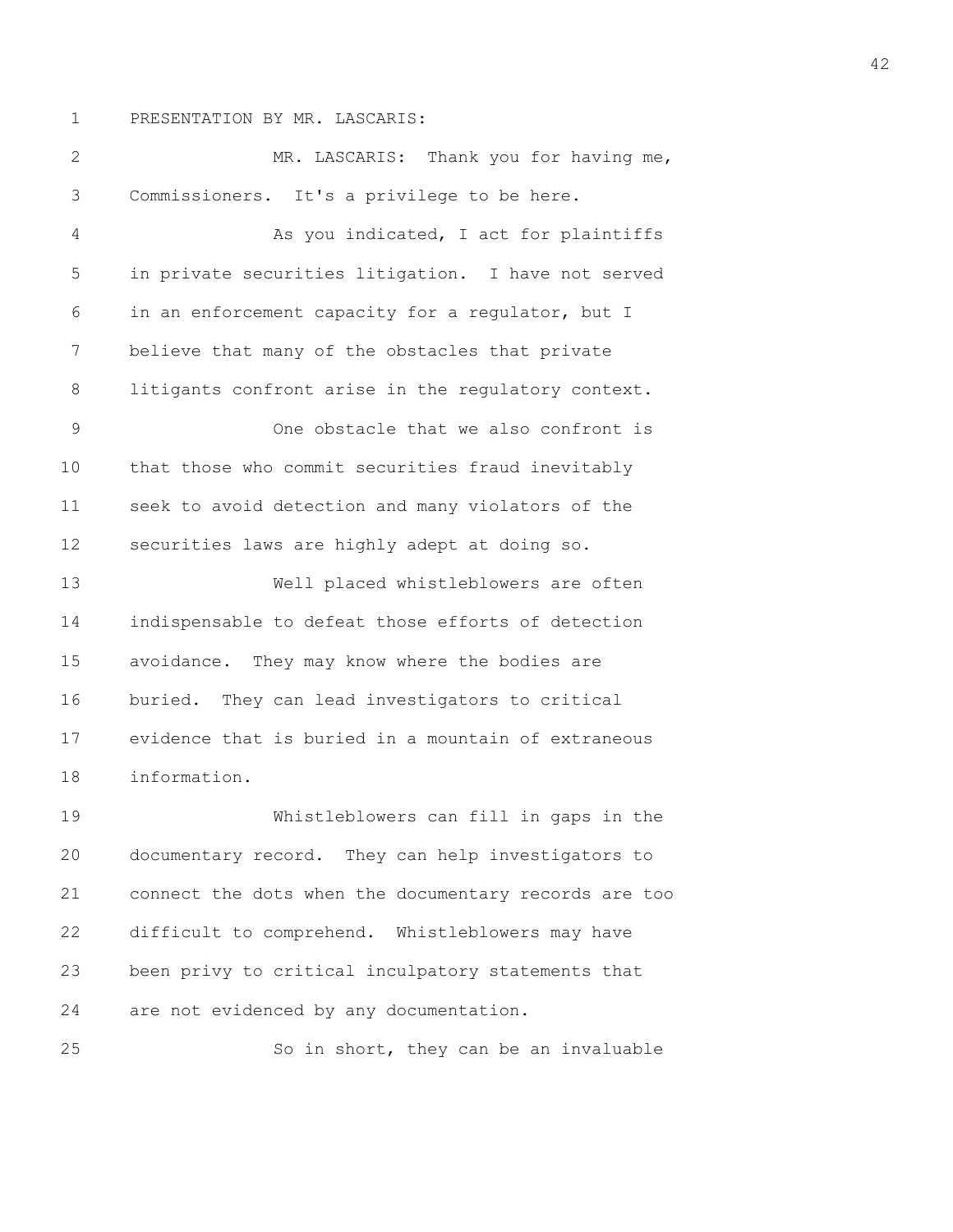1 resource for white collar law enforcement.

2 This is particularly true in a world of 3 constrained regulatory resources. The most efficient 4 use should be made of those resources and the 5 targeted investigations that are facilitated by 6 whistleblower cooperation advances efficient use of 7 constrained regulatory resources. 8 But there is a problem in the 9 whistleblowing context, and that is currently the 10 risks and the rewards are misaligned. The benefits 11 of fraud detention accrue to the company 12 shareholders, but the risks of exposing the fraud are 13 borne by the whistleblower. And this is the classic 14 free rider problem. 15 I've had occasion to deal with dozens 16 of potential whistleblowers in my career as a 17 plaintiff's lawyer and almost without exception they 18 ask, why should I bear the risk of retaliation when 19 the benefits of my telling the truth will flow 20 inevitably to others who are not bearing those risks. 21 This is a perfectly rational question 22 for anyone to ask, particularly someone who supports 23 a family from his or her employment. That 24 whistleblowers are frequently the targets of 25 retaliation is well known and I suggest that you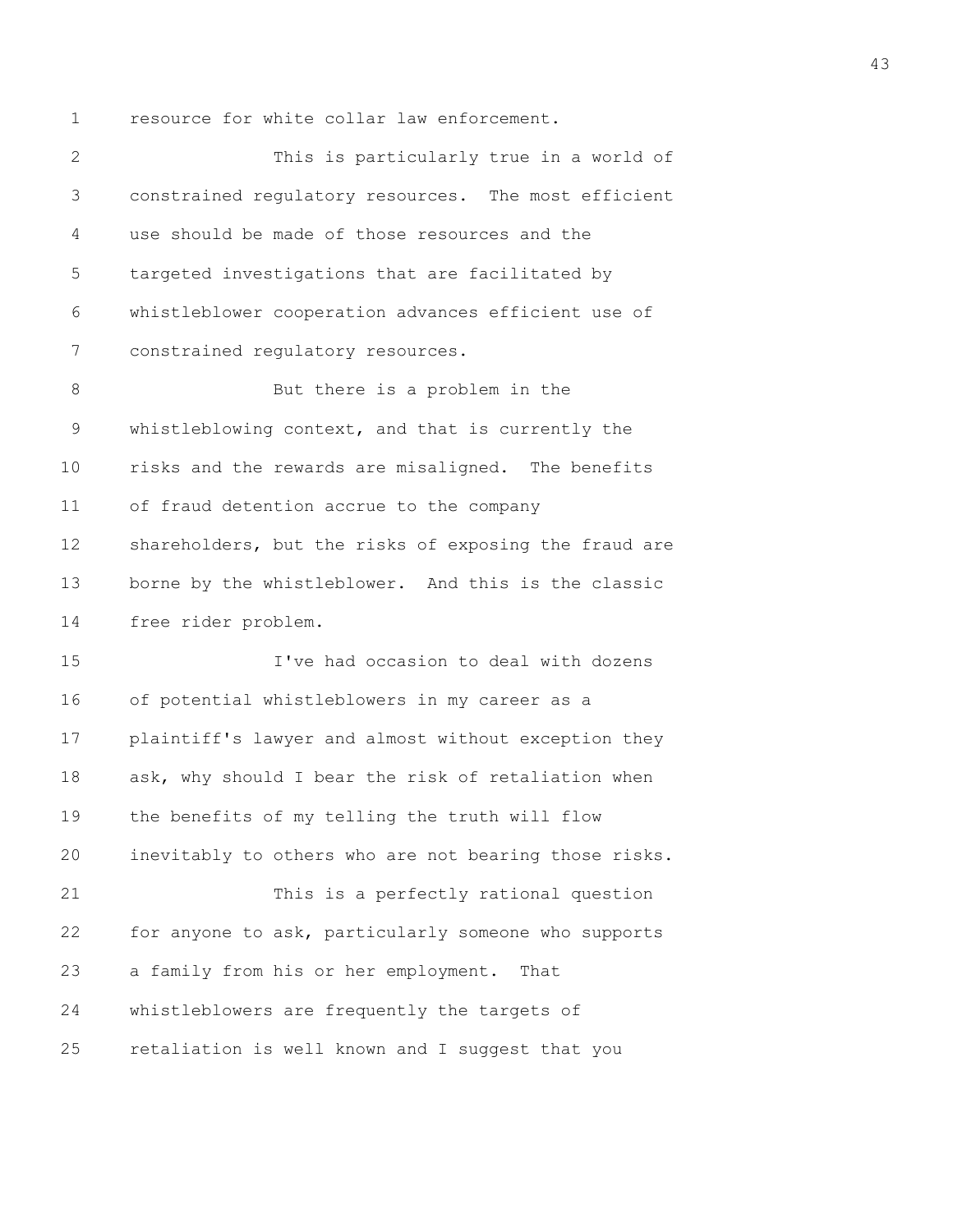1 cannot seriously dispute it. Our comment letter 2 identifies a number of high profile instances of 3 retaliation of many others that we have not 4 discussed, and I urge you, if you have not read the 5 review of those instances of retaliation, to do so. 6 Now, some observers, some commentators 7 say the proposed program will perversely incentivize 8 whistleblowers to report claims without merit. But 9 with respect, I say that this is a dubious assertion. 10 10 If the claim has no merit, then those 11 who are tempted to report it will know that there is 12 a high risk of reporting a claim will result in no 13 benefit to them while leaving them exposed to legal 14 action and liability from those who were the targets 15 of the unmeritorious claim. 16 Furthermore, we should have confidence 17 in securities regulatories to identify claims that 18 are devoid of merit. Indeed, I'm sure that 19 securities regulators already do this on an almost 20 daily basis because, as we all know, irate investors 21 who suffered losses for no reason other than a poor 22 investment decision will often complain. They do 23 that to our firm and we have to sort through 24 unmeritorious claims every day. 25 So we suggest that we should have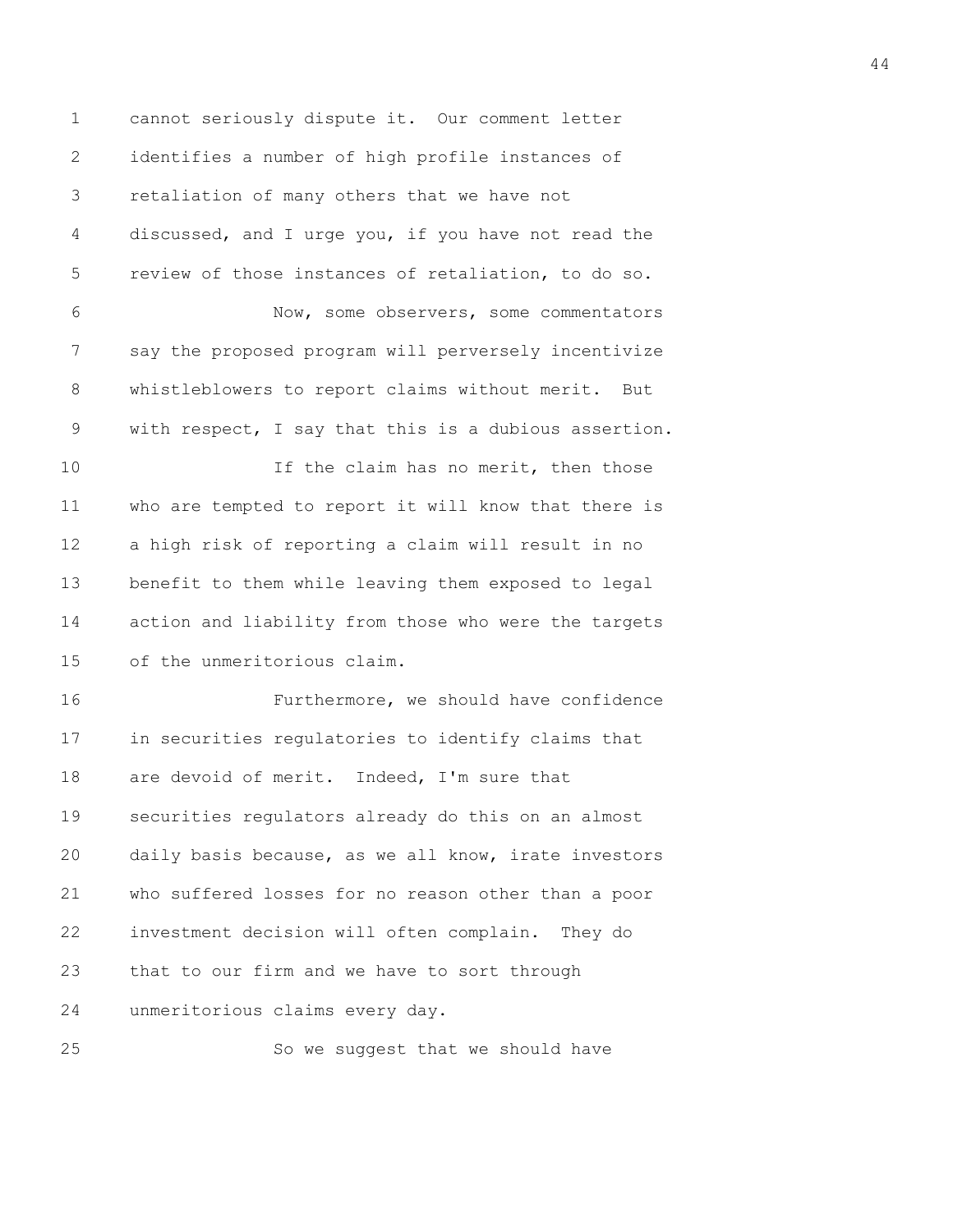1 confidence, as I say, in the ability of regulators to 2 filter out those unmeritorious claims should they be 3 put forward.

4 In any event, any time there is a 5 misalignment of risk and reward perverse incentives 6 already exist. Namely, those who witness frauds have 7 an incentive to remain silent because they bear all 8 the risk of reporting the problem but stand to gain 9 nothing from this exposure.

10 So if we actually care about perverse 11 incentives we should be supporting a whistleblower 12 program and not opposing it.

13 However, these programs are only 14 effective if the potential reward is sufficient in 15 the mind of the whistleblower to justify that risk of 16 retaliation.

17 A cap of 1.5 million -- and I'm going a 18 agree with Jordan at this point -- is highly 19 inadequate in, my respectful view. Given that 20 whistleblowers are frequently blackballed from their 21 industry, they must be eligible for an award that can 22 provide them long-term financial security, and 23 \$1.5 million is simply not enough money nowadays for 24 long term financial security for the whistleblower 25 and his or her family.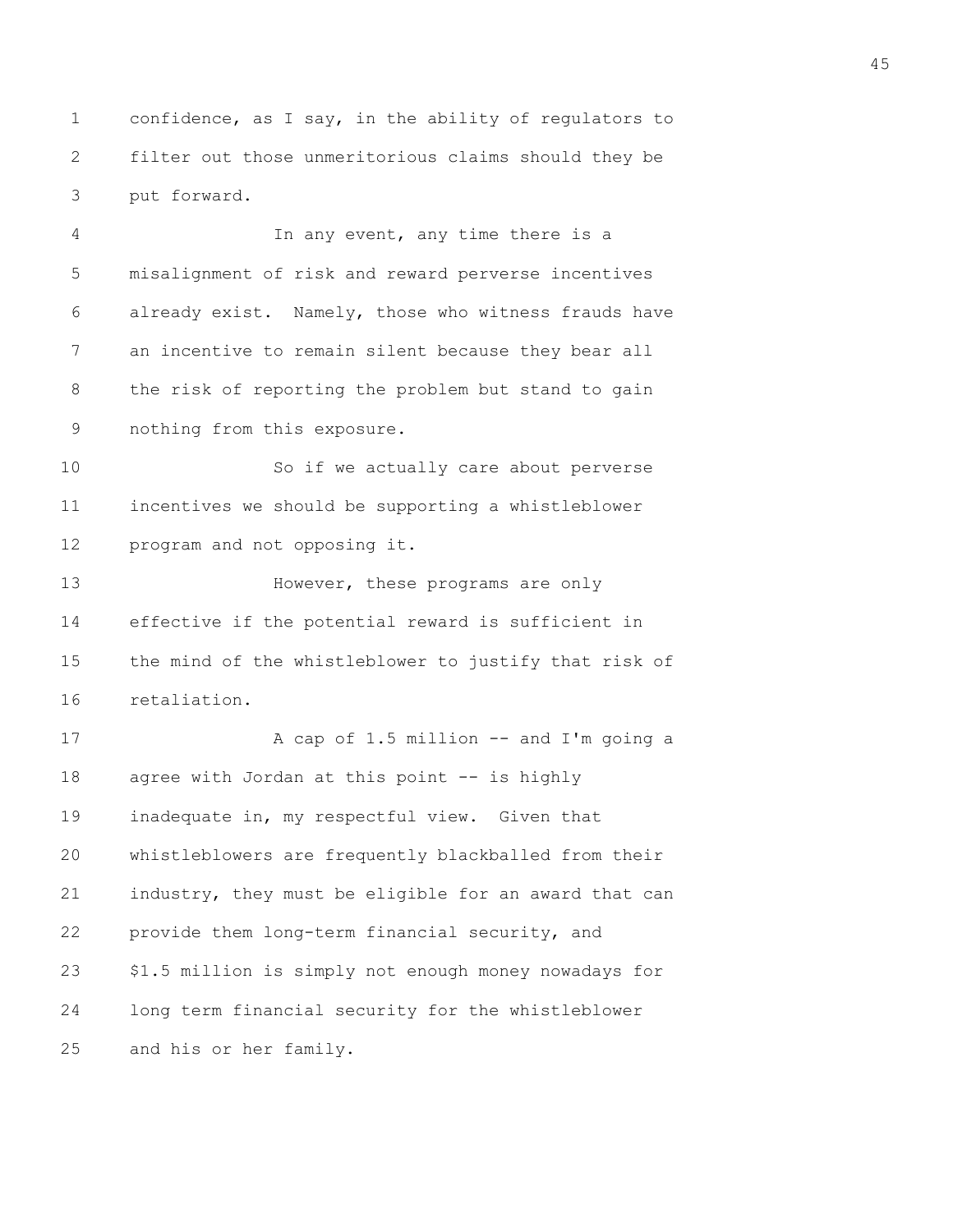| $\mathbf 1$    | Bear in mind also that prudent                        |
|----------------|-------------------------------------------------------|
| $\overline{2}$ | whistleblowers will want to retain legal counsel from |
| 3              | the outset to advise them, firstly, with respect to   |
| 4              | their exposure under their employment or              |
| 5              | confidentiality agreement, and secondly, to represent |
| 6              | them in their negotiations and deals with the         |
| 7              | regulator. And that's a very significant expense for  |
| 8              | them to have to bear, and the lower the potential     |
| 9              | award, the less likely it is that they are going to   |
| 10             | be willing to bear that expense.                      |
| 11             | So speaking about the financial -- and                |
| 12             | I'm going back to something which again Mr. Thomas    |
| 13             | mentioned.                                            |
| 14             | Speaking about the Financial                          |
| 15             | Institutions Reform, Recovery, and Enforcement Act,   |
| 16             | which currently caps payments to whistleblowers at    |
| 17             | \$1.6 million, former U.S. Attorney General Eric      |
| 18             | Holder called this limit a paltry sum and stated that |
| 19             | \$1.6 million was, quote, "unlikely to induce an      |
| 20             | employee to risk his or her lucrative career in the   |
| 21             | financial sector." I agree.                           |
| 22             | Those are my comments.                                |
| 23             | MS. CONDON: Thanks very much, Dimitri.                |
| 24             | GENERAL DISCUSSION OF TOPIC 1:                        |
| 25             | MS. CONDON: So why do you think it is                 |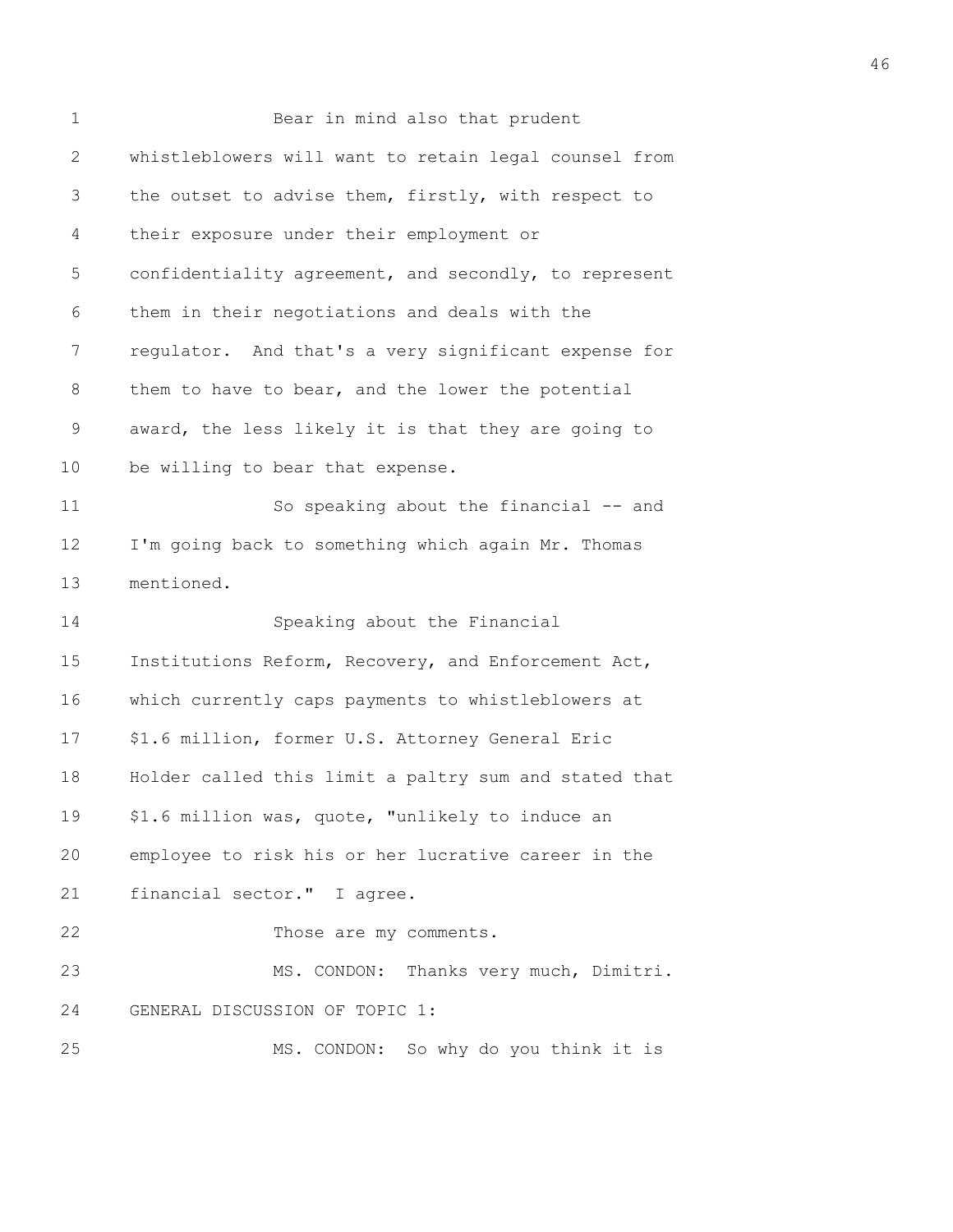1 that some of the commenters take the view that we 2 should follow the UK and the Australian model and not 3 offer financial incentives at all? Is there some 4 sense in which there is a cultural difference or is 5 this -- how is it that those programs, those 6 jurisdictions operate without any providing financial 7 incentives?

8 MR. LASCARIS: I can't say that I'm 9 familiar with the success rate in those programs. I 10 suspect they not particularly effective. I don't 11 think we should be calling upon potential 12 whistleblowers to be heroes. As I say, they have 13 livelihoods they have to be concerned about. 14 Oftentimes they support people from their careers and 15 we have to be realistic about what ultimately will 16 motivate people to come forward and take on these 17 risks.

18 It may be that there's a cultural 19 difference between, for example, our jurisdiction and 20 that of the United States which makes us hesitant to 21 reward whistleblowers. But my admittedly somewhat 22 cynical view is that what's really going on here is 23 those who oppose it know that these programs are 24 effective, and that's precisely why they don't want 25 them, with all due respect.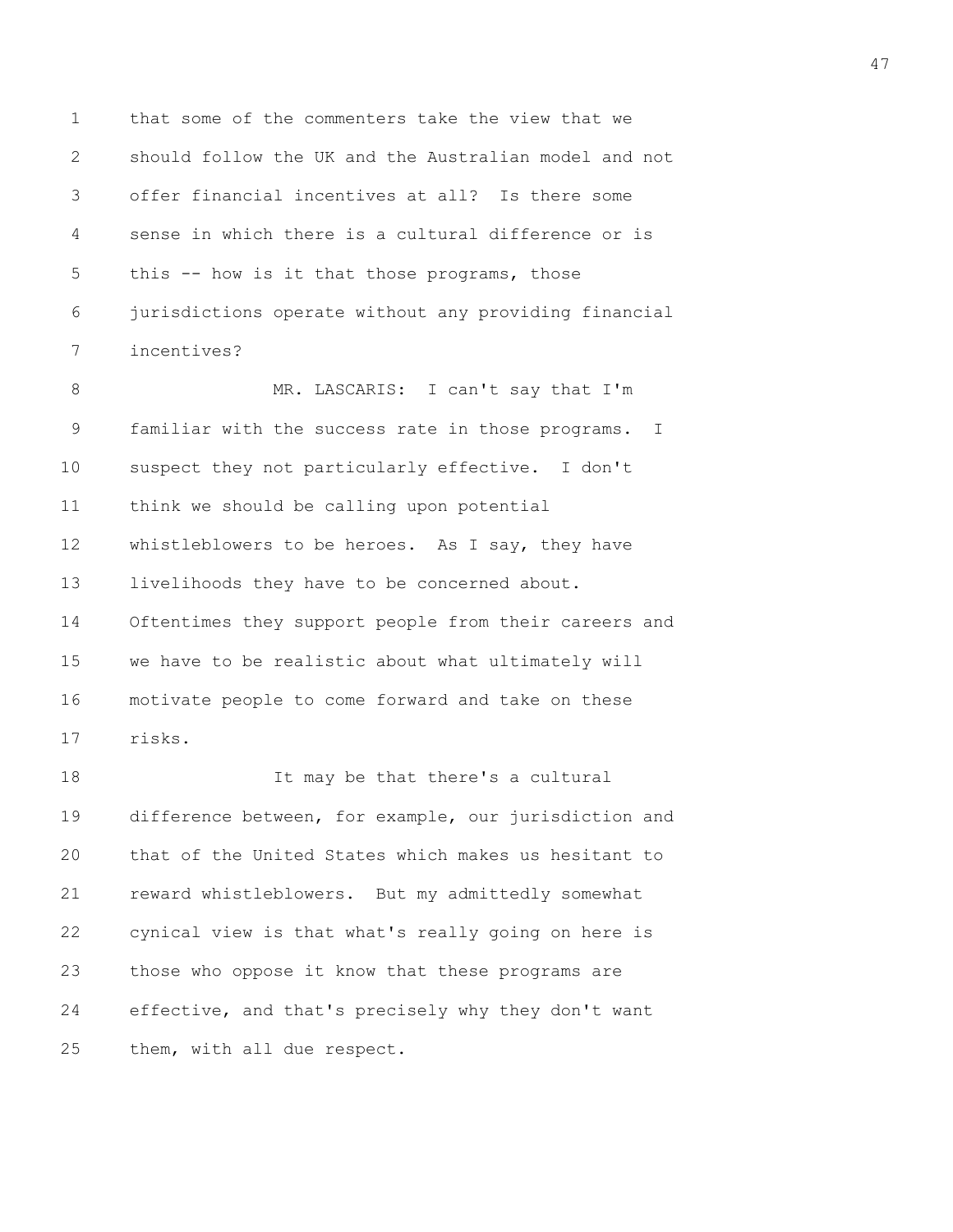| $\mathbf 1$  | MR. HAUSMAN: Before you sort of assess                  |
|--------------|---------------------------------------------------------|
| $\mathbf{2}$ | what the $-$ - how big the incentive is or not, I think |
| 3            | somebody has to ask CRA whether this is taxable as      |
| 4            | income or not. Because I don't know if the              |
| 5            | whistleblower award comes from office or employment     |
| 6            | or business or -- in other words, I think a key         |
| 7            | question is whether you have to pay tax on the award    |
| 8            | you get. And until you really know that, you can't      |
| 9            | really measure whether it's a sufficient incentive or   |
| 10           | not, because that comes out of the Federal              |
| 11           | government.                                             |
| 12           | MR. LASCARIS: And the lower the cap                     |
| 13           | the more material that question is going to be.         |
| 14           | MR. HAUSMAN: That's right. But I                        |
| 15           | think that's a question that the OSC is going to need   |
| 16           | to get an opinion on so they can properly advise        |
| 17           | people. I think you can't really set the threshold      |
| 18           | unless you understand what the actual financial         |
| 19           | consequence is to the person who is going to receive    |
| 20           | it.                                                     |
| 21           | MS. CONDON: Christine, would you like                   |
| 22           | to comment?                                             |
| 23           | MS. WIEDMAN: Yes, if I could, just                      |
| 24           | about the effectiveness of the monetary incentives.     |
| 25           | I don't have statistics on the UK and                   |
|              |                                                         |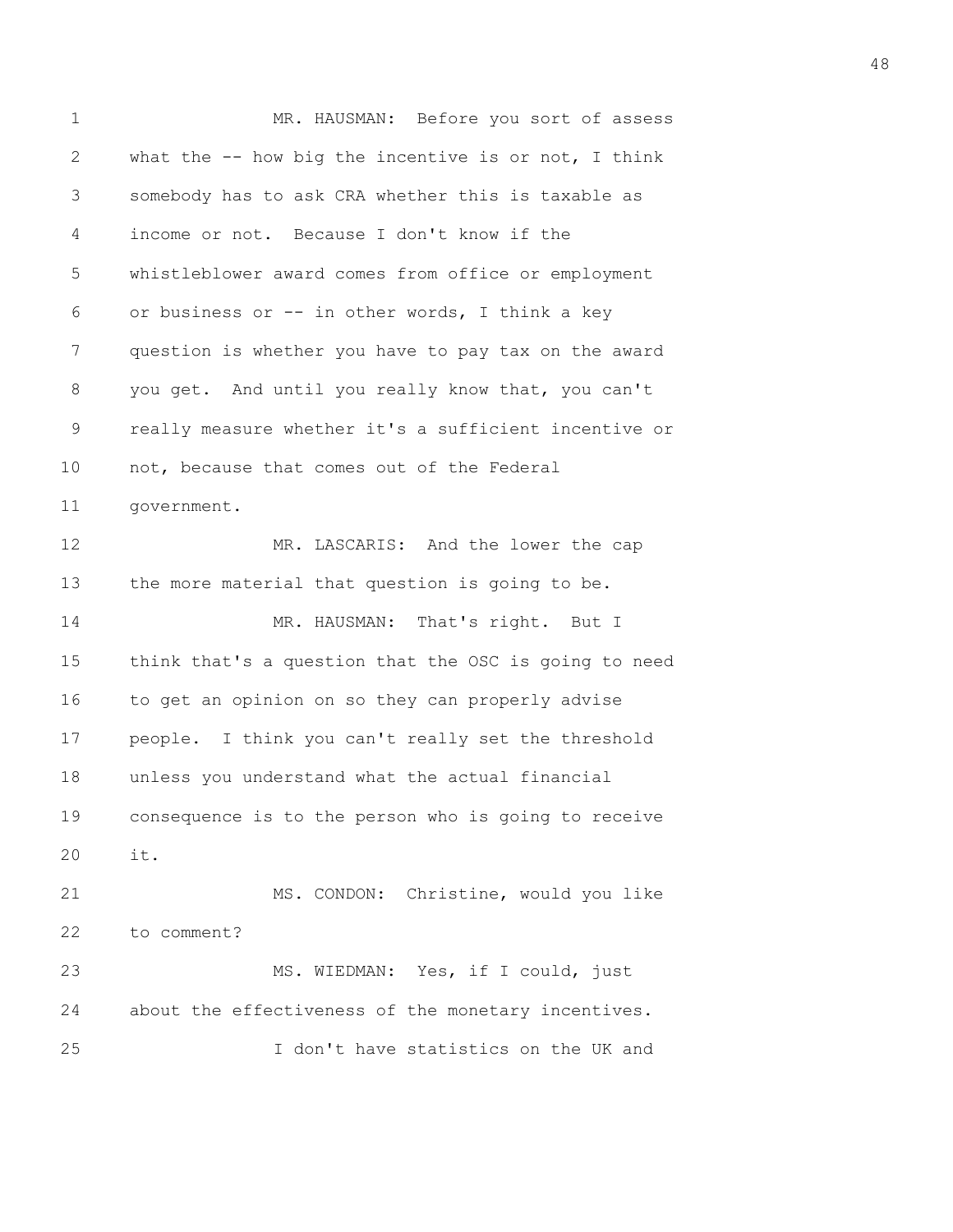1 Australia, but just looking at the U.S. case there 2 was an interesting paper in Journal of Finance that 3 was looking at who detected the fraud, the different 4 players, and they found that employees are certainly 5 a significant player. And then what they did is they 6 compared industries that were covered under the FCA, 7 the False Claims Act, versus those that were not, 8 because monetary incentives would be working in those 9 industries -- this is pre-Dodd-Frank, would not in 10 others.

11 And they found employees were --12 41 percent of the frauds were brought to light by 13 employees in cases where there were FCA incentives 14 but only 14 percent were bought forward by employees 15 in all other industries. So I think that is one 16 example of the effectiveness of monetary incentives 17 in giving employees some compensation for the 18 significant risk that they take.

19 MS. NORBERG: Can I just add that I 20 think that any country who is considering monetary 21 incentive should take a look at our annual report 22 every year and see how many citizens from their own 23 countries are reporting to the U.S. Something is 24 incentivizing them to us.

25 MS. MURRAY: What's the average size of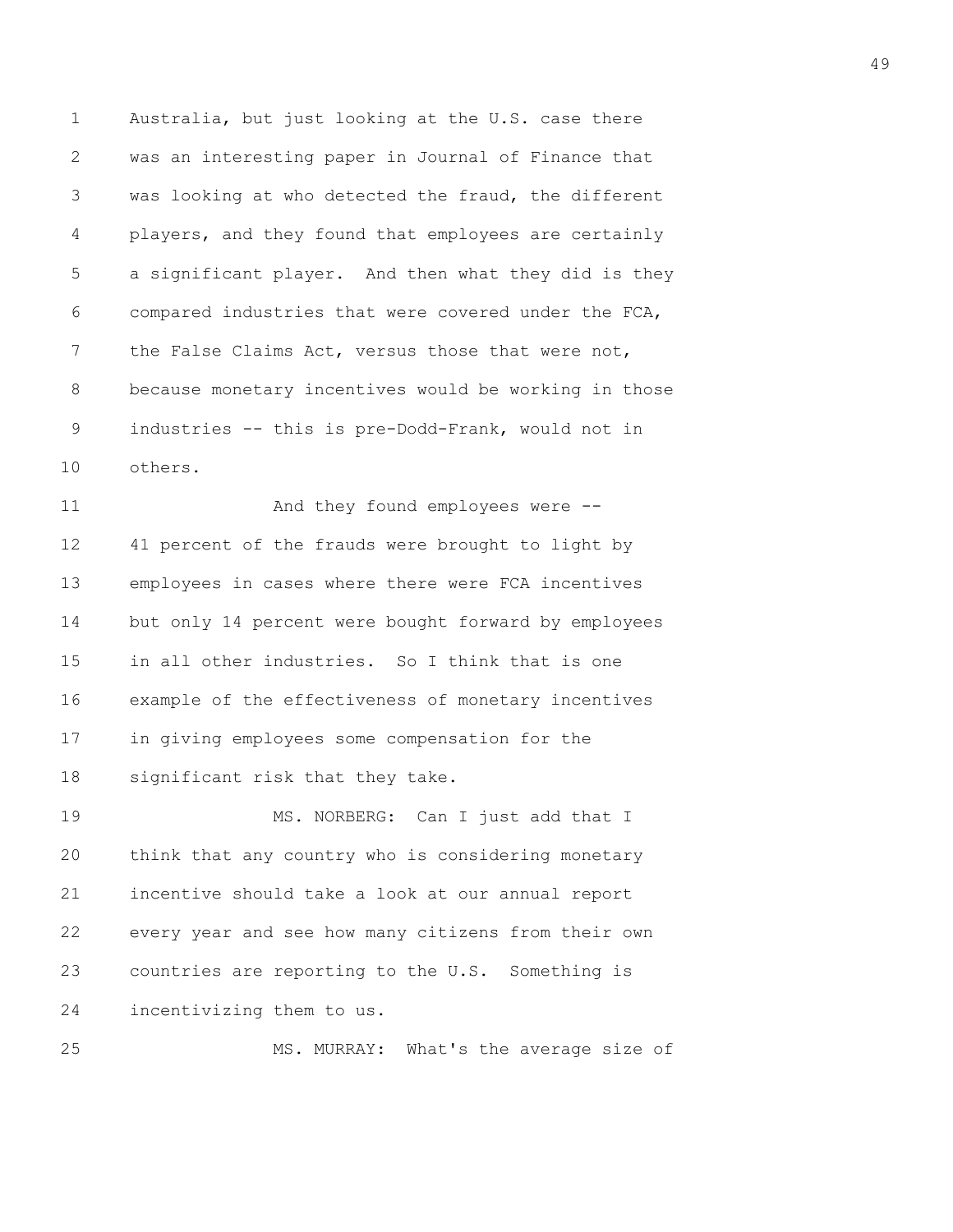1 an award under SEC's program currently?

| $\mathbf{2}$ | MS. NORBERG: That's a very good                        |
|--------------|--------------------------------------------------------|
| 3            | question. So ours is different from the OSC's          |
| 4            | proposal because ours are based on collections.        |
| 5            | Sometimes there are collections and sometimes there    |
| 6            | are not. Sometimes there are huge collections,         |
| 7            | sometimes very small.                                  |
| 8            | So interestingly -- and I did take a                   |
| 9            | look at this when I realized you had a \$1.5 million   |
| 10           | cap -- of the 17 whistleblowers we've paid so far,     |
| 11           | only three of those awards have been over the          |
| 12           | \$1.5 million. Again, that's based on collections,     |
| 13           | and certainly as we continue to pay more, it can be    |
| 14           | all over the board.                                    |
| 15           | So I think there can be incentive for                  |
| 16           | \$1.5 million, but I do also hear from people who have |
| 17           | certainly lost their jobs or feel they are             |
| 18           | blackballed from the industry, and these are people    |
| 19           | who are making millions of dollars a year on Wall      |
| 20           | Street, and it might be harder to incentivize them.    |
| 21           | But I think the draw of not having a                   |
| 22           | cap -- of having a much higher cap, would be that      |
| 23           | there's a potential to get it.                         |
| 24           | You know, in our program we did pay                    |
| 25           | somebody 30 million, we did pay somebody 15 million,   |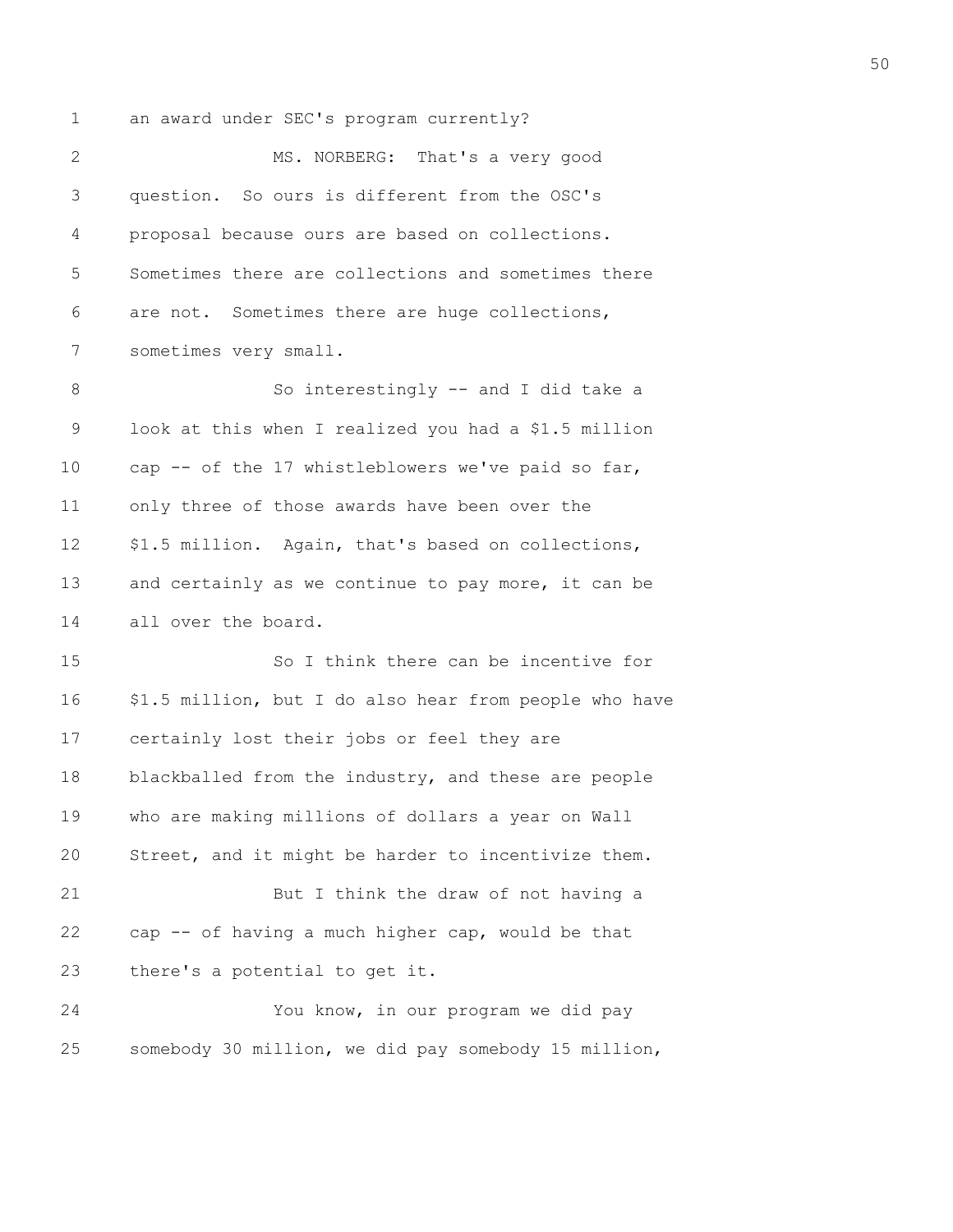1 and so there is a potential to receive those kinds of 2 sums, where if it's capped, you know, it might 3 disincentivize certain people. 4 MR. THOMAS: There's no question -- 5 MS. CONDON: One quick followup and 6 then Jordan and then Alan, and I think we have to cut 7 off this discussion because we have to move on to the 8 next session. 9 But just on this point about 10 uncertainty. If the award is tied to collection, how 11 do you reassure the whistleblower who comes in with a 12 tip that this is a valuable thing they should be 13 doing, even though at the end of the day unless you 14 collect they are not going to get anything? 15 MS. NORBERG: So that's why I think -- 16 I'm sorry, the confidentiality and the 17 anti-retaliation are just as important because that 18 also -- if someone is on the fence, they think that 19 they might get award but they are not sure, think 20 they can come in anonymously and remain confidential, 21 we have certain limited exceptions to the 22 confidentiality, and they can be protected from 23 retaliation, I think that might get them off the 24 fence, to come in and take a chance that their tip 25 might be effective.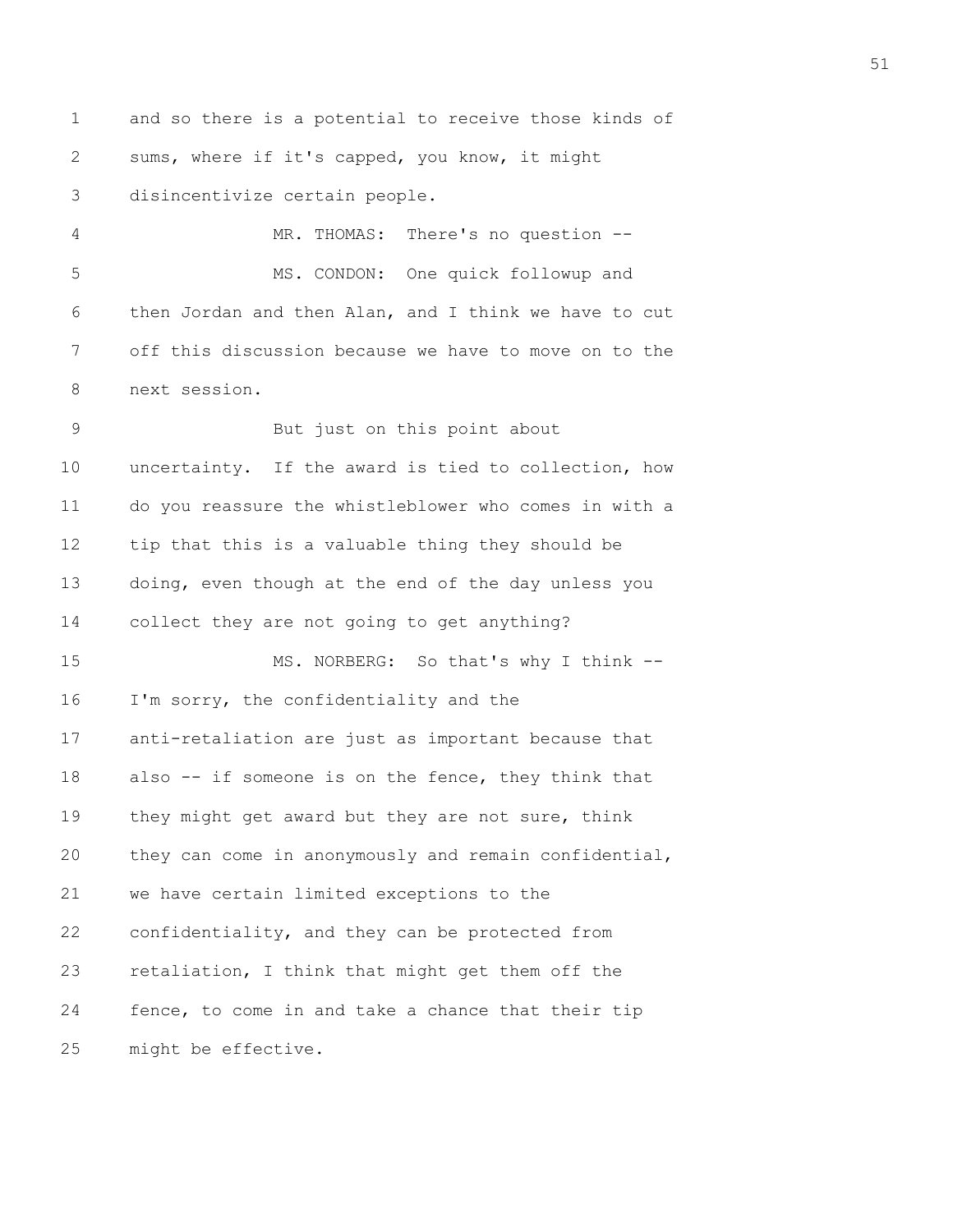1 You also have to remember that not 2 everybody comes in for the money. I mean, people are 3 coming in because it's the right thing to do. Or 4 because they reported internally to their company and 5 repeatedly their company is doing nothing and they 6 feel it's my duty to go and report it. 7 So not everybody is coming for the 8 money. I think at the end of the day it's a nice 9 thing if they can get paid, if we do have that 10 (inaudible) enforcement action, but not everybody is 11 there for the money. 12 MS. CONDON: Is that something you 13 could track? You are collecting a lot of data. 14 Would it be helpful to find out from people what 15 motivated them to come in? 16 MS. NORBERG: It could be interesting, 17 but we have not tracked that. 18 MS. CONDON: Jordan? 19 MR. THOMAS: Couple things. 20 First, when the SEC developed a 21 program, only 20 percent of SEC enforcement actions 22 had monetary sanctions in excess of a million 23 dollars, okay. It was a reflection of the SEC 24 wanting high quality tips that they weren't otherwise 25 getting, okay.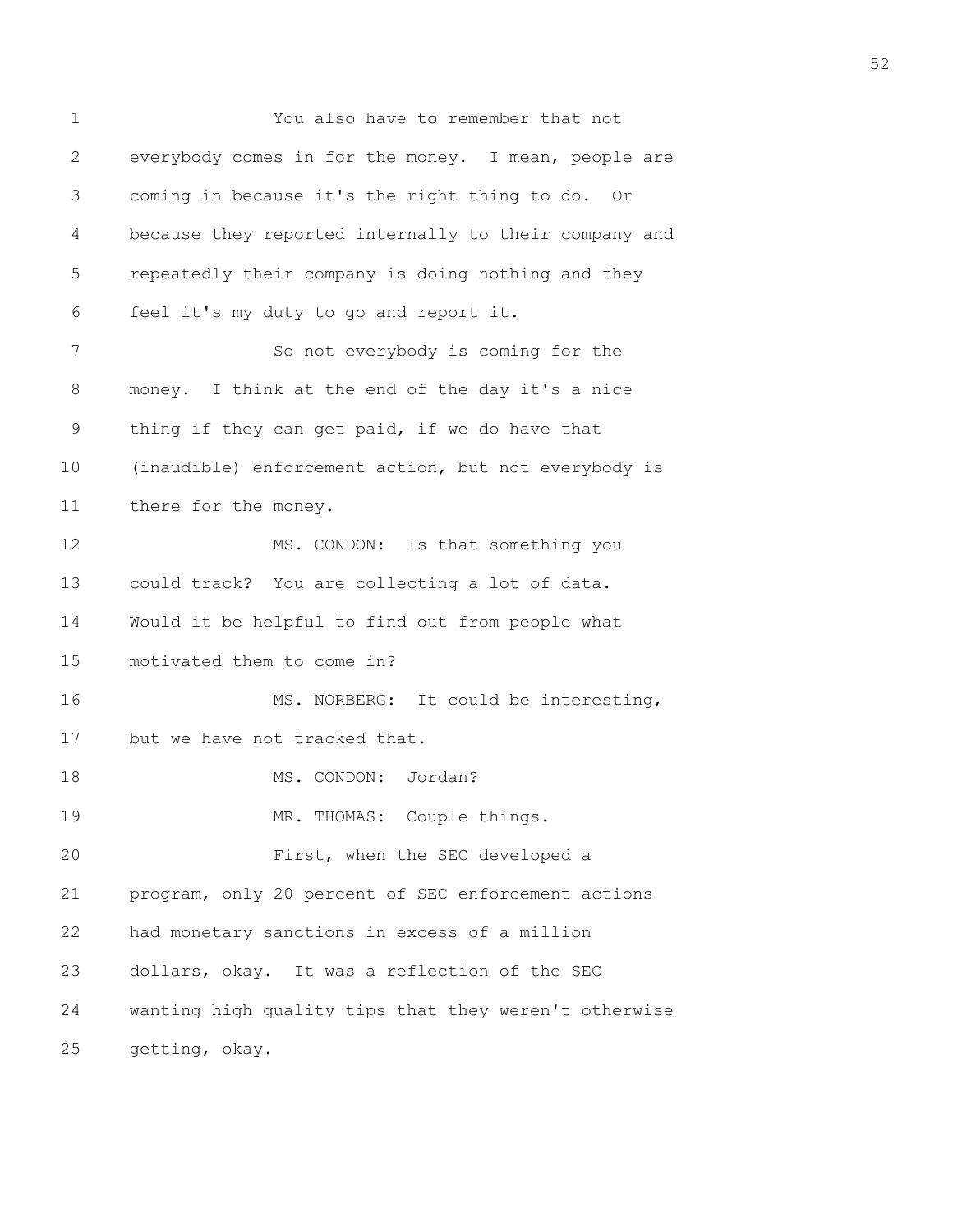1 So when you're thinking about the 2 million dollar threshold that I know Marian and her 3 organization expressed concerns about that, you might 4 look at what is the top X percent of monetary 5 sanctions that you are getting and then think about 6 maybe a threshold there. 7 Another statistic that I think is 8 important for you to know is that 80 percent of -- in 9 excess of 80 percent of the Department of Justice 10 false claims cases were originated now by 11 whistleblowers. Okay. And last year they generated 12 \$8 billion in recoveries for the government and in 13 prior couple years it was \$3 billion or more. 14 So when you are start thinking about, 15 kind of, the potential for program like this over 16 time -- like, the SEC program started with zero 17 awareness. Now surveys show it's about 60 percent 18 awareness in the financial service industry. 19 As it penetrates you get growth and -- 20 I recognize there were questions earlier about how do 21 we triage this with limited resources. Potentially 22 your people are going to be able to work on better 23 cases and refer out other things or just not work at 24 the small amounts. So those are -- 25 MS. CONDON: Jordan, I'm going to ask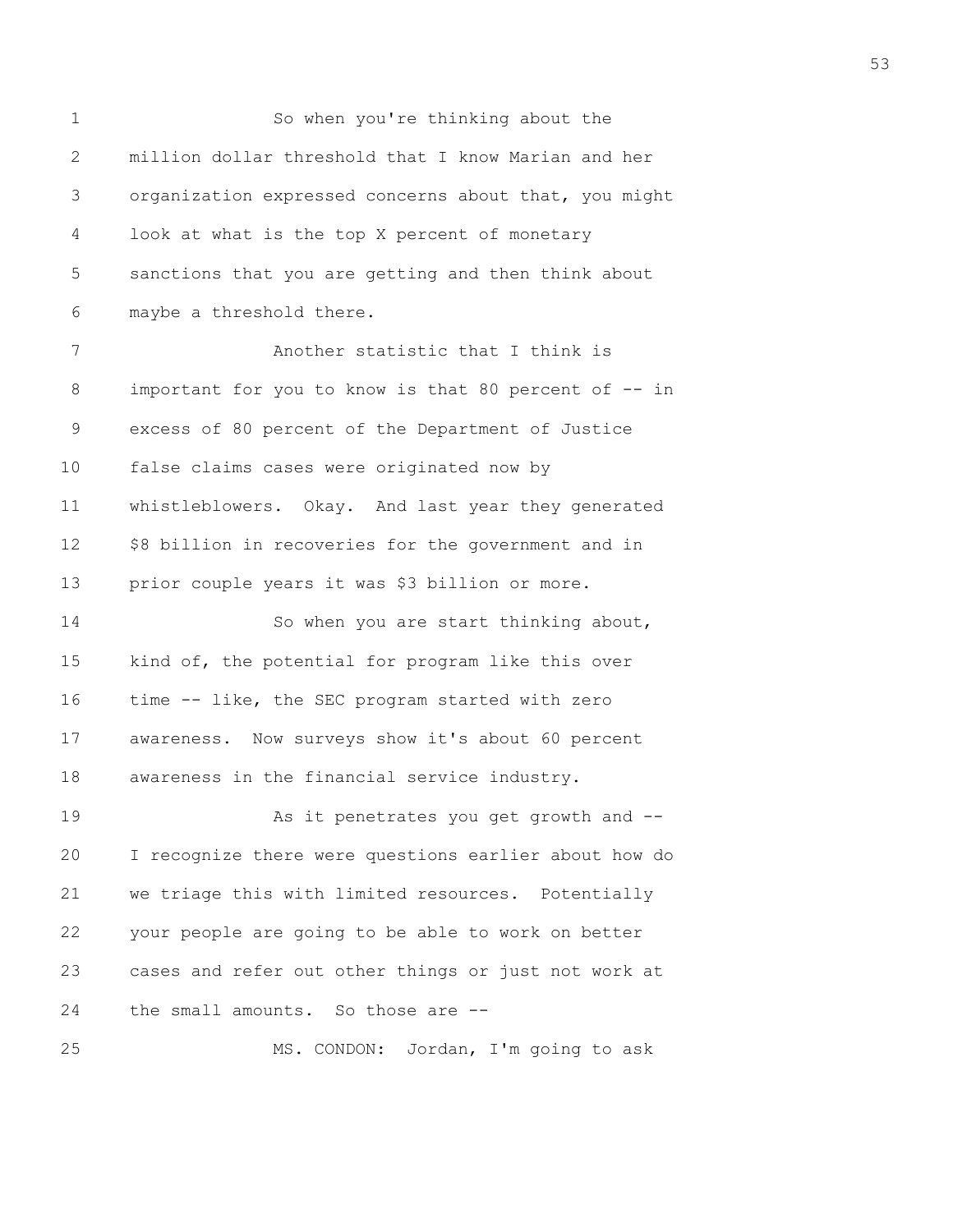1 you and other panel members, when you are intervening 2 if you could just be careful to speak into the 3 microphone. There are some people at the back of the 4 room who are not able to hear your comments. 5 Sheila, one quick comment and then 6 we're going to have to stop. 7 MS. MURRAY: This will, I'm sure, come 8 up again. I think the triage issue is a huge issue, 9 and if you are not -- we're going to be talking about 10 internal compliance systems. I think if you are not 11 letting the company do their job first, you're going 12 to be overwhelmed, and I think you guys are. How 13 many whistleblower complaints did you have this year? 14 MS. NORBERG: 2014 we had 3,600, but I 15 don't feel we're overwhelmed. We have the resources. 16 MR. THOMAS: I can tell you that before 17 the SEC whistleblower program the SEC received 30,000 18 complaints referrals a year. They essentially had a 19 10 percent increase with this. But I'm very 20 interested in your conversation. 21 MS. CONDON: Then I think we are just 22 bang on time. We had to stop the discussion on the 23 first topic and I'm going turn the floor over to Alan 24 to get us started on questions of anti-retaliation. 25 TOPIC 2: WHISTLEBLOWER PROTECTIONS: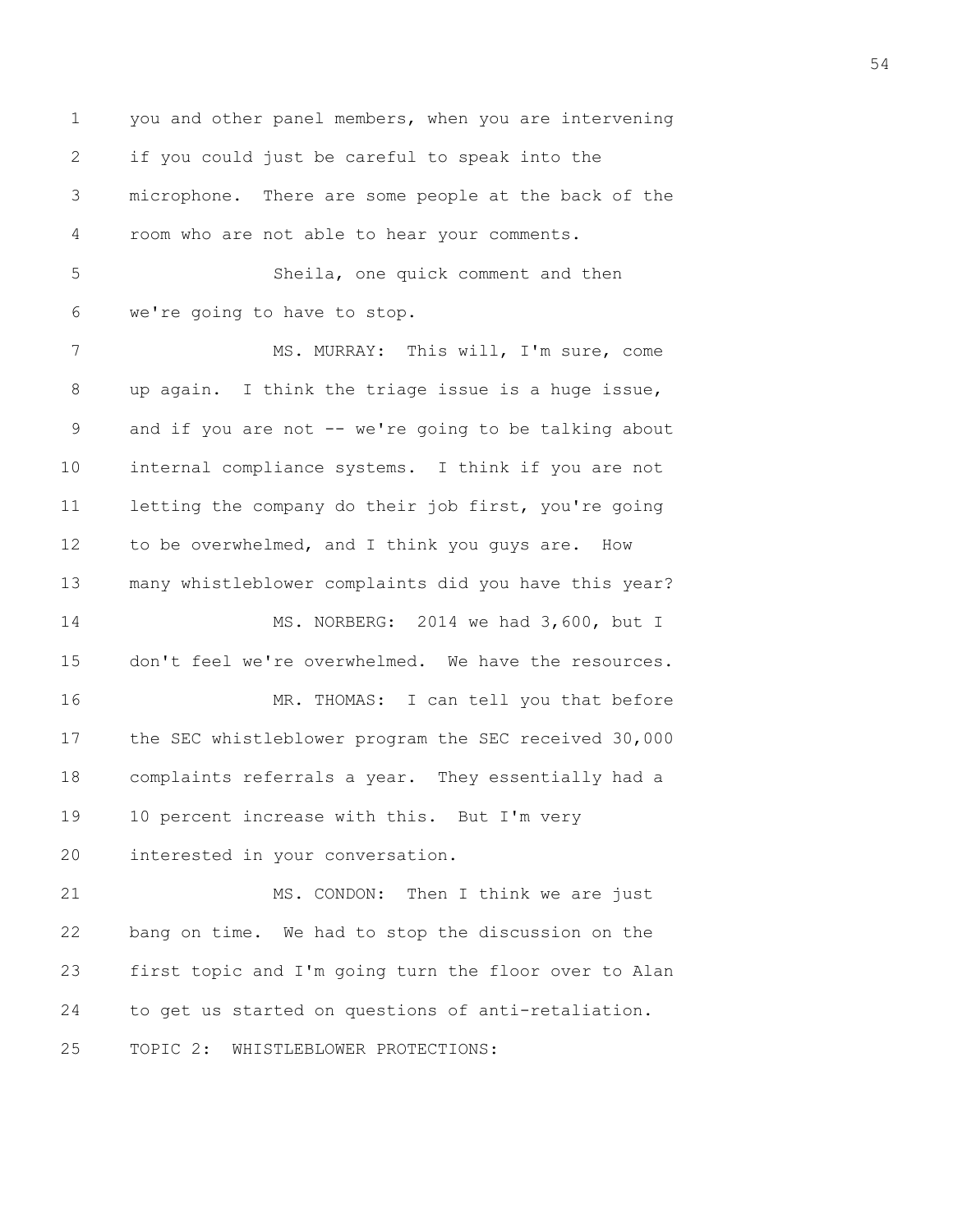1 ANTI-RETALIATION MEASURES AND WHISTLEBLOWER

## 2 CONFIDENTIALITY

3 MR. LENCZNER: The second panel today 4 is going to be speaking to two topics primarily, 5 anti-retaliation and confidentiality protections. We 6 have some excellent panelists, Connie Craddock from 7 the Investor Advisory Panel, Daniel Pugen from 8 McCarthy's Employment and Labour Group, David Hausman 9 from Faskens, who deals with securities litigation, 10 and Jordan Thomas whom you've already heard was at 11 the SEC and now acts on behalf of whistleblowers. 12 So just a couple of introductory 13 comments. 14 As you know, the OSC envisions two 15 avenues for enforcing the prohibition against 16 retaliation. One is by enforcement by staff, by 17 bringing a section 127 proceeding, and two, is giving 18 a statutory cause of action to a whistleblower to 19 bring a civil claim. 20 Generally, the papers that we received 21 were in support of anti-retaliation protections, and 22 were in support of the scope of them, being that

23 there should be anti-retaliation protection both for 24 internal reporting and for those who would report to 25 the OSC.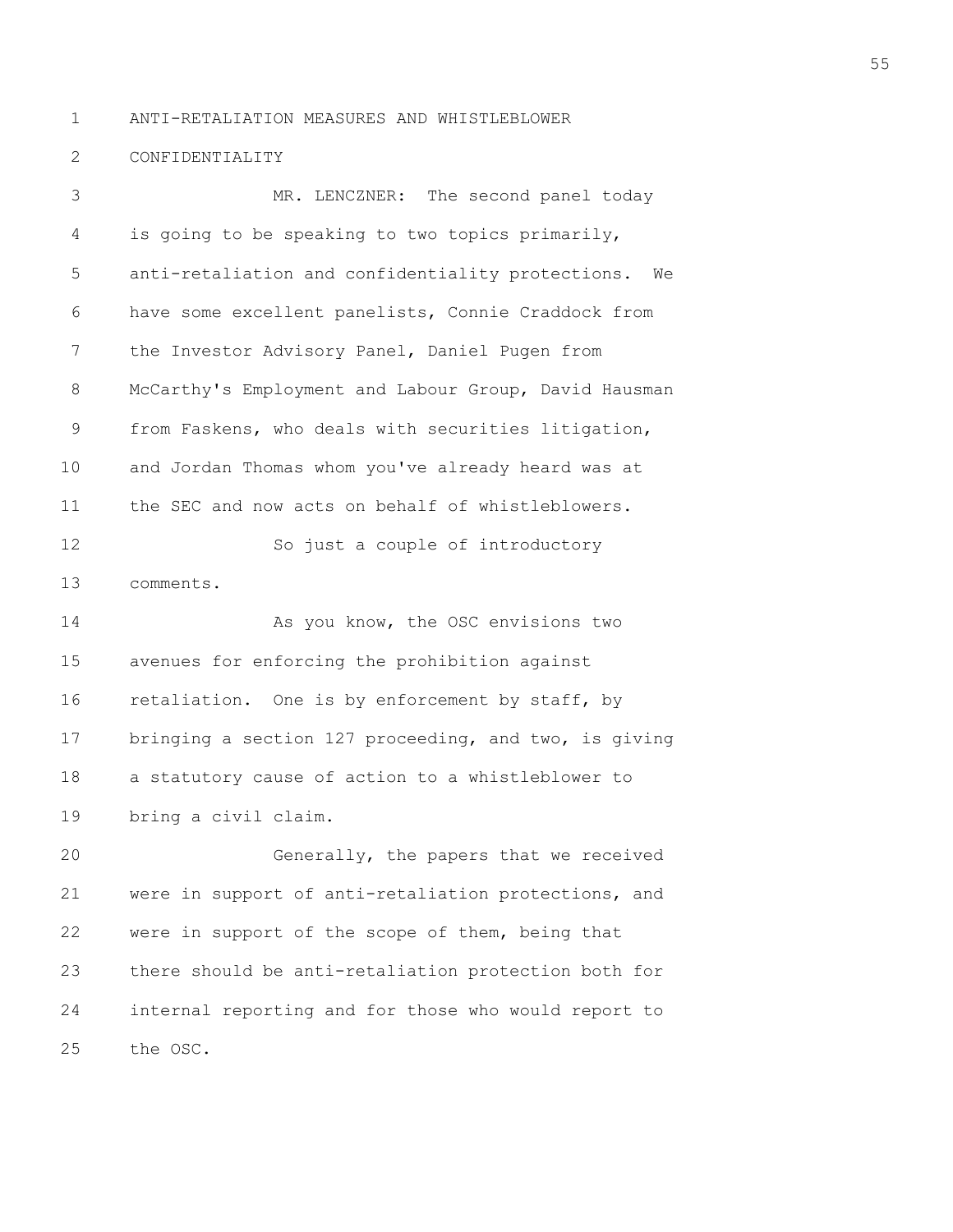1 Another comment that came out was 2 whether or not there should be anti-retaliation 3 protections for someone who is himself or herself 4 culpable, and the commentators were divided on that 5 theme.

6 The other area that we're going to deal 7 with is the question of confidentiality, and here the 8 question is how much confidentiality can be offered 9 and when whether it be invaded.

10 As you know, in Canada we have a 11 Stinchcombe -- Regina v. Stinchcombe provision which 12 requires disclosure of everything that staff has 13 obtained through its investigation that should be 14 given to the respondent. And what about if the 15 whistleblower is called as a witness at the hearing? 16 There's also the question of whether a whistleblower 17 could initially remain anonymous by providing the 18 information through a lawyer and, thus, at least for 19 a time, protect confidentiality.

20 So with those sort of background ideas 21 I'm going to ask Connie, first of all, to -- and 22 you've already indicated you have lots of comments -- 23 but to give us your thoughts on what -- the 24 sufficiency of the proposed anti-retaliation and 25 confidentiality protections.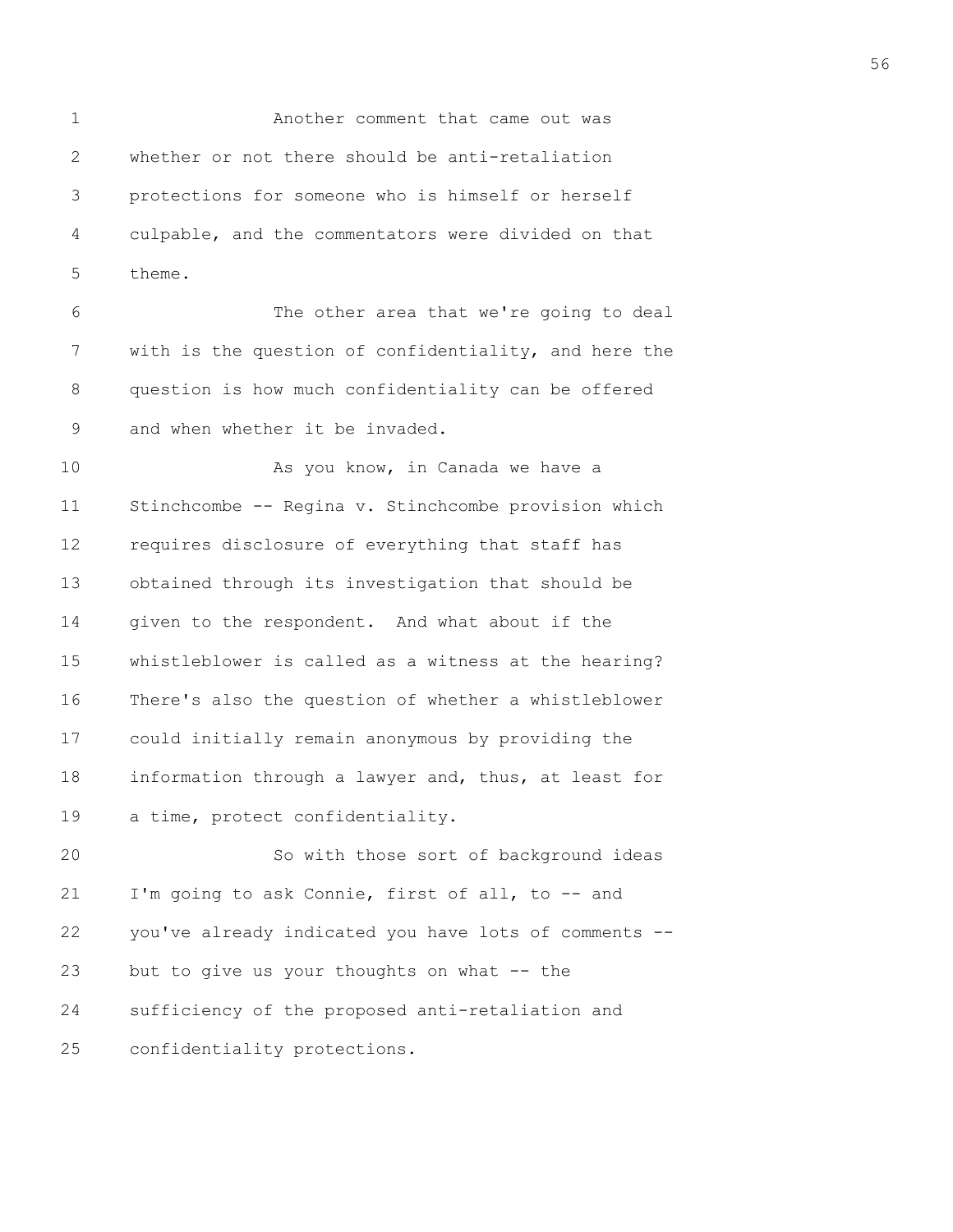1 MS. CRADDOCK: Thank you, Alan. 2 PRESENTATION BY MS. CRADDOCK:

3 MS. CRADDOCK: First, I would like to 4 say the Investor Advisory Panel supports the 5 introduction of a whistleblower program in Ontario. 6 We believe that we need new and better tools to 7 strengthen enforcement and compliance in this 8 province. I think the evidence is clear. We hope it 9 will be a game changer for Ontario Securities 10 Commission as well and that we'll have easier and 11 more timely access to serious and systematic issues 12 that our current compliance and enforcement programs 13 are not discovering.

14 Whistleblowers obviously face huge 15 personal risks. The risk of retaliation is real, and 16 from what I've read in my limited experience, it 17 seems to me frequent. And the cost of doing the 18 right thing can be very high.

19 I think we've already heard from some 20 people who were involved with these kinds of programs 21 that the issue of trust is key. If people are going 22 to come to a regulator they have to have confidence 23 that the risk they are taking is worthwhile, and key 24 to that is the robust confidentiality protection and 25 anti-retaliation protection that can be provided to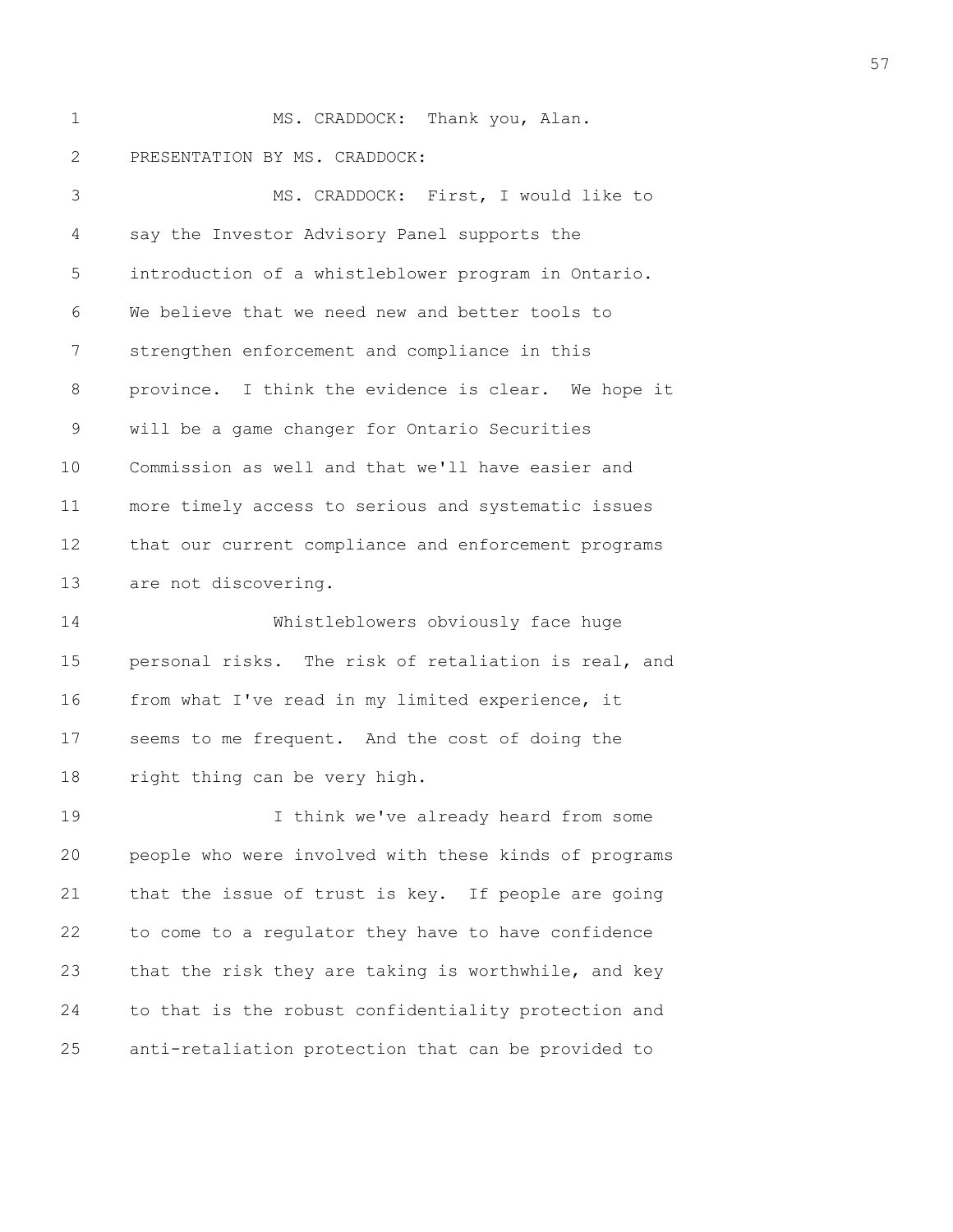1 the whistleblower.

| $\mathbf{2}$ | Let me just address some aspects of the               |
|--------------|-------------------------------------------------------|
| 3            | confidentiality protection that we think will be      |
| 4            | needed so that whistleblowers can have confidence     |
| 5            | when they come to the regulator.                      |
| 6            | An independent office is obviously                    |
| 7            | clear, and we were certainly heartened in reading the |
| $8\,$        | submission from OSC staff to see the work that had    |
| $\mathsf 9$  | been done looking at examples of successful           |
| 10           | whistleblower programs.                               |
| 11           | We obviously support evidence-based                   |
| 12           | policy and we think that there's some really clear    |
| 13           | examples, particularly in the SEC, on how to set up   |
| 14           | an independent office where people are going to be    |
| 15           | able to approach that office with some confidence of  |
| 16           | having their confidentiality protected.               |
| 17           | We think that they need to be able to                 |
| 18           | come forward anonymously by a lawyer. I understand    |
| 19           | this is what the SEC program permits.                 |
| 20           | Whistleblowers should not be required                 |
| 21           | to put themselves at risk by going first to the firm. |
| 22           | I should also say very clearly that the Investor      |
| 23           | Advisory Panel fully supports and does not want to    |
| 24           | see anything that would undermine current corporate   |
| 25           | compliance efforts within the firm.<br>They are       |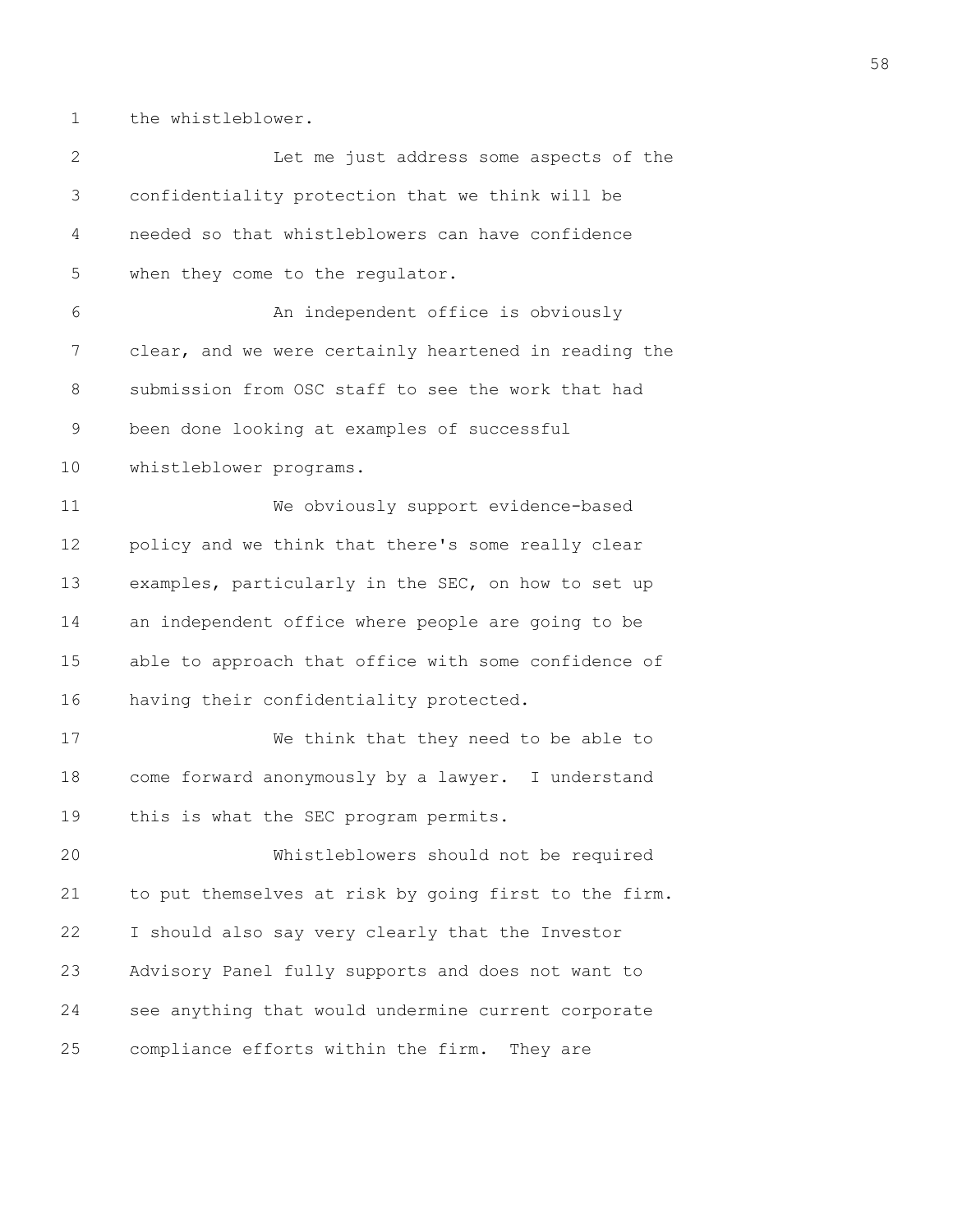1 critical, they're part of the system, and they need 2 to be enhanced. We think a program like this 3 properly implemented will complement those promises, 4 they won't undermine them. 5 The IAP submission expressed the 6 concern that the OSC should not share whistleblower 7 information with organizations that do not have the 8 same confidentiality or, for that matter, 9 anti-retaliation protections in place. In practice, 10 this is going to be very difficult to achieve. 11 I should say the Investor Advisory 12 Panel has, as well, consistently called on the OSC to 13 move unilaterally where it's necessary to protect 14 investors of Ontario when they do not have the 15 support of their fellow CSA members, which happens 16 often enough given the nature -- call it mosaic on a 17 good day -- and a balkanized system on others. 18 So we have called on the OSC to move 19 ahead to protect investors, and we really are pleased 20 to see you doing this. 21 But in saying that, we recognize that 22 in practice it's going to be very difficult for you 23 to do this. The CSA partners will not have these 24 protections in place, nor perhaps equally important, 25 will the SROs. The kinds of complaints and reports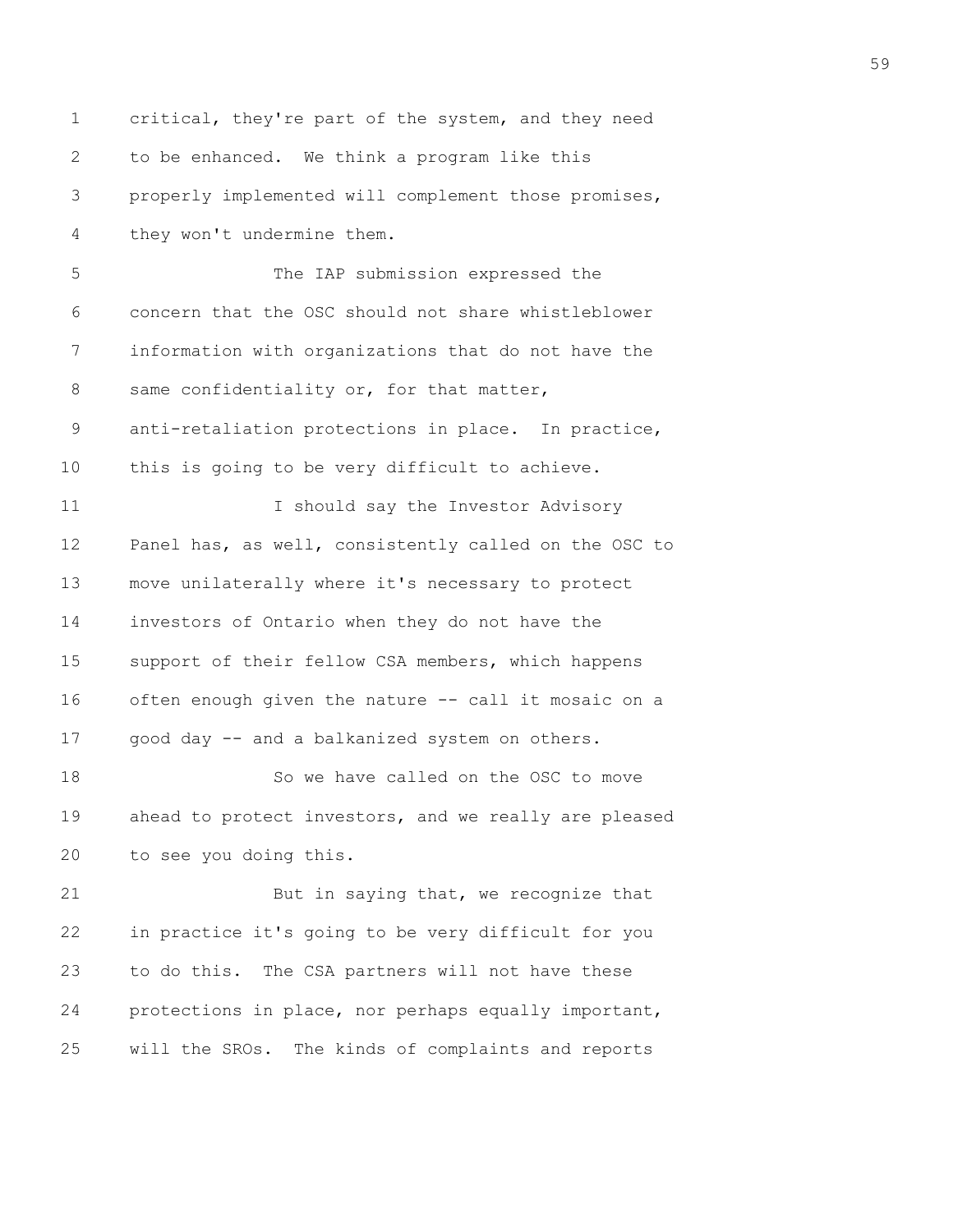1 that you are going to get are not going to be always 2 your issues only. They are often going to involve 3 the SRO firms and yours, and CSA partners.

4 So how you are going to be able to 5 ensure confidentiality and, equally important, 6 anti-retaliation measures in place. It's a question. 7 It's one thing to start conversations with your CSA 8 partners. You have oversight over the SROs. Those 9 conversations can start immediately in terms of 10 ensuring that their registrants have these kinds of 11 protections as well.

12 In terms of the anti-retaliation 13 measures that the OSC proposal includes, we would be 14 fully supportive of them. And again, would reiterate 15 the concern about the gap in whistleblower protection 16 that exists.

17 17 I just would maybe make a final 18 comment, and I'm trying to do this as quickly as I 19 can even though as usual we have lots to say, but 20 there's so many people around the table that have 21 important contributions to make that I'm trying to 22 make this brief.

23 The issue of firms having employment 24 contracts now that require their employees not to 25 report wrongdoing to the regulators is something that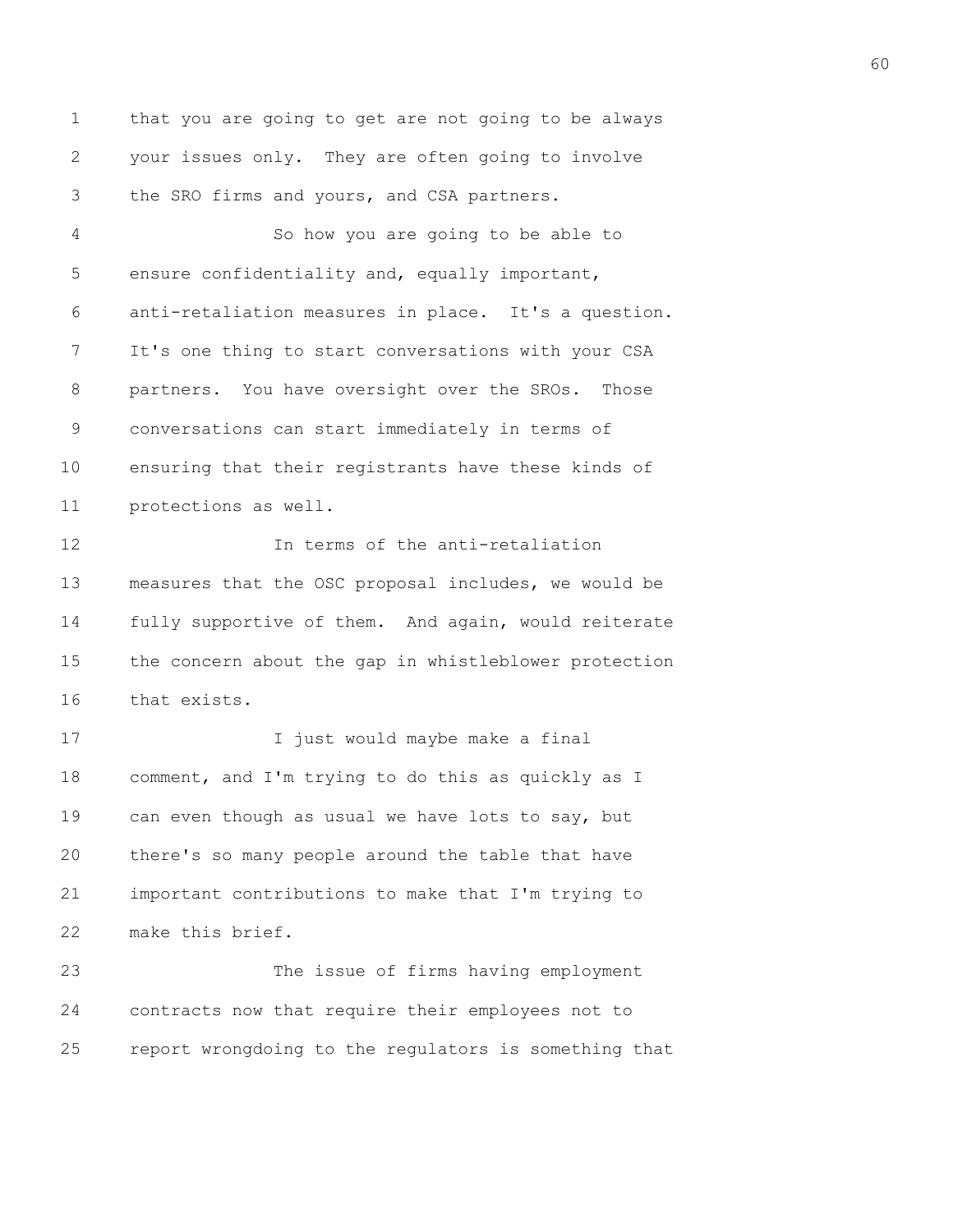1 can only be a real dismay to people who are concerned 2 about that investor protection. I have no idea, and 3 I don't know if you do, how widespread this practice 4 is. But if it takes a whistleblower proposal for you 5 to take in measures that would stop this happening, 6 then the whistleblower proposal is important enough 7 on its own to do it.

8 I would simply ask, again, not as a 9 lawyer, but given the requirement to act fairly 10 honestly and in good faith and the requirement of 11 public interest, how it's possible that those kinds 12 of employee contractual provisions are permissible 13 today under our securities regulatory regime. But 14 certainly we would see this as an important component 15 of your moves to implement anti-retaliation measures 16 that this practice, to the extent it exists, would be 17 curtailed, indeed eliminated, and we think it's 18 absolutely essential that you move strongly on the 19 anti-retaliation and confidentiality provisions so 20 that people have trust.

21 And I would just say as well that the 22 IAP fully supports the concern that your monetary 23 award be higher. I think that's necessary, too. 24 Thank you. 25 MR. LENCZNER: Thank you, Connie. And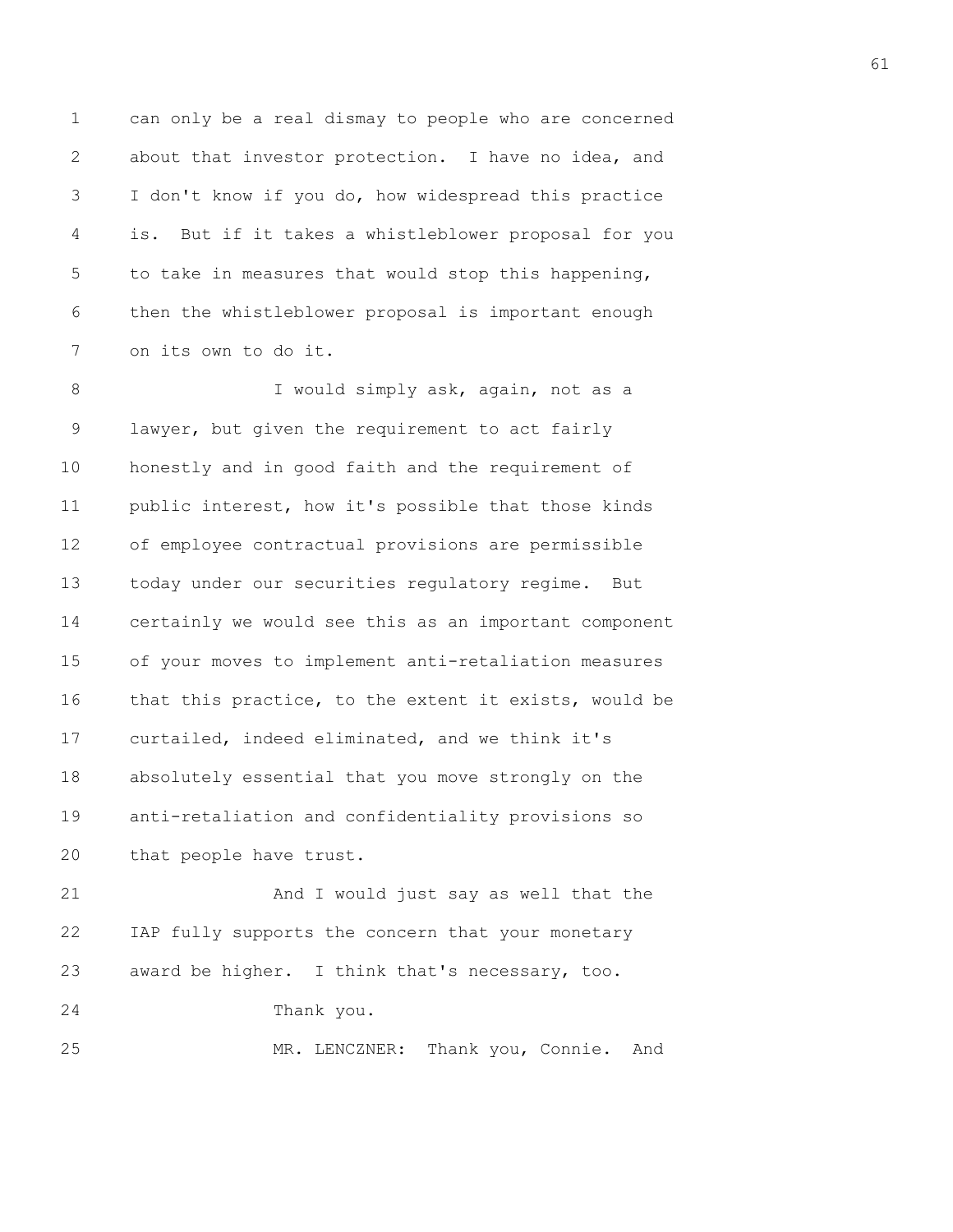1 with regard to your last question, I'm going to ask 2 Daniel, when he goes next, to address that about the 3 employment contracts and what has to be contained 4 within them because he's really the expert in that 5 field.

6 MS. CRADDOCK: I would be interested to 7 hear as well how regulators see this to be 8 (inaudible) their current role.

9 MR. LENCZNER: I was interested in your 10 comment that the whistleblower should not be obliged 11 to go first to his own firm. Why do you say that? 12 MS. CRADDOCK: I think if you've got a 13 hard and fast rule like that, that there are 14 circumstances where if they go first to their firm 15 they know that retaliation will take place, the 16 evidence will disappear and you're not going to be 17 able to have a successful prosecution. 18 MS. FUERST: I will be dealing with 19 that on our panel, but I think the assumption that 20 there is going to be retaliation is a broad

21 overstatement of the reality of most of the financial 22 institutions that I deal with as clients in my 23 practice. I just don't think that is a fair 24 reflection of the market here.

25 MR. LASCARIS: If I may. It doesn't have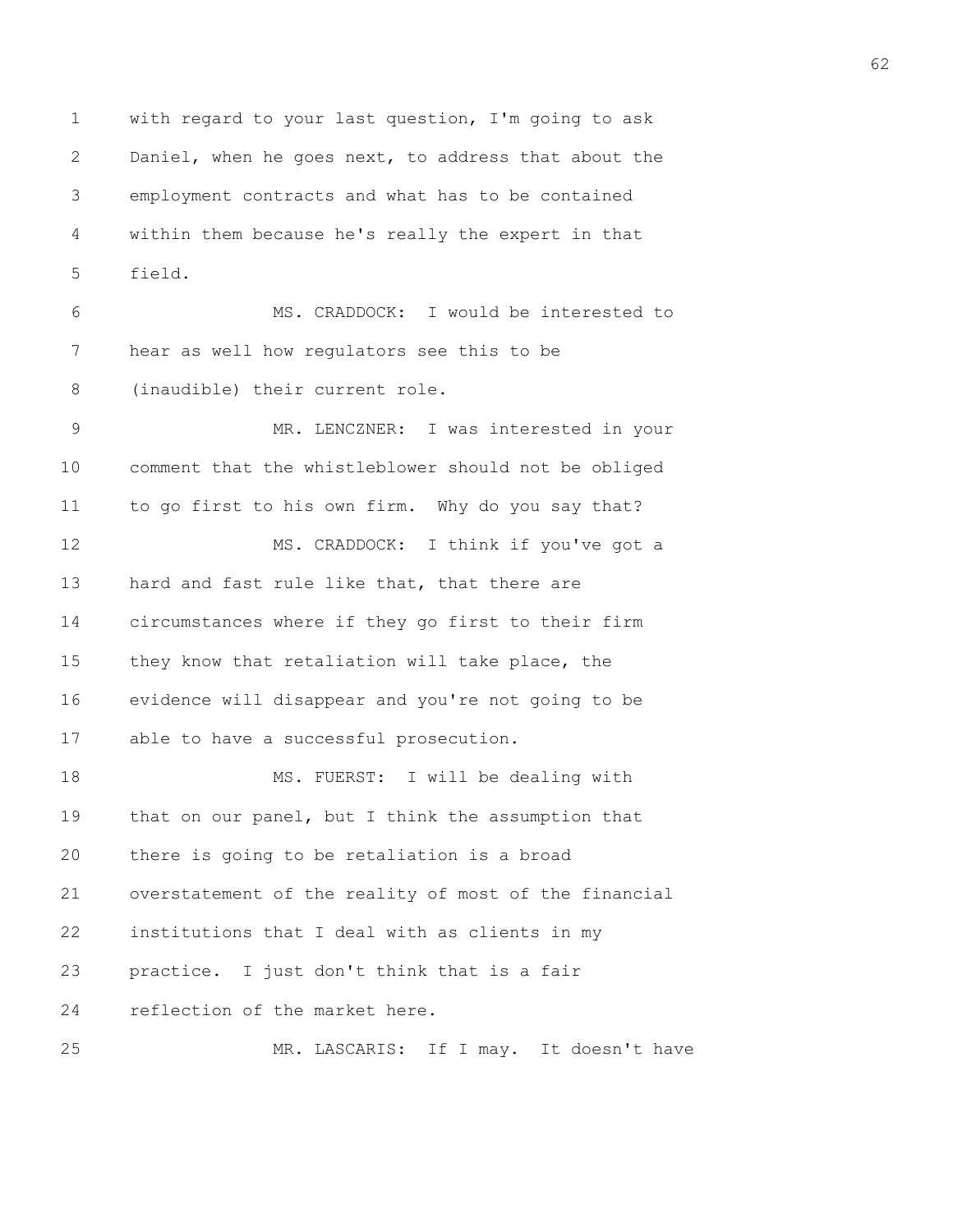1 to be across-the-board retaliation. There has to be 2 a significant risk of retaliation in the mind of the 3 whistleblower for there to be a deterrent to report. 4 Again, I urge you to look at our comment letter. 5 There are numerous high profile examples, and we've 6 only touched on some of them, where there were 7 repeated attempts to report internally at major 8 financial institutions, including JP Morgan, and 9 those attempts were rebuffed and the person suffered 10 retaliation.

11 MS. FUERST: My only comment, I'm not 12 sure the U.S. experience is necessarily relevant in 13 Canada. I do think we have a different culture -- 14 business culture in Canada than we do in the United 15 States.

16 MR. HAUSMAN: I think also, in terms of 17 discussing this -- and this is just trying to draw 18 bridges between the different things we're speaking 19 about -- we're speaking about financial rewards, 20 we're talking about difficulties in collecting and so 21 forth.

22 You understand that you do -- you will 23 collect, you will collect from major institutions. I 24 think there's a difference between reporting 25 internally in the context of financial institutions,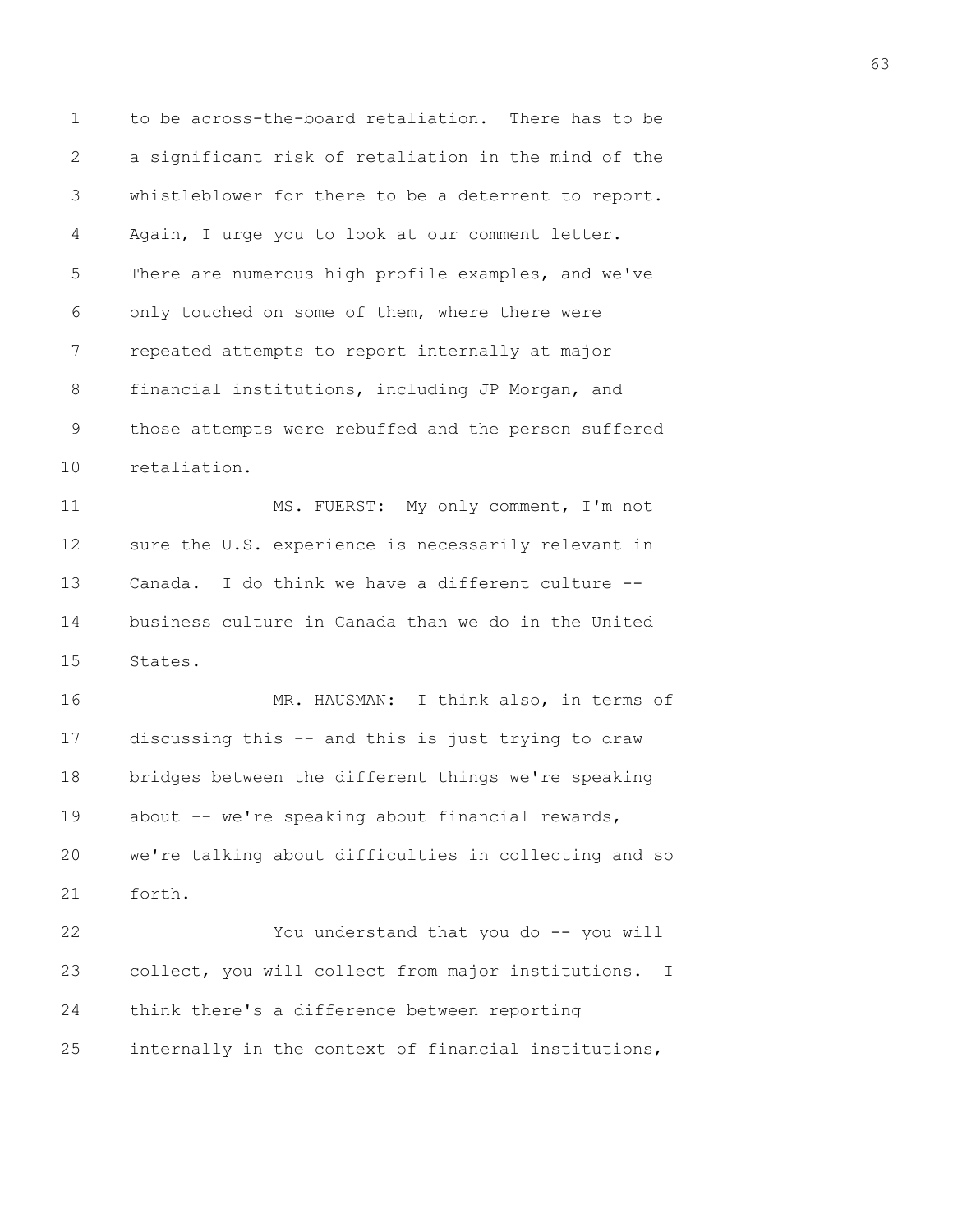1 major public issuers and boiler rooms, for example, 2 where people are engaged in unregistered trading. 3 The context of internal reporting 4 doesn't even apply there, there's nobody to report 5 to. So I think that's really important to define 6 your terms. In other words, when you are speaking 7 about anti-retaliation in the context of the 8 organizations, I think you can have faith in them. 9 But you have to be able to assess what 10 your whistleblower's whistleblowing about. If your 11 whistleblower is whistleblowing about a bucket shown 12 (inaudible) that's operating in some apartment unit 13 somewhere, obviously there is no internal reporting. 14 MR. THOMAS: One of the things -- the 15 SEC looked at this question very closely -- is the 16 idea of requiring internal reporting or requiring 17 simultaneous internal reporting. And we certainly 18 understood the concerns of the corporate community. 19 Many of them said -- after Sarbanes-Oxley we invested 20 substantial resources in building out these wonderful 21 well-developed systems for internal reporting. And 22 they were right. They did. 23 The thing that is -- the bridge that 24 was too far, and I suspect that it would be too far

25 here, is the trust of the employees in the employer.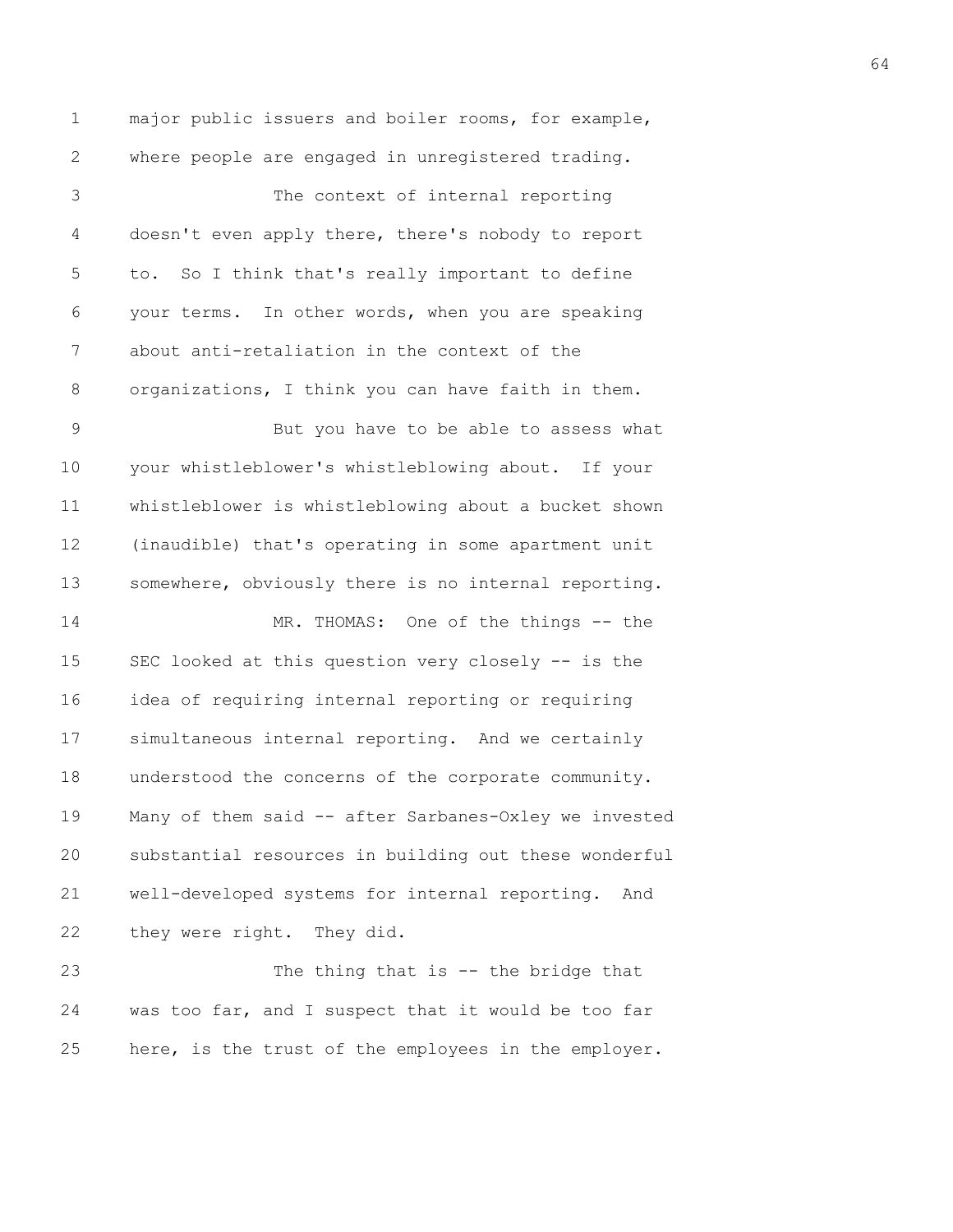1 Because I don't doubt the sincerity of the council 2 here. I don't even doubt the sincerity of the 3 leadership of the organizations that they represent. 4 But if the employees don't trust the 5 fancy new systems, and they don't use them, which is 6 the status quo, then you have to look at 7 alternatives. 8 And what the SEC did was it would sell 9 them (ph) online, but essentially they basically said 10 we're going to put extensive incentives to make 11 people go internally so they can trust. So if JP 12 Morgan or -- pick your favourite organization that 13 was -- that has good systems and great people, people 14 report internally, and they will get more for it if 15 they choose to go externally later. 16 So that trust gap is key. And if you 17 believe that the corporate community is different 18 than the experience in the U.S., this is an excellent 19 time for a survey. 20 MS. CRADDOCK: I would just like to add 21 to that. 22 **I'm not trying to suggest that the** 23 industry is going to be behave in a nefarious and 24 negative way. I simply think that if you've got that

25 kind of requirement baked into the program at the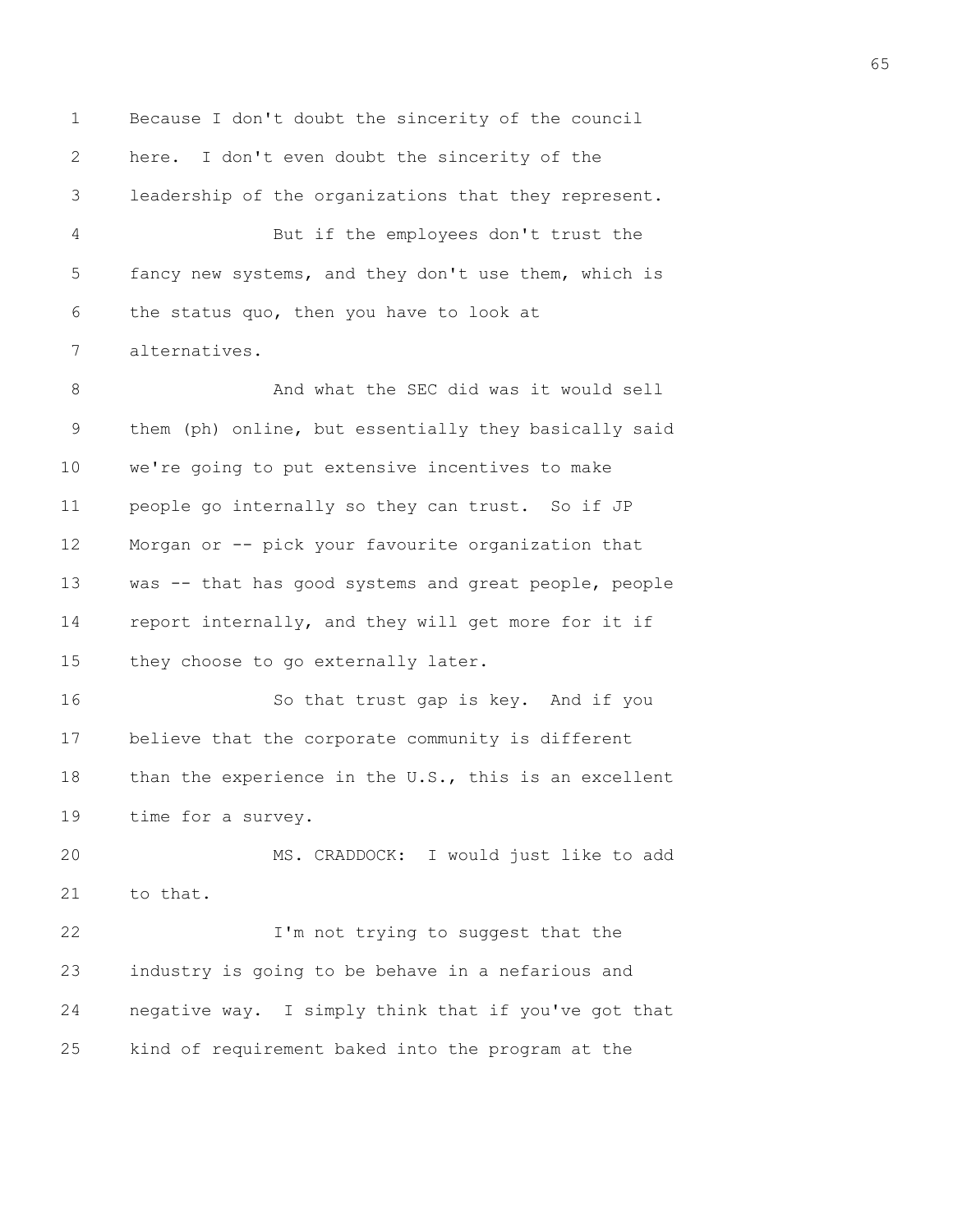1 beginning the people won't have the trust to come 2 forward.

3 MS. NORBERG: If I can add to that, at 4 the SEC I think what we decided is that we wanted to 5 empower the whistleblower to make the decision 6 themselves; that if they are comfortable, that their 7 internal compliance program is robust enough that 8 it's going to protect them, report internally first. 9 And also just want to say that in our 10 last annual report of the award recipients who had 11 the whistleblower awards that were employees of the 12 company, 80 percent of them had reported internally 13 first. 14 So anyone who thinks it might destroy 15 internal compliance as you know it, it has really 16 been proven unfounded in the United States because, 17 believe or not, most people like their companies. 18 They actually want to believe the company is going to 19 do the right thing, and it's only after they report 20 it internally and the company either turned a blind 21 eye or wasn't taking appropriate steps that the 22 whistleblowers came to us and reported. 23 MR. LENCZNER: Thank you.

24 So this brings us to our next panelist 25 and that is Daniel Pugen. So, Daniel, what are your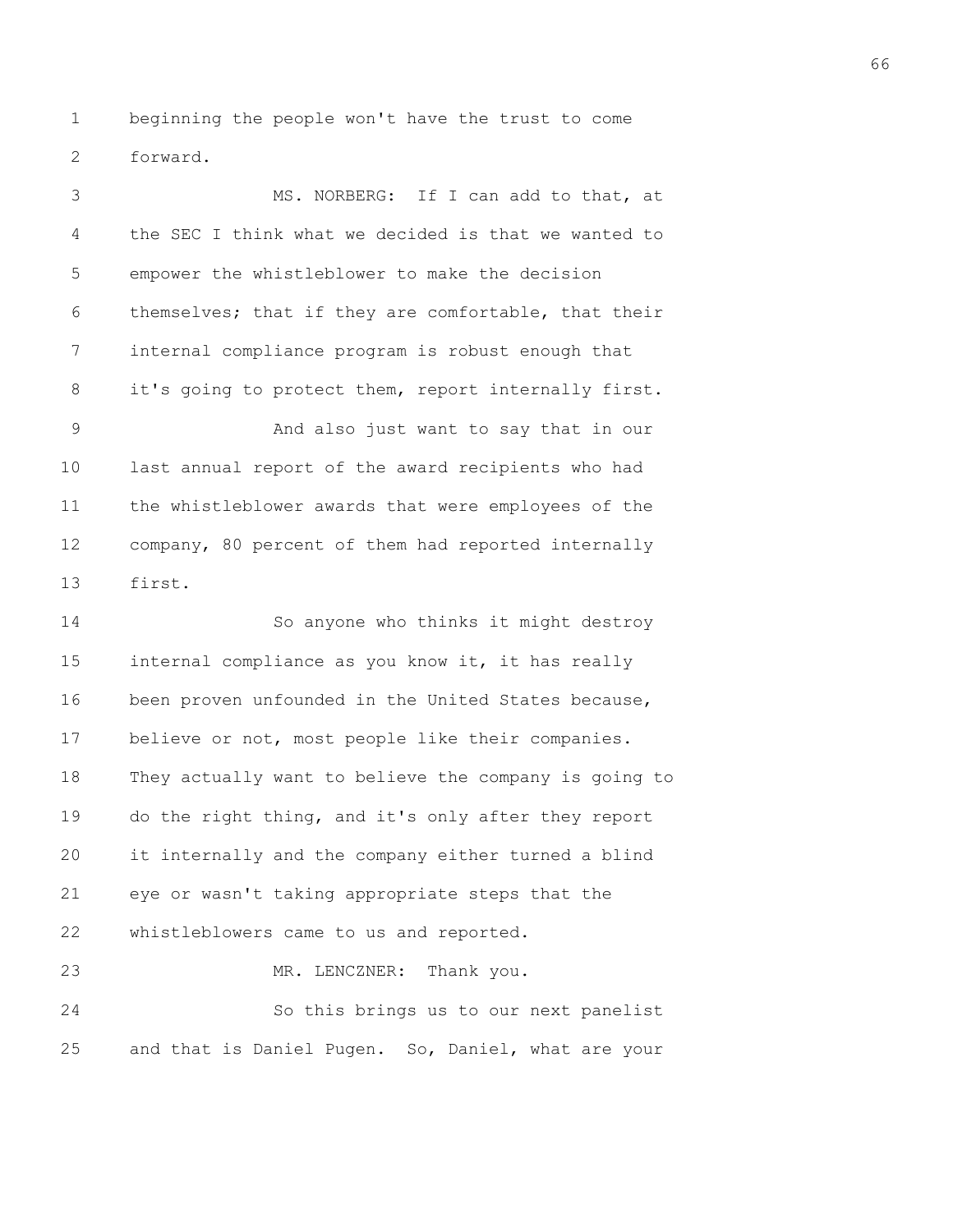1 views on how the proposed protections fit into the 2 landscape of employment law and whether they will 3 achieve the desired results? 4 MR. PUGEN: Thank you, Mr. Lenczner. 5 PRESENTATION BY MR. PUGEN: 6 MR. PUGEN: I was going to jump in 7 there at times but decided not to. Hopefully some of 8 my comments touched upon what other panelists have 9 said. 10 Full disclosure. I'm partner in the 11 labour group at McCarthy Tetrault. I only practice 12 on the management side, so I only represent 13 companies. 14 Just, Connie -- one of the comments you 15 made about how prevalent are these contracts. We 16 were actually talking about this before we started. 17 How prevalent are these contracts where there are 18 prohibitions on disclosing to the regulator. 19 I can tell you they are not common at 20 all. I can tell you from my own personal experience 21 of doing this for 12 years, I would say I've seen it 22 maybe half a dozen times. 23 MS. MURRAY: And my understanding is, 24 is there not law indicating that's enforceable in 25 Ontario?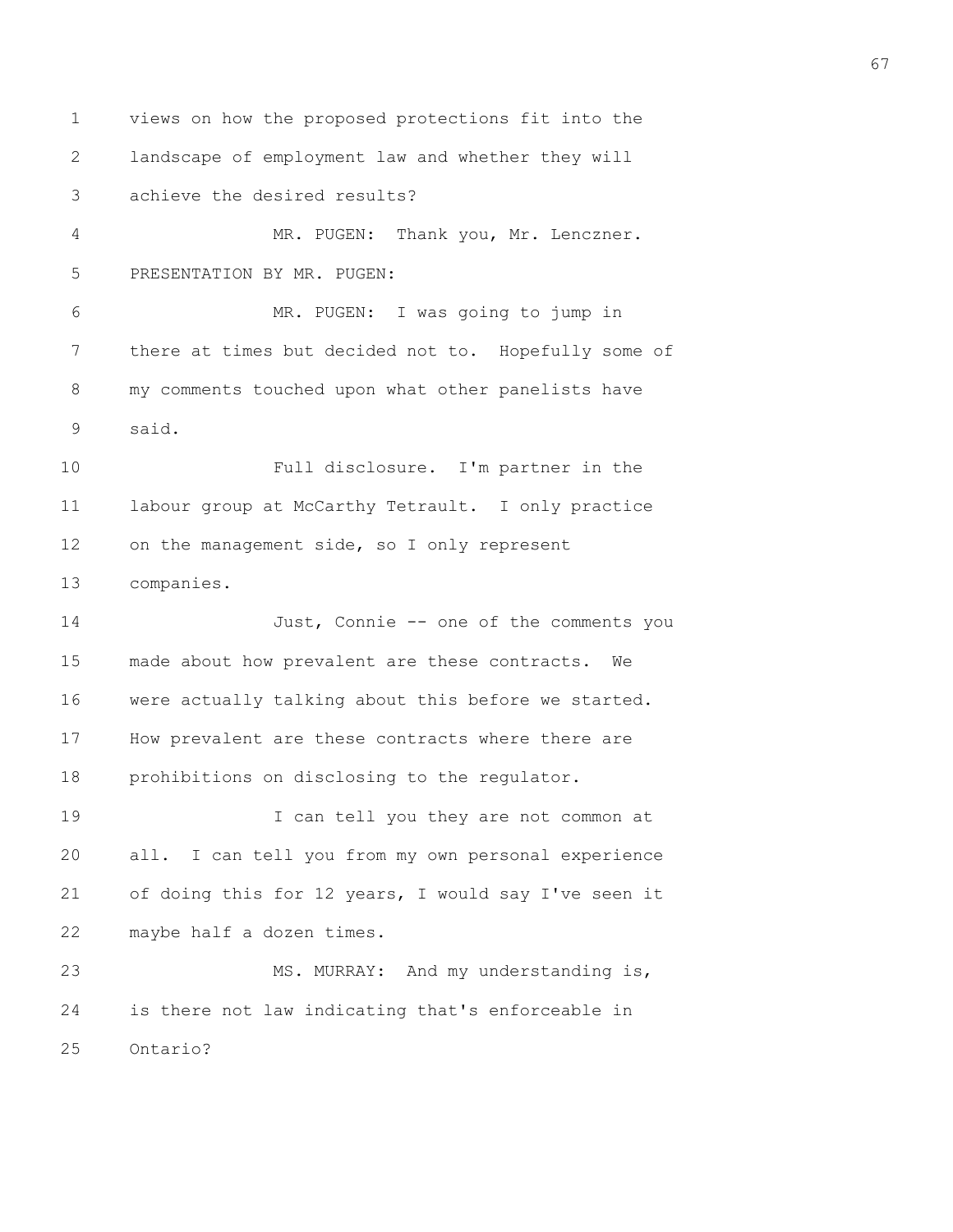| $\mathbf 1$  | MR. PUGEN: Yes. So first of all, if                   |
|--------------|-------------------------------------------------------|
| $\mathbf{2}$ | there is the whistleblower protection that is passed, |
| 3            | because the contract would be off side with           |
| 4            | legislation the clause would not be enforceable.      |
| 5            | MS. FUERST: It also wouldn't be                       |
| 6            | enforceable because we can't ask someone to contact   |
| 7            | contravene the law. So keeping something from a       |
| 8            | regulator, particularly in the financial services     |
| 9            | industry, would contravene the law.                   |
| 10           | MS. PASSMORE: Wouldn't that have a                    |
| 11           | chilling effect regardless of whether it's            |
| 12           | enforceable because the individual employee might not |
| 13           | know it's unenforceable. So if it's in there, they    |
| 14           | are going to think it's true.                         |
| 15           | MR. THOMAS: Then they will have to                    |
| 16           | hire a lawyer at their own expense to figure it out,  |
| 17           | which they may not be willing to do.                  |
| 18           | As I said, I've dealt with many                       |
| 19           | whistleblowers who aren't willing to do that.         |
| 20           | The question I had for you $--$ I'm sorry             |
| 21           | to interrupt. I'm very interested to know is -- I     |
| 22           | would be shocked if a well -- if a competent lawyer   |
| 23           | would draft an employment agreement that explicitly   |
| 24           | prohibits reporting to a regulatory or disclosing     |
| 25           | wrongdoing.                                           |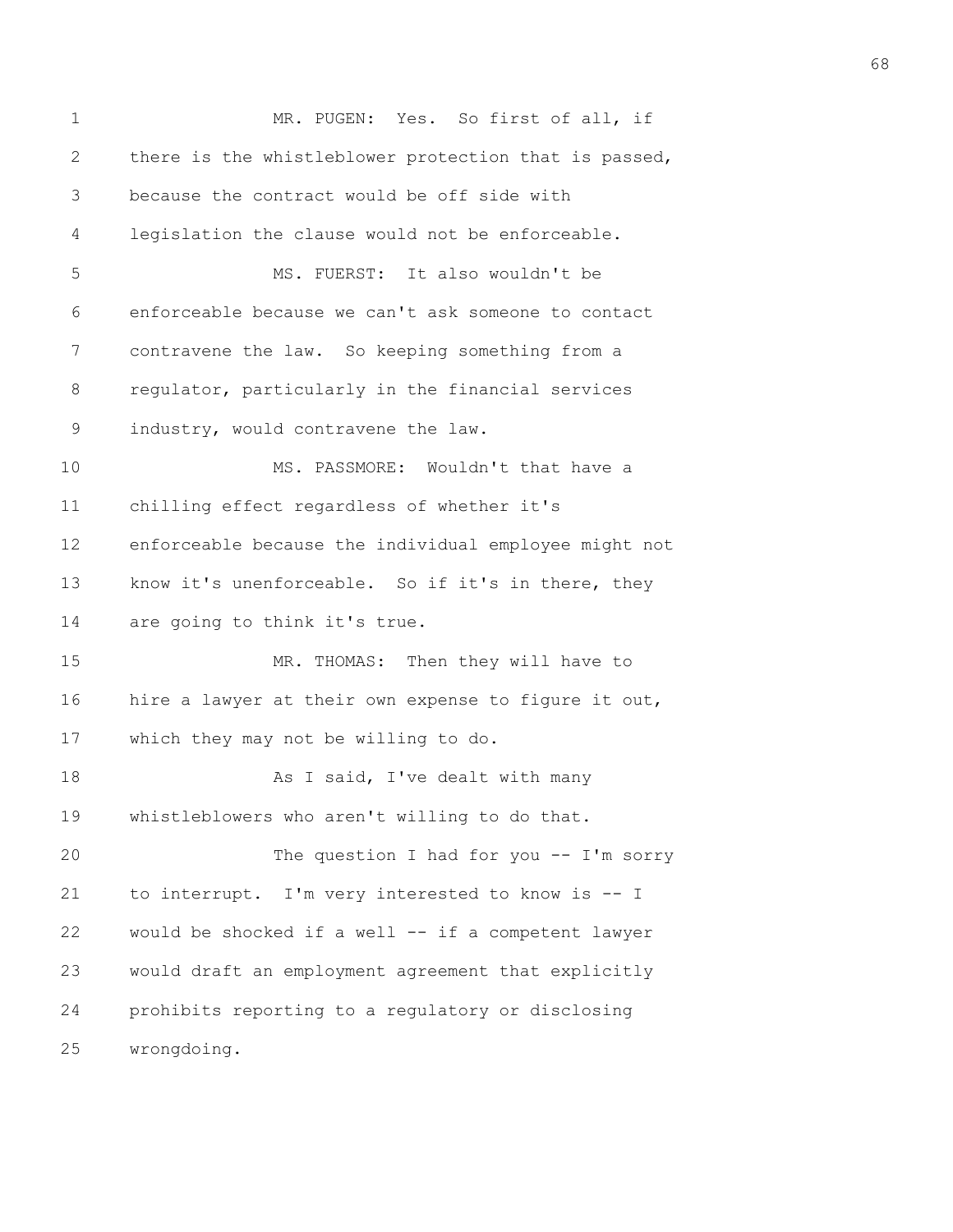1 What I would be more concerned about is 2 language that's broad enough that could be 3 interpreted to impose liability on the employee who 4 reports the wrongdoing because of the confidential 5 nature of the information. That's the more likely 6 scenario and one that is, nevertheless, going to be 7 very problematic getting people to come forward in 8 the face of an employment confidentiality.

9 MR. HAUSMAN: Do most whistleblowers 10 who come forward in U.S., are they represented by 11 counsel?

12 MS. NORBERG: I think it's all over the 13 board. Some are, some aren't. In speaking about 14 these agreements, I would actually challenge you, 15 Daniel, to go back and take a look at some of the 16 agreements you drafted, and even if it doesn't say 17 you cannot report to the OSC or you cannot report to 18 Securities Exchange Commission, in there it can be 19 implicit -- and you have to remember, you have to 20 look at it through the eye of an employee who is not 21 represented. Someone who has just been terminated 22 and needs their severance. And if they read it and 23 they think, I report to the SEC or the OSC, they're 24 going to take me to court and they are going to pull 25 back my severance or they are going to make me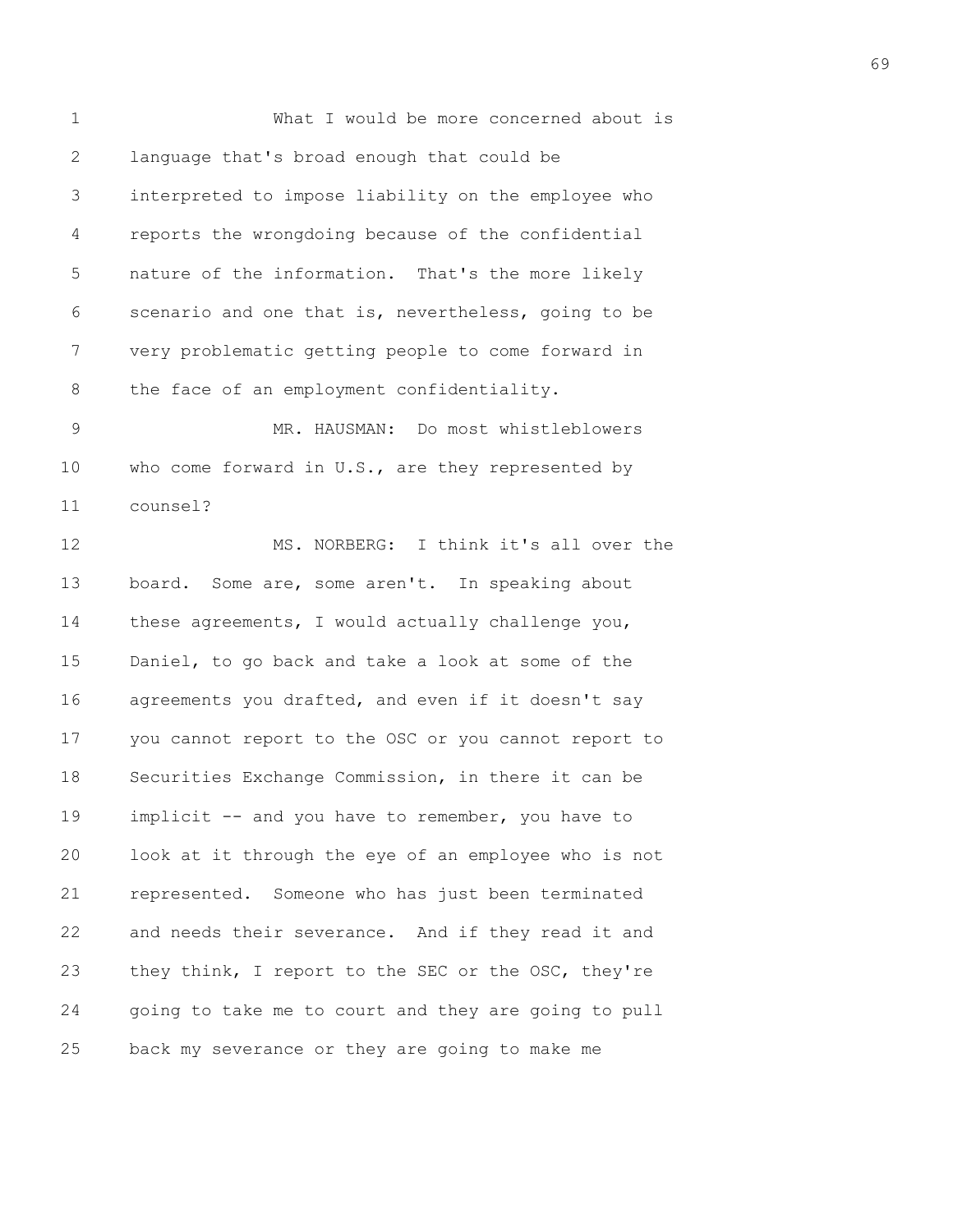1 forfeit my options, or whatever it is that the 2 agreement says, and that has a chilling effect.

3 We hear it every single day on our 4 hotline. People call and say, there's something I 5 want to report to you but I don't think I can because 6 I signed this agreement when I was terminated from 7 employment.

8 And we recently brought a case against 9 a company where they said in their confidentiality 10 requirements basically you can tell no one about what 11 we're talking about today, about these underlying 12 allegations, and it didn't explicitly say, you can't 13 go to the SEC. But we still brought an enforcement 14 action based on it.

15 So I think you have to go back and 16 really see when we read the contract in total, is 17 there a carve out to go to the regulator?

18 MR. LENCZNER: Let's let Daniel -- go 19 ahead.

20 MR. PUGEN: What I was going to say is 21 there's no doubt that an employee faces challenges 22 obviously when they are handed a detailed written 23 agreement. I don't think anyone can say otherwise. 24 But I would push back a bit and say 25 that the way the law has developed and the way one of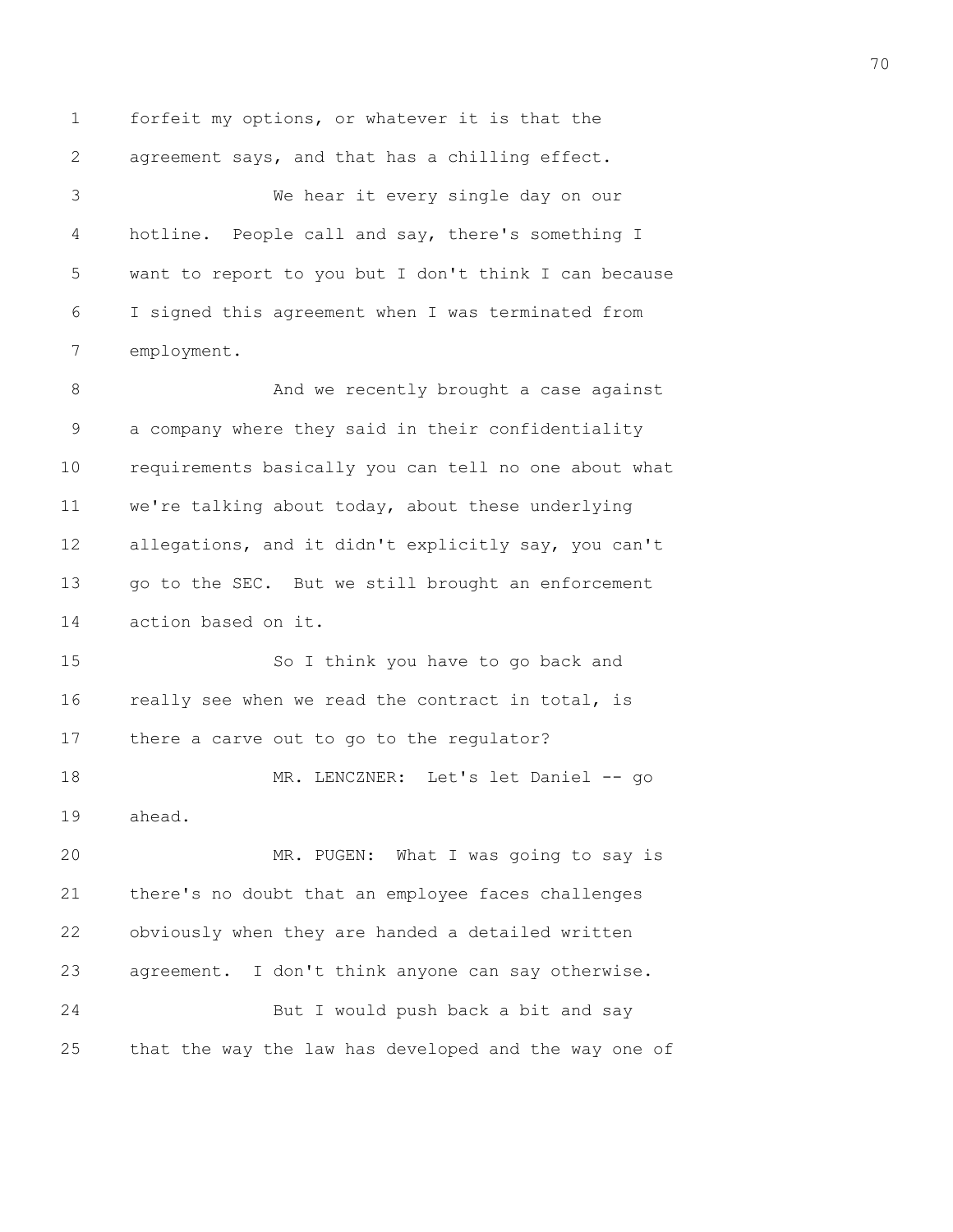1 the agreements had been interpreted by the courts, I 2 don't think it's a stretch to say they have 3 interpreted mostly in the employee's favour, 4 especially when you get some of these restrictive 5 covenants and non-competition or confidential 6 information. So the law has stepped in to the courts 7 to offer some protection. But I take your point and 8 I agree. 9 I would say in Ontario it is very 10 common for employees to retain counsel, even before 11 they are let go. It's a bit different than in the 12 U.S. 13 Everyone needs to get their advice, but 14 the law already offers some protections in that 15 regard. 16 I'll move into some of my general 17 remarks and then hopefully people can jump in. Thank 18 you for allowing me to share my two cents. 19 So as I mentioned earlier, I practice 20 on the management side of labour and employment law 21 at McCarthy's. A couple of introductory comments. 22 First, there are no whistleblower 23 protections in some of the legislation I deal with 24 every day. 25 So what are those statutes? Human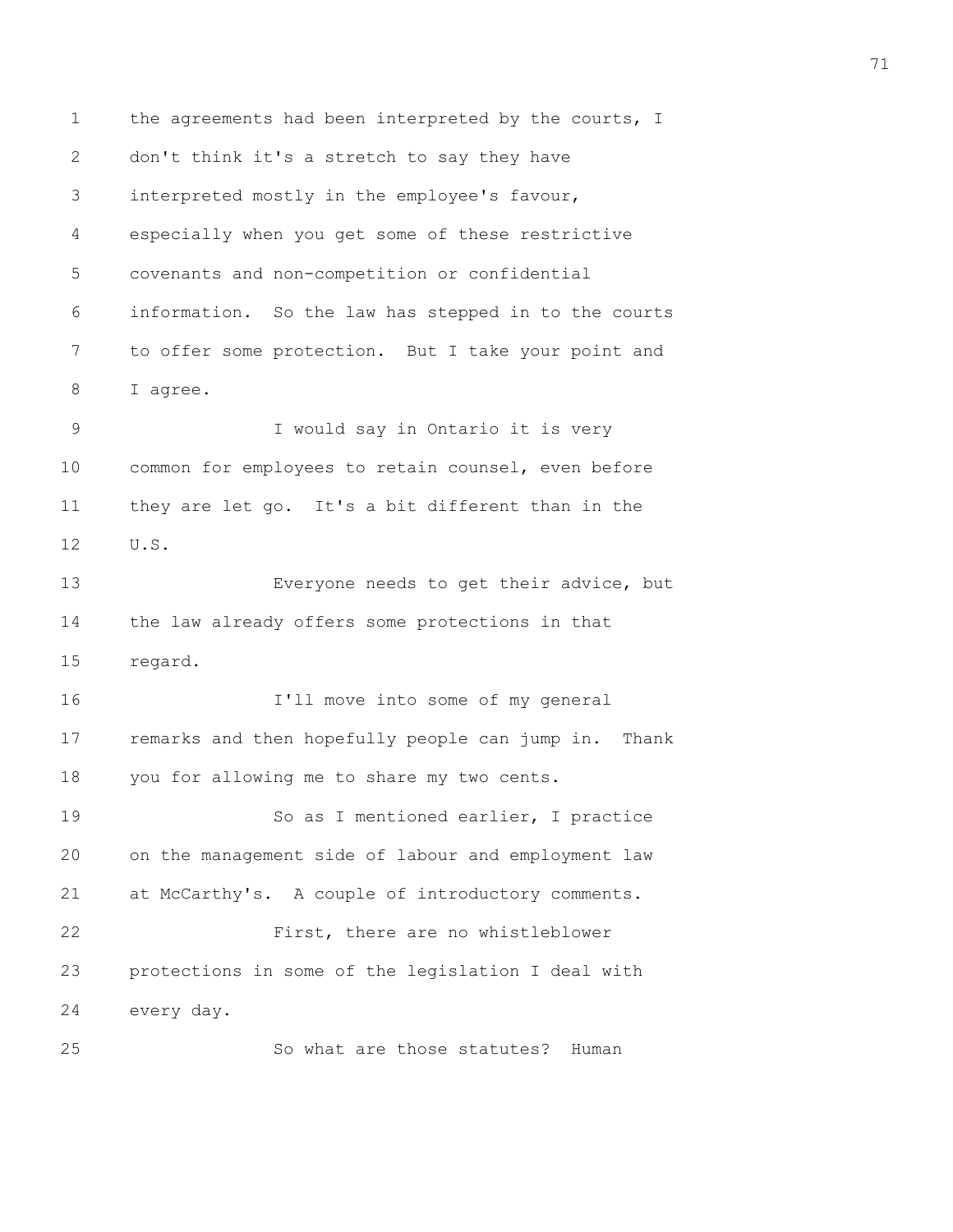1 Rights code which protects discrimination and 2 harassment and employment services, Employment 3 Standards Act which deals with minimum standards of 4 employment by vacations and minimum wage, the 5 Occupation Health and Safety Act which deals with 6 health and safety, and the Labour Relations Act which 7 deals with the formation of unions and the rules 8 around that.

9 And there is no whistleblowing 10 protection. There certainly is anti-retaliation 11 protections, but there is no provision in those 12 statutes that says if you report this misconduct you 13 are going to get a payout. I'll give you one 14 example.

15 There's a recent case, human rights 16 tribunal, that is in the papers where there was a 17 very messy situation of sexual harassment. Two 18 employees end up getting around \$150,000. Now, there 19 were tips that went into the Human Rights Commission 20 but none of those people were paid out anything, and 21 the only award was to the two impacted individuals. 22 So there are no whistleblower 23 protections. That's the first point. 24 The second point is in employment 25 disputes usually what you are dealing with is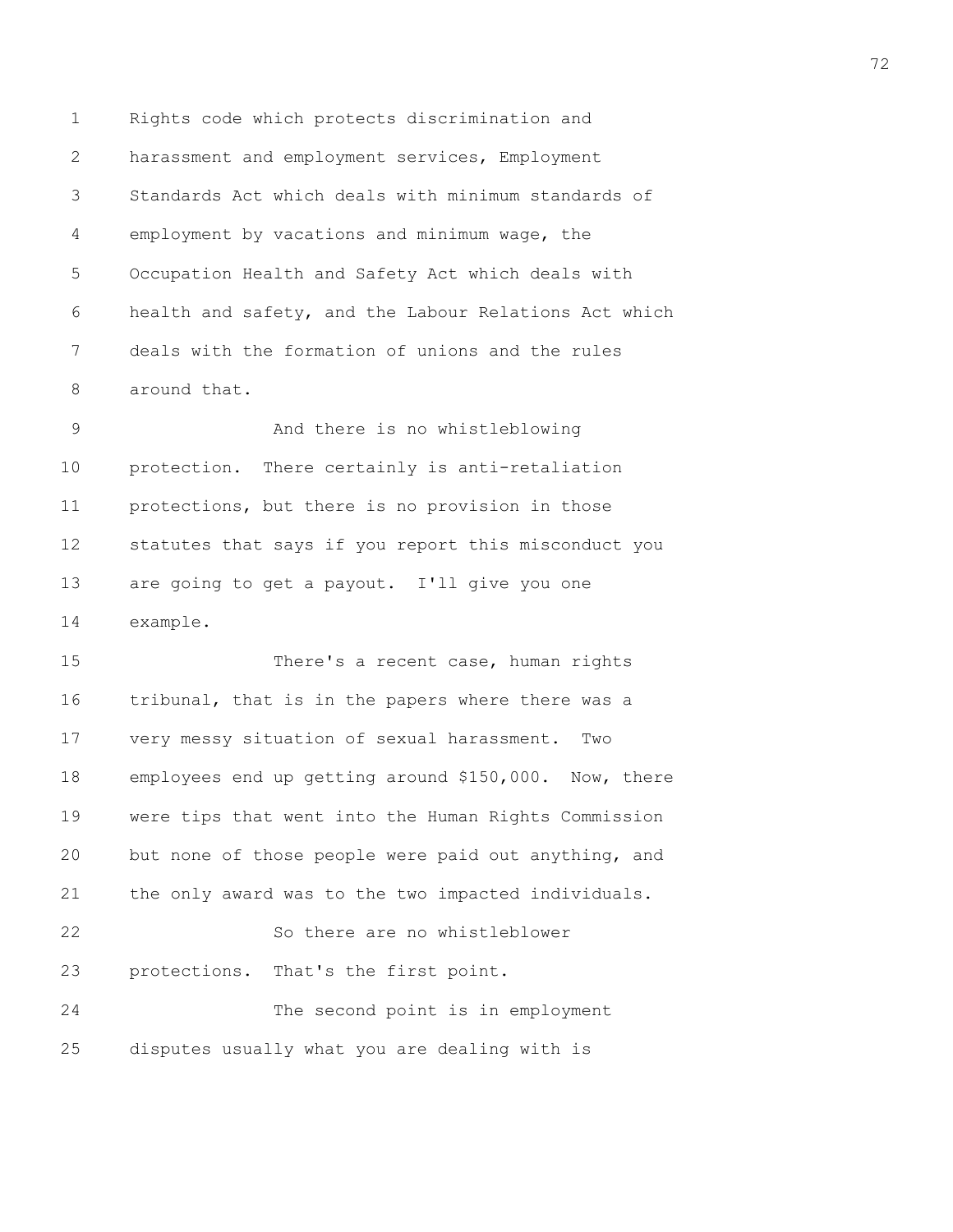1 something that impacts the employee individually. So 2 they filed a complaint. Unless you have a union that 3 says well, this policy could impact the industry or 4 all the employers, you don't have a situation where 5 someone complains to a regulator about a general 6 practice at work. So, for example, in that human 7 rights case you didn't have anyone sending in tips. 8 And similarly, you don't have employees sending in 9 tips to the regulators where it doesn't impact them 10 personally.

11 So on the anti-reprisal provisions, I 12 think it would be helpful if I actually read out one 13 of the provisions from the Employment Standards Act 14 just to give you a sense of how broad the protection 15 is. And that's in section 74. This is how it reads: 16 "No employer shall intimidate, dismiss 17 or penalize an employee because of the following: 18 "That employee asks the employer to 19 comply with this act and the regulations." In other 20 words, please pay me over time. 21 "Two. The employer makes inquiries 22 about his or her rights under the act." So in other 23 words, what are the rules around overtime,

24 Mr. Supervisor.

25 "Three. They file a complaint to the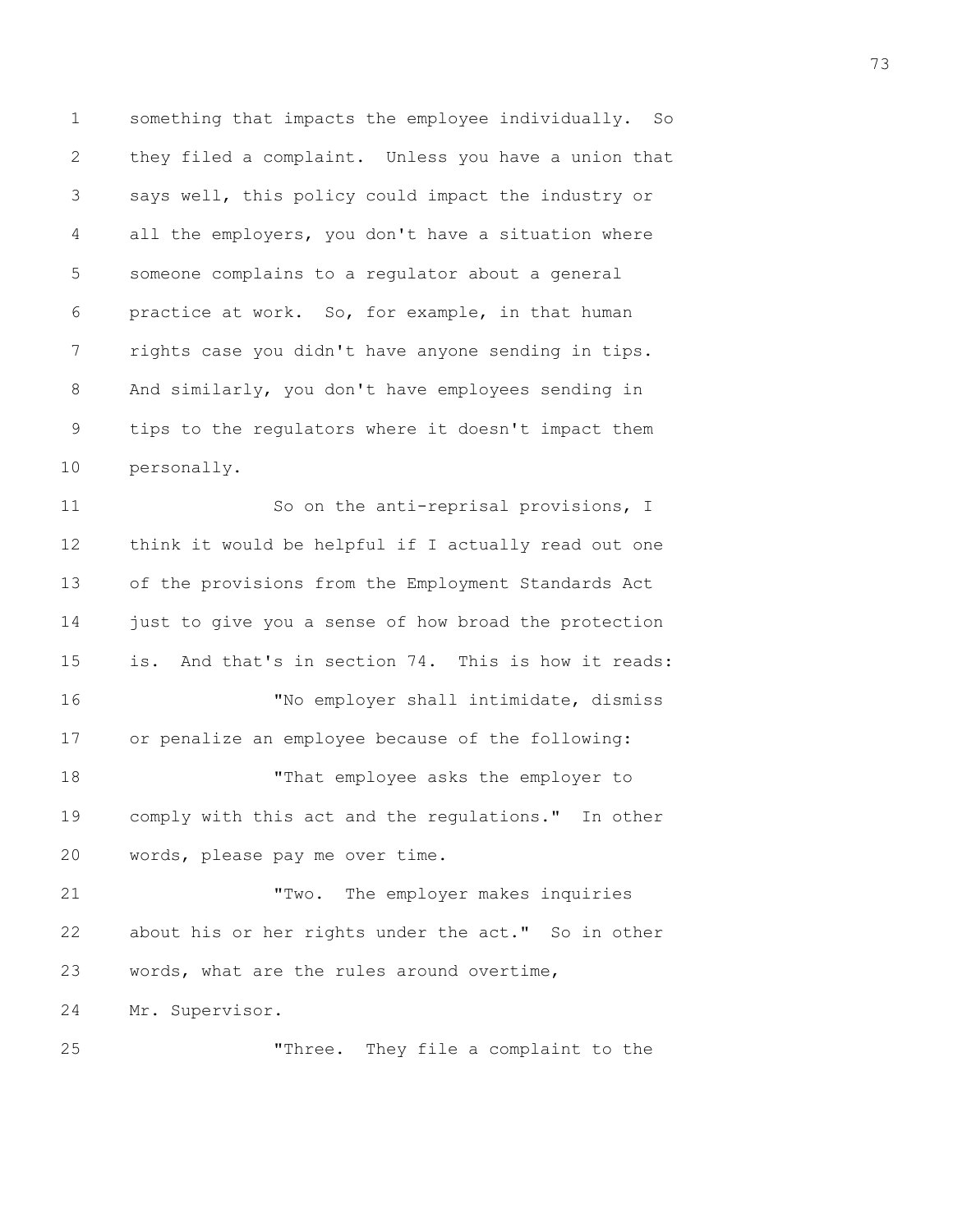1 ministry." So I think that's getting at the actual 2 proposed whistleblower provisions. 3 "Attempts to exercise a right under the 4 act." For example, wants to go on parental leave. 5 "Gives information to an employment standards 6 officer." Any information. 7 "Testifies in the proceeding under the 8 act or is eligible or will become eligible for a 9 leave." 10 So the anti-retaliation protections, at 11 least in employment standards, are extremely, 12 extremely broad. I don't think it's the intent to 13 draft them that broadly. But it's just something for 14 the commission to consider when it goes through its 15 next steps in developing with language. 16 So you have the anti-reprisal 17 provisions in employment standards as well as the 18 human rights code. 19 So just as than example, employees 20 terminated because they ask for accomodation for a 21 disability. That's a textbook reprisal issue. 22 Or even if they reported internally and 23 they suffer a penalty, and I'll get into that issue 24 because I do think it's quite an important one and I 25 do agree that part of the whistleblowing should be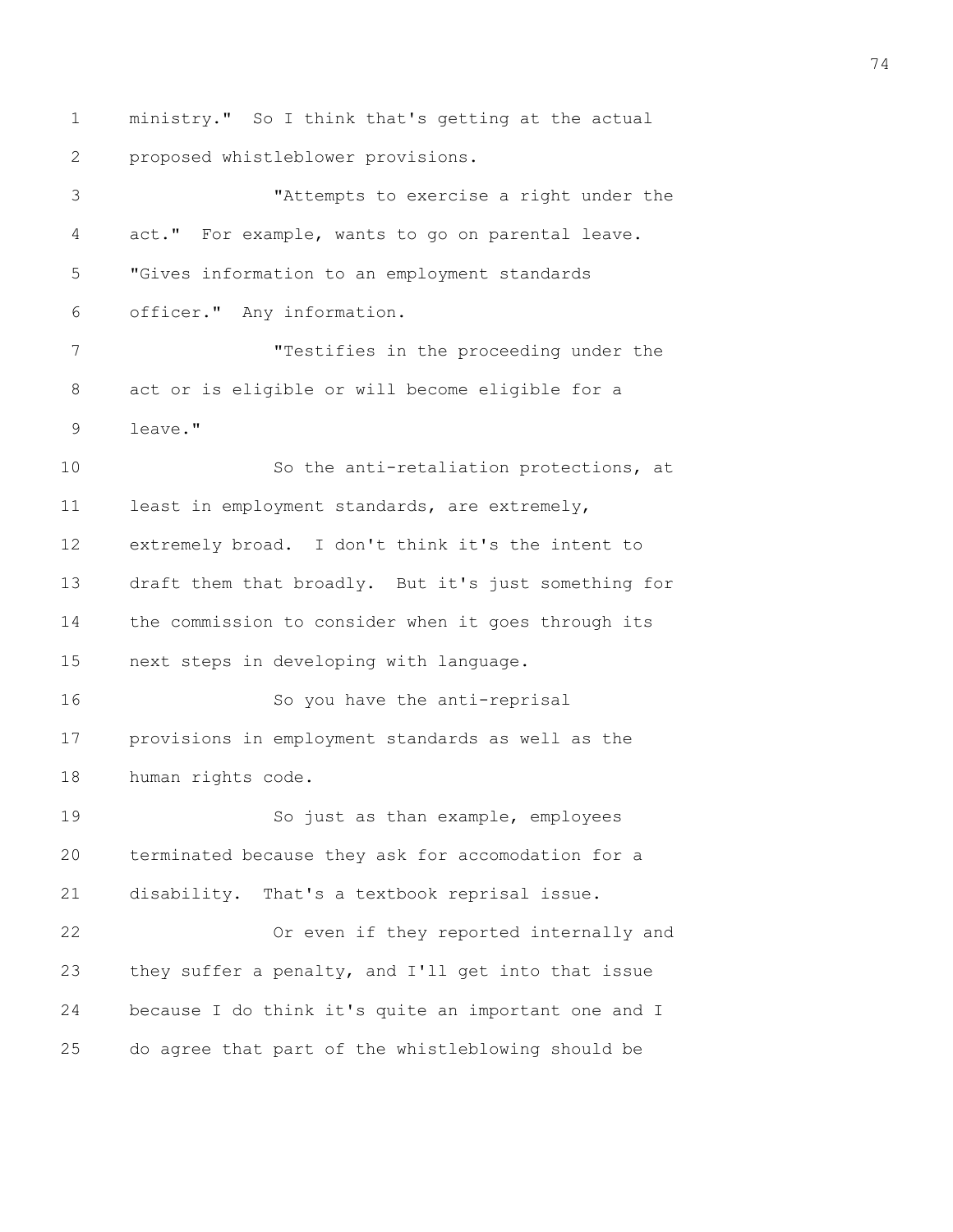1 that you go internally first.

| $\mathbf{2}$ | There were some very helpful comments                 |
|--------------|-------------------------------------------------------|
| 3            | in the papers placing parameters around that, which I |
| 4            | agree with as well, but I do think it's important     |
| 5            | enough to get it to go that way.                      |
| $\sqrt{6}$   | From a labour relations perspective,                  |
| 7            | employee tries to start a union and the employer      |
| 8            | moves them to another location or they suffer some    |
| 9            | adverse consequence, another reprisal situation.      |
| 10           | Under Health and Safety, an employee is               |
| 11           | kicked off their health and safety committee because  |
| 12           | they make too much noise or try and enforce the act.  |
| 13           | These are all penalties that happened.                |
| 14           | I can tell you that even though there isn't the       |
| 15           | financial incentive, I'm quite busy with these        |
| 16           | complaints and others, so they do occur.              |
| 17           | But my own personal view is, I think                  |
| 18           | without the financial incentive, at least in the      |
| 19           | whistleblowing context when you're dealing with some  |
| 20           | of these issues which aren't your typical employment  |
| 21           | disputes -- they aren't as minor as, say, hey, I      |
| 22           | wasn't paid my vacation, paid my overtime, you        |
| 23           | probably need the financial incentive. I'll leave it  |
| 24           | to some of the other experts to determine where the   |
| 25           | line is, the floor and ceiling.                       |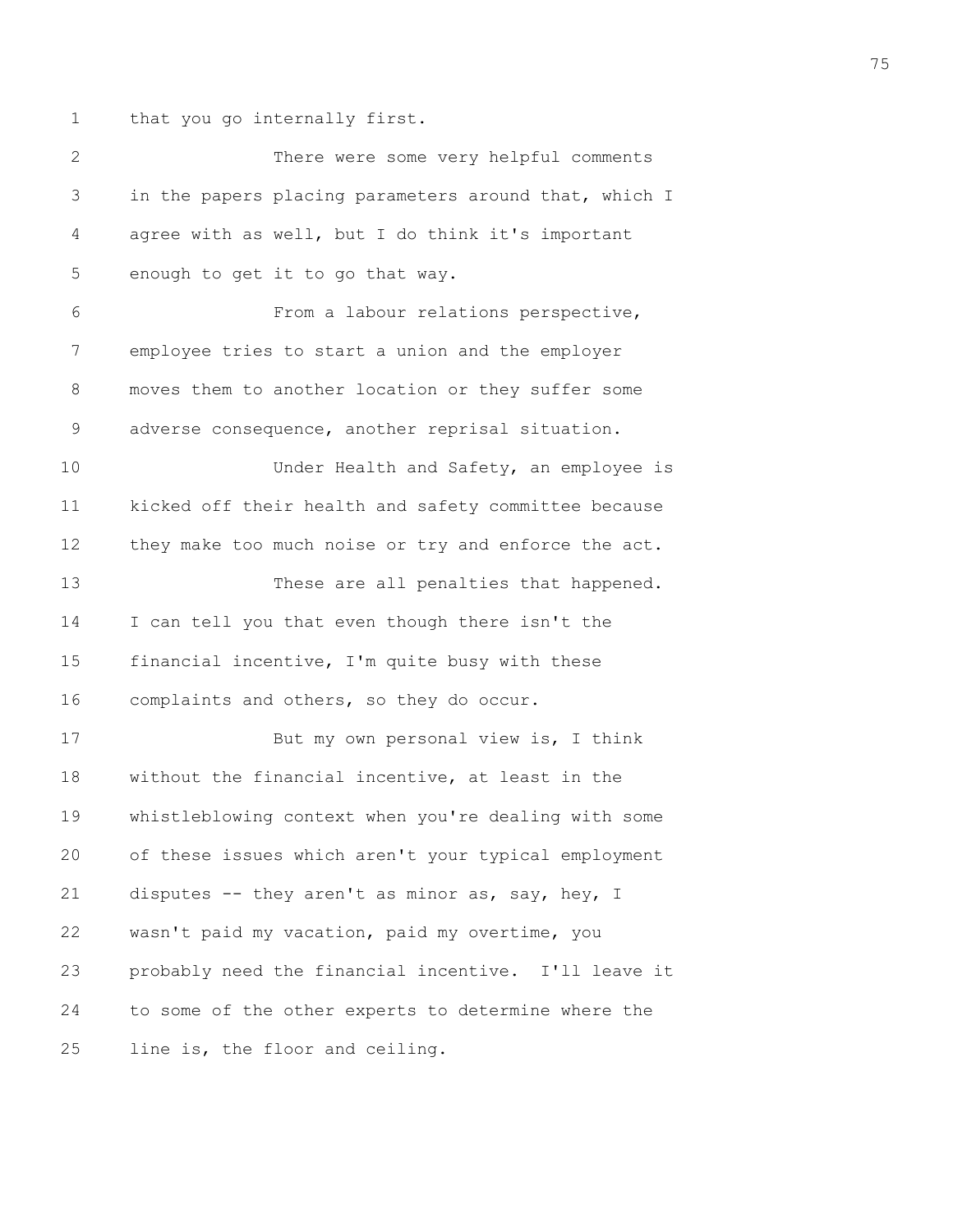1 But I tend to agree that you wouldn't 2 get the types of information you want without the 3 financial incentive. The anti-reprisal is probably 4 not enough.

5 There are a couple other points on the 6 reprisal. Just from a legal perspective, it's 7 important to remember that once an employee raises 8 their hand and says that -- trying to exercise his 9 statutory rights, the legal onus shifts to the 10 employer immediately to prove that a hundred percent 11 of the reason for taking the action against the 12 employee -- for example, an employee says, I need to 13 take a leave of absence, and the employee is demoted. 14 Maybe it's a coincidence, maybe it's not. I have 15 both of those situations right now. The employer has 16 to prove that a hundred percent of the reason is not 17 tainted.

18 So it's a difficult evidentiary hurdle 19 for employers.

20 So I did read in the materials, and I 21 thought it was quite interesting, that apparently the 22 U.S experience is that a lot of the employees are not 23 successful in their anti-retaliation cases. I'm not 24 sure what the legal standards at play are. I suspect 25 they aren't as employee-favourable as they would be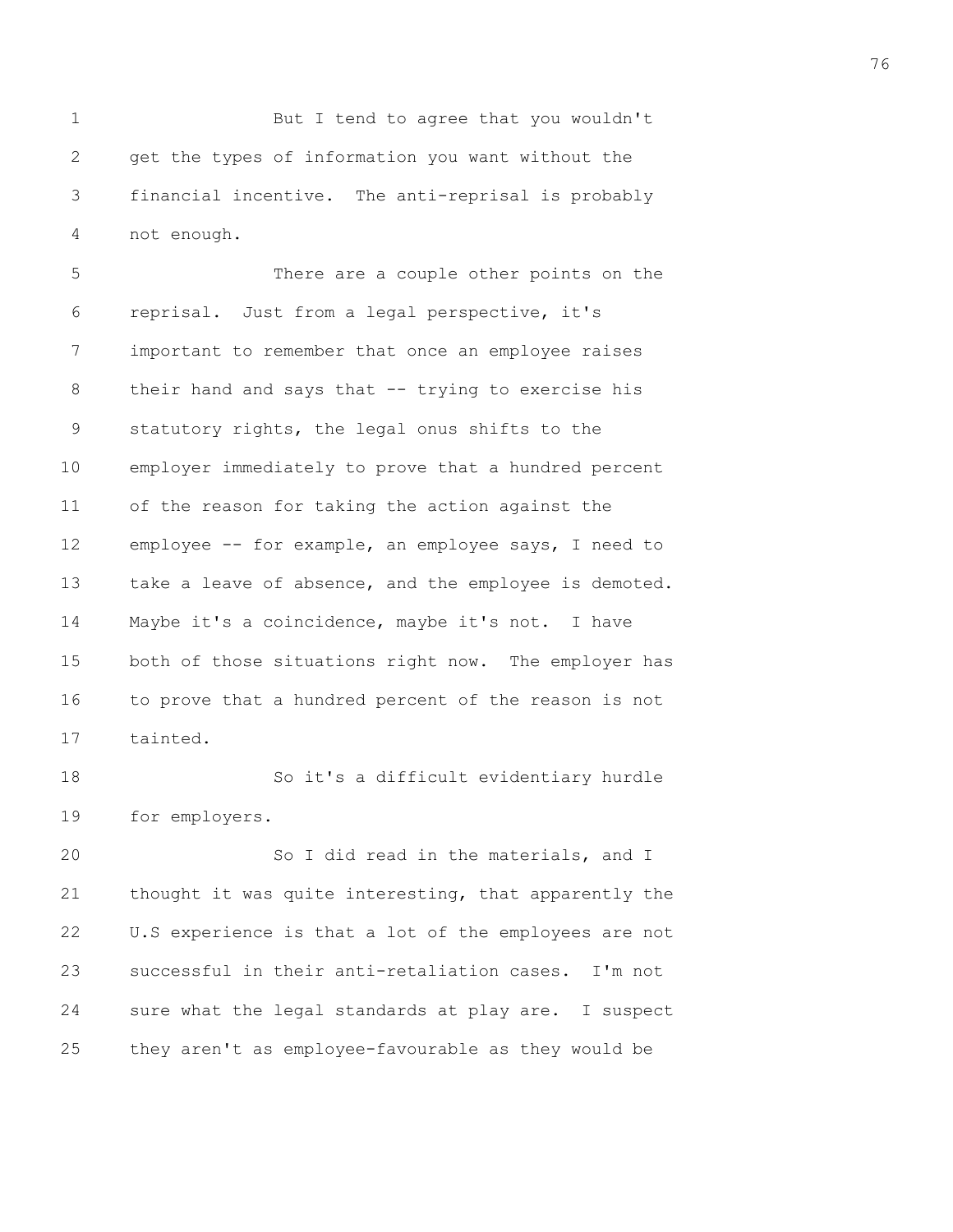1 here.

2 One of the other issues which I found 3 quite interesting was the issue of disciplining the 4 whistleblower despite the anti-retaliation provision. 5 What do you do if the whistleblower does this in bad 6 faith? There was comments about that. 7 I mean, first of all, I think it's 8 unlikely that someone could do that. I can tell you 9 from my own practice I do get bad faith complaints. 10 But, again, those complaints are aware the person 11 stands to profit personally in more immediate 12 fashion. 13 **It's very rare, I think, that you would** 14 get bad faith complaints through this whistleblowing 15 process where it could be years and years before you 16 get a resolution. 17 In fact, our human rights tribunal has 18 said that an employee can't maliciously bring a 19 complaint forward. If they do, even if they are 20 retaliated against, they won't have the protection. 21 There is some -- you can call it helpful case law 22 from the employer's perspective. 23 It is a high onus, though, if the 24 employee sincerely believes that they, for example, 25 were racially discriminated against, they will have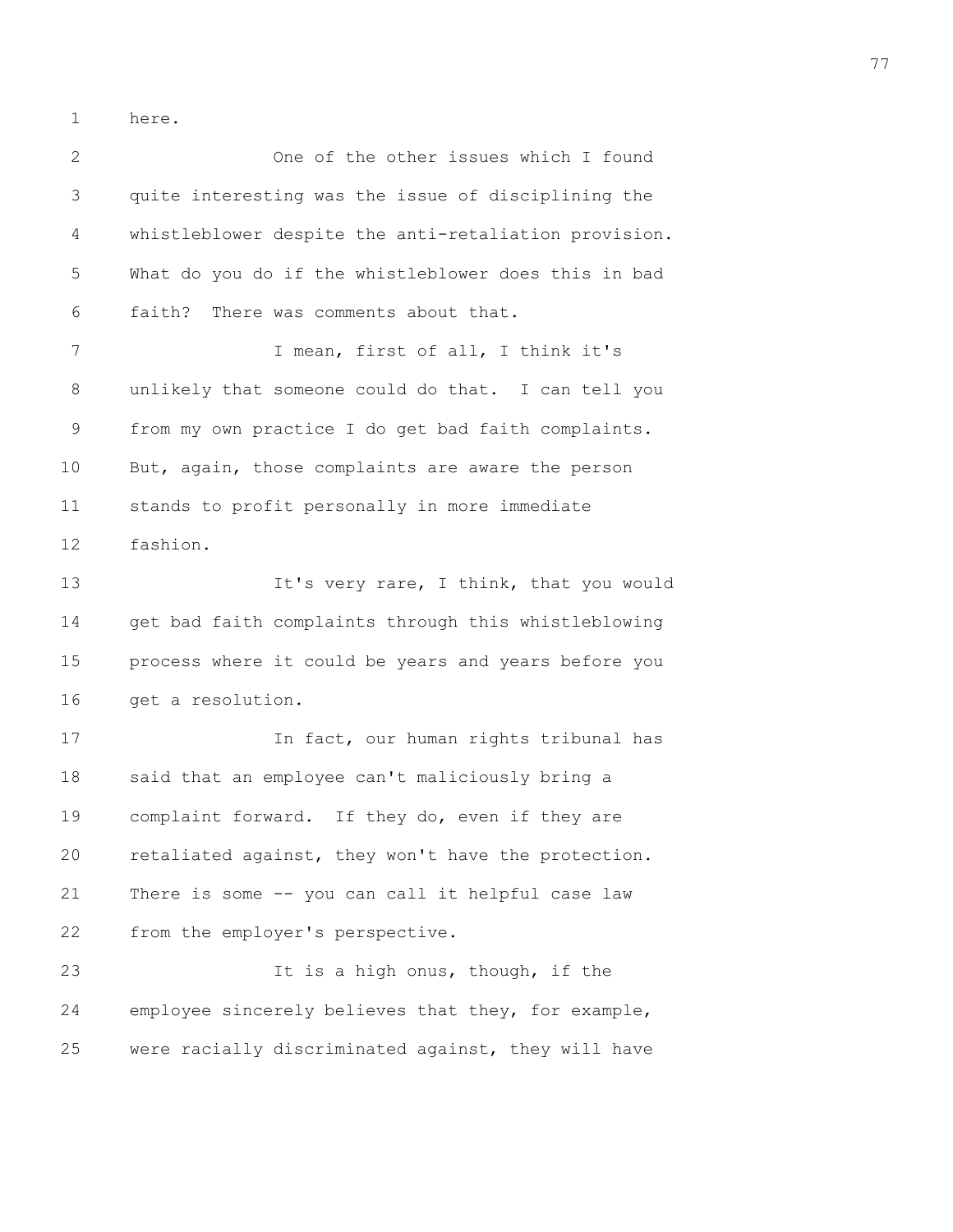1 the protection.

| $\overline{2}$ | The last issue I want to go through is                |
|----------------|-------------------------------------------------------|
| 3              | the raising the issue internally before going to the  |
| 4              | regulator, which I agree with.                        |
| 5              | Interestingly, the Supreme Court of                   |
| 6              | Canada has said in this Merck case -- and I did print |
| 7              | it out and I did get through the headnote --          |
| 8              | MS. CONDON: Sounds like a good lawyer.                |
| 9              | MR. THOMAS: It's also highlighted.                    |
| 10             | MR. PUGEN:<br>Interestingly in that case,             |
| 11             | it involved a whistleblowing provision in             |
| 12             | Saskatchewan labour standards legislation, and an     |
| 13             | employee of a union complained of some financial      |
| 14             | misconduct. That employee went to the union, or the   |
| 15             | leadership of the executives.                         |
| 16             | At the end of the day, she had to go                  |
| 17             | all the way to the Supreme Court for the court to     |
| 18             | uphold that, yes, it was appropriate for her to go up |
| 19             | the ladder, so-to-speak.                              |
| 20             | I agree with that because it's                        |
| 21             | consistent with labour relations policy and the way   |
| 22             | our labour relations and health and safety system is  |
| 23             | designed in Ontario.                                  |
| 24             | So under the labour relations regime                  |
| 25             | every collective agreement has an agreements          |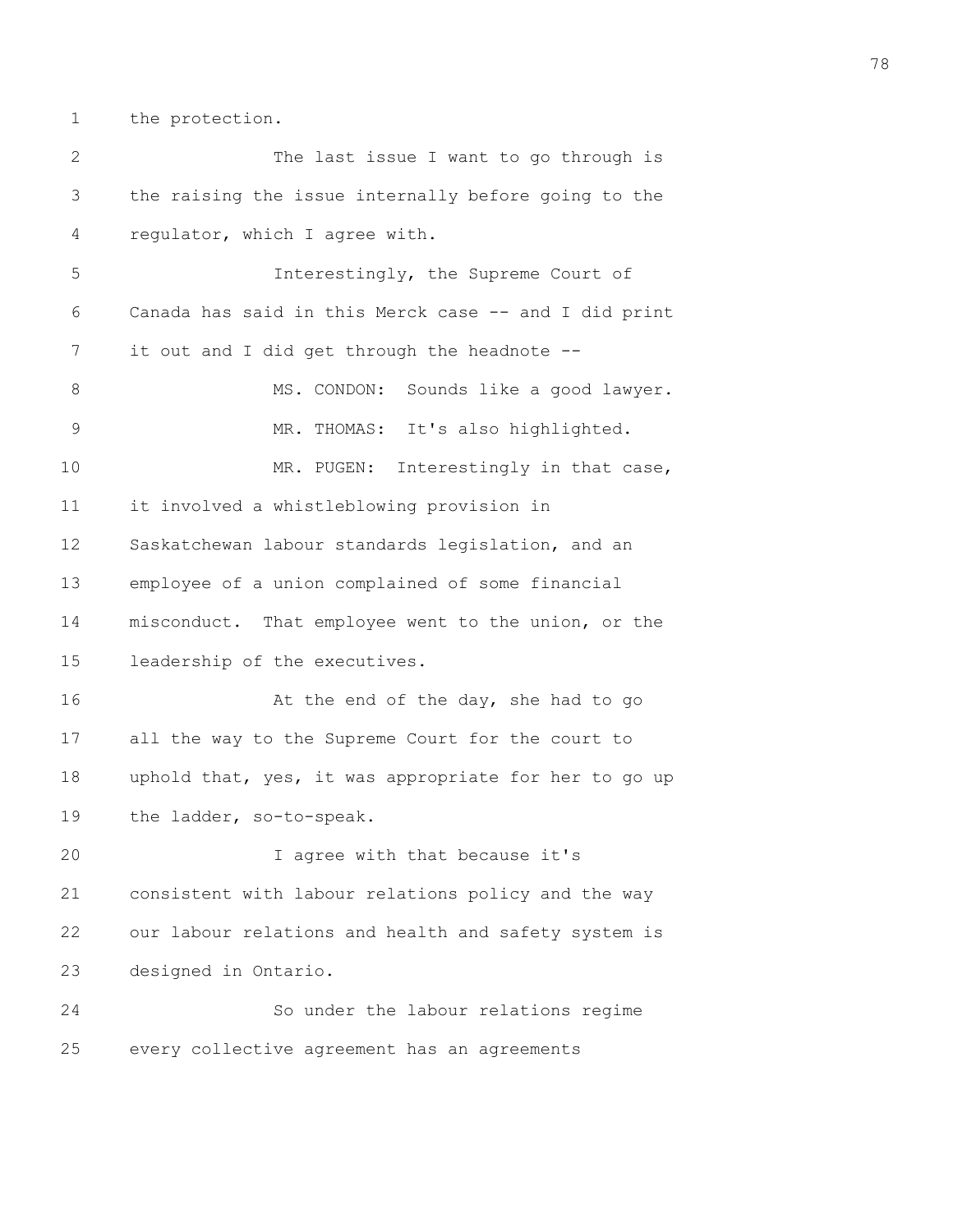1 procedure where the parties are to work together, 2 complaints are supposed to go internally first. 3 From a health and safety perspective, 4 same thing. There's an internal responsibility 5 system, there's a joint health and safety committee. 6 Complaints are expected to be worked out between the 7 parties. 8 Now, the situation is --9 MR. LENCZNER: I'm going to have to cut 10 you off, Daniel, because we're going to lose our 11 time. So thank you, and we'll hold the questions 12 until we've heard from David and Jordan and then -- 13 because I want to give them a chance to put their 14 perspective. 15 So, David, can I call on you to tell us 16 whether there's the appropriate balancing of the 17 protections with the employment concerns? 18 PRESENTATION BY MR. HAUSMAN: 19 MR. HAUSMAN: I guess I should state my 20 perspective as well. Perhaps my bias. I'm a 21 securities litigation lawyer. I would say that 22 although I'm a free agent, I'm professionally and 23 personally empathetic to internal compliance systems 24 within big organizations, if I can put it that way. 25 But I think that reading the notice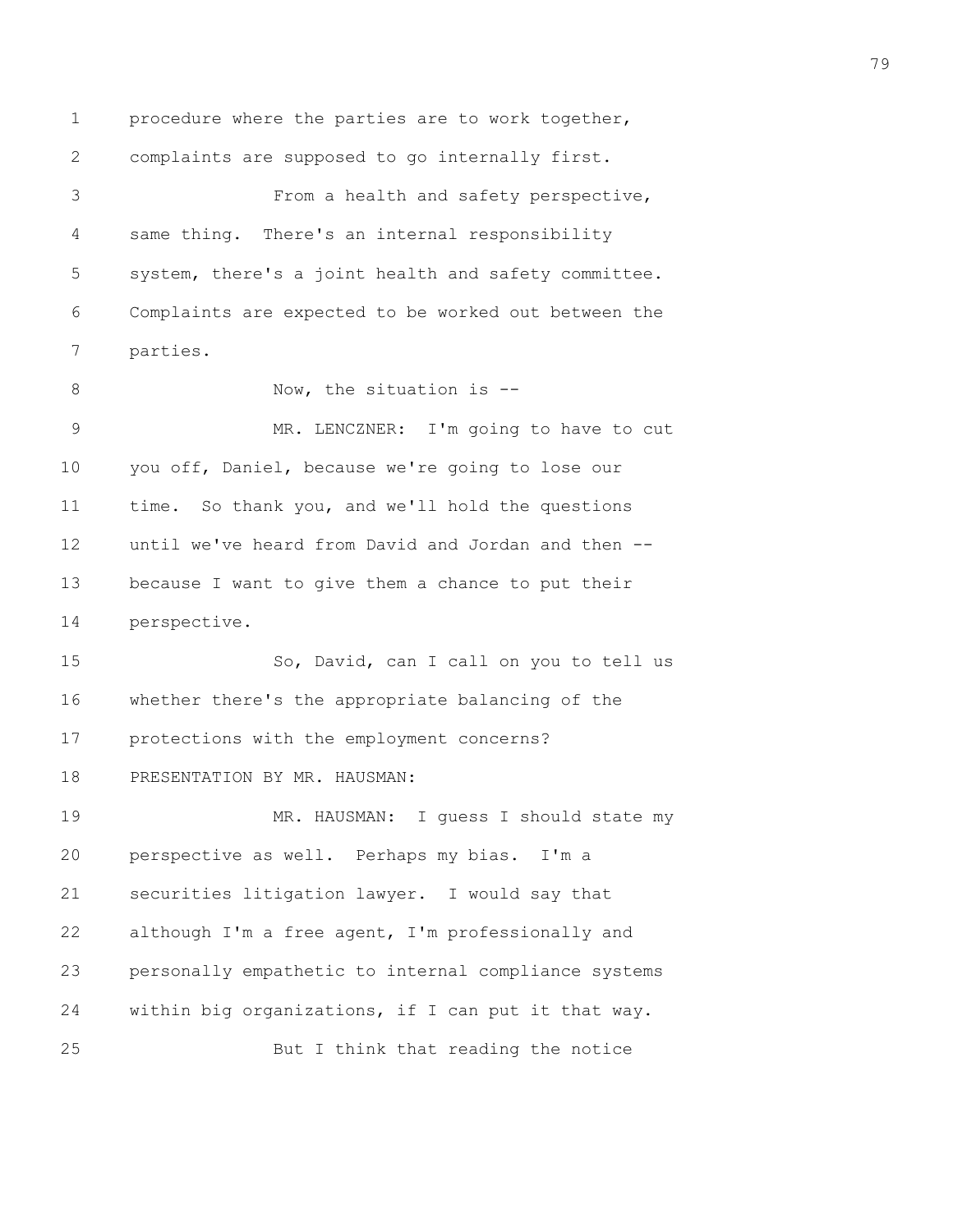1 and --

2 (Speaker overlap) 3 MR. HAUSMAN: Reading the staff notice 4 and the comments that had been received, I think 5 there's a few matters that there's broad consensus 6 about. 7 Certainly anti-retaliation measures of 8 some sort are essential and fair. And I think the 9 second thing that you can discern from all the 10 comments received, what we've heard today, is that to 11 the extent possible, confidentiality is the best 12 protection against retaliation. 13 And thirdly, although this seems to be 14 an issue in the U.S., I think you would probably see 15 broad consensus among everyone in the room that 16 anti-retaliation protection should apply both to 17 whistleblowers who come to a regulator, 18 whistleblowers who go to a self-regulatory 19 organization, and to whistleblowers who bring their 20 complaints internally. 21 That that is even a question in the 22 U.S. surprised me, because I think it's essential to 23 incentivize people to bring their complaints within 24 their organizations. And as I say, my bias is that 25 that should take  $-$ - that should be the primary  $-$ -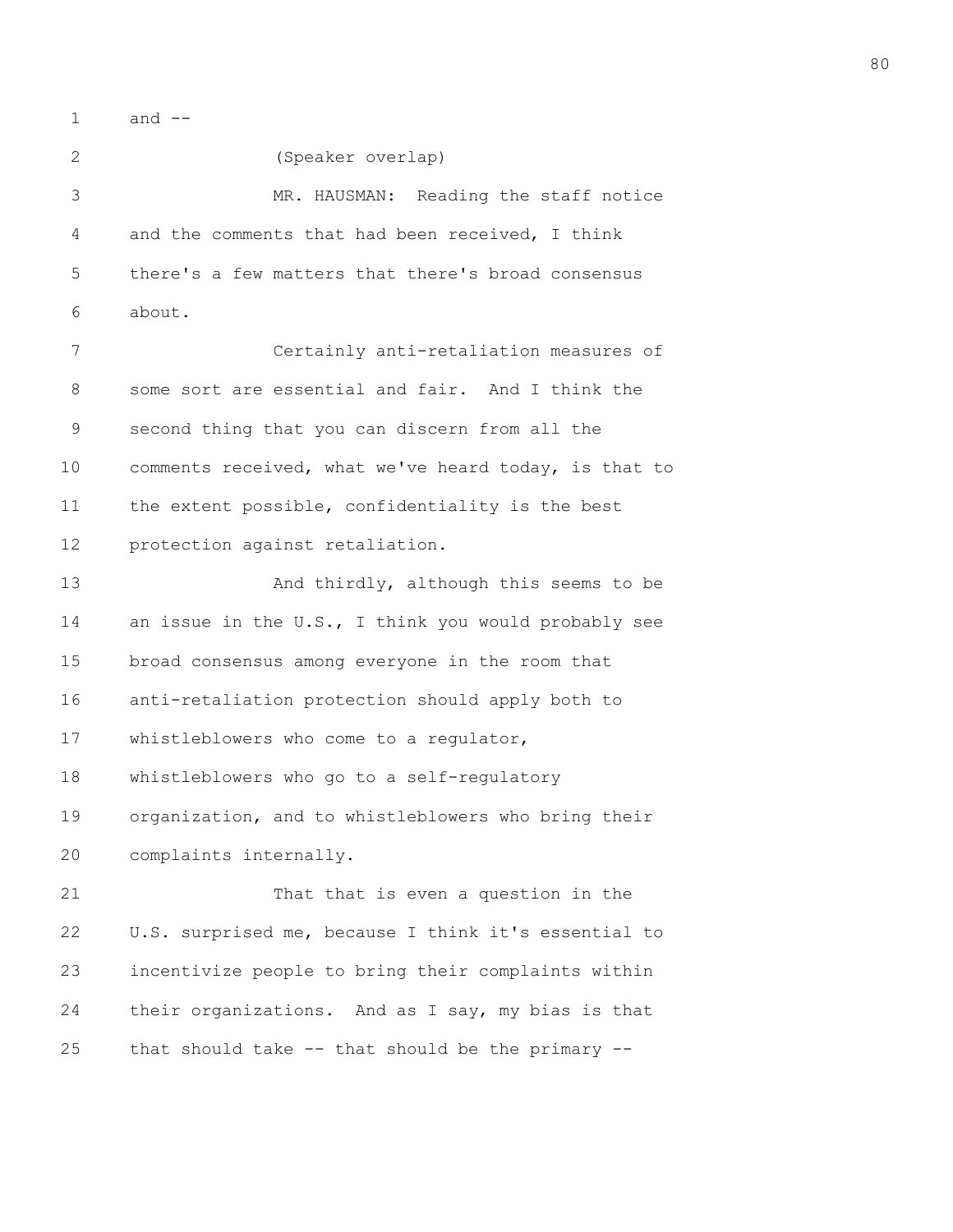1 that should be a necessary pre-condition. That's 2 just my bias. It's not really this particular topic. 3 So the next question is, how to put in 4 place an appropriate anti-retaliatory regime? 5 So the first thing is that there 6 already are protections in securities law, but they 7 are not adequate in my submission. 8 The first is that audit committees are 9 required by law to protect confidentiality in terms 10 of whistleblower complaints on accounting measures. 11 I don't know why there isn't an equivalent provision 12 in 31.103 pertaining to registrants, and I don't know 13 why the protection in the national instrument for 14 reports to audit committees doesn't extend to 15 governance committees as well, or to board of 16 directors more generally. Those are easy changes 17 that make sense, and they would apply across Canada 18 so they would address some of the concerns that 19 Connie raised about other CSA members and so forth. 20 So that is a national initiative. I 21 think that that ought to be considered in 31.103 and 22 also in this sort of corporate governance provisions 23 in 52, and so forth. 24 Because confidentiality really is the 25 best assurance of anti-retaliation. And I can tell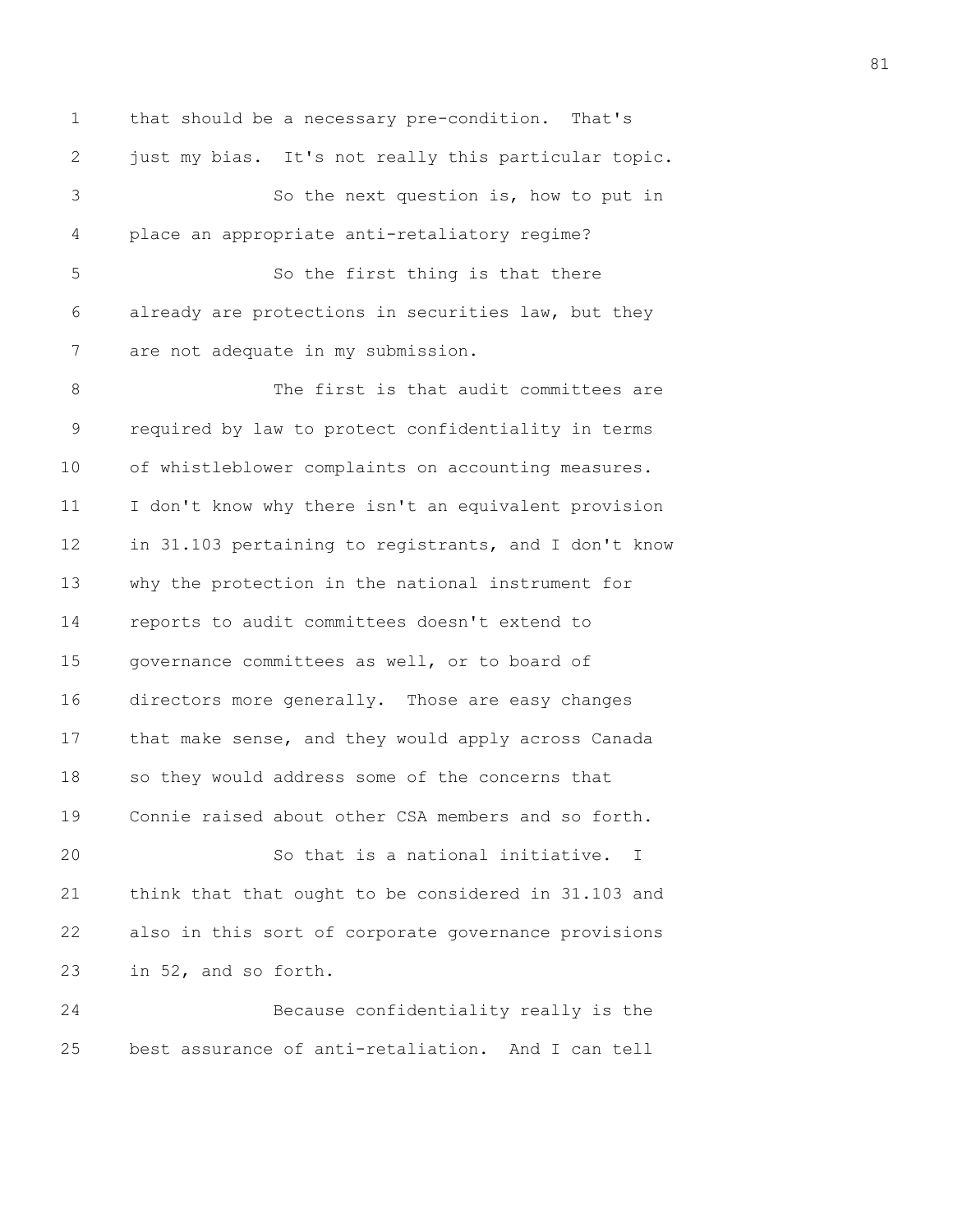1 you that having participated in board level internal 2 investigations, and in internal investigations among 3 registrants, confidentiality is preserved. And there 4 is an advantage there.

5 The advantage is that -- and, Daniel, 6 you'll correct me if I'm wrong -- but in an internal 7 investigation an employer does not owe an employee 8 who is the target of an internal investigation 9 disclosure obligations. So if asked, the question is 10 none of your business who complained. What is your 11 response to these allegations? But there's no 12 Stinchcombe -- there's no Stinchcombe in an internal 13 investigation. There is here.

14 MR. PUGEN: David, I just challenge 15 that. I think it depends on the regime at play. So 16 for example, under the human rights regime a lot of 17 employers have been dinged, for lack of a better 18 word, for not having a fair investigation under that 19 statutory regime.

20 But I think just generally, I tend to 21 agree. Like any employment dispute, if the facts are 22 bad enough, the courts will find a way to penalize 23 the bad player.

24 MR. HAUSMAN: All I'm saying -- for 25 example, an audit committee can't disclose to a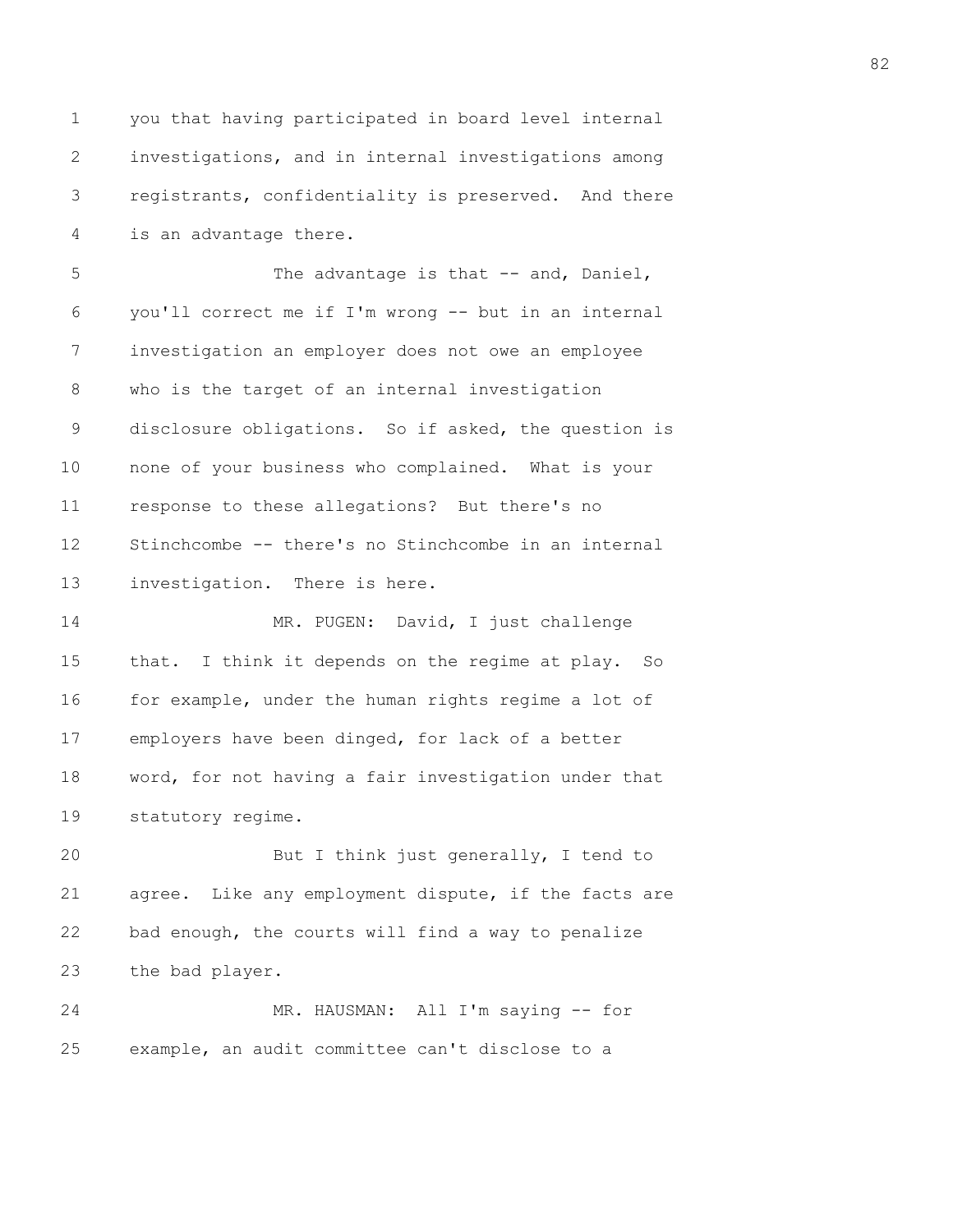1 target of an internal investigation, for example, a 2 controller CFO, that there's been a complaint because 3 they would be violating securities law. So obviously 4 that's an advantage.

5 The second question is, the difficult 6 question is, how do you create a legal regime that 7 gives people adequate protection against retaliation.

8 Civil remedy, in my view, is the most 9 appropriate. But, of course, the quid pro quo for 10 that -- and what I mean is I don't think it should be 11 the subject of an extra provision in the enforcement 12 provisions of the Securities Act.

13 The reason I say that is simply that 14 this is not -- the commission isn't a specialized 15 tribunal on employment matters. So it would be very 16 odd to have a commission hearing about the type of 17 things that Daniel deals with in terms of 18 retaliation, which is subtle. It's not just 19 termination. It's constructive dismissal, it's job 20 harassment, and I don't think that that is the proper 21 type of matter to be dealt with by a specialized 22 tribunal in financial products, and I don't think 23 that decisions that are made in that vein would 24 receive much deference at divisional court, which I 25 think is important.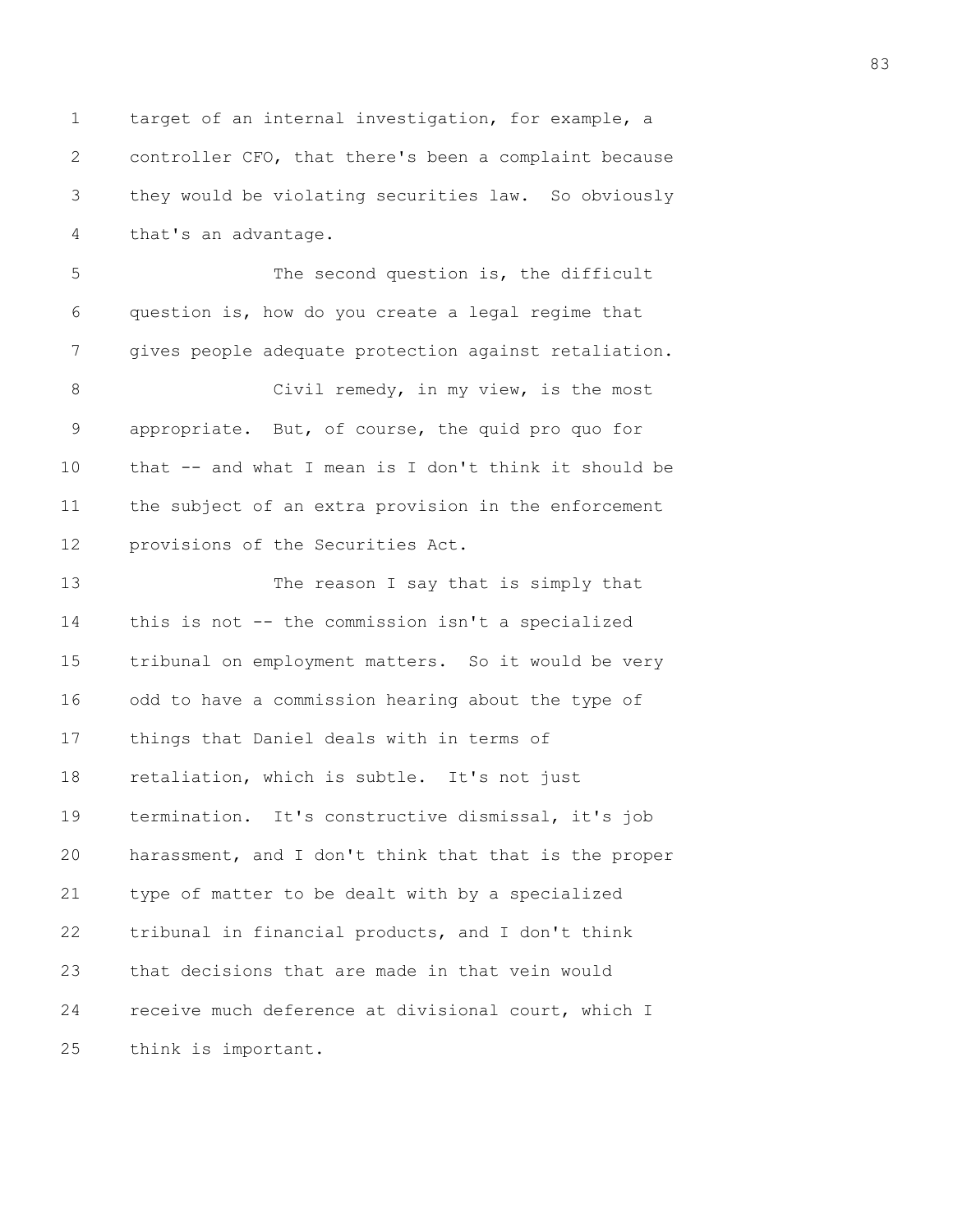| $\mathbf 1$  | So the alternative to that, in my view,               |
|--------------|-------------------------------------------------------|
| $\mathbf{2}$ | is two-fold: One is obviously there's a breach of     |
| 3            | confidentiality that is owed under a national         |
| 4            | instrument or otherwise at law. So that is something  |
| 5            | that can be the subject matter of a commission        |
| 6            | proceeding because it's fairly obvious that if        |
| 7            | somebody complained confidentially, the word got out  |
| 8            | that it was on somebody's fault, that is a finding    |
| 9            | that can easily be made in the commission proceeding. |
| 10           | And that jurisdiction already exists for audit        |
| 11           | committees and I think should exist for registrants   |
| 12           | as well, and I don't think there's much dispute about |
| 13           | that.                                                 |
| 14           | For a civil remedy to be effective,                   |
| 15           | then the measure of damages can't be decompensatory,  |
| 16           | there's got to be something like double or trouble.   |
| 17           | Because otherwise it's just duplicative of a wrongful |
| 18           | dismissal case and there's access to justice --       |
| 19           | people need to retain counsel, counsel have to work   |
| 20           | like Dimitri on contingency fees. That's -- it has    |
| 21           | to be meaningful, but I think the civil remedy is the |
| 22           | most appropriate.                                     |
| 23           | I'm just going to cut right now to                    |
| 24           | disclosure.                                           |
| 25           | In my view, whistleblowers who come to                |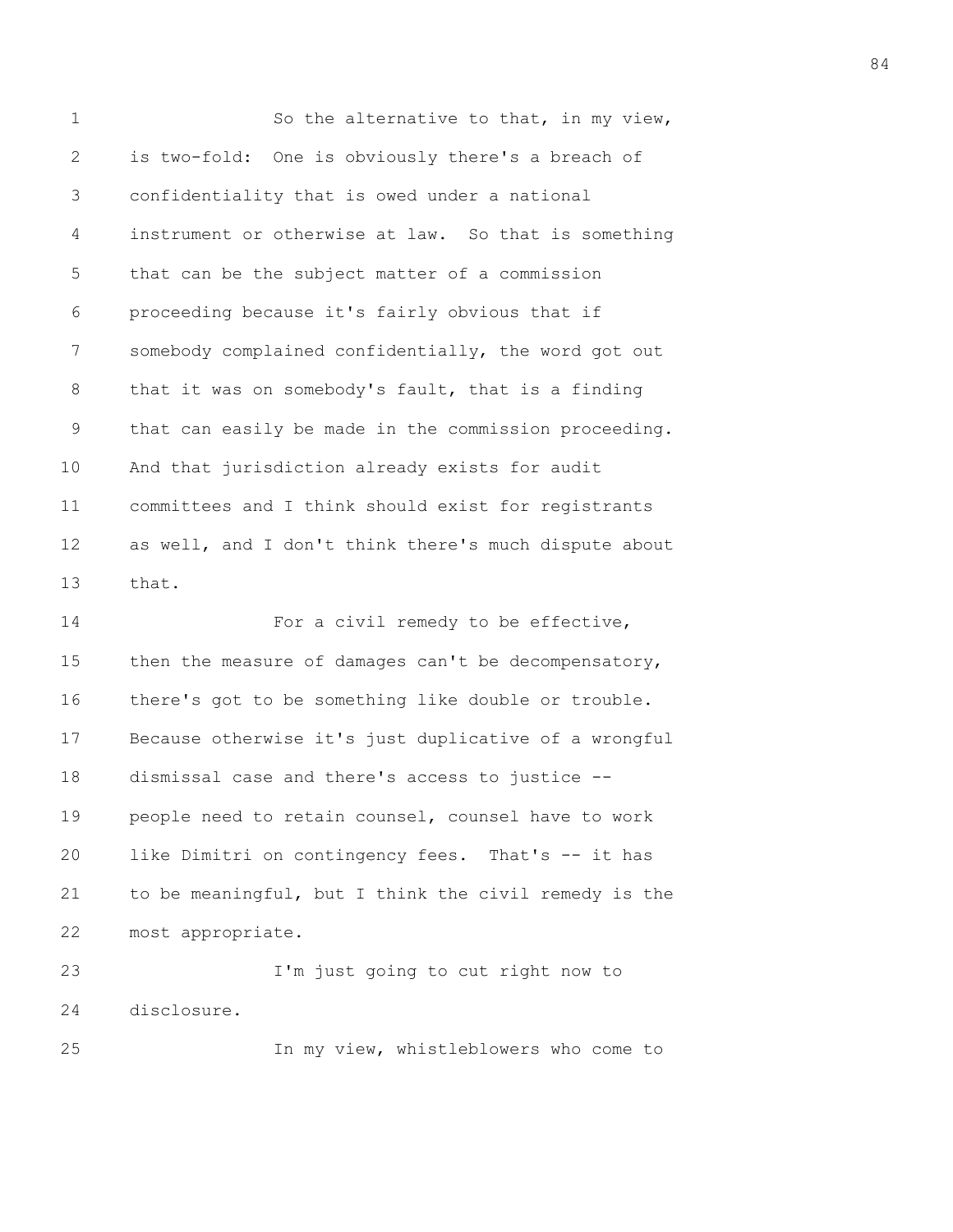1 the OSC should and will receive protection through 2 the investigative stage, obviously, but to think that 3 that anonymity will be protected in one's notice of 4 hearing is illusory. 5 I think illusory because -- leaving 6 aside the fact that I think staff would be inclined 7 to call these people as witnesses notwithstanding 8 what the notice says, the problem is that staff will 9 want to disclose the identity of the whistleblower. 10 And I can tell you that from personal experience 11 because I had a near-death experience. 12 One-year hearing at the OSC, probably 13 the most important case in the 30 -- my whole life, 14 and we received a favourable decision from the panel 15 on the disclosure matter. It was appealed, and 16 four years later in divisional court we nearly lost 17 the whole year because the divisional court disagreed 18 and thought that the material we didn't disclose 19 ought to have been disclosed. 20 Staff would be very loathe -- that's 21 why you get such comprehensive disclosure because you 22 don't want to have to make a mistake and jeopardize 23 all the work you've done at a hearing. 24 So when you look at the cases that 25 apply Stinchcombe -- and there's one in Alberta,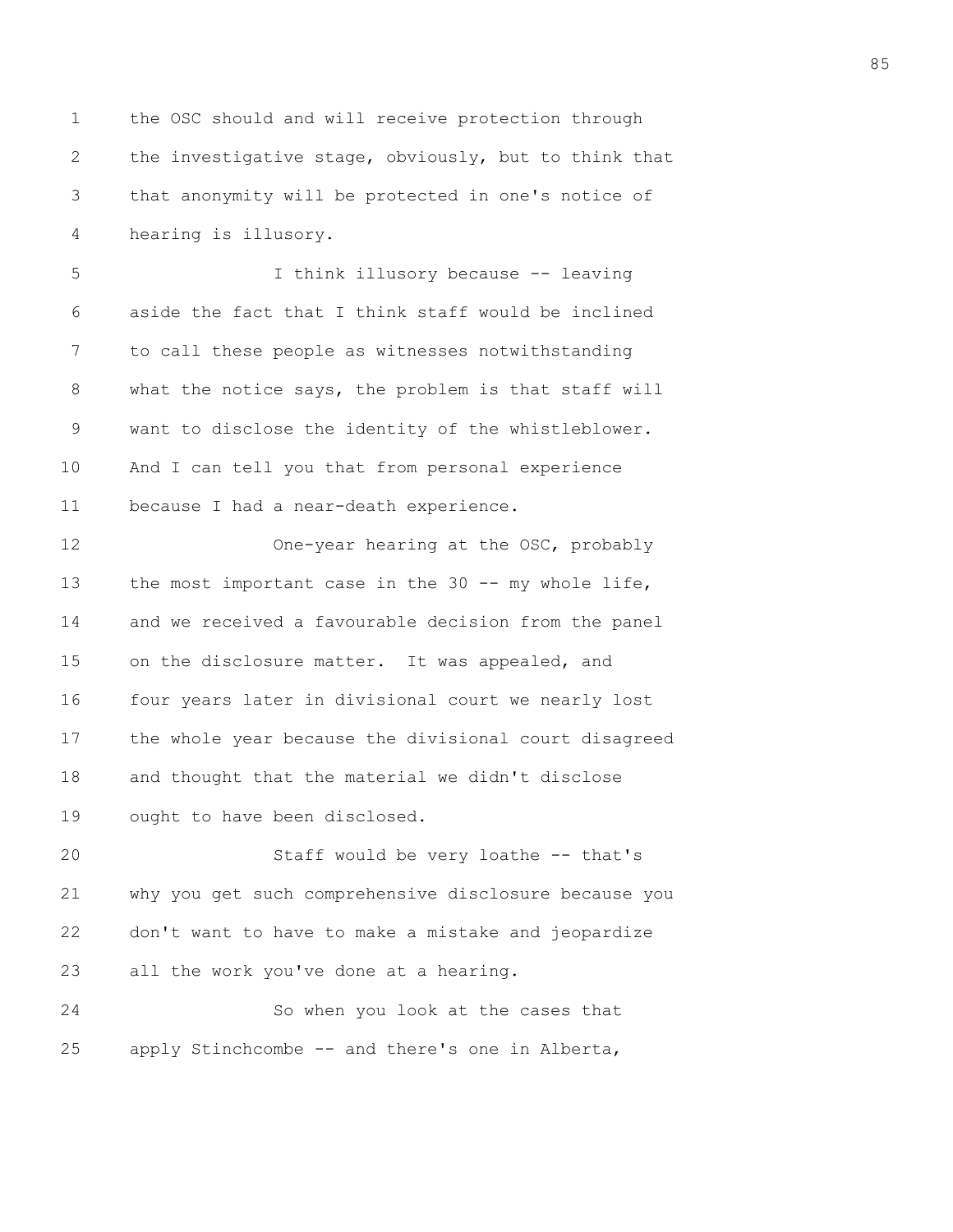1 Ironside -- when you look at it, the threshold for 2 relevance is really, really low. And, of course, you 3 can impact tactical decisions by the respondents. 4 The name of the whistleblower will be disclosed in a 5 hearing. 6 MR. LENCZNER: I've going to have to 7 stop you. Thank you. That's very helpful. 8 Okay, Jordan. 9 PRESENTATION BY MR. THOMAS: 10 MR. THOMAS: So I would like to share 11 with you some observations as a first responder to 12 corporate wrongdoing, both at the Department of 13 Justice, the SEC, and as someone who represents 14 corporate whistleblowers. 15 In these roles I've seen firsthand the 16 devastation that can be caused by corporate 17 wrongdoing. Over time I've come to believe that 18 significant corporate wrongdoing is rarely caused by 19 rogue police (ph), insufficient compliance resources, 20 inadequate policies and procedures, or compliance 21 personnel that lack vision. 22 I have found that big misconduct often 23 results from a long chain of little mistakes, one 24 breakdown in ethical judgment cascading to another 25 breakdown and then another, in time isolating the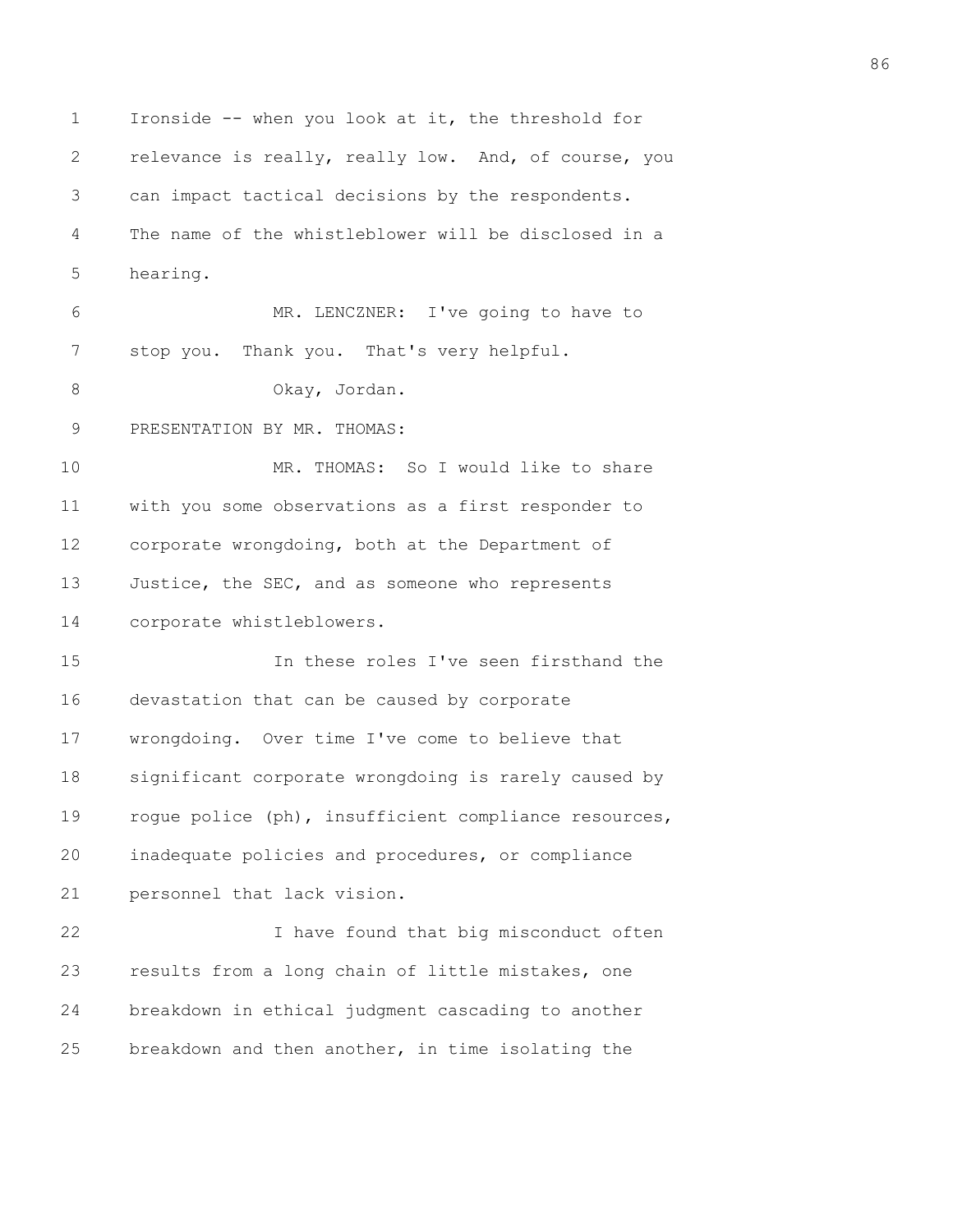1 seemingly random bad choices tends to snowball in 2 front page scandals.

3 Ultimately, I've concluded that the 4 most common causes of significant corporate 5 wrongdoing is that organizations involved lack the 6 culture of integrity and that too often they 7 discourage speaking up. 8 It's not something that leaders of 9 financial watchdog organizations regulate say into a 10 mic, but I'll say it for them. 11 Given the vast scope and complexity of 12 our markets, products and transactions, security 13 violations can be difficult to detect, investigate 14 and prosecute without inside information and 15 assistance from participants in the scheme or others 16 that work or are associated with them. 17 As a result, responsible organizations, 18 regulators and law enforcement authorities cannot 19 effectively and efficiently police the marketplace if 20 individuals are unwilling to report wrongdoing. 21 While in law enforcement, one of the 22 great mysteries to me was why more witnesses did not 23 come forward and assist us. After all, in many ways 24 corporate scandals are like bank robberies. They are 25 rarely one-man jobs and there are almost always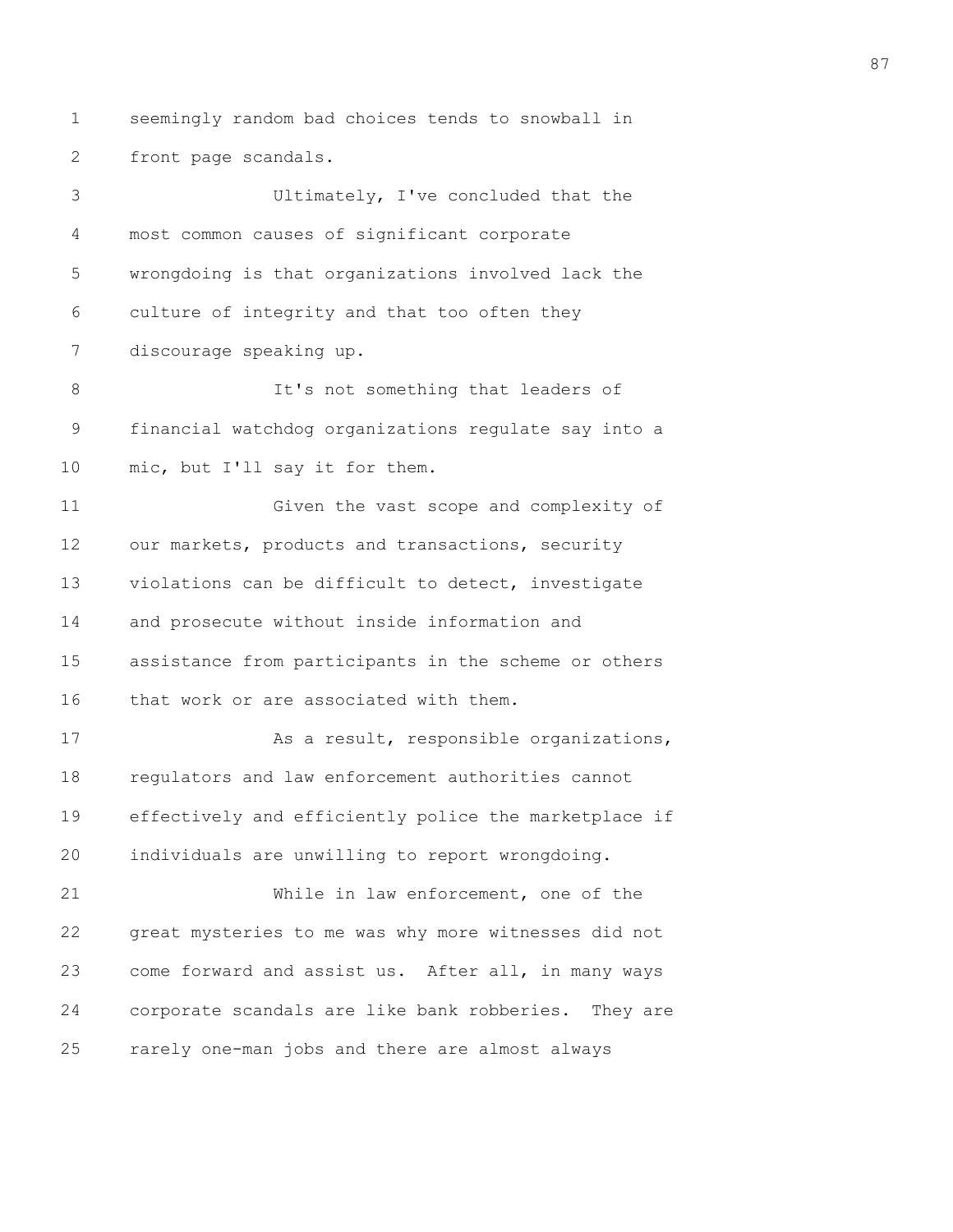1 witnesses.

| $\overline{2}$ | In a real world, it's highly unlikely                  |
|----------------|--------------------------------------------------------|
| 3              | that \$2 billion could have been lost by trade at UBS. |
| 4              | More than one billion dollars of client funds simply   |
| 5              | disappear at MF Global, with a live (inaudible) could  |
| 6              | be manipulated by Barclays and many other banks        |
| 7              | without many people knowing about it.                  |
| $8\,$          | For some reason, individuals with                      |
| 9              | relevant information have remained silent, disengaged  |
| 10             | and disenfranchised while countless investors have     |
| 11             | been seriously harmed.                                 |
| 12             | Now, this has been something that I've                 |
| 13             | spent five, six years thinking about. And to explore   |
| 14             | this question when I went into private practice, my    |
| 15             | law firm commissioned surveys, and our most recent     |
| 16             | one was commissioned with the University of Notre      |
| 17             | Dame to find out what people know, because the         |
| 18             | starting question is: Do people know about             |
| 19             | wrongdoing? And we found in our most recent survey     |
| 20             | of U.S. and UK financial service professionals,        |
| 21             | 47 percent believe their competitors engage in         |
| 22             | illegal and unethical behavior.                        |
| 23             | 23 percent believe their colleagues had                |
| 24             | engaged in illegal or unethical behavior. 22 percent   |
| 25             | had firsthand knowledge of wrongdoing in their own     |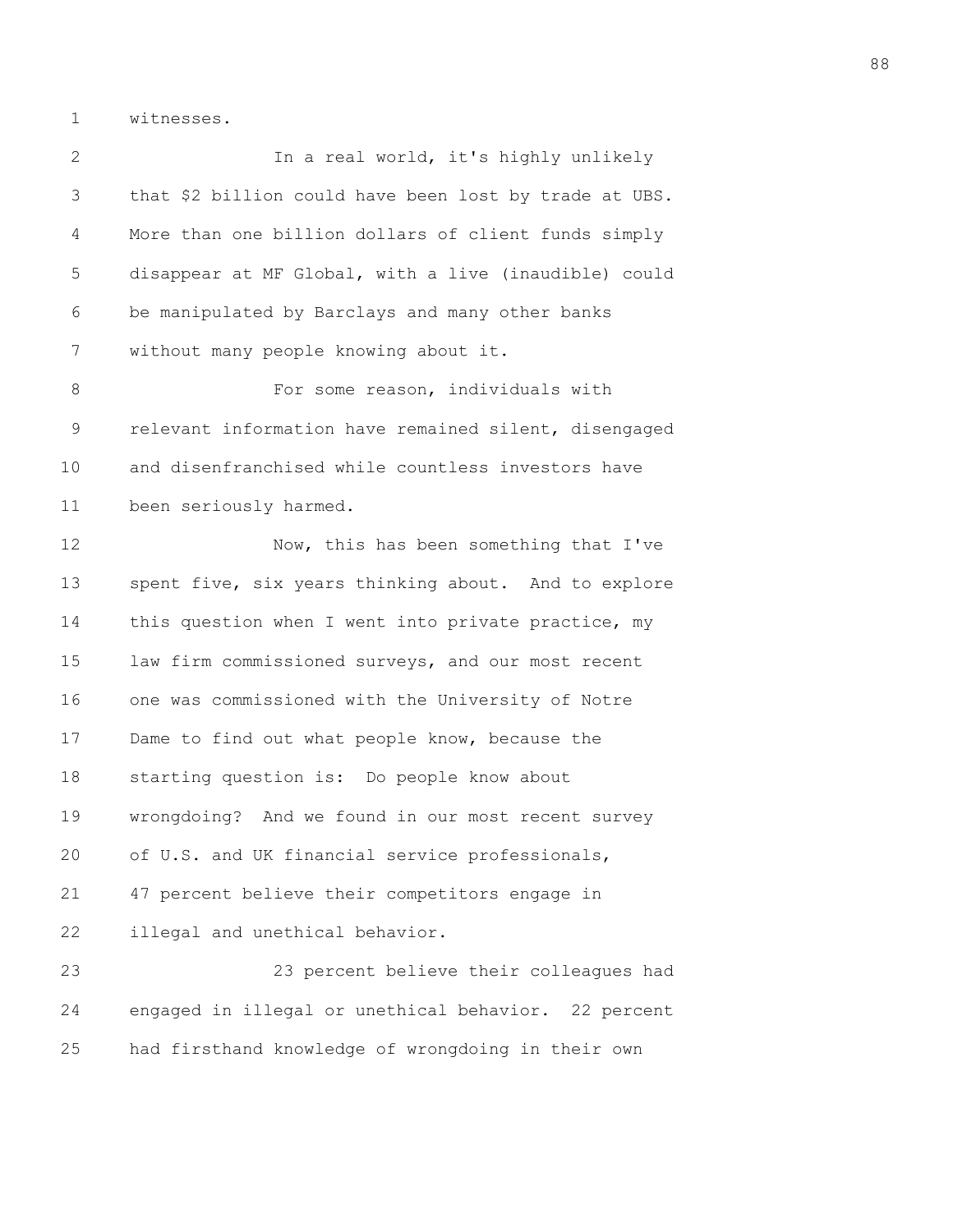1 workplace.

2 And the statistics got worse from 3 there. But what we know is people know things. And 4 the question is, why aren't they speaking up? 5 Now, I can tell you that the first kind 6 of answer that we came up with -- and I believe 7 continue to be true -- is that the incentives and 8 protections in the United States were inadequate. 9 And we developed a program that had 10 three pillars: The ability to report anonymously, 11 which is the cornerstone of the SEC whistleblower 12 program. Most people think about the money. But for 13 people who come to me, they are most concerned about 14 retaliation and blacklisting. 15 This is the show. Because if you make 16 a million dollars a year you're not really betting on 17 the OSC to come through for you. You're more worried 18 about stopping the wrongdoing in the workplace and 19 not losing your job or your livelihood or the thing 20 you love to do. 21 The second thing is employment 22 protections. A note here, the U.S. has had a 23 whistleblower protections for a long time. They, by 24 themselves, were inadequate. So as you are balancing

25 what mix of components you have for your program,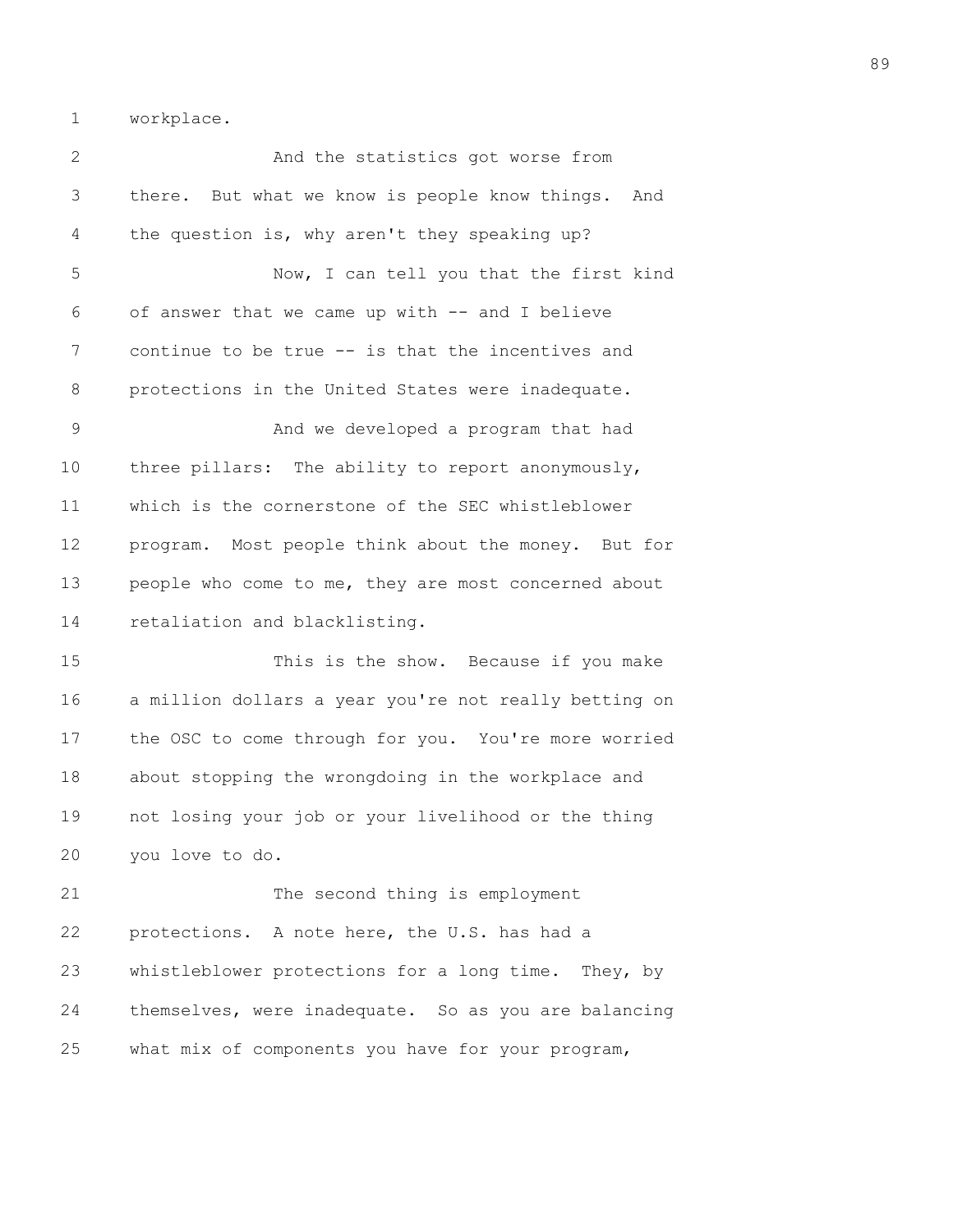1 robust whistleblower protections are inadequate by 2 themselves.

3 And the last thing, of course, are 4 financial incentives. 5 Now, one of the things that we didn't 6 know at the time in which we developed the SEC 7 whistleblower program -- something that I was shocked 8 by when I went into private practice is, the 9 prevalence of agreements that discourage or prevent 10 people from coming forward. 11 And at first I thought it was just -- I 12 was two blocks from Wall Street -- maybe particular 13 firms near Wall Street had these bad agreements and 14 the rest didn't have them. So I began talking to 15 whistleblower counsel around the country and we 16 continue to see these agreements. 17 So we petitioned the SEC to look into 18 this area. We also -- we added questions to Notre 19 Dame's survey on this question. And you'll find what 20 we found interesting. 21 I would encourage you to do the same 22 sort of survey here in Canada. We found that 23 16 percent of respondents said that the policies and 24 procedures in their workplace prohibited them from 25 going to law enforcement authorities about wrongdoing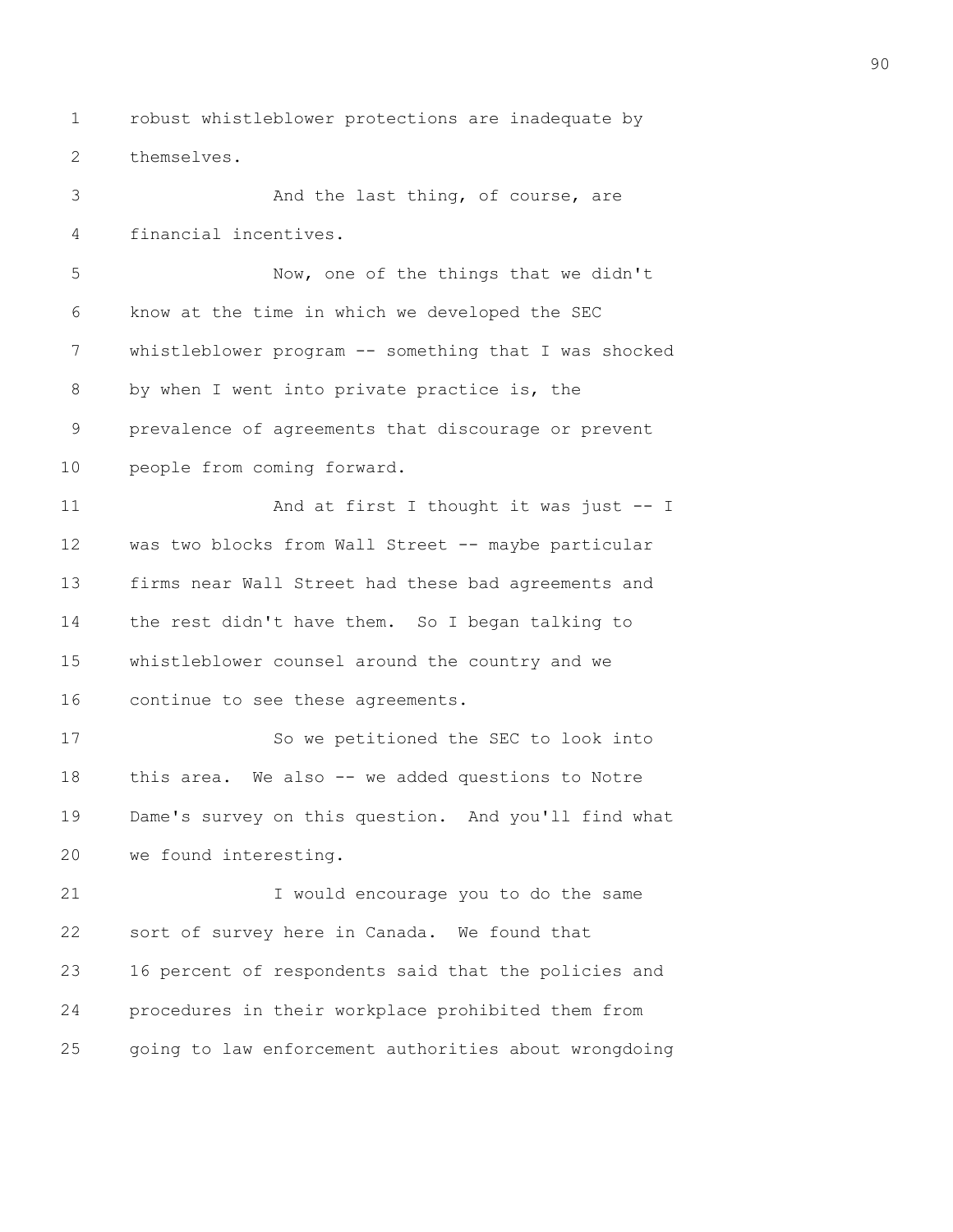1 in the workplace. 10 percent said that they were 2 asked to sign or did sign an agreement that 3 prohibited them from going to law enforcement 4 authorities.

5 It should be noted, these agreements 6 did not just apply to securities violations. They 7 applied to public safety issues, they applied to 8 anything. Basically there was no carve out.

9 When we asked the question -- we looked 10 at the people who made over \$500,000, which on Wall 11 Street is about half of the people -- the numbers 12 went up to 28 percent for policies and 25 percent for 13 agreement.

14 So even if Canada is a much kinder and 15 gentler and honourable place, if your numbers are 16 even a third of that, I would run, not walk, to fix 17 this. Okay?

18 Now, the other thing that I would like 19 to talk to you about is retaliation. I can tell you 20 that the vast majority of my clients are people that 21 reported internally and they perceive they are 22 retaliated against.

23 And I will tell you that again you 24 don't have to trust me. There have been surveys done 25 on this. The Notre Dame survey that just came out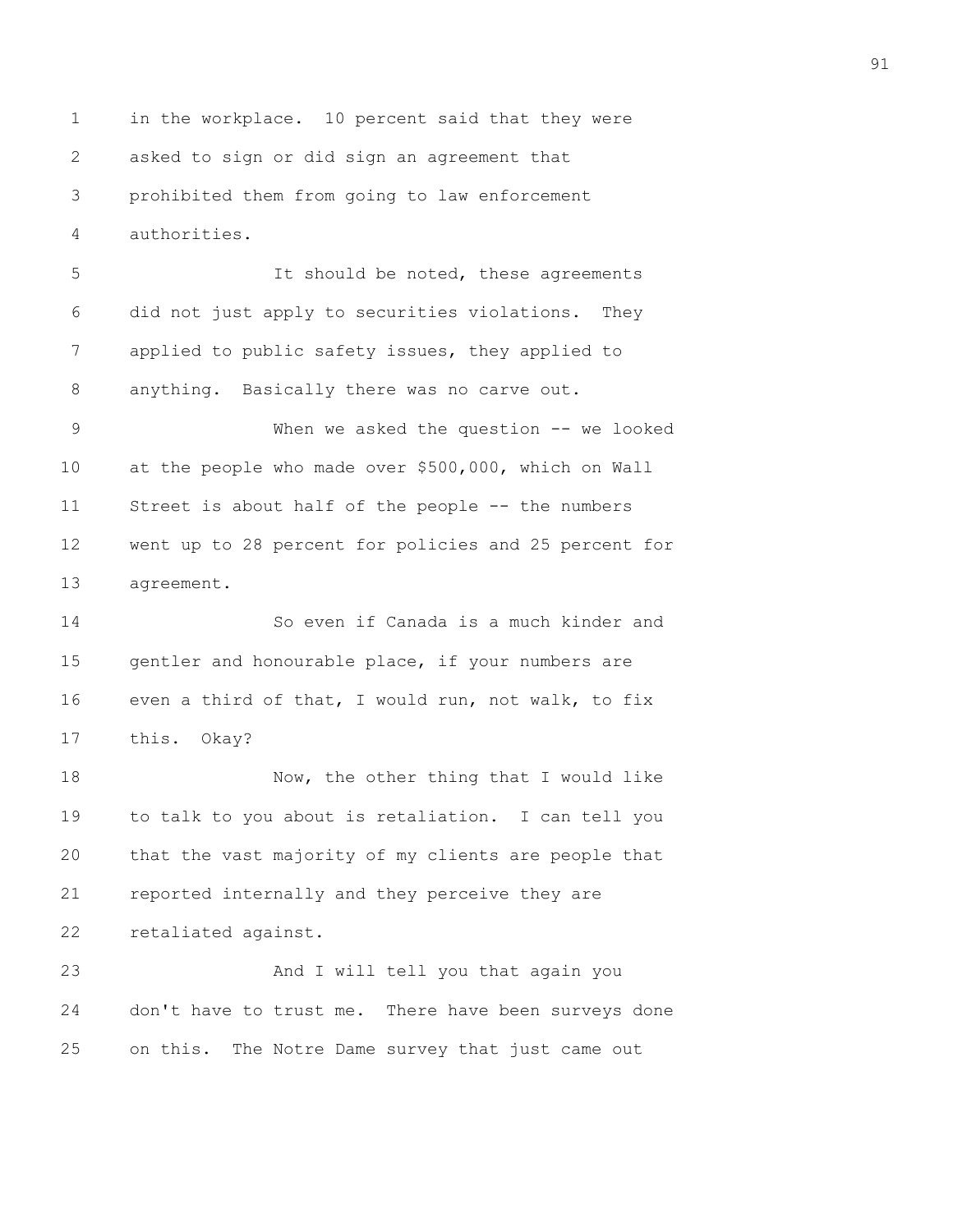1 found that 19 percent of people said they feared 2 reporting wrongdoing in the workplace because of 3 retaliation.

4 Now, we say that their fear is 5 ungrounded because of the honourable organizations 6 that exist here in Canada, but that fear is real, it 7 prevents people from coming to you.

8 Another survey put out -- done by the 9 Ethics Resource Centre, the leading think tank on 10 ethics in the United States, and they have been 11 doing national business ethics for some time, found 12 that 21 percent of people who did report wrongdoing 13 internally perceived that they were retaliated.

14 **Again, we can say that that perception** 15 is false, it's misguided, uninformed. But it affects 16 their ability. It affects people's desire to come 17 forward because --

18 MR. LENCZNER: Okay, I'm going to stop 19 you just to ask you one quick question then we'll 20 take a break.

## 21 GENERAL DISCUSSION ON TOPIC 2:

22 So how do we get over that? If there's 23 this perception, this fear, is it the legislation? 24 Could we put in -- how do you get over it? 25 MR. THOMAS: That's a great question,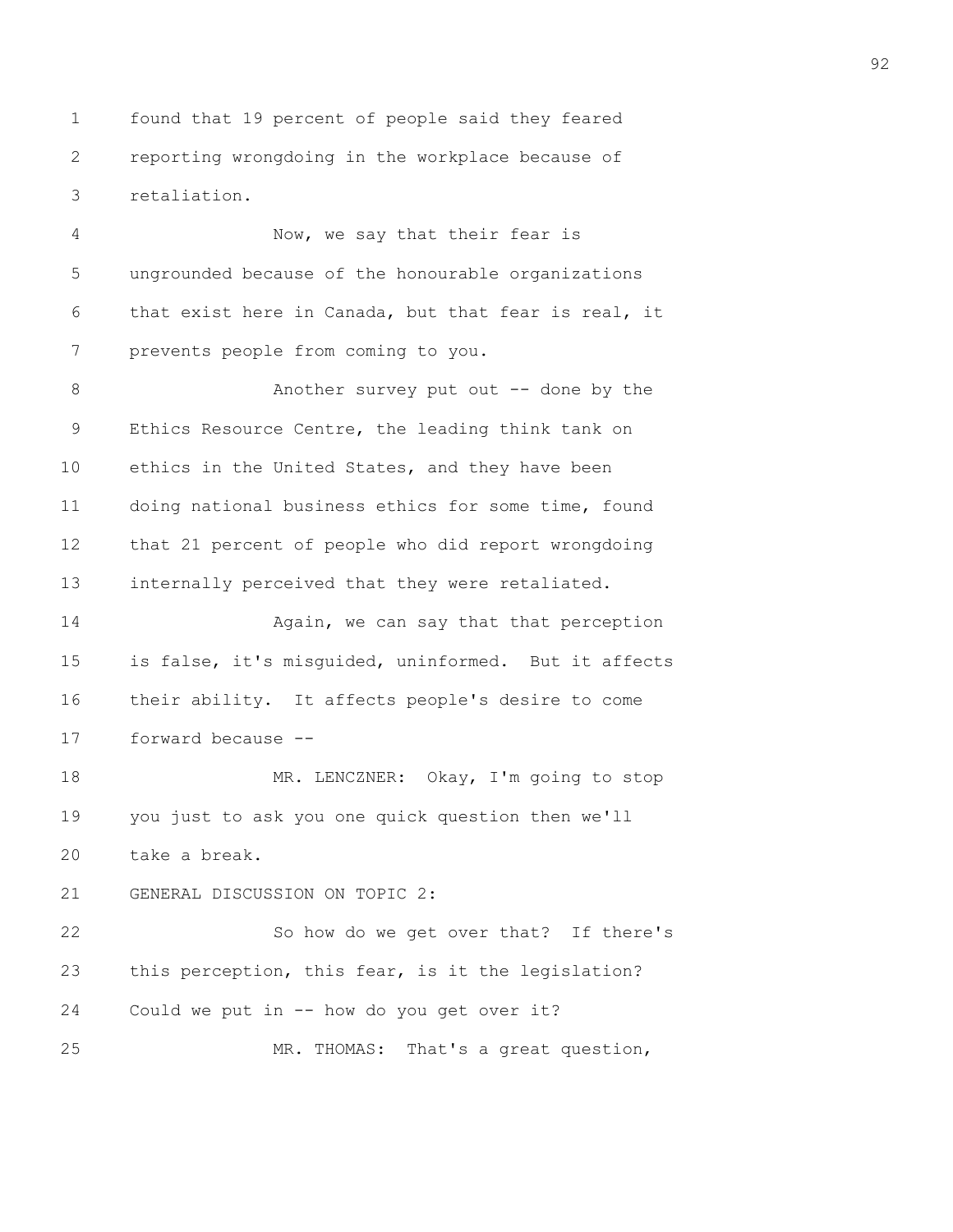1 Commissioner. The first thing you do is you add a 2 provision to your whistleblower provision that allows 3 you to enforce this. 4 MR. LENCZNER: The Securities 5 Commission? 6 MR. THOMAS: Yes. Let me tell you why 7 that matters, because I know that that's not the view 8 of my distinguished panelists. 9 But here the problem is that 10 organizations have wonderful resources, talented 11 counsel, and not every employee has those benefits, 12 and when it comes down to a knife fight with an 13 organization over retaliation some don't play. Okay. 14 And that's particularly important as it relates to 15 these agreements, because these agreements say you 16 can't show or talk about this agreement to anyone 17 without carve outs for attorneys or anybody else. 18 They don't have carve outs for 19 regulators to ask people to waive potential for 20 monetary award. Their confidentiality and 21 disparagement provisions are so broad that they 22 basically -- a common reading of it would be you 23 can't talk about these things. 24 MR. HAUSMAN: The problem is OSC staff 25 often won't play. In other words, you can't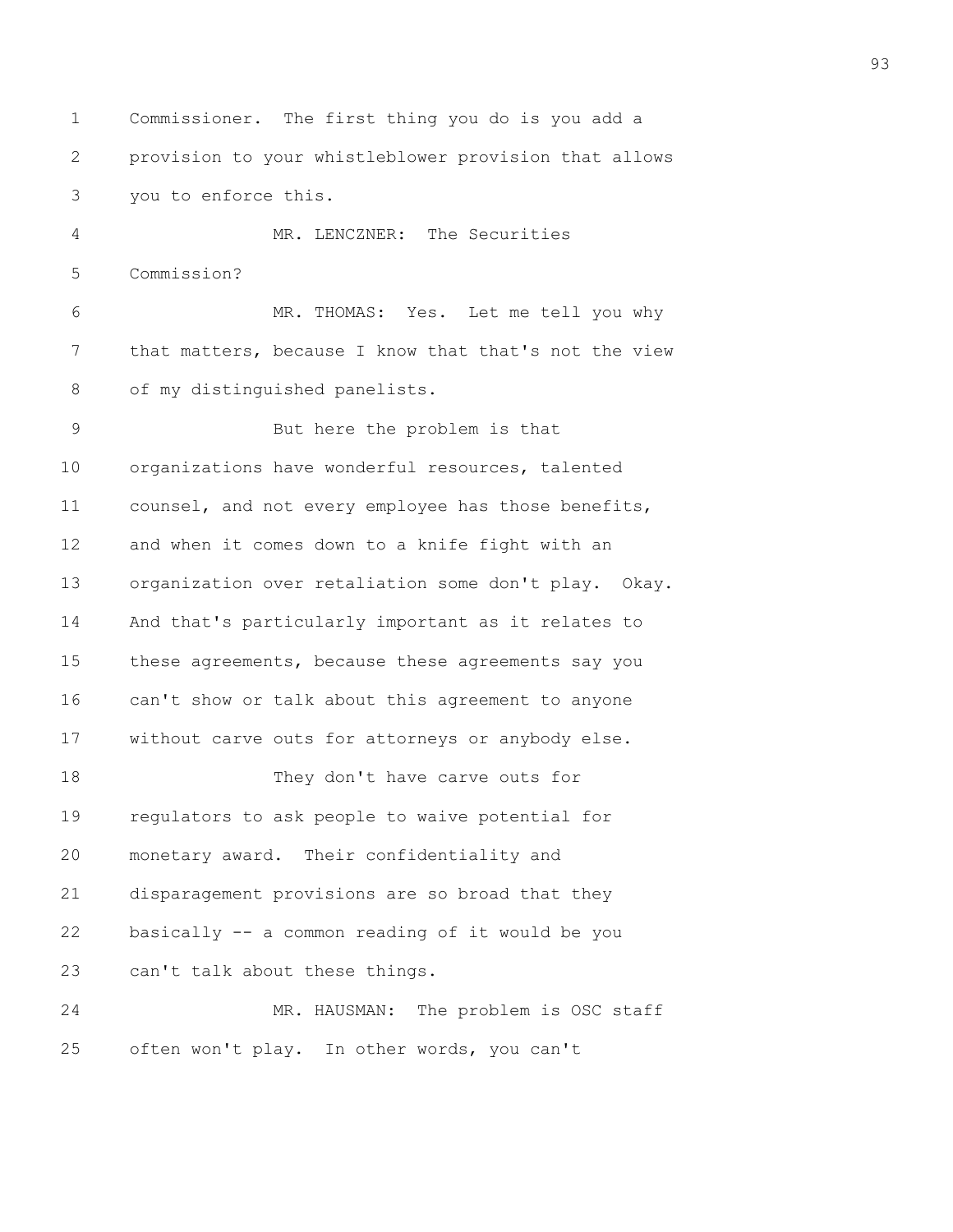1 guarantee that they are going to bring in enforcement 2 proceeding. 3 MR. THOMAS: I'm not -- 4 MR. LENCZNER: And you've just said 5 that we're too stupid to be able to be able to deal 6 with it. 7 MR. HAUSMAN: Otherwise intellectually 8 occupied. 9 MR. LENCZNER: We're going to have to 10 break here for our morning break but -- 11 MR. THOMAS: I have faith in you. 12 MR. LENCZNER: -- and I'm going to take 13 on David in the corner. 14 MS. CONDON: 15 minutes. We've got to 15 be back at 11 o'clock sharp. 16 --- Recess taken at 10:47 a.m. 17 --- Upon resuming at 11:04 a.m. 18 MS. CONDON: If everyone can take their 19 seats. Thank you very much to everybody for 20 returning and coming back for the last session, which 21 is going to deal with issues that been simmering 22 under the surface for the entire morning, and I know 23 we'll get an opportunity to have a full discussion of 24 the issue of the relationship between internal 25 compliance and a potential whistleblower program in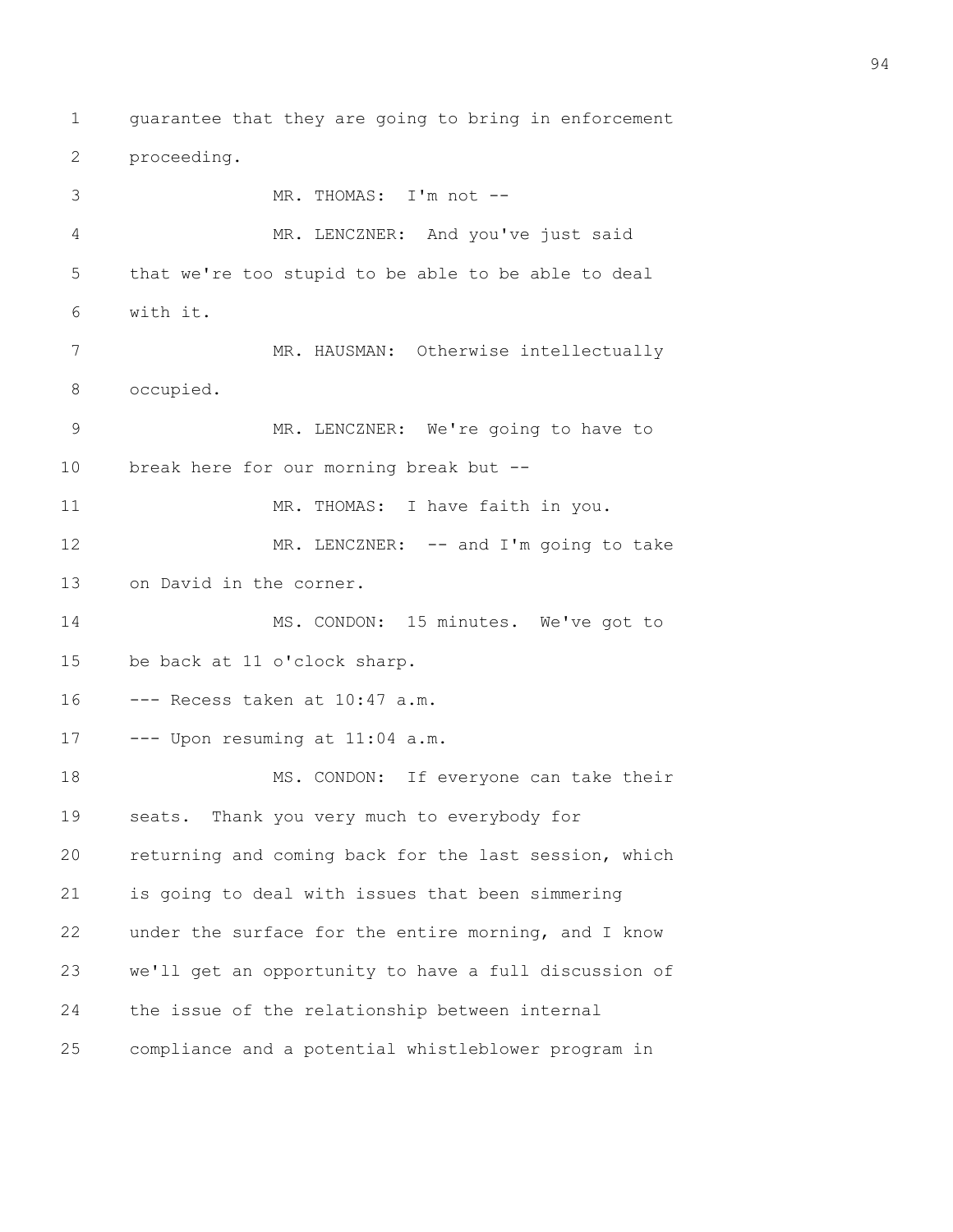1 this session.

2 Before I turn it over to my colleague, 3 Tim Moseley, to moderate this session, just a 4 reminder that if anybody in the audience want to ask 5 a question, the easiest way to do it is to write your 6 questions on the cards that are distributed around 7 the room and hold them up and a staff person -- there 8 are several staff people sitting behind here and they 9 will come and take your question from you and give it 10 to the panel. 11 We may be able to read out that 12 question anonymously before the end of the session, 13 but if we don't, we will take the questions and use 14 them as part of the material that we consider as we 15 move forward considering this initiative. So it will 16 not go to waste. 17 All right. So with that, I'm going to 18 turn it over to Tim. Thank you. 19 TOPIC #3: IMPACT OF AN OSC WHISTLEBLOWER PROGRAM 20 ON INTERNAL COMPLIANCE SYSTEMS: 21 MR. MOSELEY: So the panel session 22 topic for this one is the impact of an OSC 23 whistleblower program on internal compliance systems. 24 Simmering. All right. 25 We're very fortunate to have four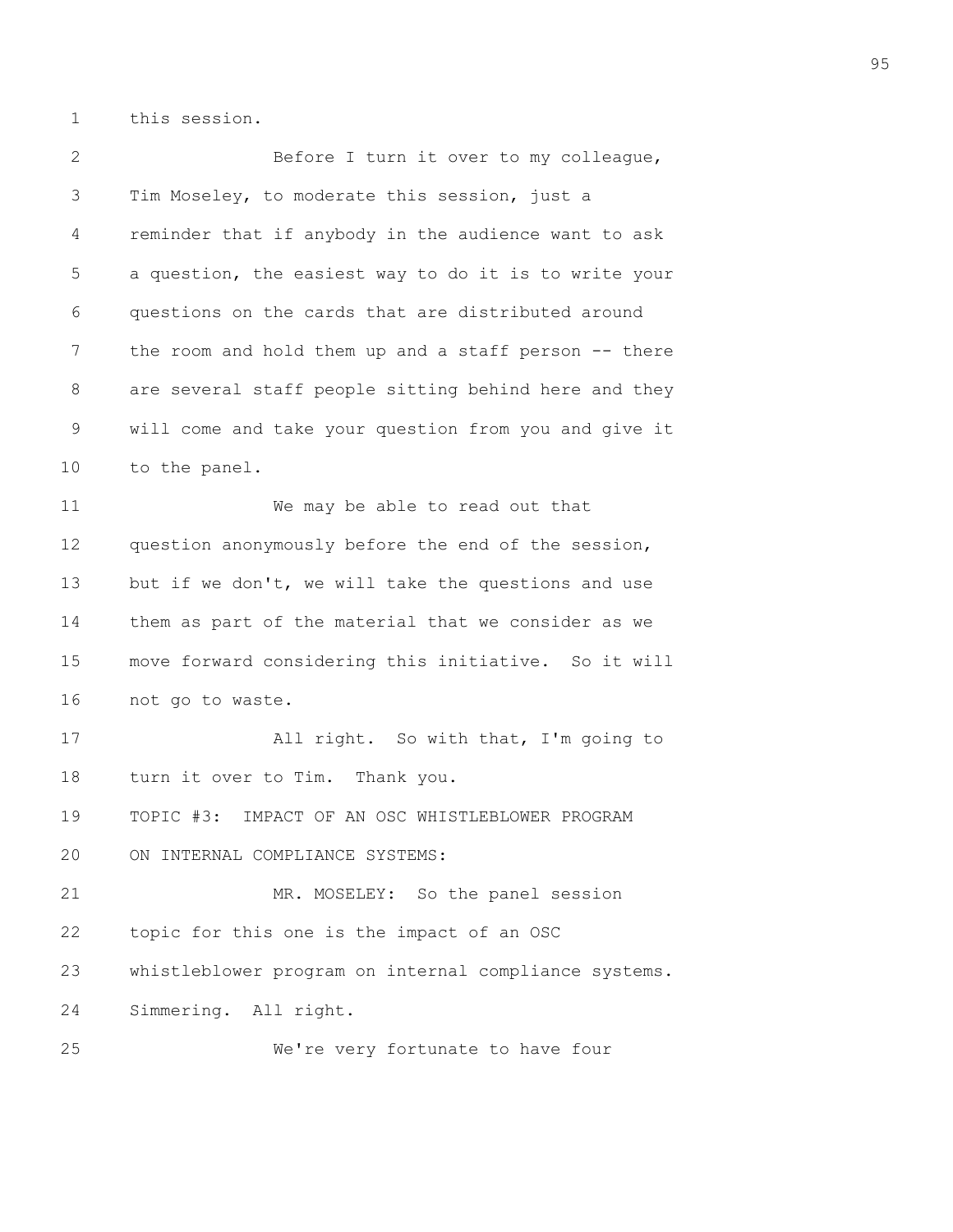1 distinguished panelists who have been largely biting 2 their tongue. They are bursting to speak now, so 3 just to introduce briefly, to my far left, Linda 4 Fuerst is a partner at the law firm of Lenczner 5 Slaght and has for many years acted, advised and 6 represented participants and other firms. 7 To her right, Sheila Murray is 8 executive vice president, general counsel and 9 secretary at CI Financial Corp. 10 Megan Telford is vice president and 11 global head of employee relations at TD Bank Group. 12 Professor Christine Wiedman, professor 13 at the School of Accounting and Finance at the 14 University of Waterloo, and Christine and some of her 15 colleagues have done some interesting work that I'll 16 let her speak about. Very relevant here. 17 So we have a good representation, 18 including from some very honourable firms -- that's 19 honourable with a "u" by the way -- who are just 20 waiting to get their turn to defend themselves here. 21 So before we dive maybe right into the 22 meet of it, perhaps we can just briefly set the 23 stage. 24 We have in the topic of the panel 25 session, as I've said, the impact of a program on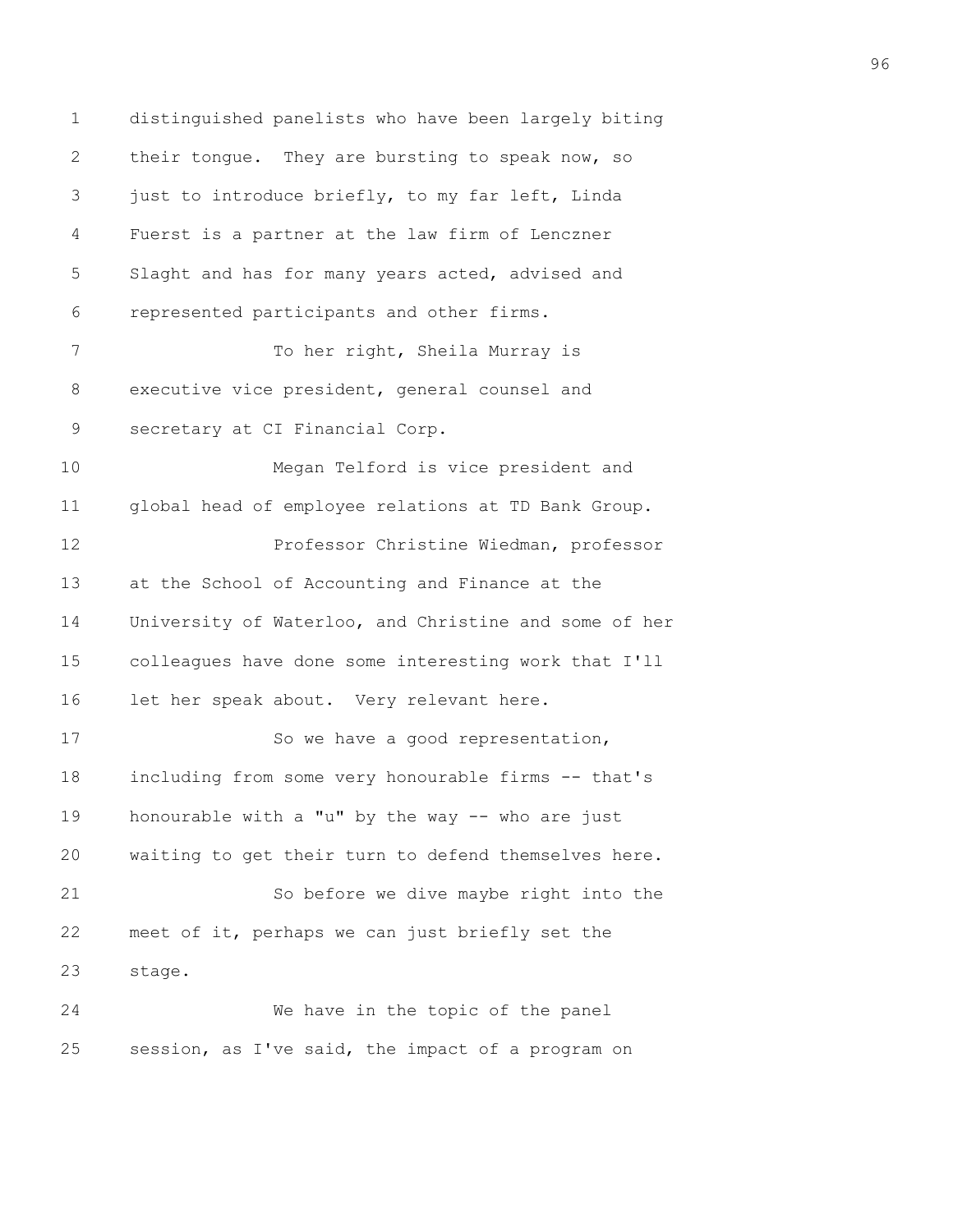1 internal compliance systems. And perhaps I'll just 2 try and put a slightly sharper point on that and 3 say -- as we go through this discussion as we're 4 talking about the potential impact of a program on 5 internal compliance systems, I think one of the key 6 questions will be assuming that a program is 7 implemented, what measures might be taken to minimize 8 any negative impact on internal compliance systems, 9 and obviously there's already been some discussion on 10 that this morning, but I think it will be useful to 11 come back to that. 12 With that, just to set the stage, 13 perhaps we can just clarify a little bit what these 14 internal compliance systems are generally so we know 15 what we're talking about. 16 Perhaps I'll invite Megan with TD Bank 17 Group to start big in the organization size, talk 18 about the existing ways that employees can report. 19 PRESENTATION BY MS. TELFORD: 20 MS. TELFORD: Thank you very much, 21 Commissioner Moseley, for having us, and thank you to 22 my panelists. We have been sitting here very calmly. 23 I'm going to be brief in my comments. 24 One thing -- I think most people in the room I think 25 are actually very well acquainted with internal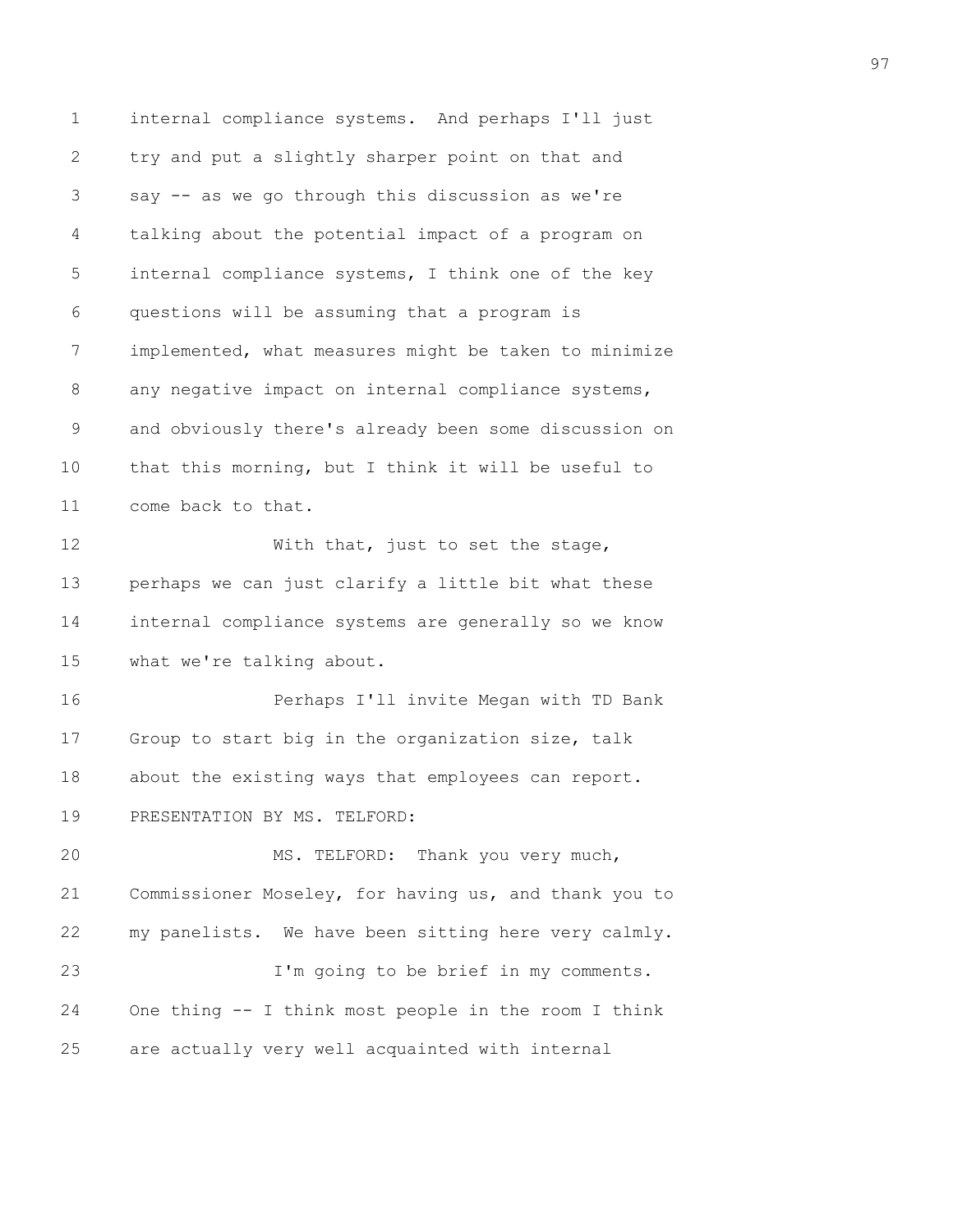1 compliance systems since I'm going to be addressing 2 those.

3 Perhaps most importantly, I am what's 4 standing between you and the conversation with 5 internal reporting first, which I get sense is what 6 people want to drive to. So I'm going to be brief 7 for those reasons.

8 But really when we're talking about 9 internal compliance methods, what really they are is 10 a method to alert management when the organization is 11 either close to or has crossed legal or ethical 12 boundaries. And as most people know, this fits 13 nicely into most compliance programs which were 14 really designed to prevent, protect and respond. So 15 that's a broad definition. Let's really turn to 16 practice. What does that mean in real life for 17 organizations like TD.

18 And I think one of the thoughtful 19 comments that have come out in this discussion today, 20 and, Dave, you referenced it. This looks and feels 21 very differently, depending the type of organization 22 we're talking about. And the panel beforehand, our 23 panel has spoken about that.

24 But generally speaking, even with those 25 differences in size and function we can really see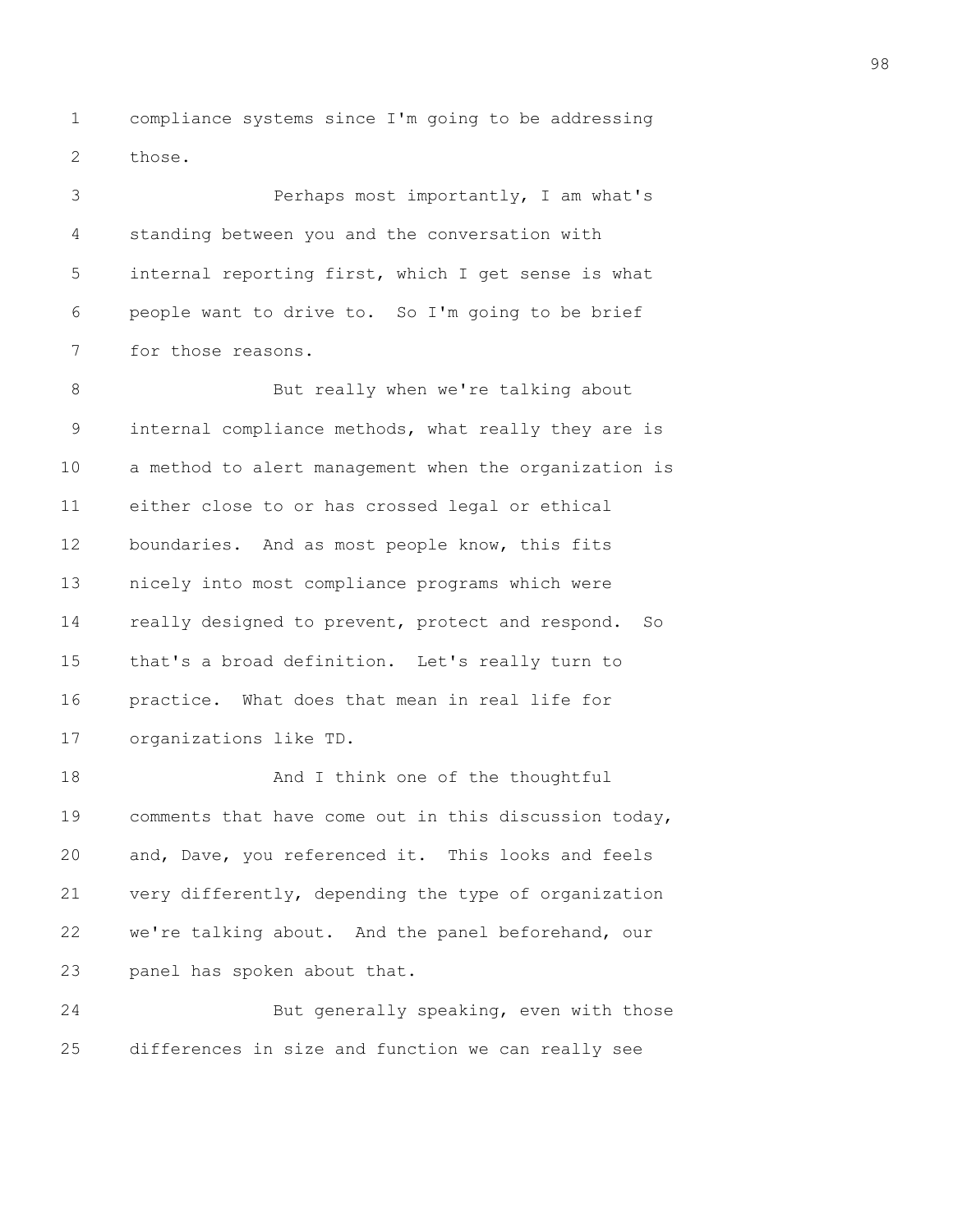1 three major ways of reporting. One is the classic 2 whistleblower hotline, and that's generally run by an 3 external party. The benefit of that is a few things. 4 First of all, you can first report 5 anonymously. Second of all, and quite importantly 6 for organizations like mine, it allows both external 7 and often ex-employees to report as well and in 8 addition to internal folks. It's 24/7, which 9 sometimes can be important. These moments of ethical 10 decision-making may come to you at strange times of 11 the day or night and it gives you the opportunity to 12 reach out when the time is right for you. And very 13 importantly for us, it allows an exchange between the 14 reporter and the organization in an anonymous manner 15 for us to ask follow-up questions and for us to 16 discern and report back to the reporter in a way 17 that's appropriate what happened. So that's what you 18 generally see from a whistleblower perspective. 19 The second way is the ombuds office. 20 And, of course, different financial organizations do 21 this differently. It can be both client-facing or

22 employee. And usually ombuds office have some 23 ability to engage in investigatory powers and they 24 also offer the ability of anonymous reporting.

25 The third and perhaps the most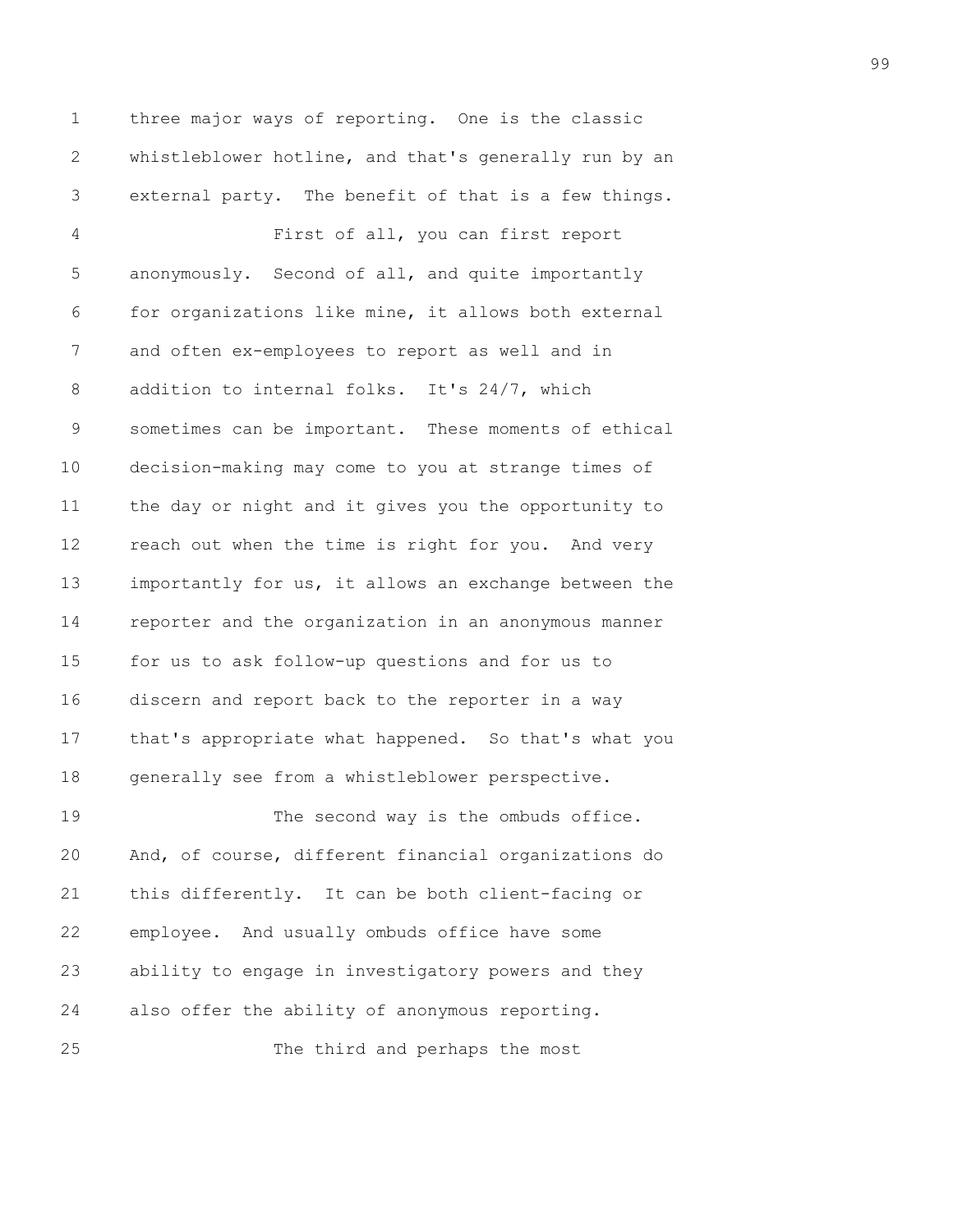1 interesting is what we would generally call the 2 employee escalation process. And we just recently 3 did some benchmarking of this across our organization 4 to see how other organizations dealt with this. And 5 the benefit of a escalation process is it allows 6 people to complain not just to their manager who may 7 actually be engaged in the wrongdoing, but it 8 provides other avenues in the organization.

9 It also really addresses the tone from 10 the top and ethical tone setting of the organization, 11 usually allowing access to the CEO or other 12 significant people in the organization when a person 13 who wants to complain has skipped several levels and 14 doesn't feel their complaint is being addressed.

15 So you may see differences of that, but 16 in most of the organizations that we've looked at 17 those are the three major ways that one comes 18 forward.

19 I would make two general comments about 20 that. Good internal compliance systems have the 21 ability to deal with conflicts of interest. And by 22 that I mean one of the hardest things to address, 23 particularly in smaller organizations, is of course 24 the main people who look at whistleblower complaints 25 internally -- legal, audit, compliance and HR -- are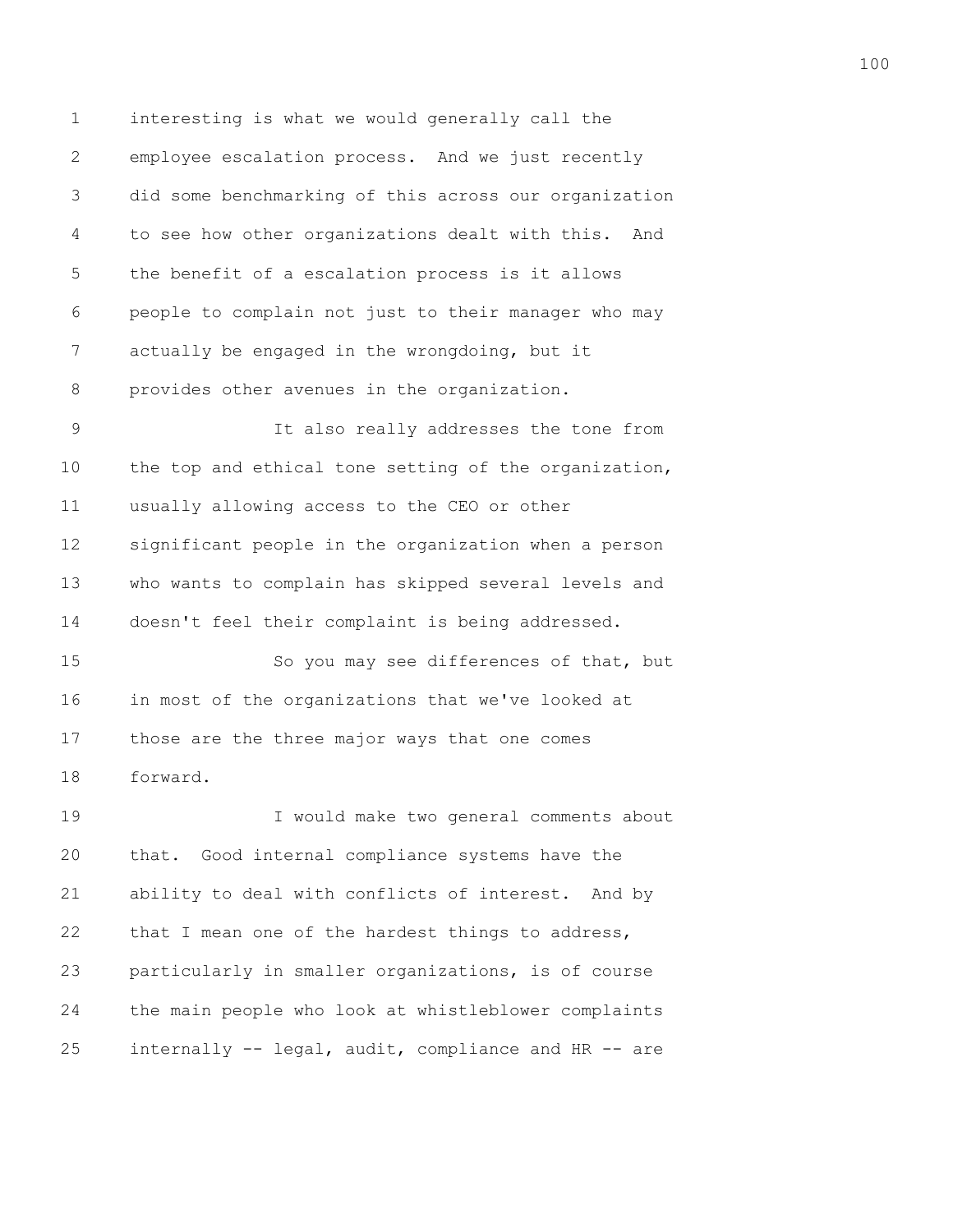1 often the very people that people are complaining 2 about. So in a small organization how do you 3 navigate that when the folks that are reading the 4 complaints, it may very well be about them. That's a 5 very important element.

101

6 And the second thing that we face a lot 7 is what is a whistleblower complaint. Even if you 8 have these very well-established methods, how people 9 choose to complain, the methods they use are personal 10 to them. So even though we have the hotline, we have 11 all those sort of things, we still get people writing 12 us anonymous e-mails, we still get people reporting 13 in all different methods. And the important thing is 14 that you have a culture compliance method internally 15 such that you have a way to gather those complaints 16 together and get them to the right spot. In other 17 words, you don't let the method drive the results. 18 So those are my general comments on 19 setting the stage of general report, unless any of my 20 panel members feel differently they want to speak to. 21 MR. MOSELEY: Sheila?

## 22 PRESENTATION BY MS. MURRAY:

23 MS. MURRAY: I'm not speaking because 24 we do anything differently. 25 So I'm with CI Financial, a much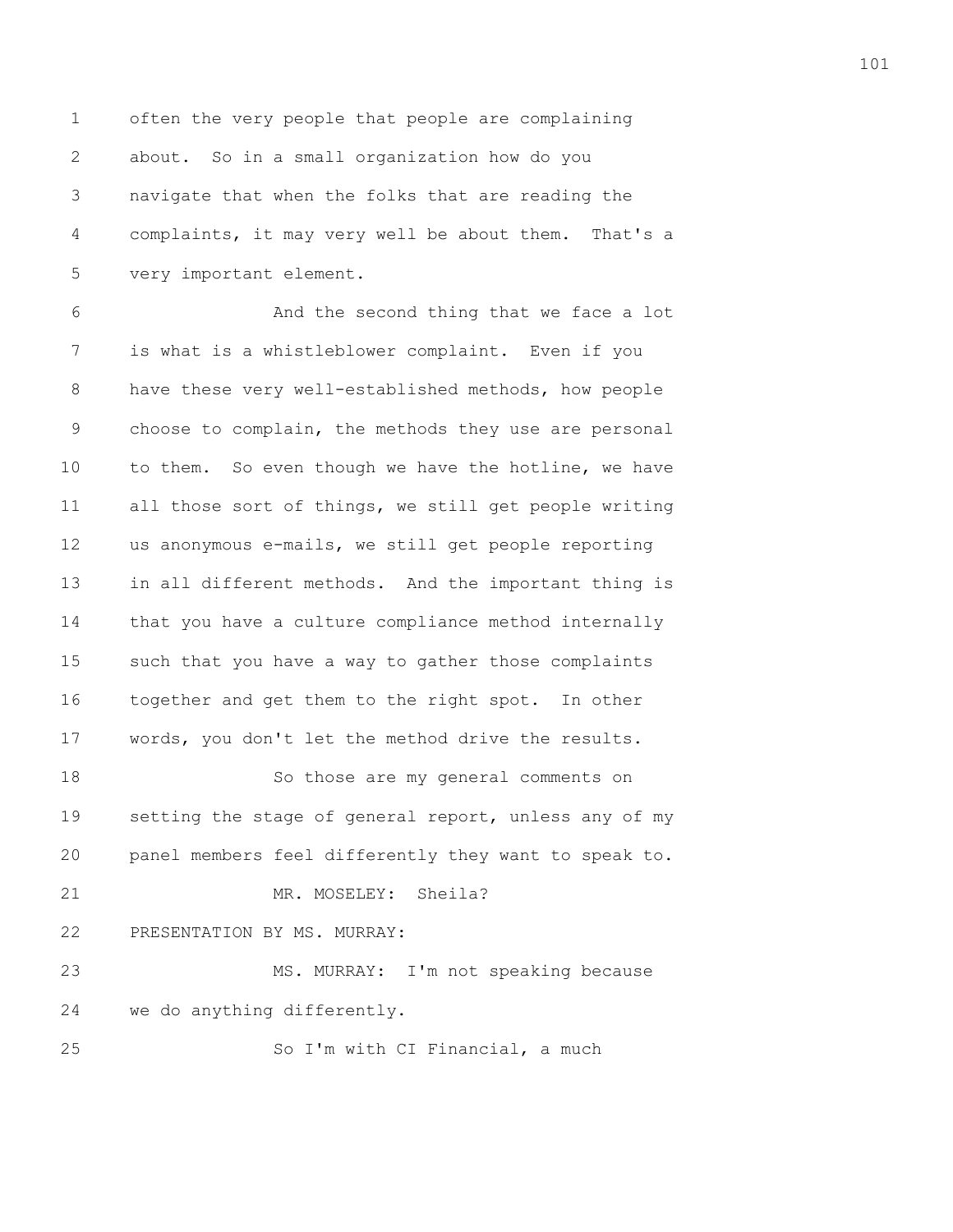1 smaller financial organization than TD Bank with a 2 fraction of the employees, but probably toe-to-toe as 3 many people percentage wise engaged in the compliance 4 function.

5 First of all, I applaud the commission 6 on this forum and on who you've got here as a panel. 7 It's fantastic, because you got a great exchange of 8 views.

9 We absolutely agree with the 10 whistleblower program. And when I say "we" I'm 11 talking my organization, but I also personally think 12 that it can be a great assistance to the same jobs 13 that Megan and I are trying to do at our 14 organizations every day.

15 I think we need to all assume that not 16 everyone is a criminal, not every organization is 17 engaged in criminal activities and, frankly, even 18 organizations that have criminal aspects, we're as 19 anxious as the OSC is to surface those, deal with 20 them and get on with our business, because it hurts 21 our reputation, it hurts our business, it hurts our 22 investors. So we're alive in exactly the same goals 23 as you are, of investor protection.

24 Following Sarbanes-Oxley, as Jordan 25 mentioned, the -- you came out with SOX, Canadian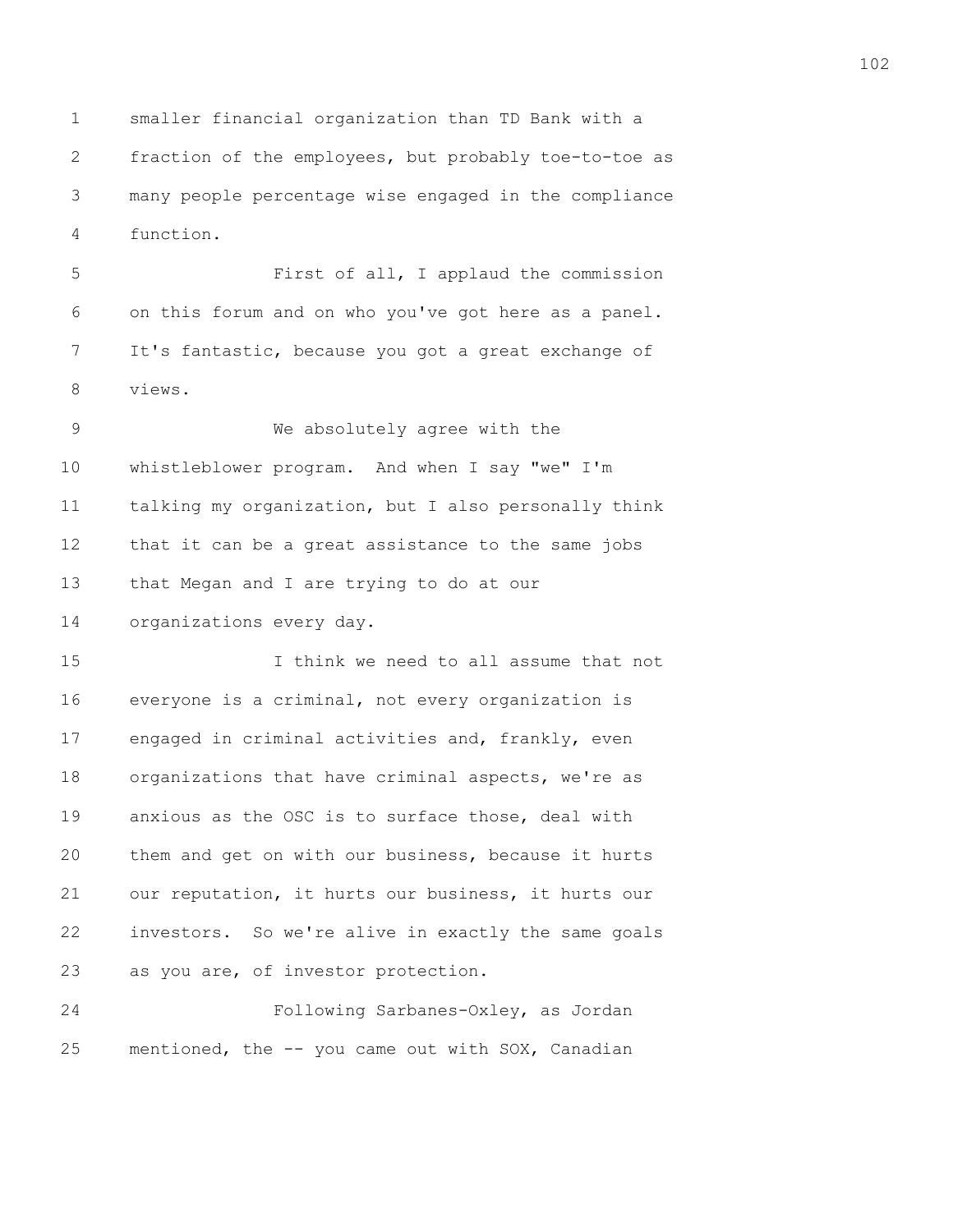1 regulators came out with the Canadian version of that 2 which does impose on reporting issuers certain 3 compliance obligations that crystallize things that 4 hopefully we were all doing already, but that make 5 sure that we do have an internal reporting system and 6 that it's anonymous and that we -- and I think this 7 is part of your program, but if it's not we certainly 8 have got it in, we have a code of ethics and we have 9 a code of ethical reporting and ethical reporting 10 procedure that obligates the company to -- or 11 prohibits the company from engaging in any 12 retaliatory disciplinary action, and there are severe 13 consequences if we do. 14 We're regulated by the OSC, IROC, and 15 the MFDA. There are compliance obligations with 16 respect to all of those. And the misconduct that the 17 OSC talks about in this discussion paper, which is 18 fantastically laid out, any financial misconduct we 19 have procedures in place, mostly because of -- 20 coming out of Sarbanes-Oxley. And in the audit 21 committee rules we now have an internal auditor who 22 reports directly to our chair of the audit committee 23 who must, by law -- by securities law, be 24 independent, an independent director. 25 Our internal whistleblowing policy,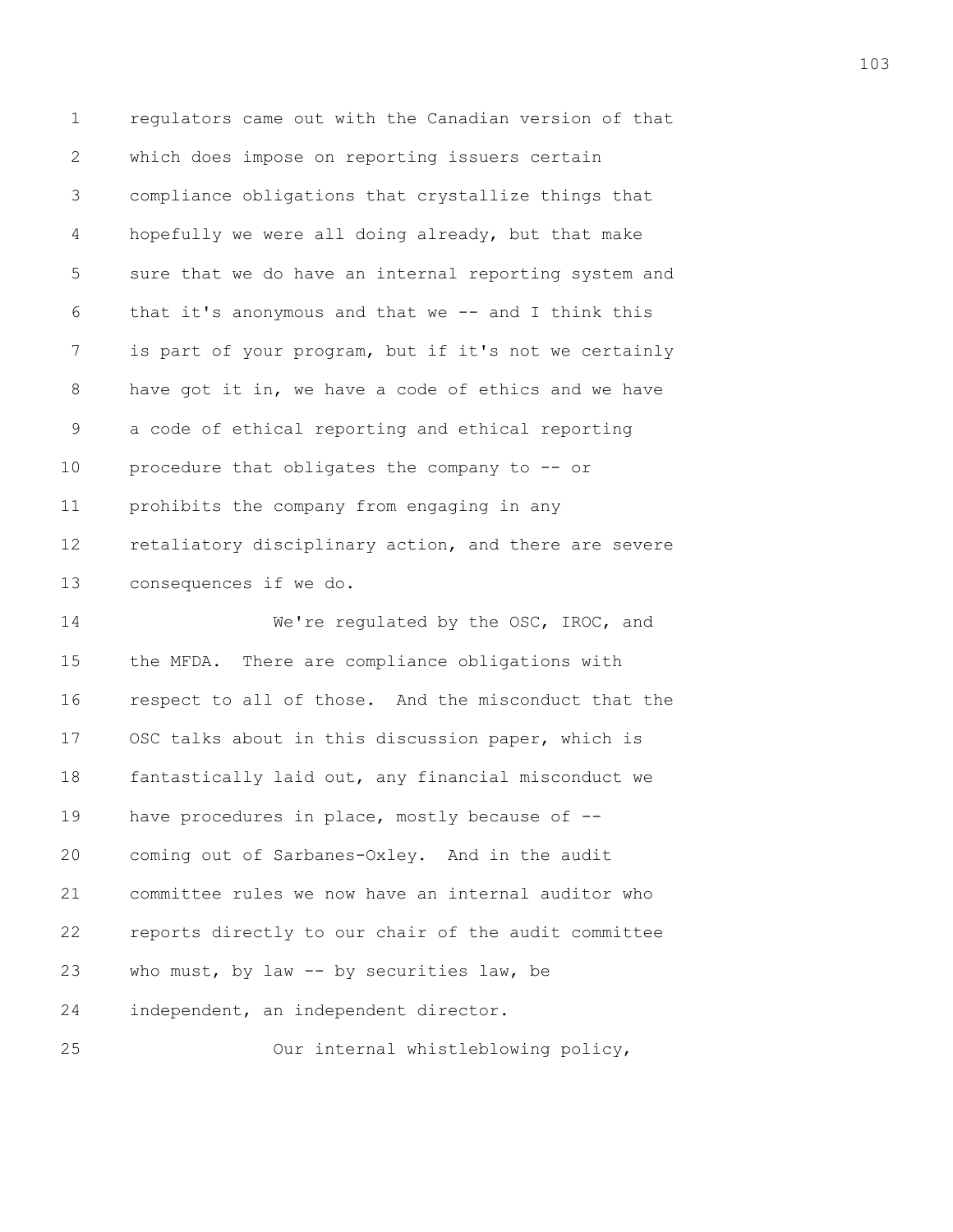1 that goes right up to the lead director who, again, 2 must, in accordance with Canadian securities law, be 3 an independent director, non-tainted with management. 4 So that these people, if there is 5 possibility of financial misrepresentation or any 6 other kind of disclosure issue, you can go right up. 7 If there is unethical contact, you can escalate that 8 up to independent people if you don't feel 9 comfortable to go internally, as Megan said. 10 We also, because of the organization, 11 and I'm sure you have the same thing, we have 12 protections against inside trading, selective 13 disclosure, and, of course, all the registry issues. 14 We have more than 50 people out in the 15 field auditing the activities of our dealer 16 community, making sure that we engage in tier one 17 supervision and tier two supervision. We're looking 18 at every trade that happens. 19 **As an executive of the organization, I** 20 can't trade in any securities, not just securities at 21 CI, without reporting that to our compliance 22 department and nor can my husband. They have a copy 23 of my husband's trading records. 24 So there are a lot of safeguards at 25 organizations like ours and all the banks, financial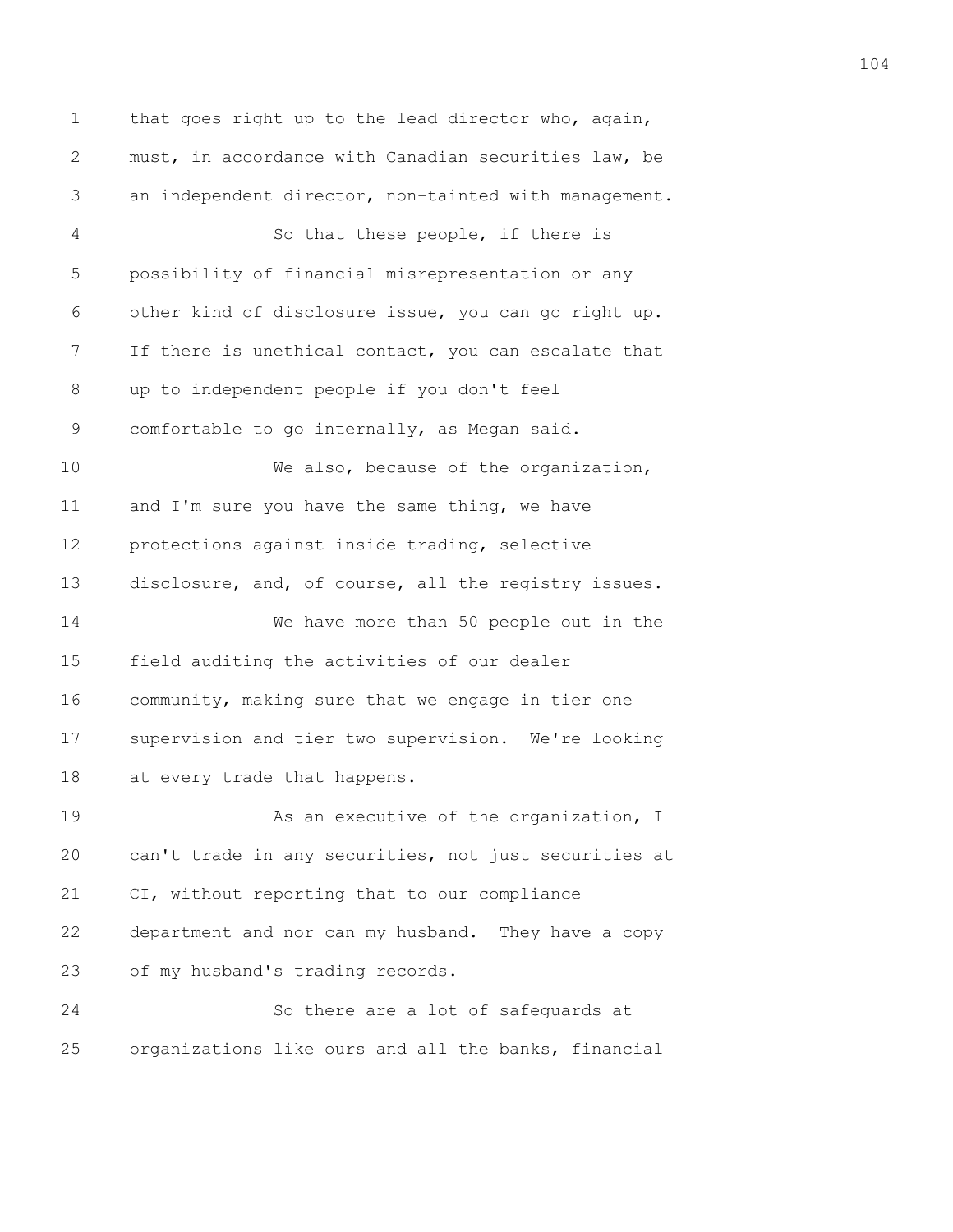1 institutions, to try and protect and surface 2 misdeeds. That's not to say no one is perfect. No 3 one is. No one can be.

4 So programs like yours I think will 5 help surface things that are going on that people -- 6 that don't get escalated or people don't feel 7 comfortable to.

8 But I would say that where there are 9 robust internal compliance systems and you're subject 10 to SRO oversight, hopefully in those situations the 11 OSC may decide they would like to see people 12 escalate -- except in extreme circumstances, escalate 13 using the internal compliance process, and in extreme 14 circumstances where it's clear that you could justify 15 you won't be protected, or the problem is at the top, 16 then let it go.

17 MR. MOSELEY: Thanks, Sheila. So 18 that's a perfectly segue into I think coming back to 19 the issue that attracted some attention already this 20 morning, and clearly in the many of the comment 21 letters we got, which is this issue of: Does, 22 should, must the employee report internally first. 23 So before we dive right into that, can

24 I just throw out a couple of questions that would be 25 useful to weave through our remarks here.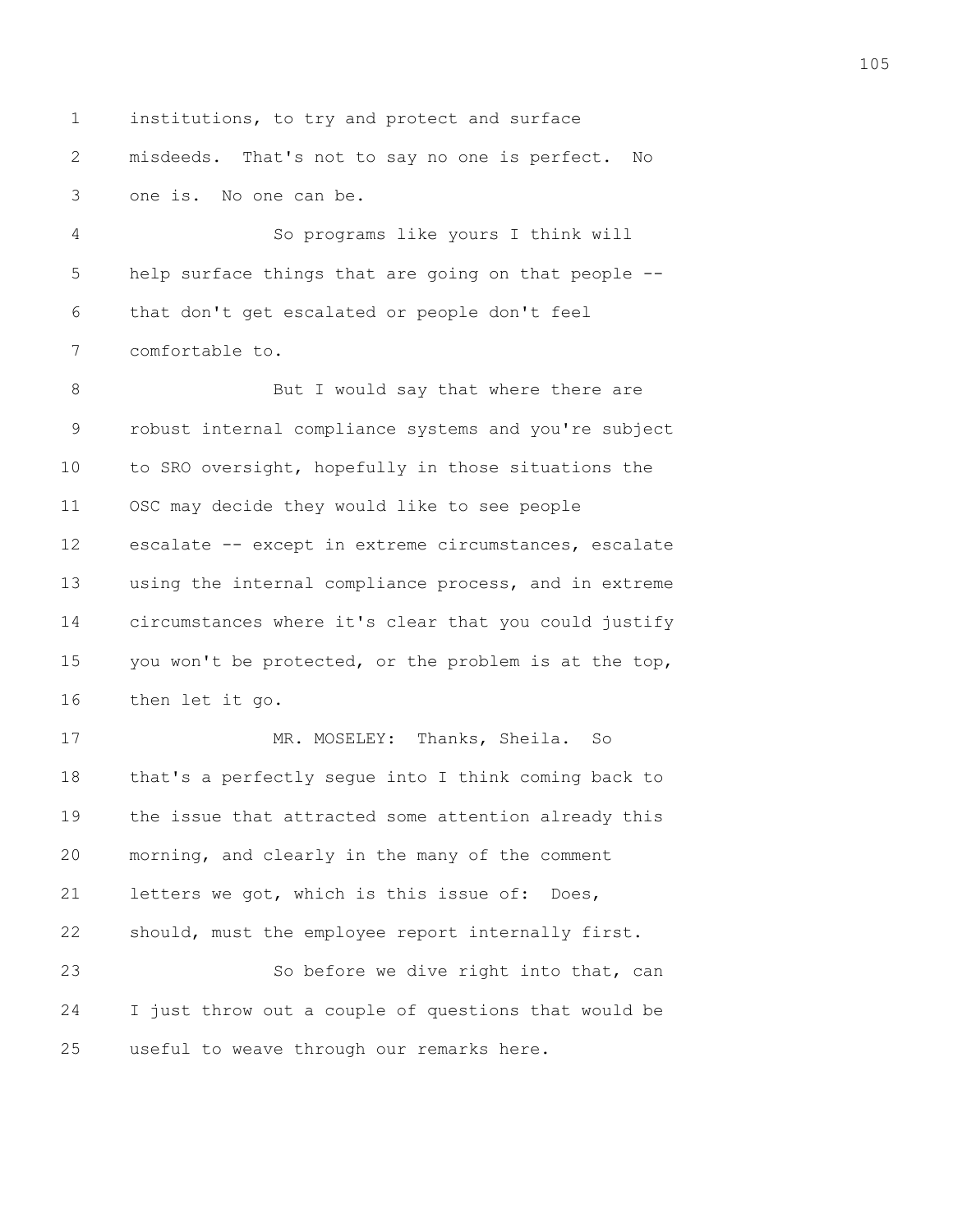1 Number one, I think the discussion this 2 morning -- and perhaps not intentionally -- it 3 sounded to me a bit on that issue, bit more binary 4 than maybe it has to be, which is, should there be a 5 requirement that an employee report internally first 6 or not. I think, I'll agree, a possible alternative 7 to those two is could it just be a factor taken into 8 account? 9 Now, there were comments about the 10 problem with discretion and how that affects the risk 11 calculation of employees. I'm not advocating it 12 necessarily, but I think it would be useful to canvas 13 that as an option. 14 And then one other thing I think 15 just -- again background to thi -- has been alluded 16 to by the panel, and Megan has spoken to exclusively 17 and Sheila has mentioned as well, the different sizes 18 of firms and the different organizational structures 19 and so on is clearly going to be a significant factor

20 in this. We must be careful in the discussion, as we 21 have been so far, not to adopt a one-size-fits-all 22 approach more than is necessary.

23 With that -- we've decided, by the way, 24 to extend this session to 3 o'clock. I hope you 25 don't mind.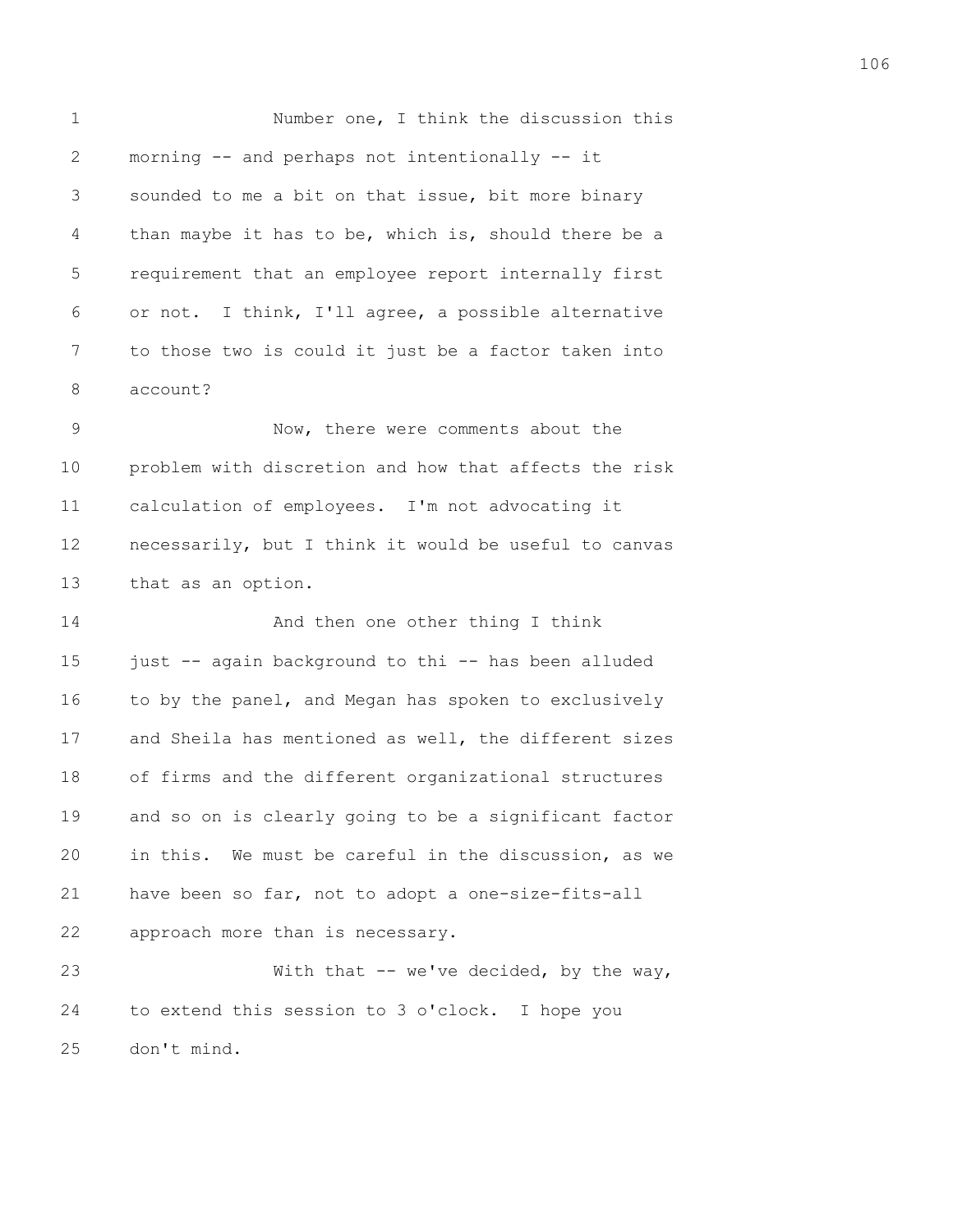| 1               | Linda, over to you, please.                           |
|-----------------|-------------------------------------------------------|
| $\mathbf{2}$    | MS. FUERST: Did you want me to address                |
| 3               | the benefits of employee reporting?                   |
| 4               | MR. MOSELEY: Sure. I mean, come at                    |
| 5               | it -- several questions floating around I think about |
| 6               | the topic of employees reporting internally first, so |
| 7               | whatever suits you best.                              |
| 8               | PRESENTATION BY MS. FUERST:                           |
| 9               | MS. FUERST: I think it's helpful to                   |
| 10              | sort of talk about what the benefits to the           |
| 11              | organization are, as having employee benefits first   |
| 12              | internally rather than running up to the regulator.   |
| 13              | I'm going to leave aside credit for cooperation.      |
| 14              | That's another topic we can discuss.                  |
| 15              | But from my perspective, the two main                 |
| 16              | benefits to the organization are financial and        |
| 17              | reputational.                                         |
| 18              | The bottom line is internal reporting                 |
| 19              | allows the organization to get ahead of the curve by  |
| 20              | planning and conducting its only internal             |
| 21              | investigation with the view to figuring out if there  |
| 22              | is any truth to the internal whistleblower report     |
| 23              | before any regulatory action and/or any adverse       |
| 24              | publicity results.                                    |
| $\cap$ $\Gamma$ |                                                       |

25 As a preliminary comment, as I said, in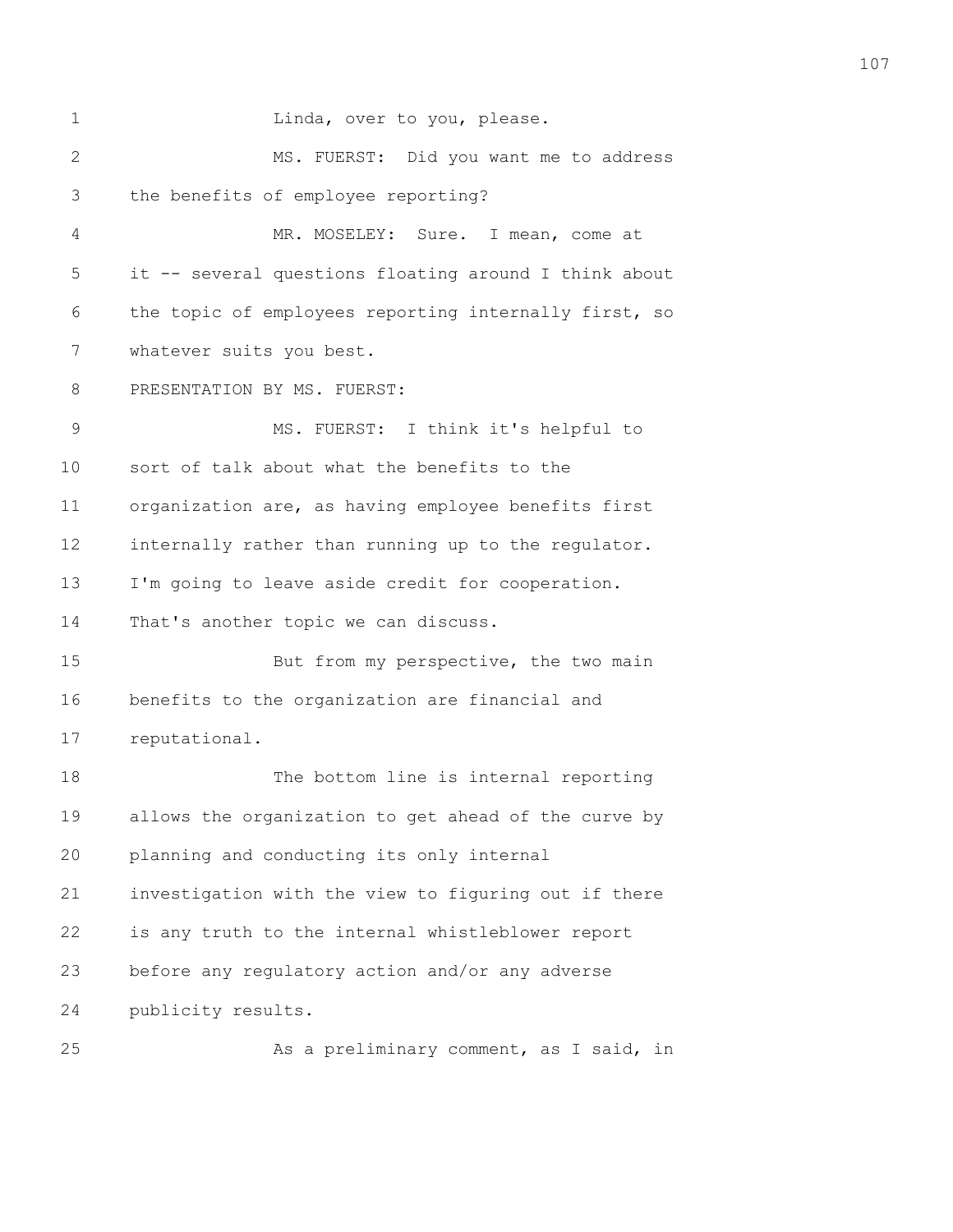1 order for an organization to get a handle on what's 2 going on, it's important that it promptly investigate 3 the report. And that in order to maximize the 4 benefits of the internal investigation, to make sure 5 that that investigation is thorough, well-documented 6 and conducted by individuals completely independent 7 of the wrongdoing and obviously capable of conducting 8 an appropriate internal investigation.

9 If the internal investigation 10 substantiates that wrongdoing occurred, the 11 organization then has the ability of considering and 12 initiating steps to self remediate, and importantly 13 to prevent the recurrence or continuation of the 14 conduct in issue. That ultimately may end up saving 15 the organization significant amounts of money if it 16 is conduct of a recurring nature or continuing 17 nature.

18 There may be claims that could result 19 by third parties. It gives the organization an 20 opportunity to put an end to that conduct and 21 protect -- financially. Obviously, there's also a 22 benefit to the investors or people who may be harmed 23 by the conduct.

24 An internal report also gives the 25 organization the opportunity to consider whether it's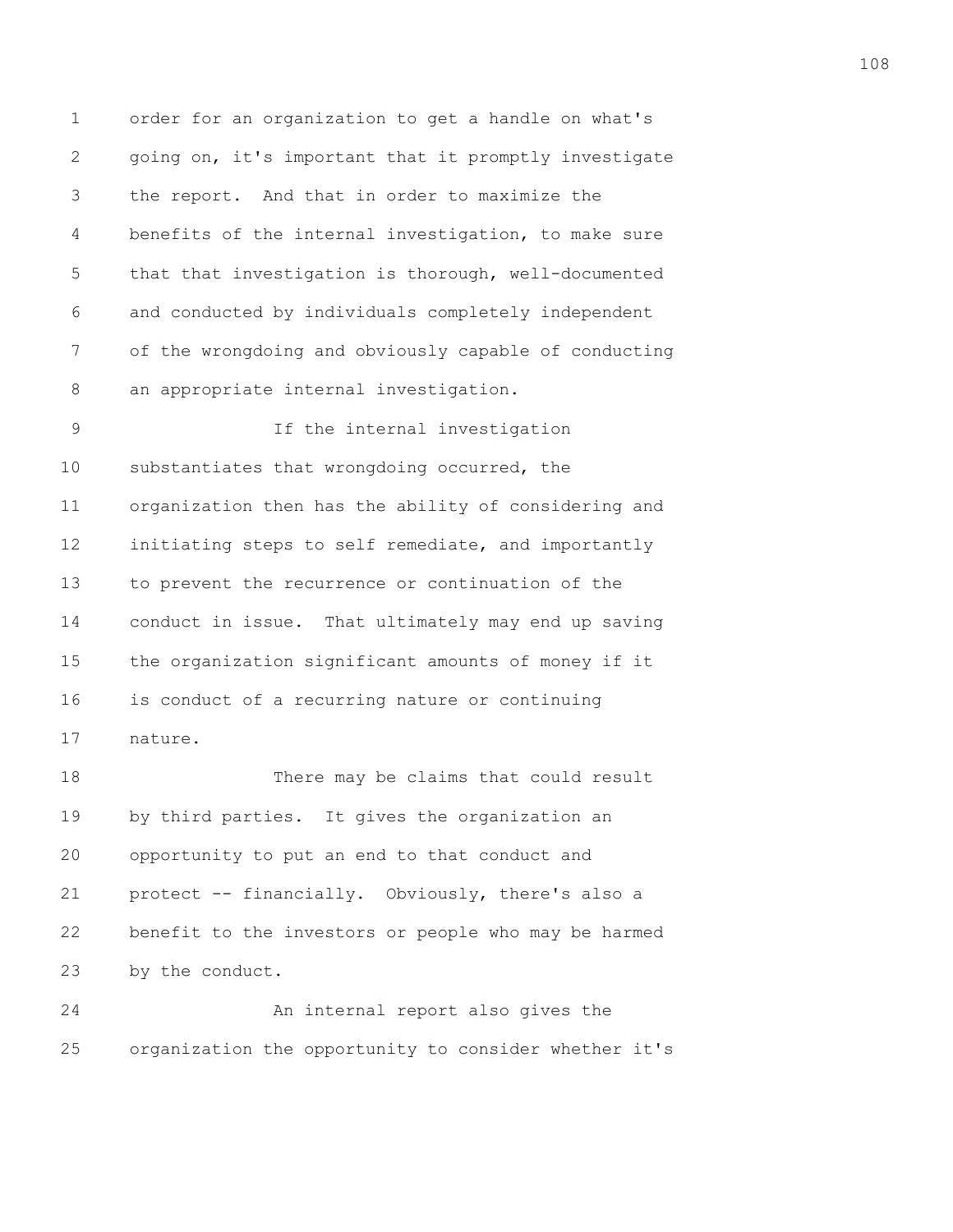1 desirable or necessary for it to self-report to the 2 regulator and/or to publically disclose the 3 wrongdoing that it's uncovered. If the organization 4 does have an obligation to make public disclosure, 5 either the internal report or the findings of the 6 investigation, it then has the benefit of deciding 7 how best to package the message both internally to 8 its employees and externally to the world, rather 9 than responding to reports in the financial press or 10 publication of an OSC notice of hearing, which 11 obviously has significant representational 12 consequences to the organization. 13 Self-reporting internal wrongdoing and 14 self-remediation may have its own benefits, as I 15 said, when we talk about credit for cooperation 16 operation.

17 But, additionally, if an appropriate 18 internal investigation which demonstrates that the 19 report of alleged wrongdoing is completely unfounded, 20 the result of that investigation internally may be of 21 benefit to the organization if and when the OSC later 22 comes knocking at the door, the organization is ready 23 to respond quickly to commission staff.

24 Even for the commission, from a cost 25 and resources perspective, there may well be great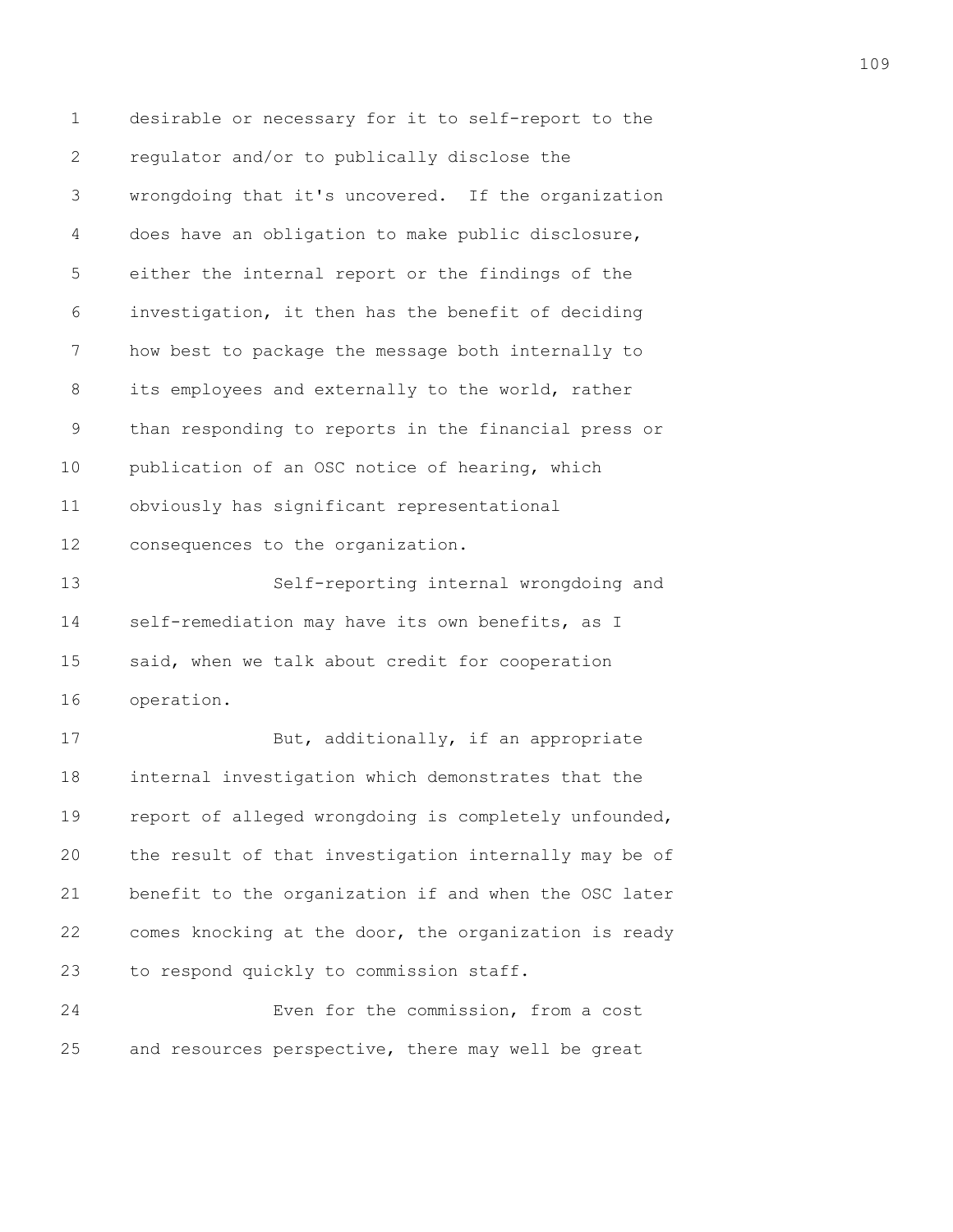1 benefit to the regulator when employees report first 2 to the employer and a thorough and credible 3 investigation is conducted by the organization using 4 its resources rather than commission staff which are, 5 as you know (inaudible) at the best of times. 6 So it may well save the commission the 7 extensive investigation complaints that end up being 8 frivolous, and ultimately it may also end up being 9 more cost effective to the organization to be able to 10 conduct its own investigation first, rather than 11 responding to a regulatory investigation. 12 And that's simply because the company 13 on its business desk is I think more able or better 14 able to be able to design a targeted investigation 15 getting at the right sources of information and get 16 to the answer more quickly than potentially a 17 far-reaching regulatory investigation. 18 MR. MOSELEY: Thank you. 19 Just maybe a follow-up question might 20 be useful to respond to a comment Jane made earlier 21 this morning about how having a whistleblower program 22 allows fraud to be stopped more quickly. You fairly 23 described benefits to the organization of an employer 24 reporting an individual, so also fairly described 25 benefits to the market at large, investors and so on.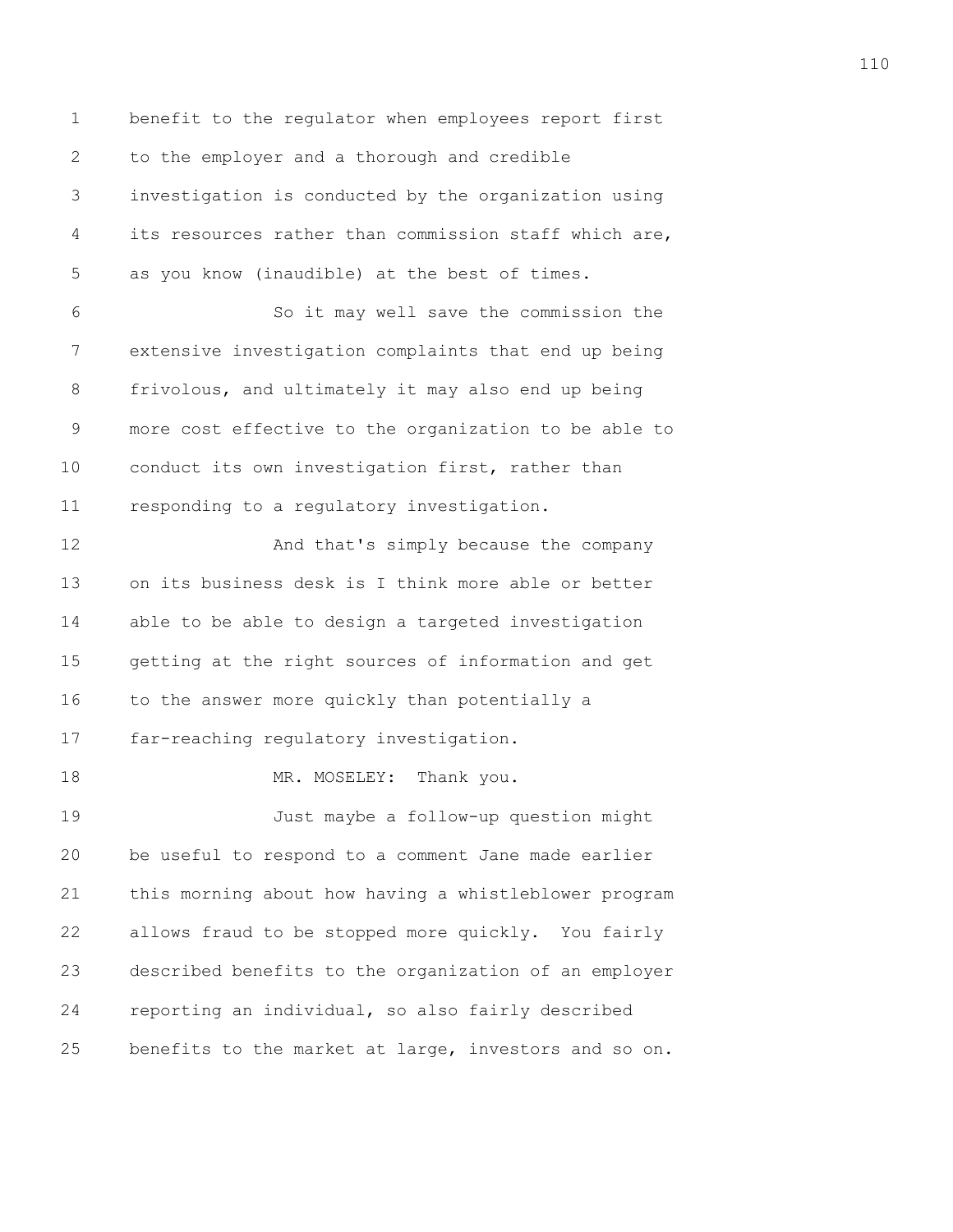1 But on that second path of that, might 2 be interesting to try to reconcile the two comments. 3 Do we know reliably whether fraud does get stopped 4 more quickly for the benefit of the market now with 5 or without a whistleblower program or with or with 6 employees reporting internally first. Do you want to 7 follow -- 8 MS. FUERST: I'm not sure I have the 9 answer to that question. 10 MS. MURRAY: I'm not sure I have 11 anything other than telling you in our experience 12 what happens. 13 I think when someone reports -- either 14 as an investor reports to us through our claims 15 procedure, which they often do, or an employee 16 reports something, we're able to get on it very 17 quickly and ring fence what's happening, and also 18 investigate not just the particular fraud or whatever 19 the allegation is, but any holes in our process that 20 might be permitting this. 21 So I do think that the sooner a 22 corporation understands what's happened and what's 23 being reported on, the quicker they can, as you said, 24 using our own resources, our own knowledge about our 25 company, start to make changes to processes to make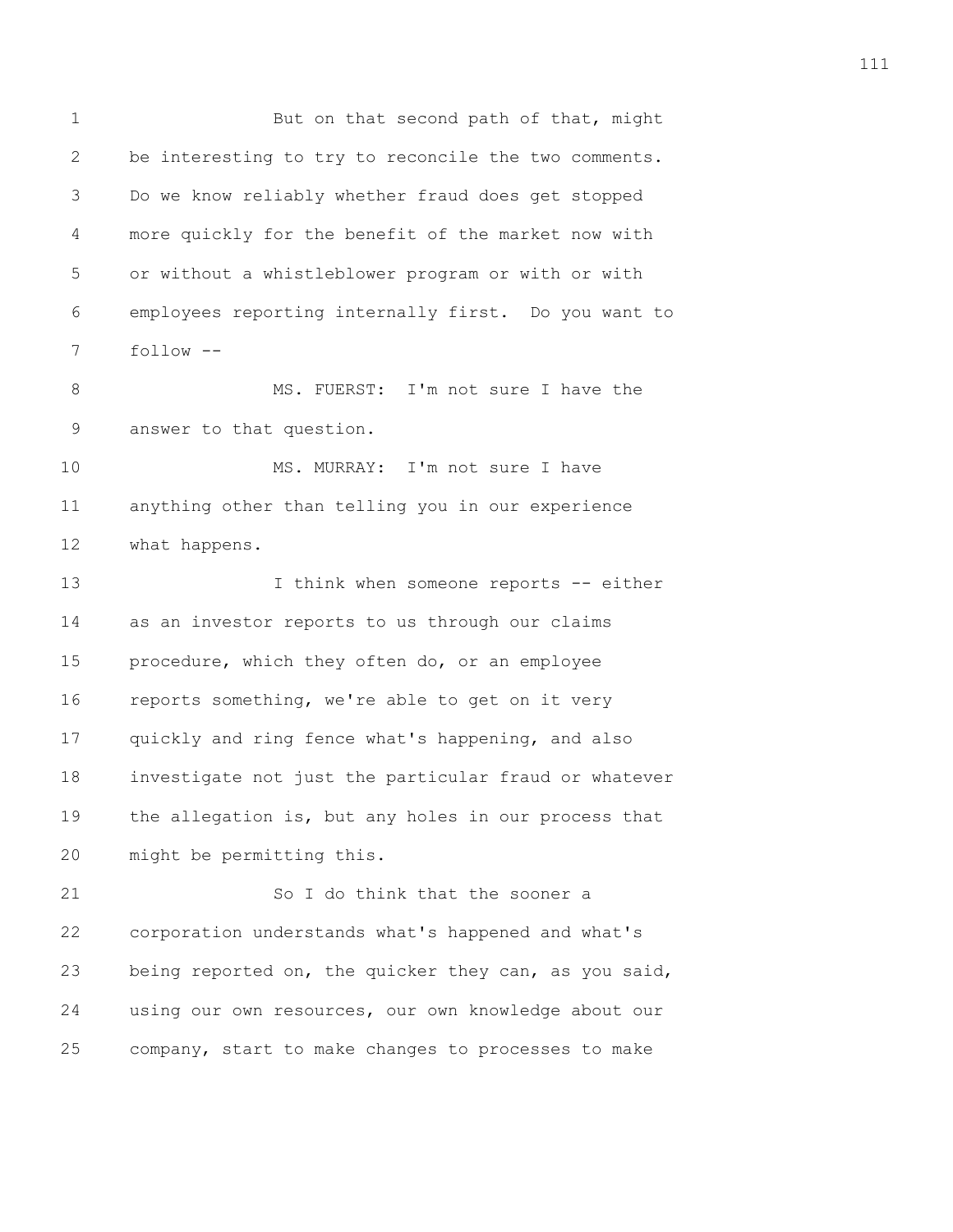1 sure that there's no further damage, no further 2 opportunity for fraud or investor loss. So I think 3 the earlier companies get on it the better. 4 MR. HAUSMAN: One other comment is -- 5 also depends on what we're speaking about is what 6 this subject matter is. 7 For example, if inside trading, in 8 example, the organization has the dealer, gatekeeper 9 obligations and so in the ordinary course they would 10 be reporting that in any event. 11 11 In terms of large-scale fraud --12 depends on the nature of the perpetrator of the 13 fraud. For example, if the fraud -- we haven't had a 14 major fraud in a financial institution (inaudible) in 15 that respect. 16 But I think more commonly it would be 17 effectively a rogue employee assisting somebody else 18 committing a fraud. In that circumstance it 19 probably -- probably would halt the problem more 20 effectively if -- for example, it's a financial 21 institution, a bank took steps to freeze bank 22 accounts before the Securities Commission did, and 23 also if the Securities Commission received a report 24 from somebody who's senior in either the legal 25 department or business or compliance, financial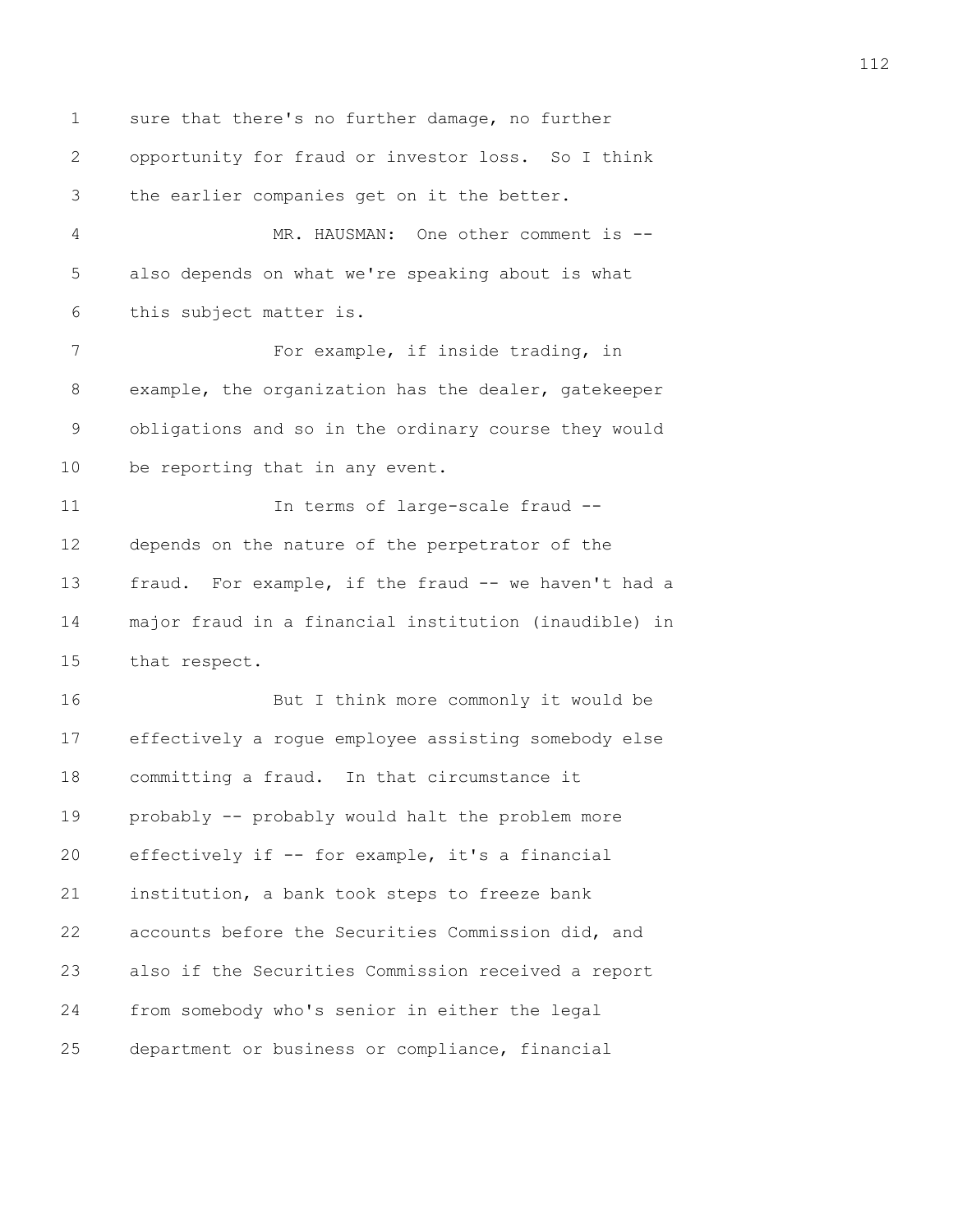1 institution, than a whistleblower, for example, 2 within that organization. So I think you have to 3 define your terms. What is it that we intend to 4 address with this? 5 MR. MOSELEY: I want to make sure --6 can I just try and summarize? You took some words 7 out of my mouth. 8 It may well depend on the case. May 9 not be a one-size-fits-all to answer this question. 10 Perhaps, Jane, can you give me an answer to address 11 this? 12 MS. NORBERG: Sure. 13 What I wanted to say is I do think that 14 internal compliance plays an incredibly important 15 role and I don't want to minimize at all -- that 16 importance of that internal compliance reporting. 17 I think Linda has said it best when she 18 said, look, we're all on the same page, on the same 19 team. We want to protect investors and regulate 20 markets, and the quicker that something can be 21 stopped the better it is for everyone involved, 22 including your own company, your own shareholders. 23 I think the way we view it is that if a 24 whistleblower wants to report internally and feels 25 comfortable that the internal compliance system in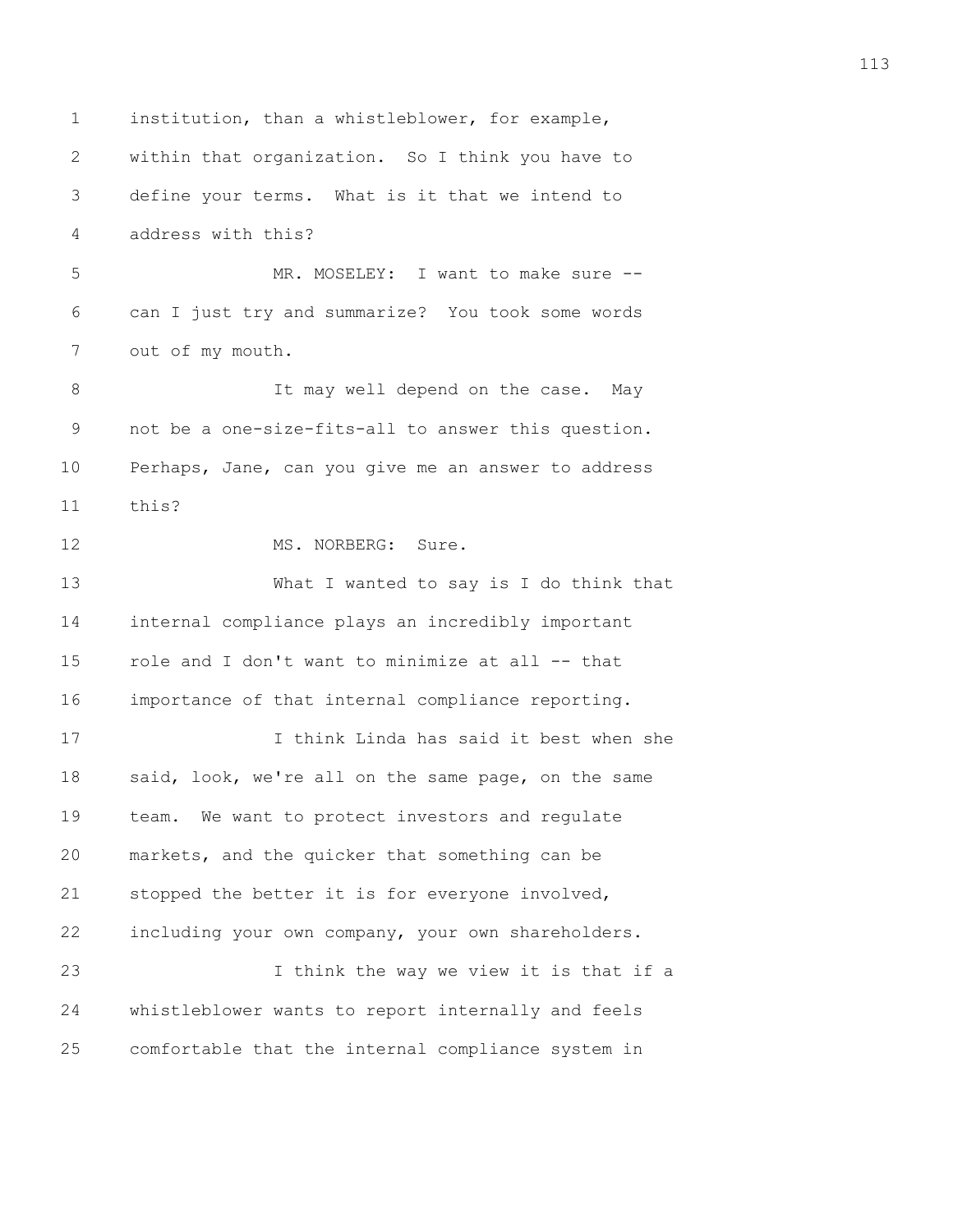1 place is adequate for them to report, and that some 2 action is going to be taken, because sometimes, as I 3 think people pointed out, sometimes the person that 4 they are required to report to is the one that 5 perhaps was conducting the fraud or was the guilty 6 party or one who is telling them perhaps to do 7 something wrong.

8 And so it's very uncomfortable, as you 9 can imagine, for that person to report internally, 10 which is why we took a position that we want people 11 to be comfortable reporting, whether it's internally 12 or to us, and we don't require them to report 13 internally. Because the most important thing is that 14 the wrongdoing is stopped and is stopped quickly, and 15 if internal reporting is way to do that, then I think 16 that that is great, and ultimately -- companies are 17 in a very good position to take a look at what's 18 happening internally and to stop it quickly and 19 self-report.

20 MR. MOSELEY: I want to make sure we 21 give Christine good time to deal with this issue 22 because Christine and her colleagues have done a lot 23 of good work, very relevant to the incentives, the 24 disincentives and so on. So why don't I just turn it 25 over the Christine. Please describe some of the work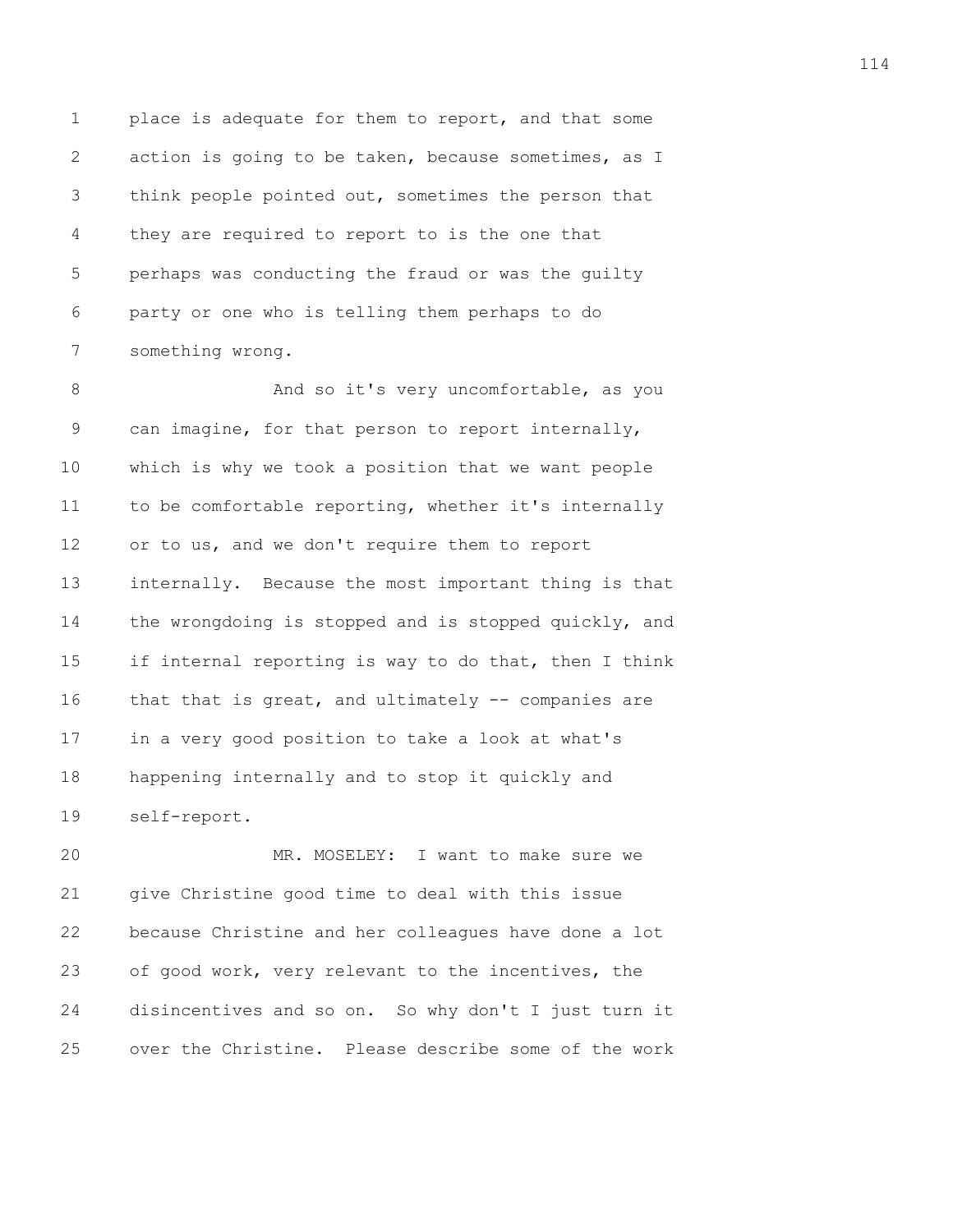1 that you've done.

## 2 PRESENTATION BY MS. WIEDMAN:

3 MS. WIEDMAN: Thank you very much, and 4 thank you for inviting me to speak on the panel. 5 I conducted some research with my 6 colleagues Vishal Baloria at Boston College and 7 Carol Marquardt at Baruch University. And I'll talk a 8 little bit about that, and I'll talk a little bit 9 about the academic research to the extent I think it 10 speaks to the issues as well. 11 We were interested around the time when 12 companies were starting to submit letters to the SEC. 13 They were sort of at the same stage. They had 14 released their proposal and they were talking about 15 the potential harm to their internal compliance 16 system, so similar to the arguments here. 17 And we were very interested in the 18 whistleblower program as a potential mechanism for 19 deterring and detecting fraud, and we were also 20 interested in trying to evaluate these claims and 21 what the net costs and benefits might be. 22 So what we did was we looked at the 23 firms that wrote letters to the SEC, and that turned 24 out to be several hundred firms. We focused on the 25 ones that we could get data on.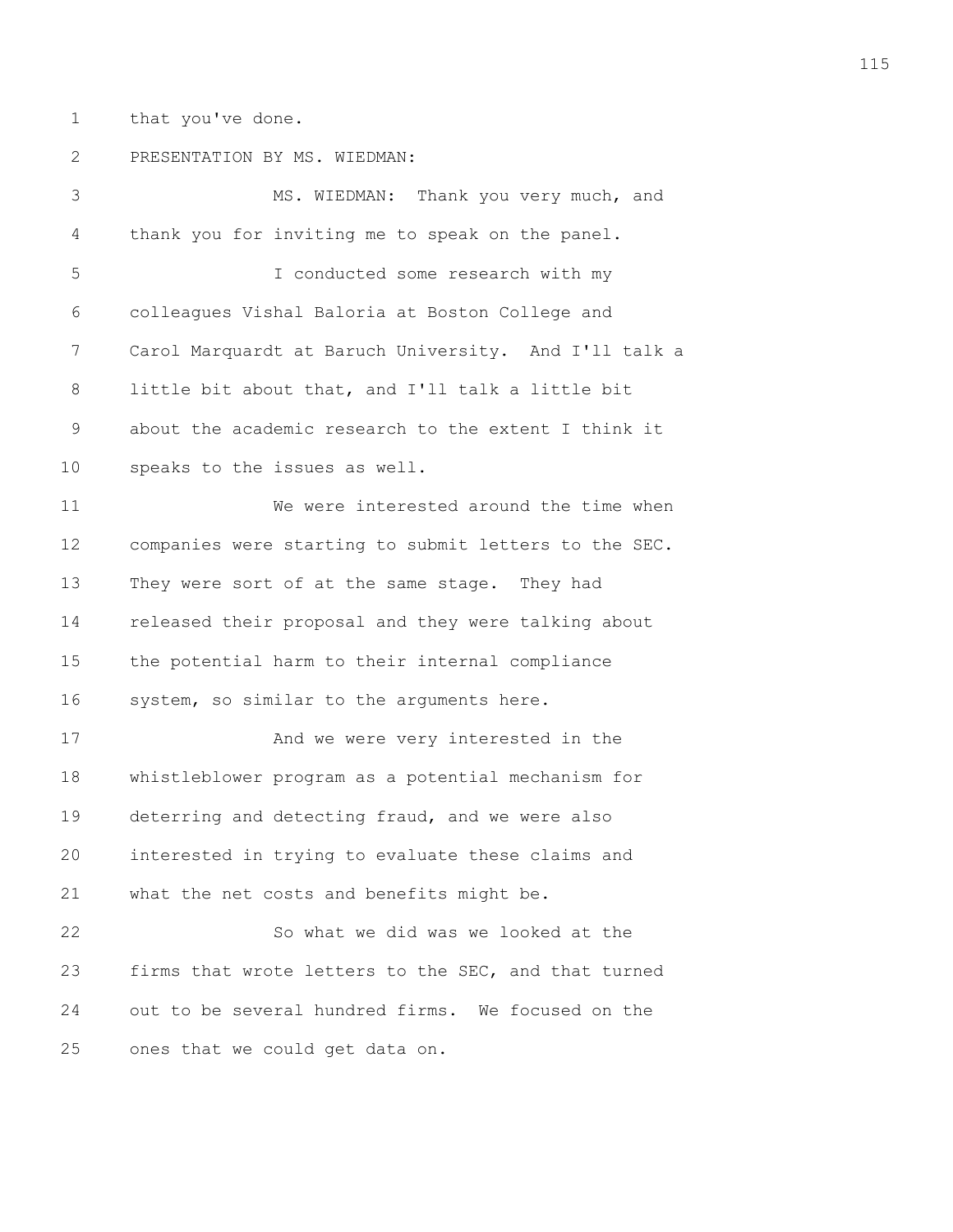1 And, again, we're trying to assess 2 whether this program, from an early perspective, 3 whether investors thought this would have a net cost 4 or net benefit to those parties. 5 What we did was we decided to see what 6 their codes of conduct looked like. So from an 7 outsider or employee perspective reading the codes, 8 and we came up with our own way of -- our own rubric, 9 if you will, of describing what the codes looked 10 like. 11 Part of it was guided by the way we did 12 this. The International Chamber of Commerce has 13 guidelines on whistleblowing, so we were referring 14 that in terms of what we felt was a good program as 15 it would be described. And also there's significant 16 survey research, including from the ethics resource 17 centre, that does argue that management is often 18 involved in the misconduct. 19 And so to the extent that that is the 20 case, we wanted to consider the channels that 21 employees could report that might be relevant. 22 So what we did find when we looked at 23 the codes of the companies that were writing letters, 24 and also a sample of companies that weren't writing 25 letters but were kind of matched in terms of size and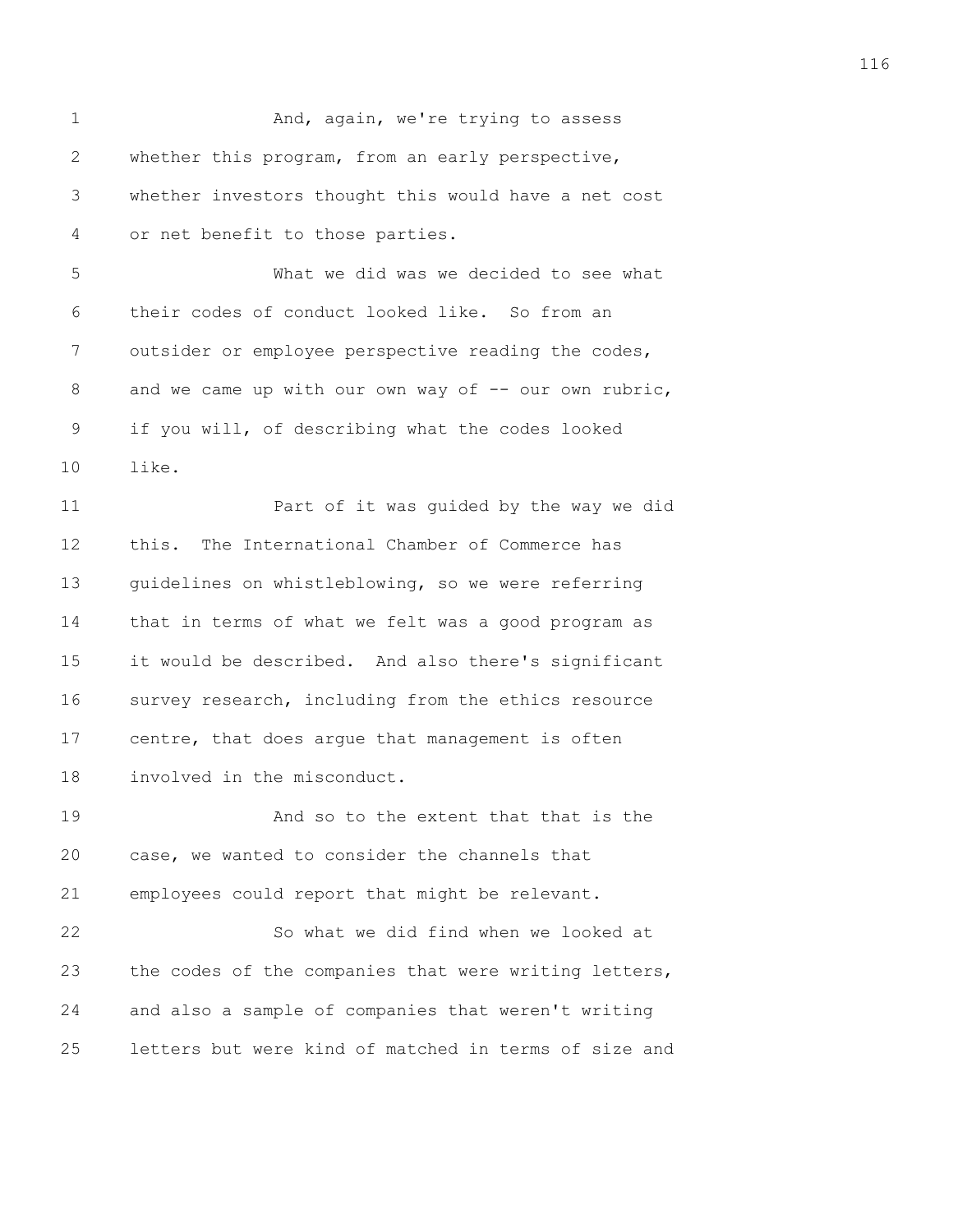1 industry, there was a lot of variation in the codes. 2 And we had a baseline that we thought represented a 3 good code. The average was a little below what we 4 subjectively thought was the baseline.

5 One area that I want to point out is: 6 Does the employee have the ability to report 7 independent of management, that is -- or do they have 8 to report to their direct supervisor, to management 9 of the company. Here we found quite a bit of 10 variation.

11 35 percent of the sample was what we 12 considered the highest level. That is, most codes 13 allowed options. There were different venues that 14 you could do. 35 percent said you could go to an 15 independent board of director member, or you could 16 report to a hotline that then reports to the audit 17 committee or an independent director, which we 18 thought was the highest, kind of most independent 19 venue.

20 On the other hand -- and there was a 21 variation below that, but 20 percent require, within 22 their codes, for you to go to your direct supervisor, 23 an area manager or maybe some level of management. 24 So we thought this was challenging, 25 because research has shown that the organizational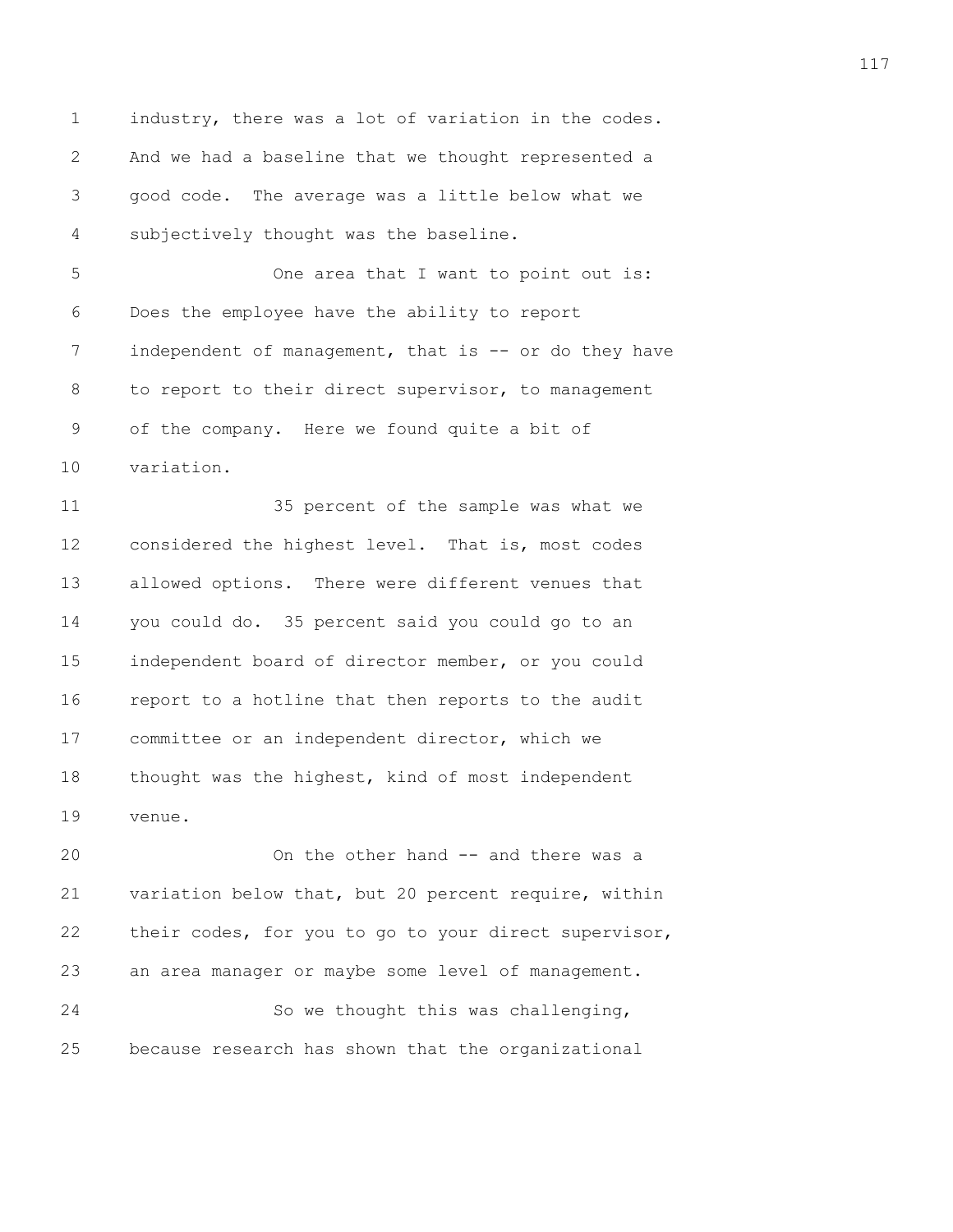1 climate matters for reporting whistleblowing from the 2 employee perspective, the interactions that employees 3 have with their supervisors, and certainly, as has 4 been discussed I think by Jordan and Dimitri, that 5 fear of retaliation is a very significant determinant 6 in terms of whether an employee will report. 7 When we looked at retaliation 8 protection within the codes, as it was described, we 9 found that 95 percent did say they provided 10 retaliation protection. But the majority of 11 companies did not go on to say that they would pursue 12 disciplinary action for those who did retaliate. 13 So in terms of having trust that you 14 will be protected and the people who retaliated 15 against you would be challenged, we weren't sure that 16 was always clearly articulated. 17 So the main findings, though, in terms 18 of what were the net benefits. We found that overall 19 the firms that wrote letters who were afraid that the 20 compliance systems that they had established under 21 SOX would be undermined, we found on average their 22 systems had a lower score on average than the firms 23 that did not write letters, which called into 24 question a little bit the validity of their claims. 25 But we also found for those firms, the net -- so we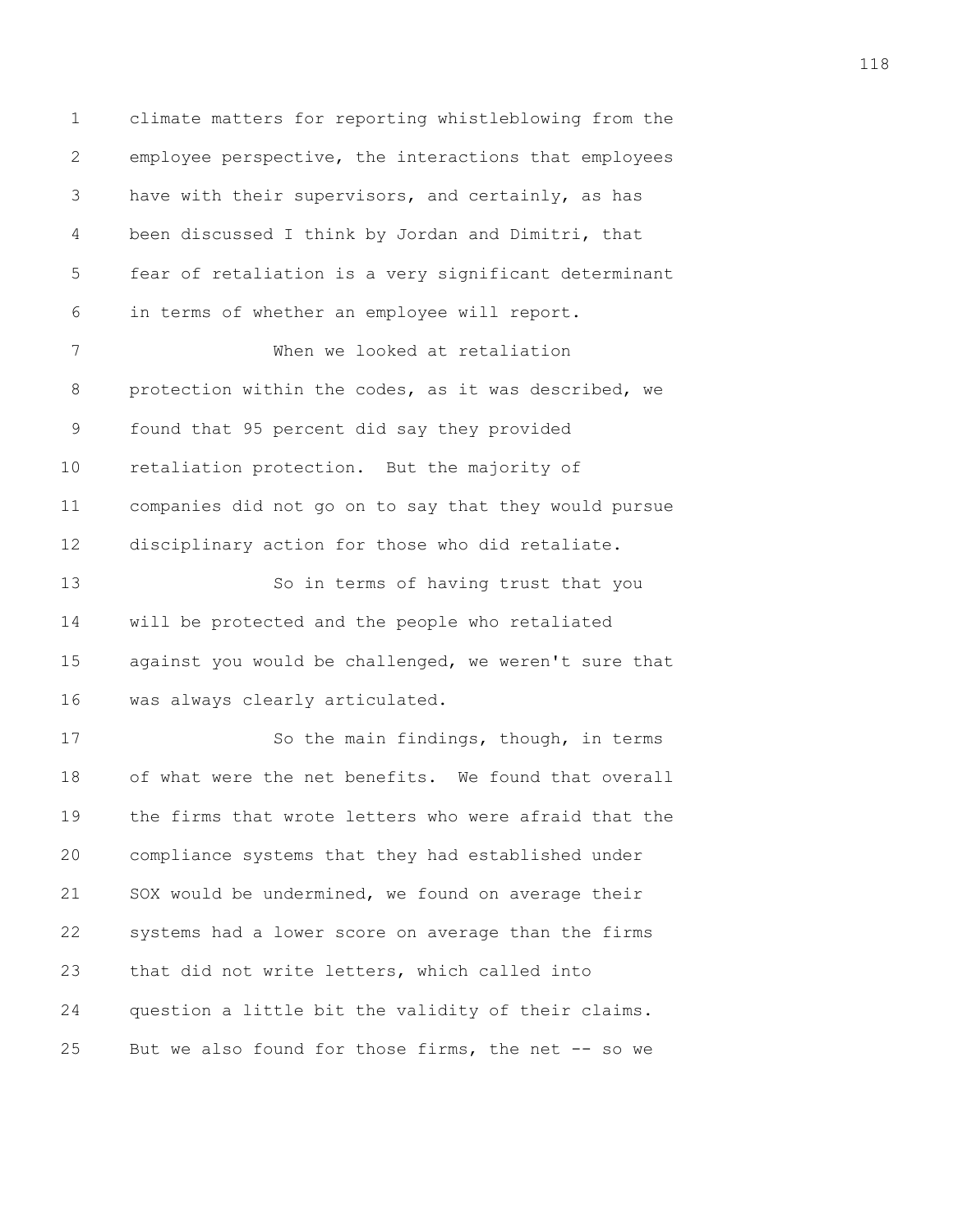1 looked at a number of dates that related to the 2 passage of the whistleblower provisions and we found 3 that their average stock market reaction around those 4 dates was positive.

5 So it seems like the market does 6 perceive that even though there are costs relating to 7 perhaps not reporting internally, overall the market 8 viewed it as positive. We also found that the firms 9 that had weaker whistleblower programs had more 10 positive reaction. So presumably those firms will 11 benefit more through approved detection and 12 deterrence of fraud. And we found that the firms 13 that had the stronger whistleblowing programs, they 14 had a kind of a zero reaction. 15 So that gave us some reassurance that

16 it wouldn't be -- would not necessarily be that 17 costly to the firms with strong programs.

18 I guess the last comment that I would 19 like to throw in here -- this is not from our 20 research but from other research, it's that 21 employees -- the research suggests when employees are 22 surveyed that they do prefer to report internally 23 first. That is their choice. And the evidence that 24 Jane provided, 80 percent of the whistleblowers, that 25 they had reported internally first.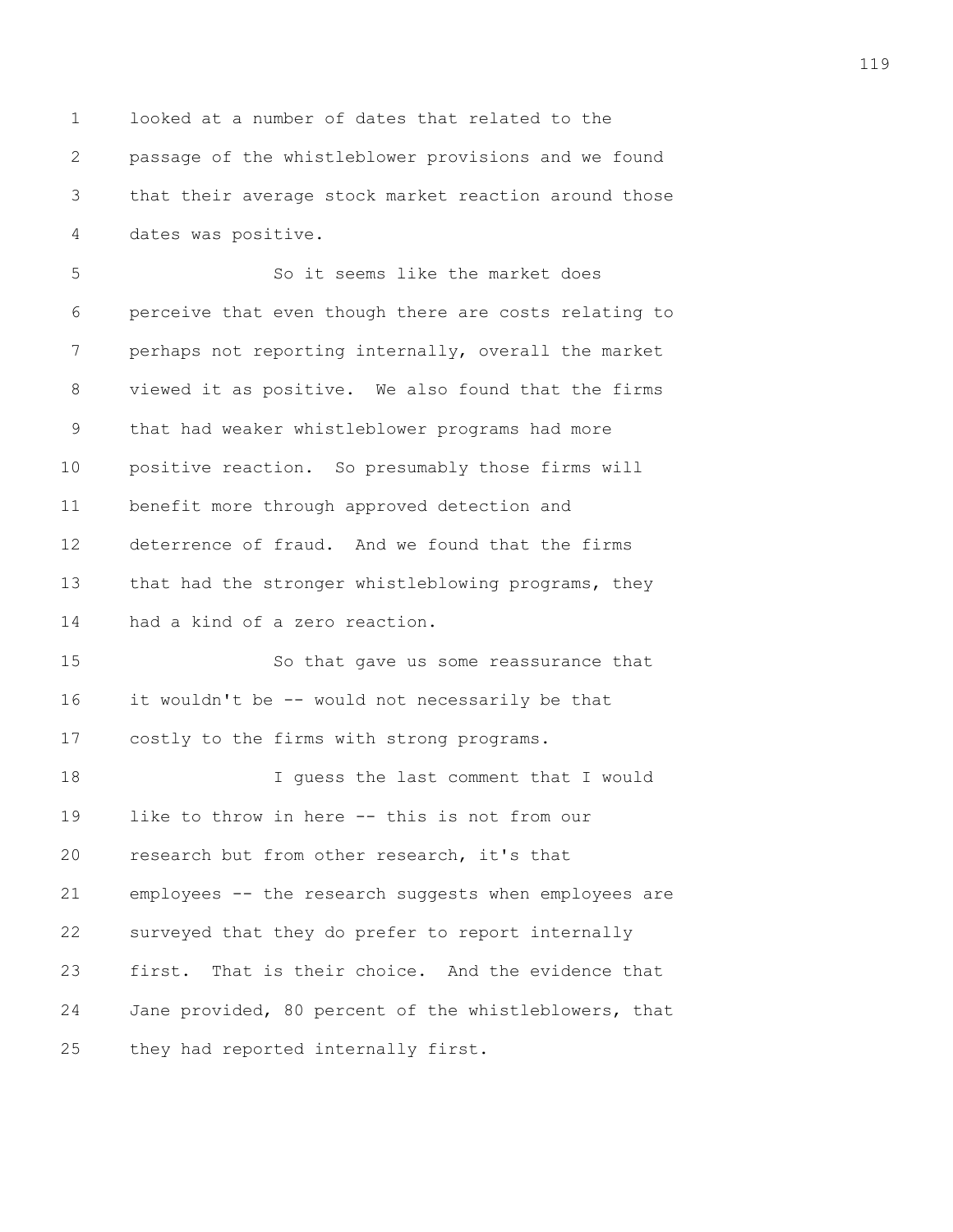| $\mathbf 1$ | So our research, I think, helped to                   |
|-------------|-------------------------------------------------------|
| 2           | assuage the concerns that these internal compliance   |
| 3           | programs would be seriously undermined.               |
| 4           | GENERAL DISCUSSION ON TOPIC 3:                        |
| 5           | MR. MOSELEY: Megan, I want to ask you                 |
| 6           | to follow-up, and I don't want to put you on the      |
| 7           | spot. You may not be able or interested in answering  |
| 8           | this.                                                 |
| 9           | MS. TELFORD: What an intro.                           |
| 10          | MR. MOSELEY: Let me declare my -- just                |
| 11          | over 10 years as chief compliance officer at one of   |
| 12          | the major banks, I oversaw the implementation of the  |
| 13          | hotline. I saw every call that came through for many  |
| 14          | years so I'm very interested in the topic.            |
| 15          | Are you prepared or able to comment on                |
| 16          | the percentage of callers to even up the hotline that |
| 17          | chose to remain anonymous? And if not, we could talk  |
| 18          | a bit maybe what it is more broadly across the        |
| 19          | industry.                                             |
| 20          | I don't mind saying that at CIBC I was                |
| 21          | a little surprised -- maybe I shouldn't use           |
| 22          | surprised, but it's high across the industry, and it  |
| 23          | was high no matter how strong I think many of us      |
| 24          | would perceive the anonymity and anti-retaliation     |
| 25          | protections to have been.<br>For me, that was an      |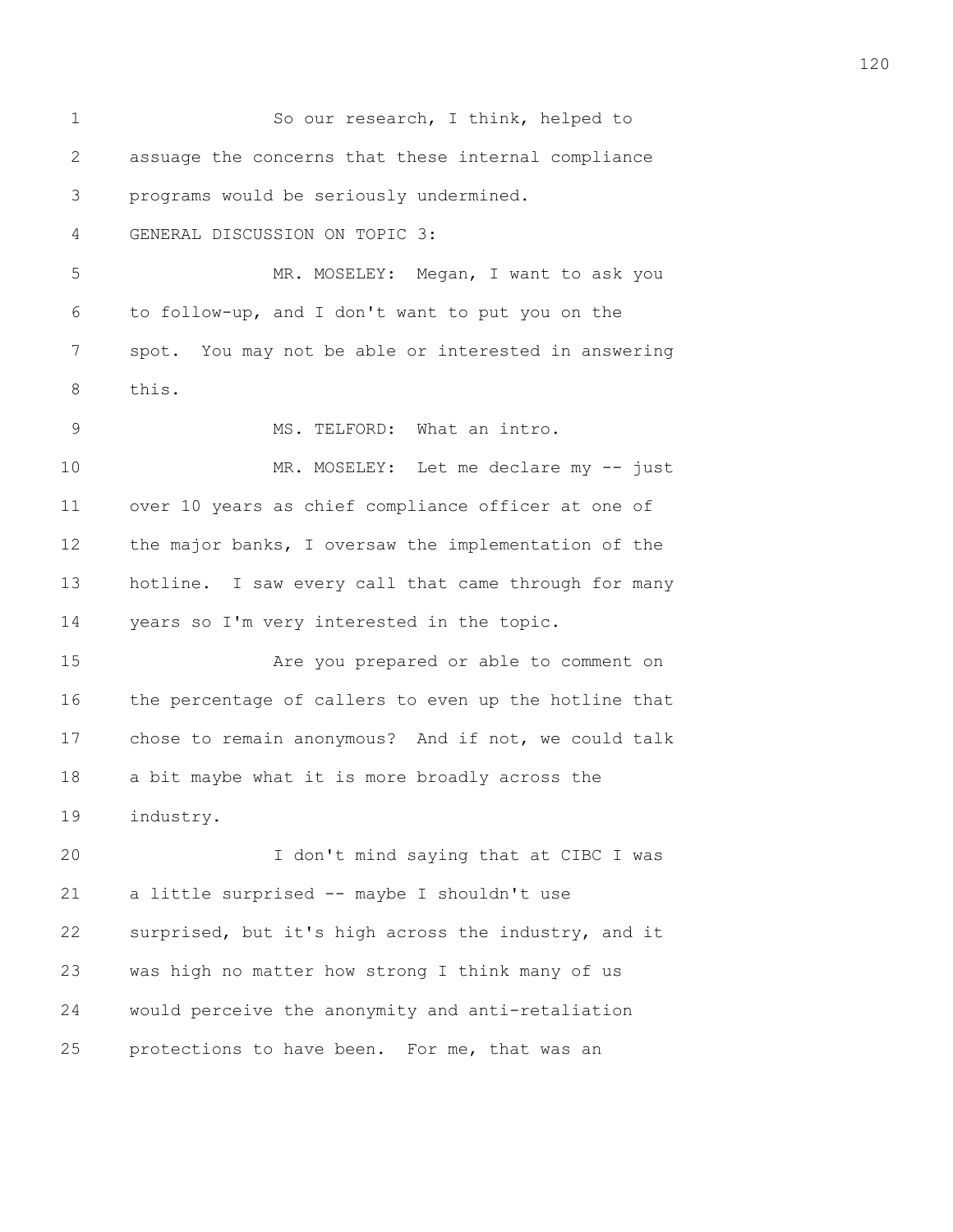1 instructive point. I don't know whether you...

2 MS. TELFORD: Sure. And maybe I'll do 3 what Jane did and say these views I'm about to 4 express are mine alone, not TD Bank's.

5 I can tell you, because Jackie McNeil 6 who is in audience with me, has the pleasure of 7 reading every single whistleblower complaint that 8 comes in to TD. And what we see is that in the 9 methods we have, so really the ombuds office and the 10 whistleblower hotline ethics as you explained for us, 11 where you can choose to be the anonymous, I would say 12 over 95 percent of people choose to remain anonymous, 13 particularly people who are internal.

14 Often what we find interesting is that 15 people report and then they don't follow up. So it's 16 like they get it off their chest, they say what they 17 need to say, and then we write back to them and we 18 never hear from them again. So they feel they have 19 done their duty, so to speak, by going forward.

20 The one thing for me, and I guess these 21 are my personal views and I know that folks will feel 22 differently about this, something you mentioned, 23 Jordan, is we are very interested in what creates 24 this culture of compliance obviously at the banks. 25 And i think one of the most important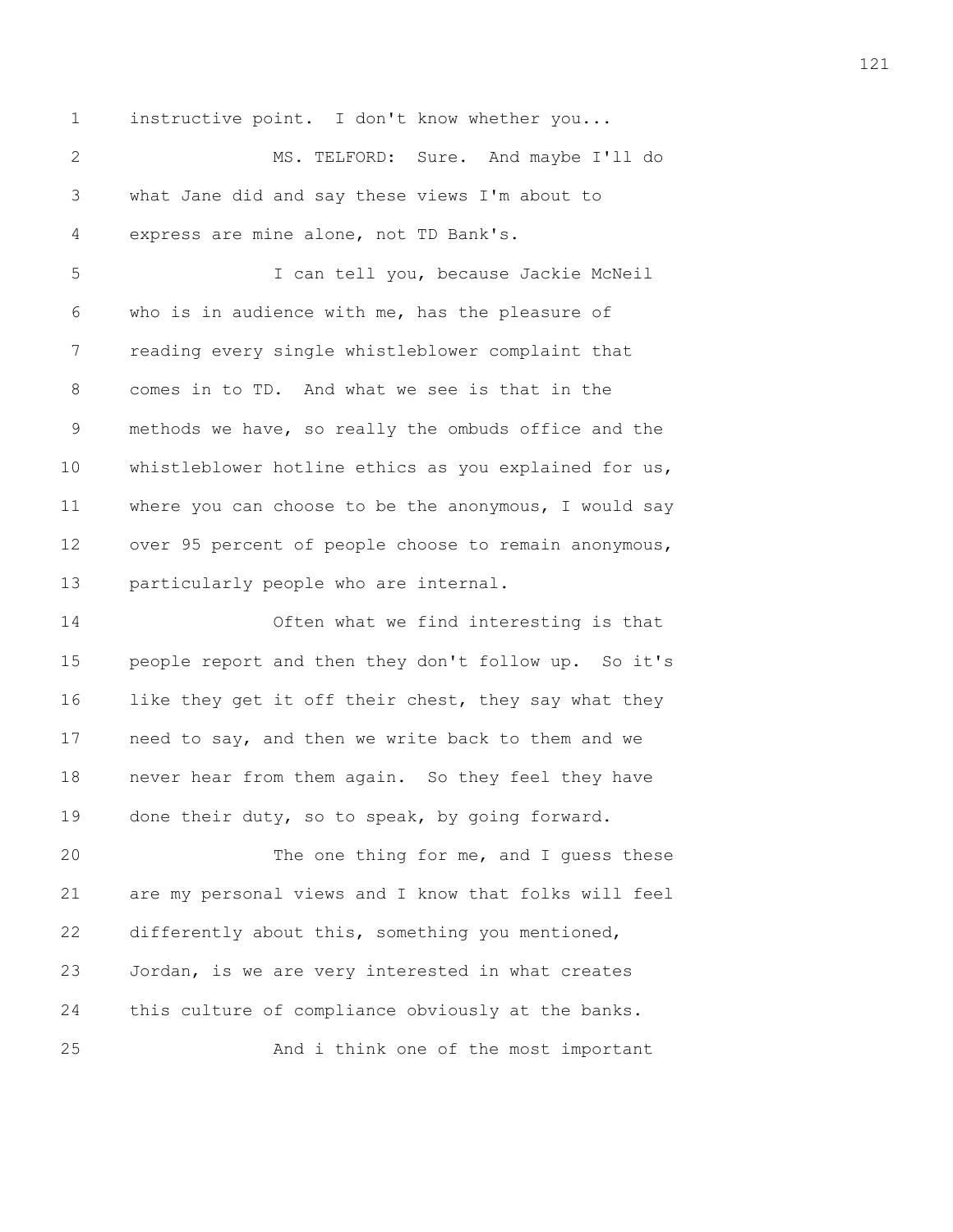1 things you were speaking is to know your audience. 2 So I'm going to flagrantly breach that go off into a 3 different topic, because I know here we're really 4 talking about financial compliance.

5 But our view, certainly my view, is 6 what creates a culture of compliance is in ethics an 7 organization and what can lead to some of these 8 frauds in other management practices.

9 So the most helpful information we 10 get -- and I'm happy to tell you that from what we 11 can say there aren't major financial frauds happening 12 at TD Bank on a daily basis -- is really management 13 practices and conflicts of interest. I know the OSC 14 very interested in this.

15 Conflicts of interest in terms of 16 everything from cases of why I'm being delivered 17 hedge funds at Christmastime, everything to the 18 teller who served a client 50 years and they win the 19 lottery and want to give half the money to that 20 person. Most importantly, it's really the selection 21 of services for the bank. So people who may have 22 some relative at a software company and we want to 23 buy that software information.

24 The reason I raise this is to say for 25 me what's really important, and one of the things I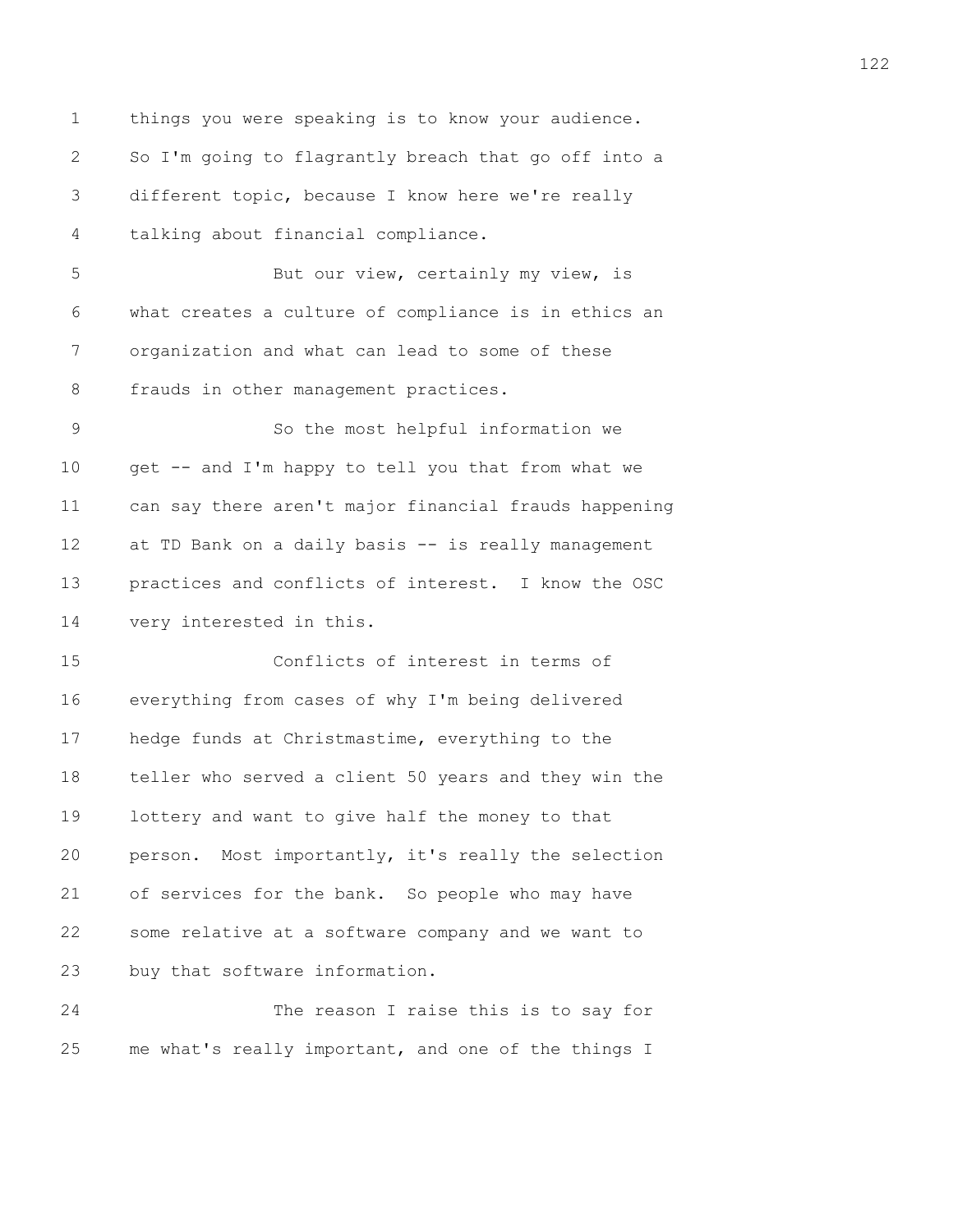1 struggle with about not reporting internally first, 2 is the idea that really financial crimes in that 3 circumstance are receiving greater reward.

4 In other words, if you report sexual 5 harassment you report all these other things which 6 can be very serious for the bank and creates this 7 overall culture of good behavior, and the idea that 8 you need to report internally and have these 9 discussions so that we can have a good culture 10 without giving financial rewards and allowing people 11 to go outside of that methodology really for 12 financial crimes and the protections they receive in 13 the role of doing it, there's something about it that 14 I struggle with a little bit.

15 And so people remain anonymous -- I 16 don't have an issue with people remaining anonymous. 17 The issue I have is how we score those two things 18 together.

19 MR. THOMAS: Commissioner, may I

20 respond?

21 I agree, and I think many of us would 22 agree that citizens should report wrongdoing. That's 23 just what we should do. But one of the things I've 24 learned from being in law enforcement and dealing 25 with law enforcement people around the world is we're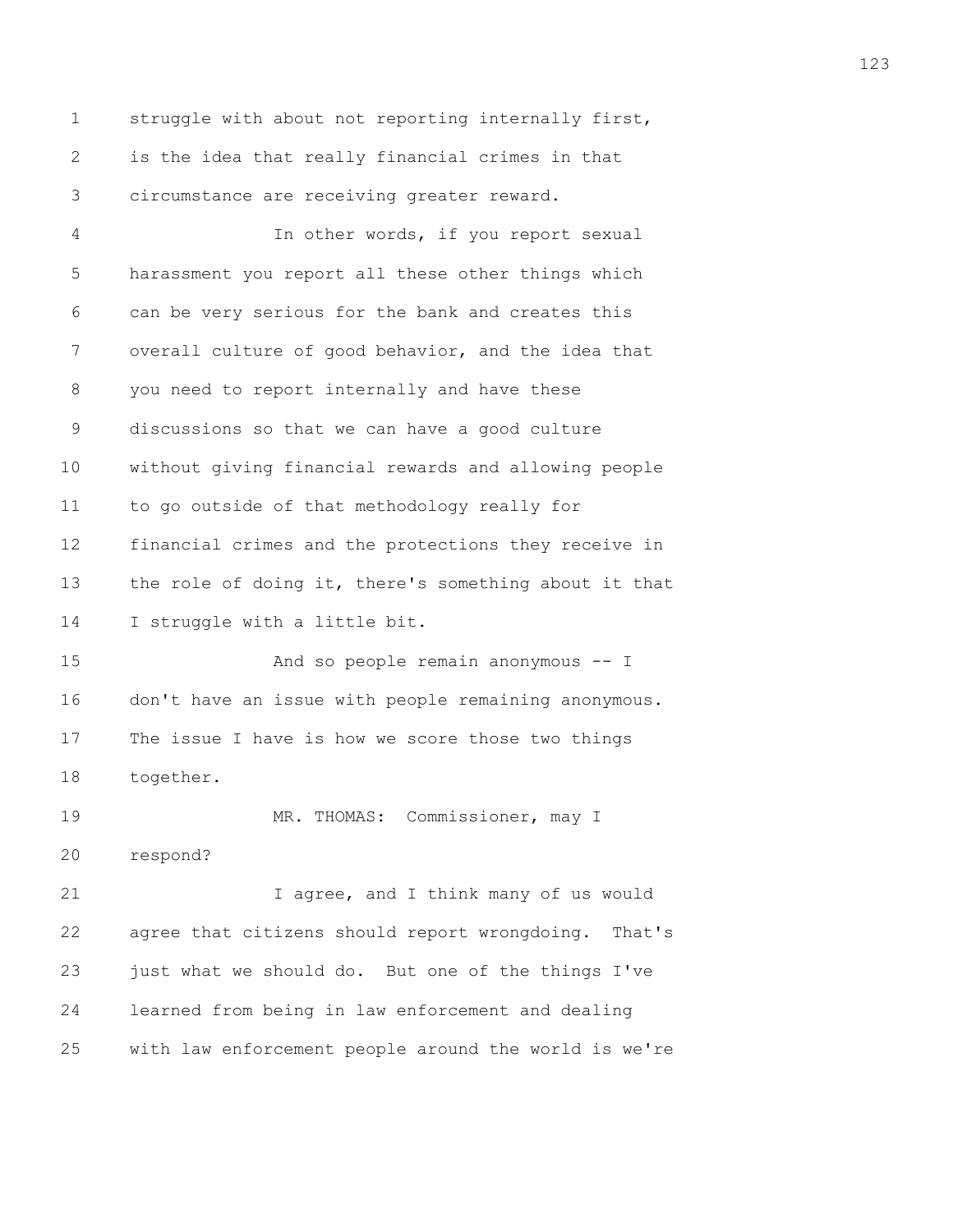1 pragmatic. We do what works.

2 Right now it's not working. People 3 aren't speaking up enough. And there's a number of 4 things that have been raised here and I think you 5 should think about, because we thought about it at 6 the SEC at the time. 7 One is every organization isn't built 8 like the fine organizations that are represented 9 here, okay, and so when you're trying to build out a 10 regulation, how do you do it? And it would be great 11 if you could just define what -- the policy, 12 procedures and practices and put them in a check 13 list. But what the problem of those things are -- 14 and I suggest the biggest problem is the culture, and 15 there is no check list for culture. 16 MR. MOSELEY: Can I interrupt you --17 because I don't want to lose that point. 18 We've already acknowledged that one 19 size fits all may be problematic. Could we deal 20 specifically with and, therefore, what, acknowledging 21 that that is the truth. 22 MR. THOMAS: Got it. 34 percent of 23 people in the National Business Ethics Survey said 24 they fear retaliation. 25 MR. MOSELEY: We know. Sorry. I want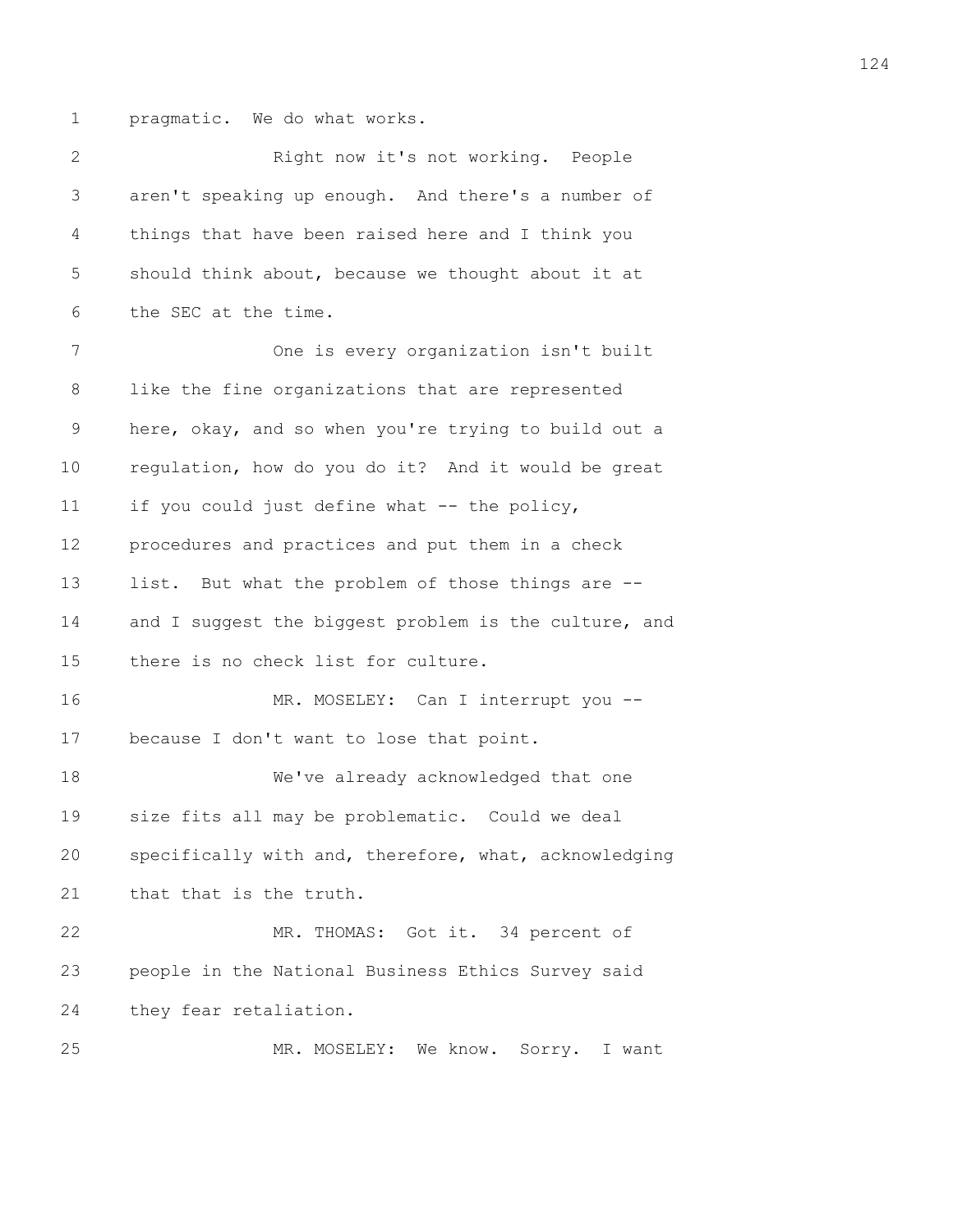1 to -- and therefore what? How do we design a 2 whistleblower program, if there is going to be one, 3 that takes account of these fact? 4 MR. THOMAS: The question you posed, as 5 I understood it, was: Should we have internal 6 reporting or not? 7 MR. MOSELEY: No, no -- sorry. Very 8 clear. I think there are a few options -- couple 9 options on the table. Should there be a requirement 10 that employees report internally (inaudible) in order 11 to get a reward, should there is no requirement, or 12 can it be a factor taken in account in determining 13 one. 14 MR. THOMAS: I understand. What I 15 understand from the panelists is that their 16 recommendation is that there is a requirement for -- 17 MR. MOSELEY: I don't know about that. 18 I want to come back to the panel on that question. I 19 don't think we ever clearly -- so if you don't mind, 20 I would like to do exactly that now. 21 MS. FUERST: Recognizing that one size 22 does not fit all when we're talking about 23 whistleblower programs, I don't recommend that you 24 make it a hard and fast requirement. But I do think 25 that it should be a consideration, criterion to be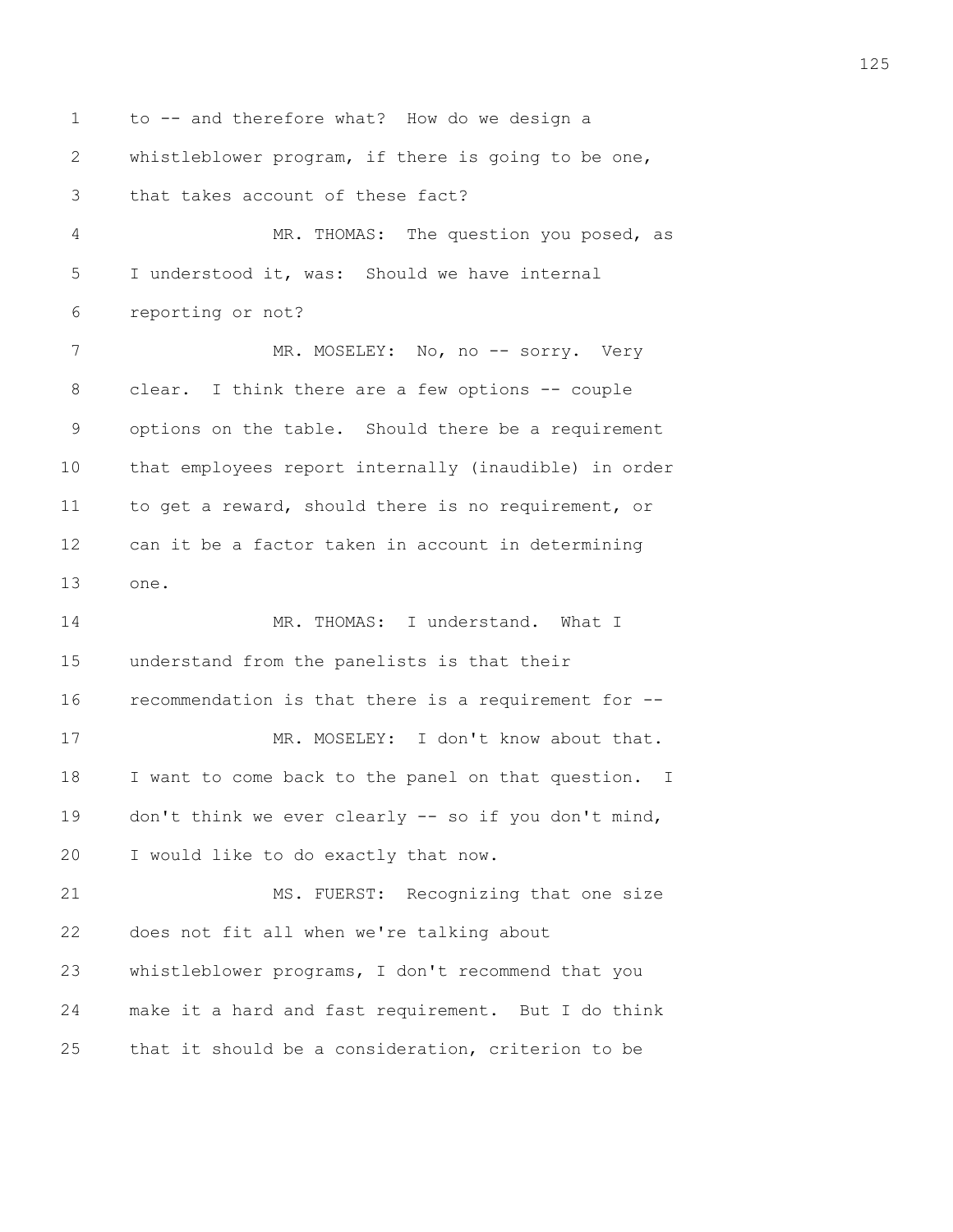1 considered in whether or not to grant an award to a 2 whistleblower, not quantum, but in granting an award, 3 whether there was in existence a robust whistleblower 4 program in place at the institution involved that 5 provided for anonymous reporting should be a factor, 6 and if it was bypassed why was it bypassed. But that 7 should be part of the equation, and I think that's 8 the best way to balance the interest of all 9 concerned. 10 MR. MOSELEY: Sheila? 11 MS. MURRAY: I absolutely agree. I 12 think that if the OSC can make sure people are aware 13 that it's encouraged about mandatory that they go 14 internally, but that you will look at what was 15 available to the employee. And really, this is only 16 relevant to the employee complainant. 17 I think that investor complainants have 18 many, many avenues to go to. They've got ombudsmen, 19 they's got RO complaints here, they can go to IROC, 20 they can go to other SROs. Really, I think we're 21 talking about employees internal. 22 I think -- I agree with Linda. If 23 there is a system in place they should have to 24 explain why they chose not to. They need to be able 25 to tell you at the OSC why they didn't.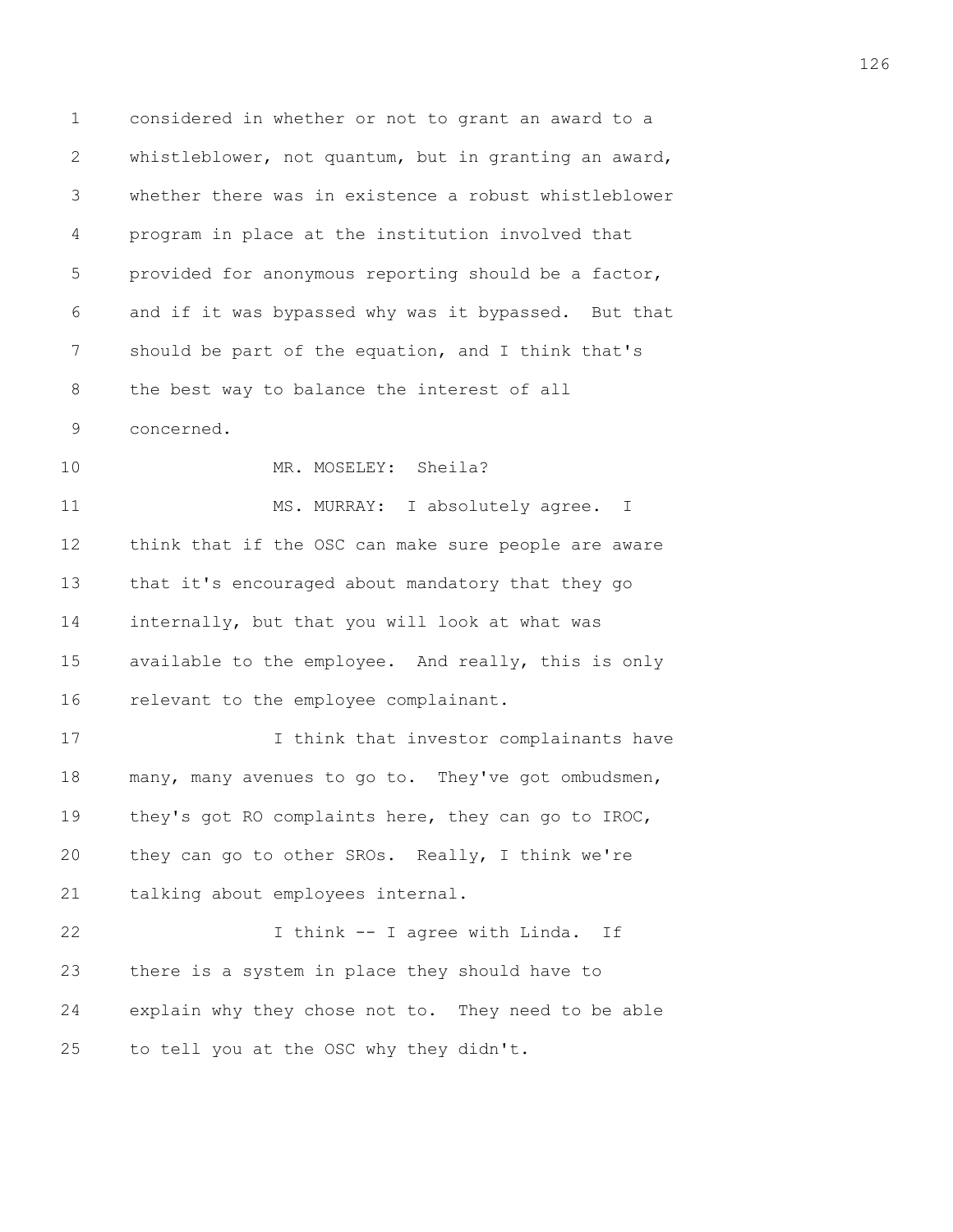1 They have to know that their financial 2 compensation may be affected by their choice to go to 3 you directly in a situation where maybe they could 4 have gone somewhere else. 5 MR. MOSELEY: I think it's implicit in 6 your comments, but let me check. We heard comments 7 this morning about some of the challenges that the 8 employee goes through in making a risk calculation, 9 and that uncertainty in the prospect of a reward 10 makes that risk calculation more complicated. 11 I infer from what you've said that 12 though that your view of the balance is yes, that's 13 true, but having this certain discretion in the 14 program is kind of more important. 15 MS. MURRAY: I guess I'm encouraged by 16 Jane's comments that a significant percentage comes 17 forward -- 80 percent go ahead through their internal 18 processes before coming to the SEC. So people want 19 to do the right thing. And you'll also find not 20 everybody is motivated by the money. They do want to 21 do the right thing. 22 MS. CONDON: Marian? 23 MS. PASSMORE: I was going to say that 24 the SEC program provides a greater conversation to 25 the whistleblower if they go internally first and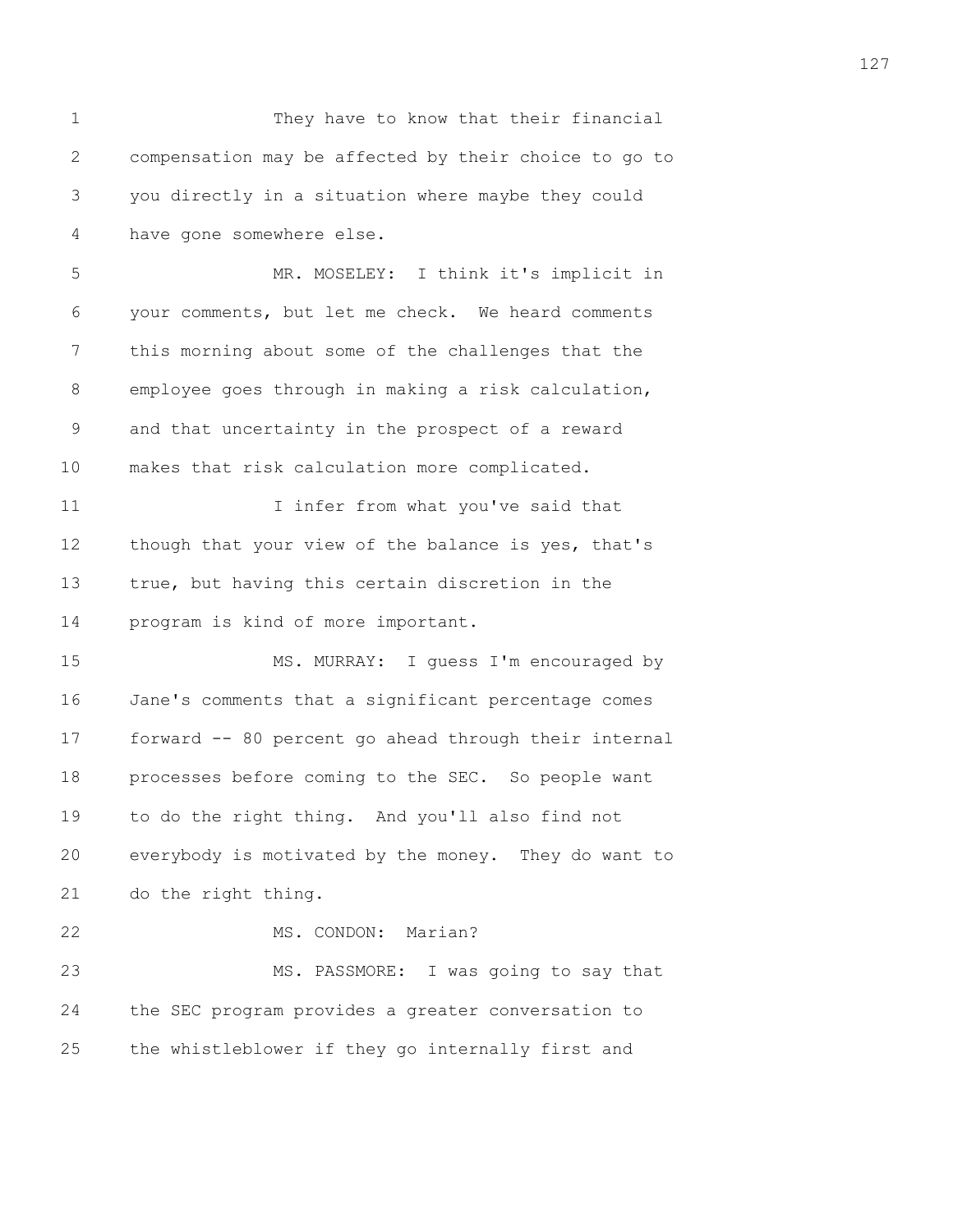1 then have to go to the SEC as a result of it not 2 being dealt with appropriately internally. 3 And so that is the way you get 4 encouragement: Use internal processes. If the 5 whistleblower themselves determines that that's where 6 they want to go but you're not mandating that that be 7 done, and at the end of the day, the amount of the 8 award, not whether they get one, is dependent on 9 whether they went internally. 10 MR. LASCARIS: I second that. There's 11 a big difference between placing the question of any 12 award at all at risk and moderating the quantum. And 13 we all, I think, seem to agree that there is a 14 significant percentage of potential whistleblowing 15 population that fears retaliation -- whether rightly 16 or wrongly is kind of irrelevant, but that's what 17 they believe. And if they are forced to report 18 internally, they won't report. 19 And if you don't go quite that far, but

20 you say we're going to potentially deprive you of any 21 award at all if you don't report internally, it's 22 effectively requiring them -- for in their minds a 23 lot of people you are effectively requiring them, 24 because they are not going to want to take that risk. 25 If you are going to do anything to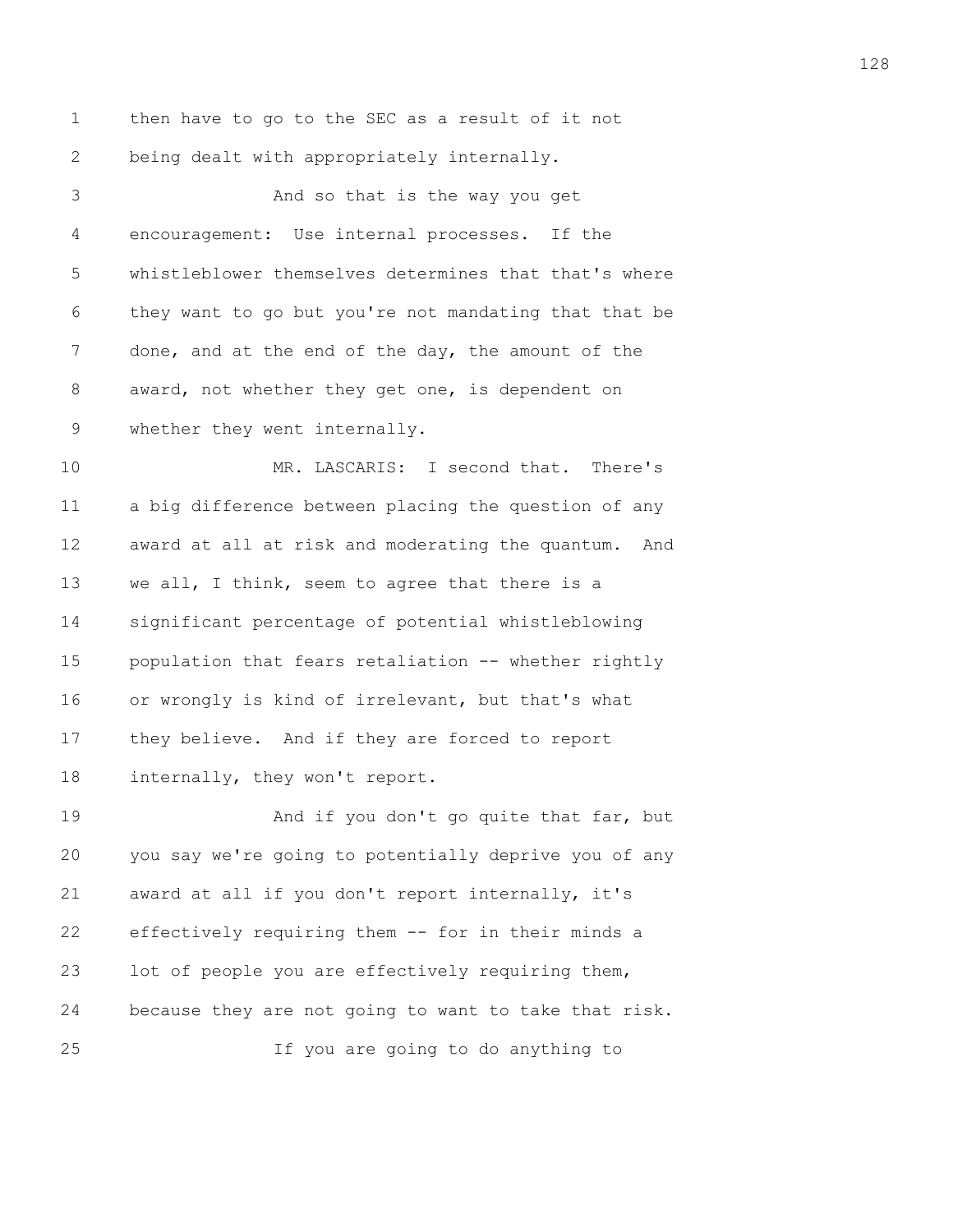1 incentivize people to report internally, and there 2 are some valid reasons to try to incentivize them to 3 do that, you should focus on the quantum and still 4 give them the opportunity to make -- to earn 5 significant compensation even if they elect not to 6 overcome their fears and they go -- 7 MS. PASSMORE: Also, because it really 8 depends on the culture of the organization, the 9 whistleblower is going to know what that culture is. 10 They're in a good position to know that, and to know 11 whether going internally is going to be worthwhile or 12 not. I think you have to take that in account for 13 somebody to do something one way or the other. 14 MR. THOMAS: Have you had a lot of 15 organizations come in and admit they don't have 16 robust policies and procedures? 17 Because our experience at the SEC, 18 counsel regularly come in and say they have a great 19 organization and policies and procedures and that 20 they are robust. And if the professor, in looking at 21 this, has questions about the quality of that, how 22 are the average employee going to assess that? 23 I have a different proposal that the 24 Commission could consider, which is a sunsetting 25 provision. Because we don't think this is an issue.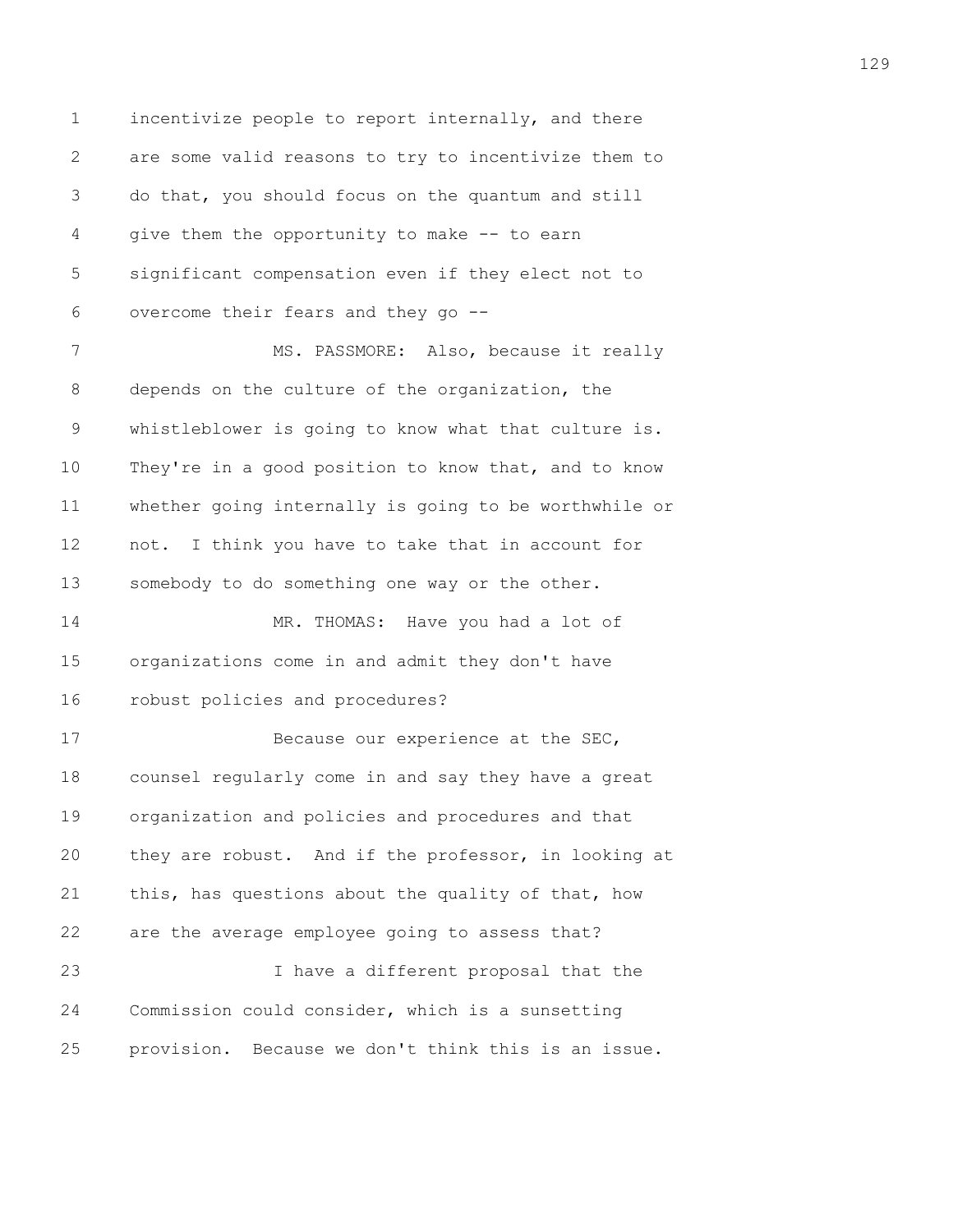1 The ethics resource centre found that 90 percent or 2 more reported internally, so it's even higher than 3 the SEC's number. Some of the panelists have 4 indicated that Canada is different, the cultures are 5 even better. 6 MR. MOSELEY: Sorry, can I interrupt? 7 Could I just ask a clarification? 8 Of the 90 percent who reported 9 internally, do you know whether many of those 10 reported anonymously and had their anonymity 11 protected within the organization, that might be 12 jeopardized for disclosure reasons under programs. I 13 just want to make sure we understand the relevance. 14 MR. THOMAS: The way that the ERC 15 looked at that was all internal reporting mechanisms, 16 but significantly and surprisingly the hotlines were 17 used very sparingly, like less than 10 percent. I 18 want to say it was 6 percent. 19 **And so -- but people are reporting.** If 20 you did a sunset provision with something like 21 10 years or five years, because it takes two to four 22 years for most investigations to happen, then you can 23 look back, do surveys, tests whether their concerns 24 are real. 25 But if you start with what's proposed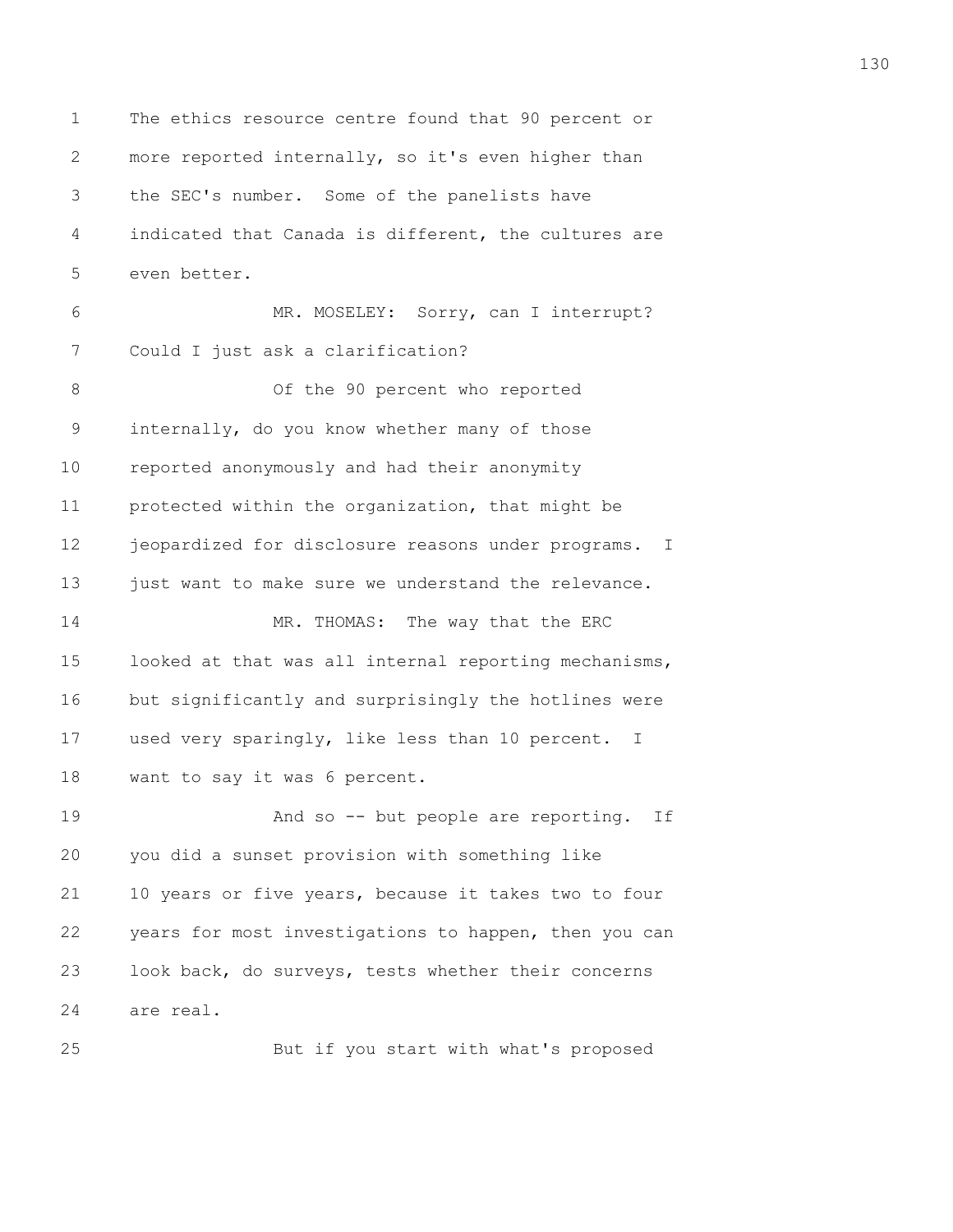1 here, which is something that adds greater 2 uncertainties for a whistleblower, I think you're 3 going lose 34 percent or some equivalent number of 4 people because they don't trust the organization, 5 even if they are completely wrong. There's a trust 6 problem between employers and employees.

7 MR. MOSELEY: I know Megan wanted to 8 jump in on this topic. Do you want to add anything? 9 MS. TELFORD: I completely agree with 10 the comments that Linda and -- articulated. I think 11 this is the issue. We're coming from organizations 12 where we slowly invested a lot of time and effort in 13 this.

14 We're concerned about people delaying 15 before they come forward. I know the statistics and 16 whatever are easy to sort of show one way or the 17 other, but I think it's the most respectful way to 18 address what David was talking about, where you have 19 situations where people are operating obviously 20 fraudulent schemes in apartment buildings. It's just 21 not obviously the business we're in.

22 I think for us, there is a cultural 23 element where it should be taken into consideration 24 if you're going to be respectful to the systems we're 25 trying to build and support internally.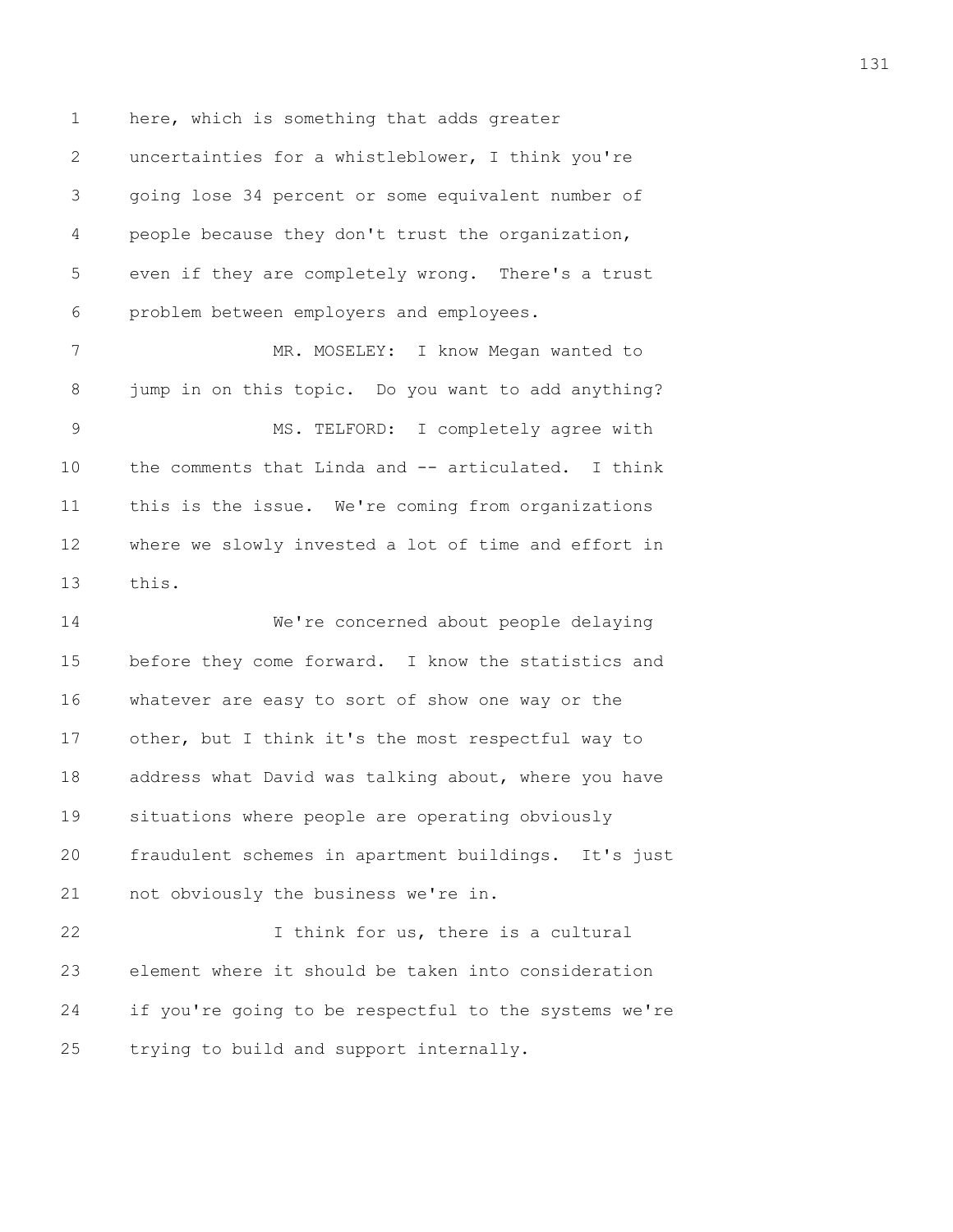1 MS. FUERST: And if you want to 2 incentivize other organizations to improve their 3 internal reporting policies and compliance systems, 4 that's the way to do it, by giving them credit where 5 credit is due. 6 MS. MURRAY: Rather than have the 7 smaller ones, the cost of compliance is extraordinary 8 and costs of running our business get greater and 9 greater every year because of the regulatory overlay. 10 You will find, I'm afraid, that some 11 companies say leave it to the small company; okay, 12 I'll leave it to these guys. 13 MR. THOMAS: You're getting credit in 14 the enforcement process, aren't you, because if 15 something is brought to the attention of OSC and the 16 OSC finds misconduct, part of your -- you're going to 17 ask for some level of adjustment because it was a 18 rogue employee and you had great policies and 19 procedures. 20 MS. MURRAY: Well, give specific credit 21 to cooperation policy -- 22 (Speaker overlap) 23 MR. MOSELEY: Let's pause there and 24 come to that right next. 25 Christine, do you have any -- on the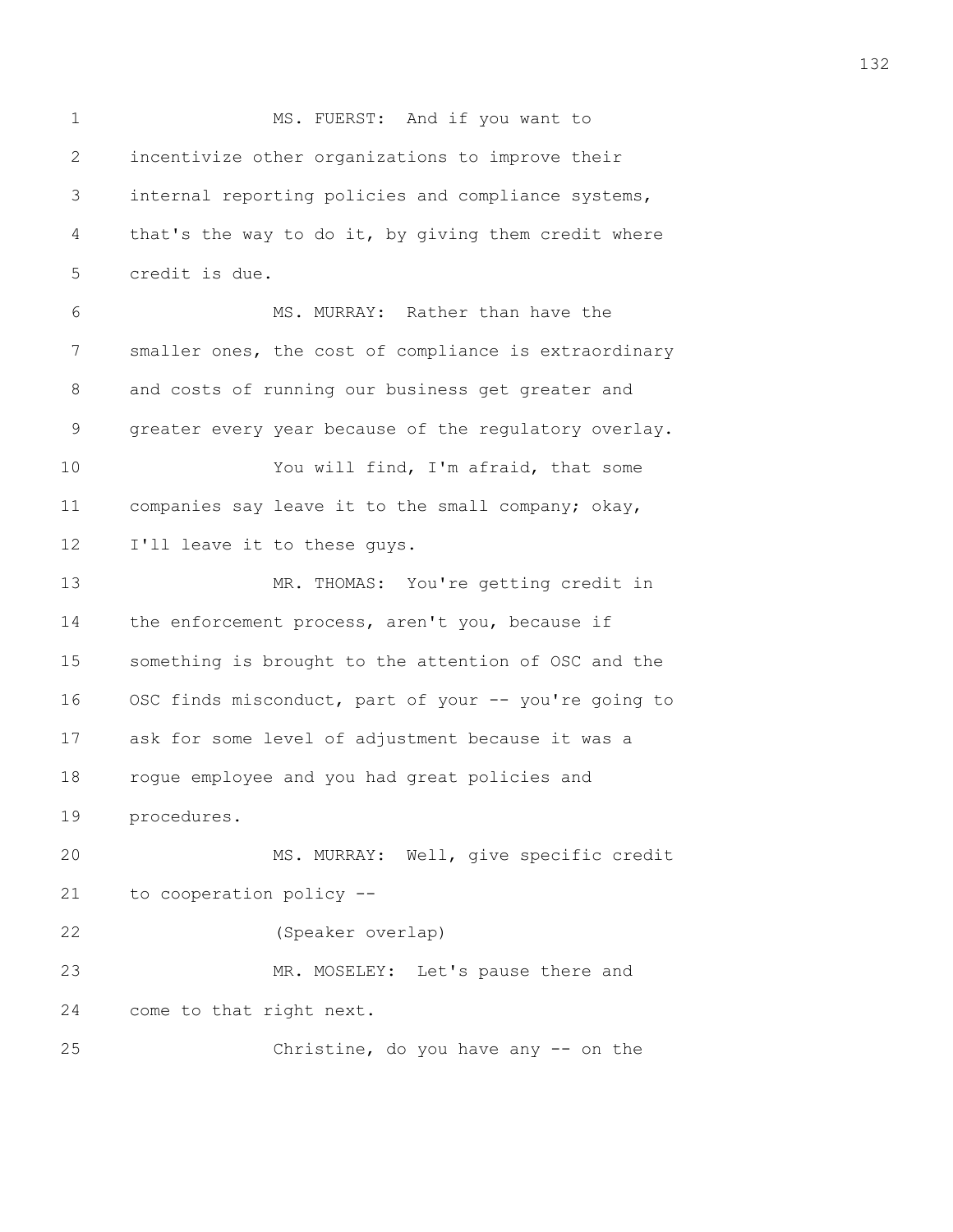1 work you've done, do you have any insight on this 2 question as a requirement or a factor to be 3 considered?

4 MS. WIEDMAN: I don't know of any 5 research that specifically addresses this. I just 6 can say again that perceptions of the employee affect 7 whether or not they intend to report, and the 8 retaliation and the perceived culture, whether they 9 believe this would be dealt with fairly or unfairly 10 is -- appears in the research to have a very big 11 impact on whether they intend to report. 12 So I do agree with the comments that if 13 you make the award contingent on reporting internally 14 I think you will get significantly fewer 15 whistleblowers reporting. 16 MR. PUGEN: Just a quick point, and I 17 may have said in the general comments, I can't 18 remember, but in other regimes where there is 19 anti-retaliation there is no requirement to go 20 internally first. For example, if you want to file a 21 human rights compliant or a health and safety 22 complaint. 23 But that was just changed for 24 employment standards complaints. So the commission 25 may want to consider the experience of the Ministry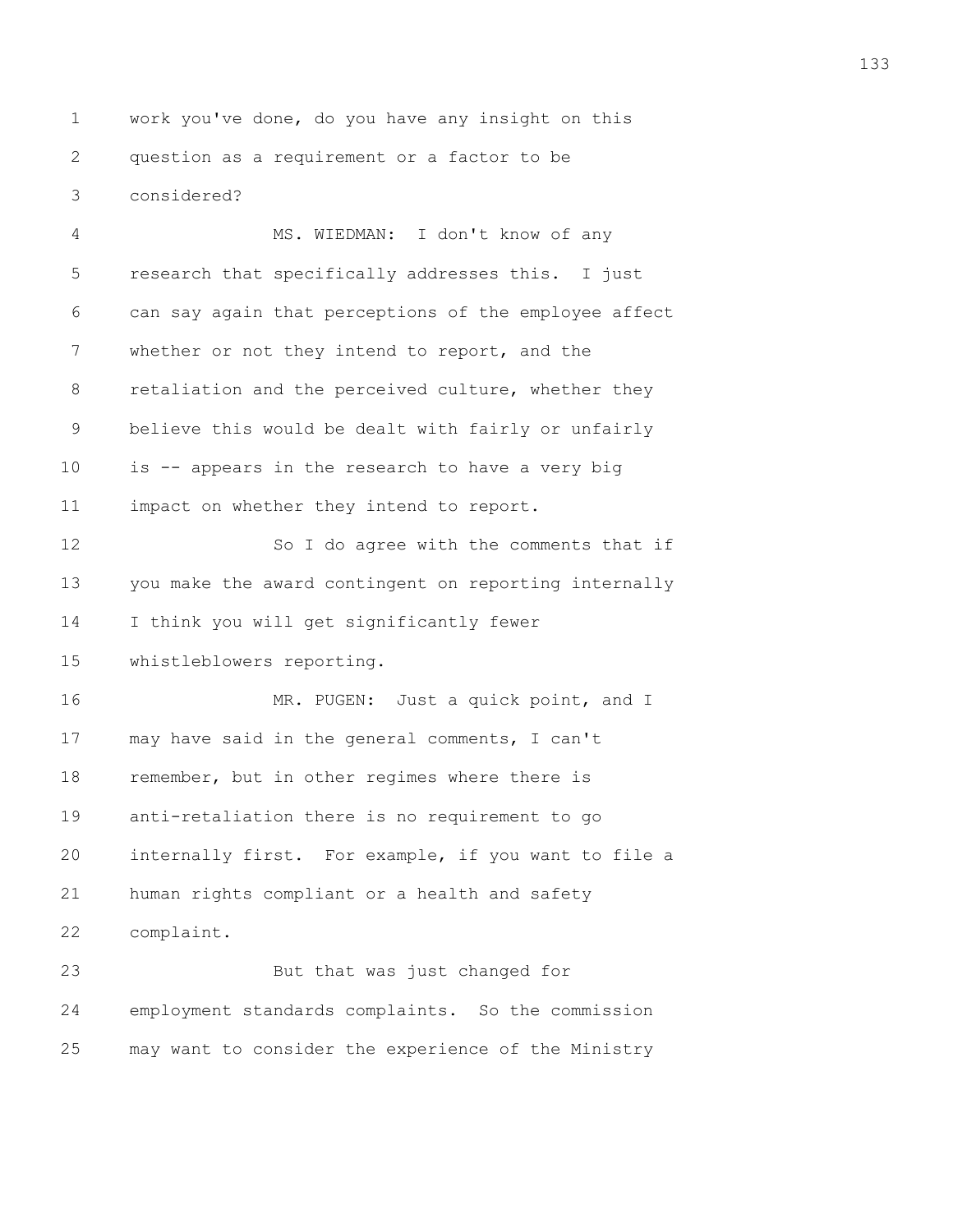1 of Labour where now certain complaints have to be 2 brought to the employer first.

3 Now, these complaints may be a bit 4 minor when compared to large scale corporate fraud, 5 but the reason why they did this was because they had 6 so many complaints and the underlying policy was, 7 well, if the employer knew of them, some of these 8 complaints can be dispatched with a bit of formal 9 complaint to the Ministry. 10 So you have a recent experience in the 11 last year where that changed, so there may be some 12 helpful insight. 13 MR. MOSELEY: Thank you. Can we come 14 back -- I don't want the lose the point -- Jordan's 15 comment about certain credit for cooperation. I know 16 Linda wanted to address this. 17 MS. FUERST: Under the current staff 18 credit for cooperation policy here, credit is given 19 in terms of, you know, possibility of a no-contest 20 settlement or reduced penalties or other potential 21 regulatory benefits on the basis that the 22 organization promptly self-reports -- or

23 self-polices, self-reports and then self-remediates 24 any wrongdoing.

25 As it's currently drafted, the concern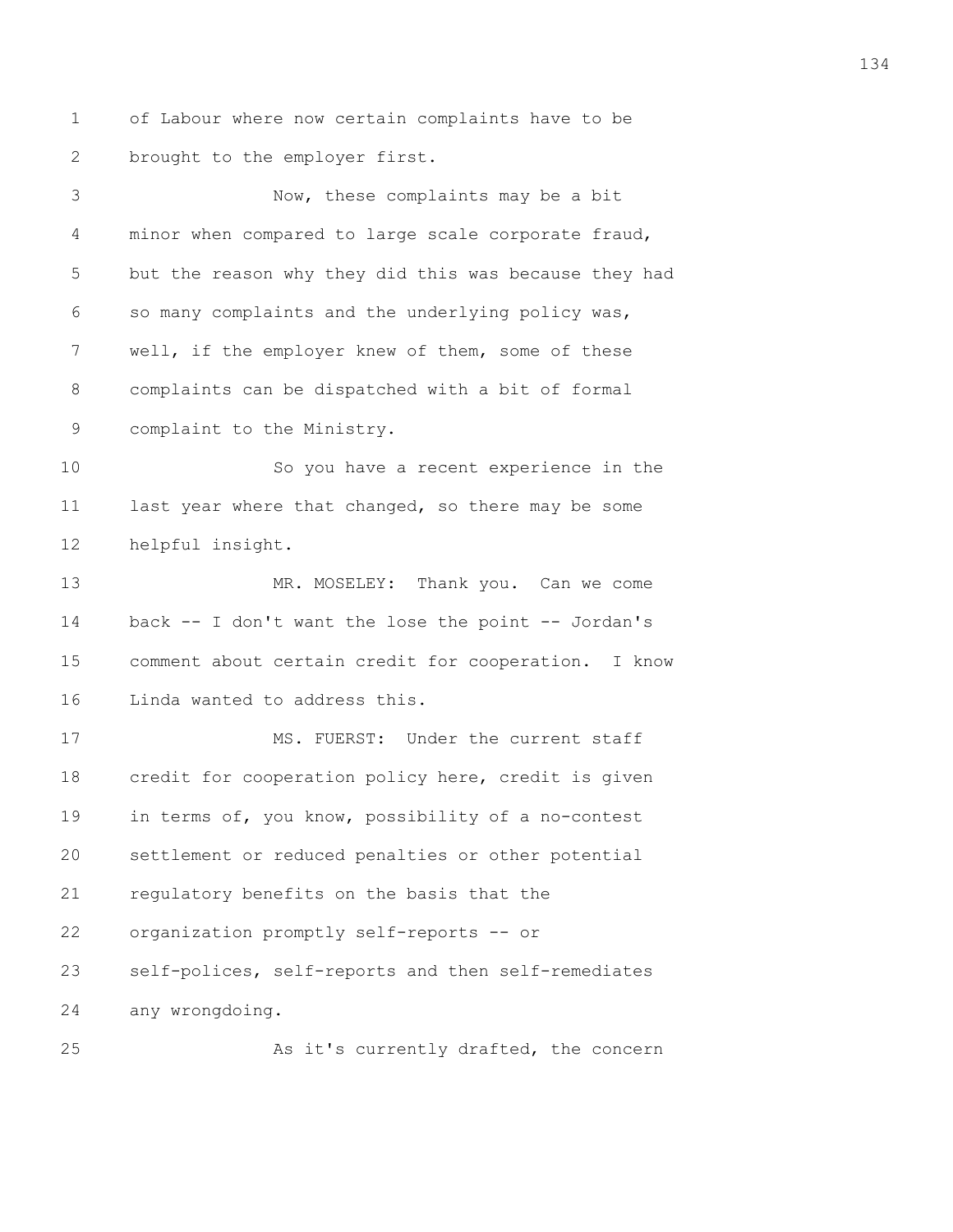1 is that the whistleblower program that doesn't 2 encourage employees to report first is going to 3 deprive organizations of the benefits of that credit 4 for cooperation policy. 5 So one way to deal with that is, as I 6 suggested, making the existence of a robust internal 7 whistleblowing policy something that will be 8 considered in terms of determining whether a 9 whistleblower award should be made. 10 Another possibility would be to amend 11 the credit for cooperation policy to specifically 12 provide that organizations that promptly 13 self-remediate, regardless of how the wrongdoing 14 comes to the attention of the regulator, will get 15 benefit for the credit for cooperation policy. 16 MS. CONDON: Thanks. Jane? 17 MS. NORBERG: I'm just trying to think 18 long and hard about what you were saying about 19 required to report internally or if you didn't report 20 show -- tell why you didn't, if there was -- program 21 in place. 22 I'm trying to figure out, though, how 23 does that work with confidentiality? So if you're 24 saying someone's required to report internally in 25 order to even get an award, how would they prove it?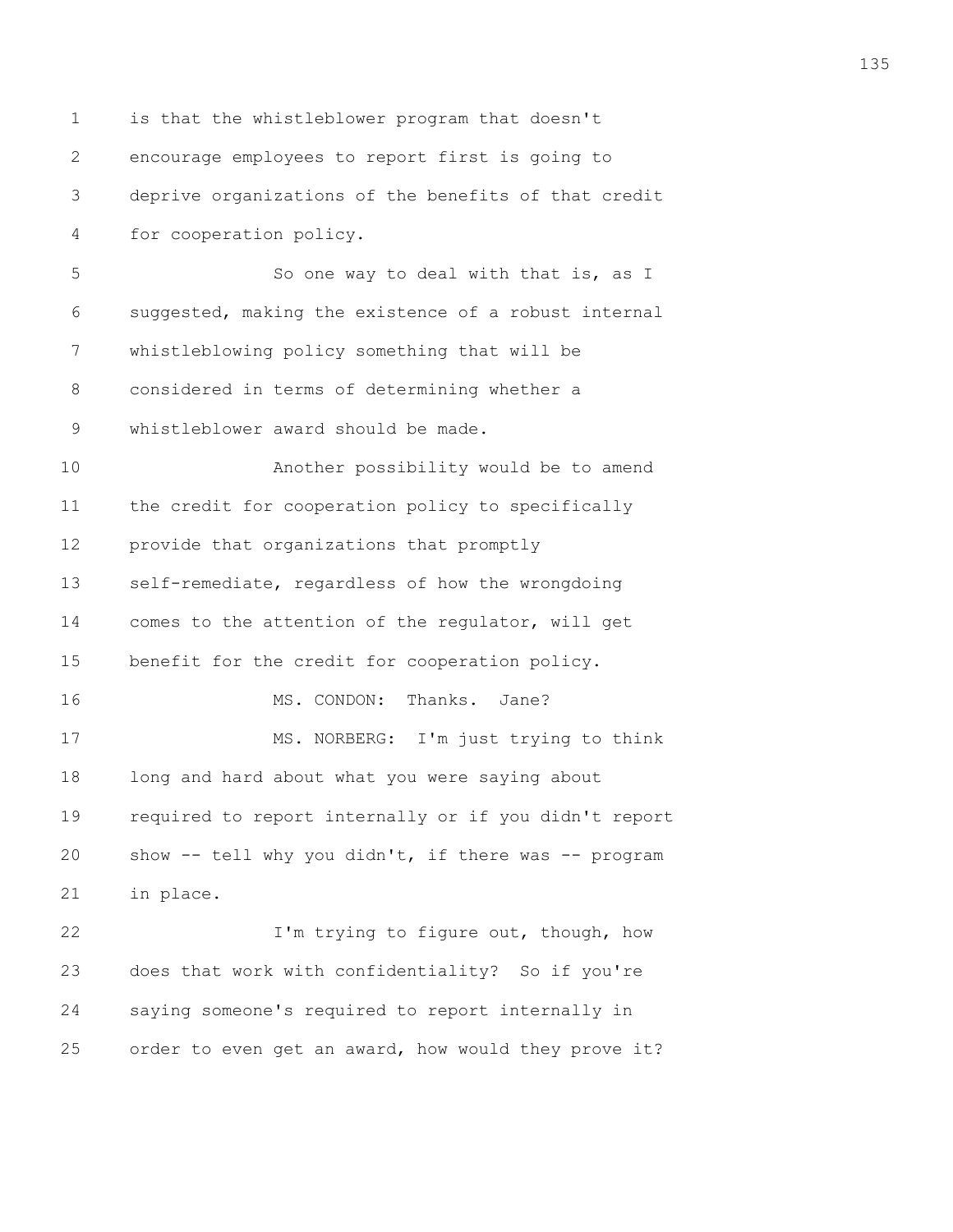1 Let's just say they called hotline, they're 2 anonymous, then they come to the OSC. What would 3 they have to do to prove that they reported 4 internally without the OSC having to come to you and 5 say, John Smith gave us this whistleblower claim. 6 Did John Smith file something? I'm just trying to 7 figure out how this can possibly work. 8 MS. FUERST: I'm not saying it should 9 be a requirement. I'm just saying it should be a 10 factor whether or not the whistleblower first 11 reported internally and whether there was good reason 12 for why they did not, particularly in the face of a 13 robust, well-developed whistleblower program of the 14 type that TD and CI have in effect. 15 MR. MOSELEY: Is your question, though, 16 Jane, how the whistleblower will be able to 17 demonstrate that he or she did report internally? 18 MS. NORBERG: Yes, I suspect --19 (Speaker overlap) 20 MR. MOSELEY: -- it wouldn't be 21 possible. (Inaudible) hotline, whatever, is 22 administered, but even if people who call anonymously 23 will have -- 24 (Speaker overlap) 25 MR. THOMAS: At the SEC we give credit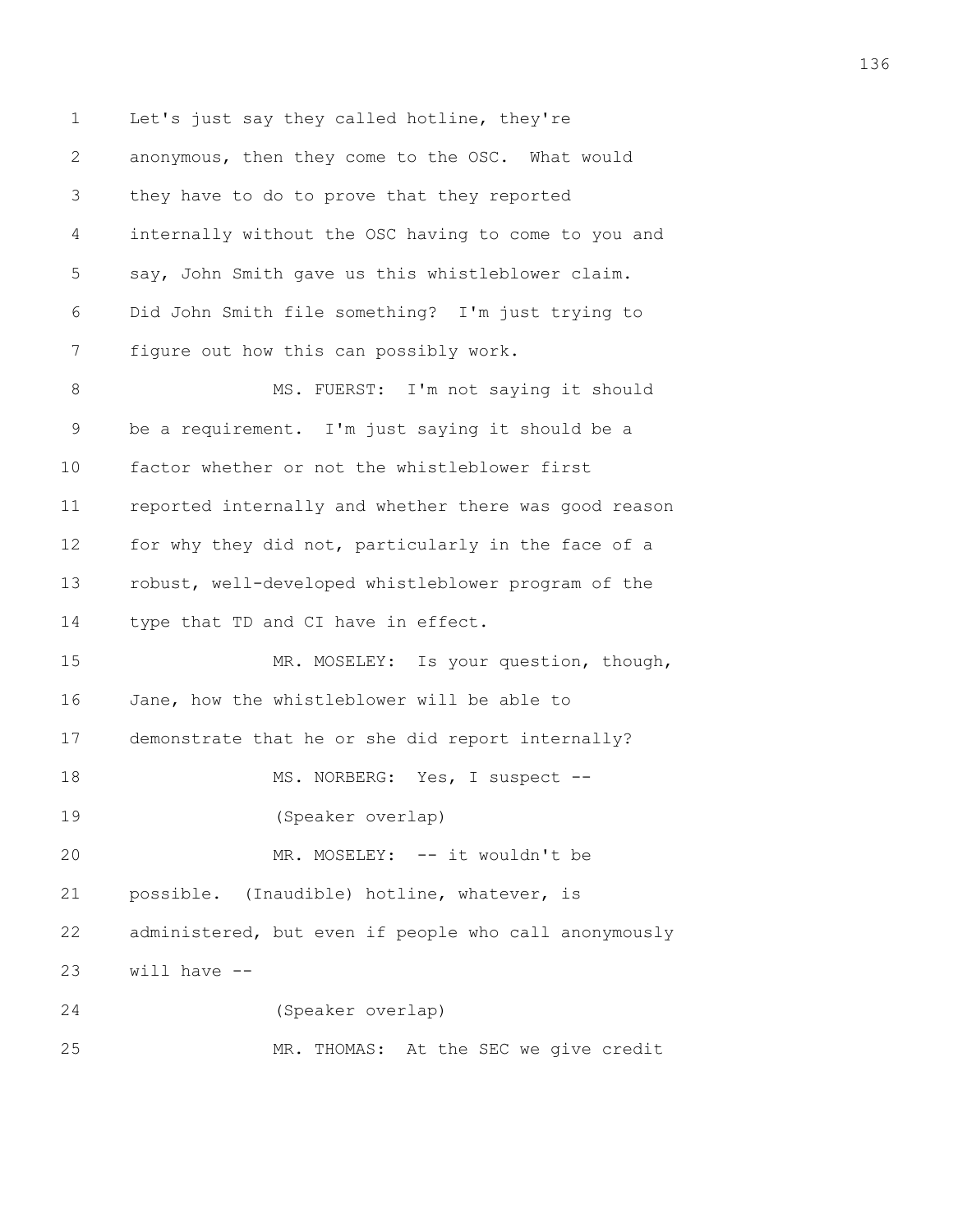1 to people, organizations, even when there is a 2 whistleblower. And one of the concerns expressed by 3 some of the corporate counsel here were basically 4 being deprived of the ability to protect current 5 investors during the course of the investigation, and 6 also insights into their organization.

7 And the experience at the SEC while I 8 was there, and I suspect is continuing, is that the 9 SEC does -- it asks organizations sometimes, or gives 10 them the opportunity to do their own investigation. 11 Not always. They use their discretion to oversee the 12 process. And I don't expect that would change if 13 that's a practice here.

14 MS. MURRAY: That was going to be one 15 of my questions for you, Jane. How quickly, if you 16 get a complaint, you triage it and determine that 17 there is some merit to this and there is something 18 specific and serious, at what point would you engage 19 with the corporation to let them know and let them 20 start to deal and basically mitigate the damages? 21 MS. NORBERG: I think it varies. I 22 think it depends on you, the company, and what is 23 being alleged. I couldn't tell you a specific time 24 line.

25 MR. HAUSMAN: Obviously you can hear a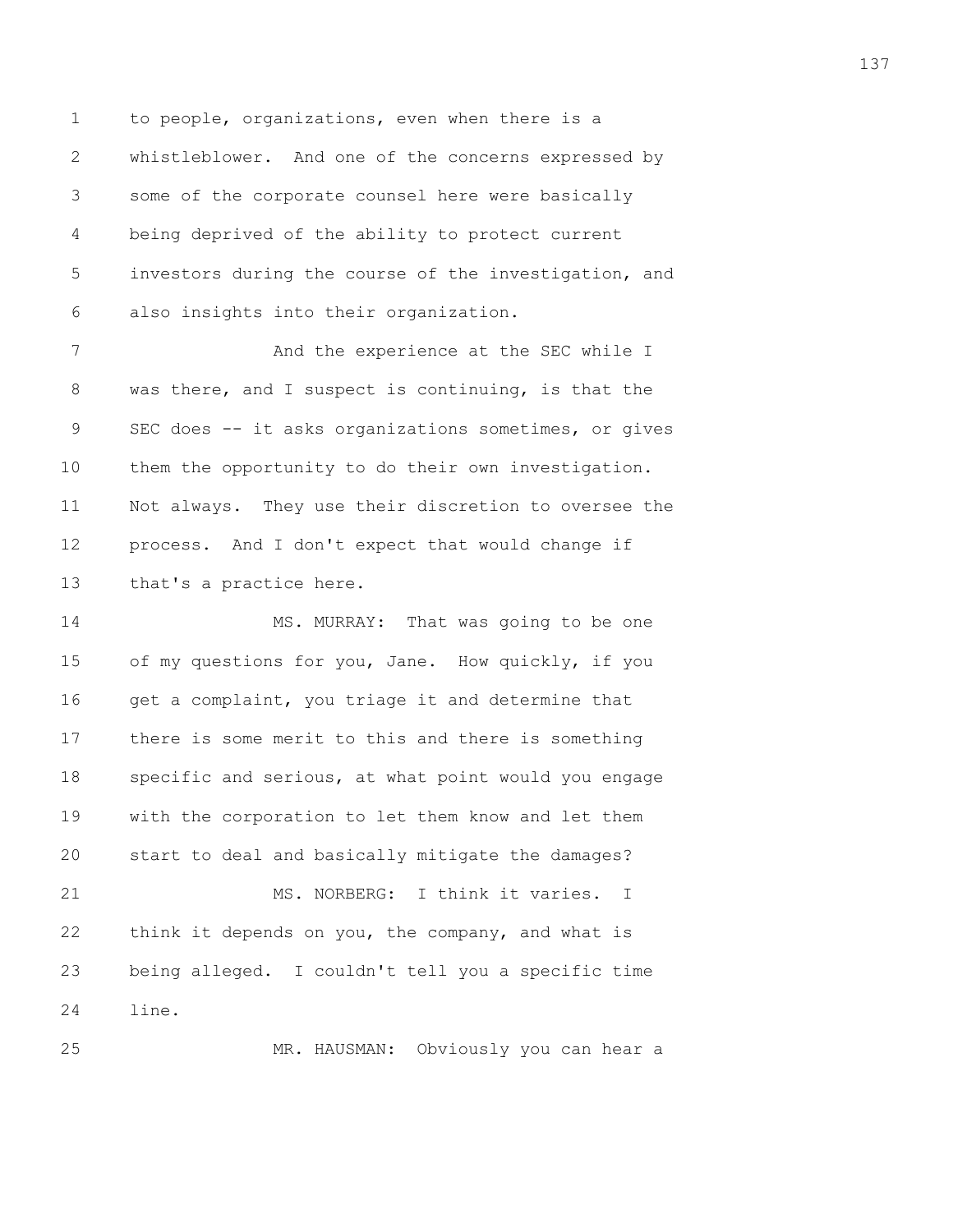1 consensus building around what Linda said. I think 2 it makes a lot of sense.

3 To my mind, the problem -- only problem 4 is you'd have to be very careful how you draft the 5 policy, because sometimes there's this factor stuff 6 in which the -- you've got, like, A through H as 7 factors and none seems to predominate over the other 8 (inaudible) any other factors to be relevant. 9 In other words, you have be able to 10 build expectations as to what that actually means. 11 Sometimes I have trouble with the cooperation policy 12 in that regard because things that -- like forms like 13 these are considered to be important factors, how 14 does it meld in with many, many others and it's 15 really difficult to determine how it's interpreted. 16 So I think that internal reporting 17 ought to be a factor. Where appropriate, it ought to 18 be a very important factor. In some cases it can't 19 be a factor at all because there's nowhere to report 20 to. Some person just telling on some other person, 21 so it's just not a factor at all. 22 MR. LASCARIS: I just want to be clear, 23 I don't agree with -- 24 (Speaker overlap)

25 MR. LASCARIS: I don't think that you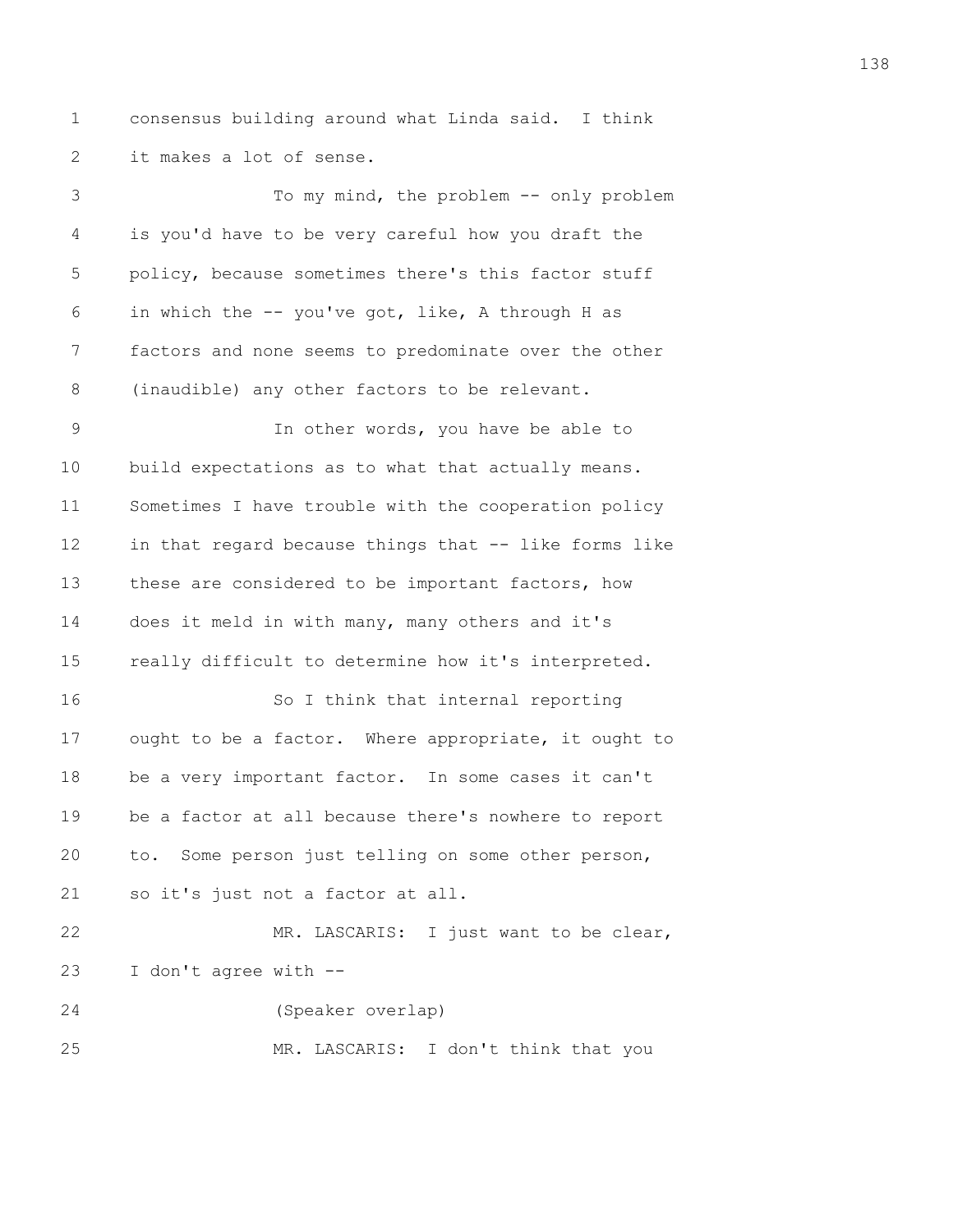1 should be at risk of being deprived at any reward at 2 all. I think that should be at the option of the 3 whistleblower. And if that person has a fear of 4 retaliation, whether justified or not, they should be 5 able to go outside without any adverse consequences. 6 (Speaker overlap) 7 MS. MURRAY: -- in one of the 8 discussion points is whether the anti-retaliation 9 provisions should apply regardless of whether you go 10 to the SEC directly or -- I think that there is 11 consensus around the table on at least one thing, and 12 that is that no employee should be disadvantaged for 13 coming forward with a good faith complaint. And I 14 think we would all agree with that. And I do, by the 15 way, think you need to put good faith in there. 16 We do have some people who try and 17 raise complaints just to save their jobs, because we 18 have the anti-retaliation and anti-discipline 19 provisions, and you will get a rogue employee trying 20 to secure employment by making a complaint to our 21 chair of the board. 22 But I think we do all agree that 23 anti-retaliation is an absolutely fundamental 24 component of this. If you want someone to come 25 forward they have to -- they are not going to be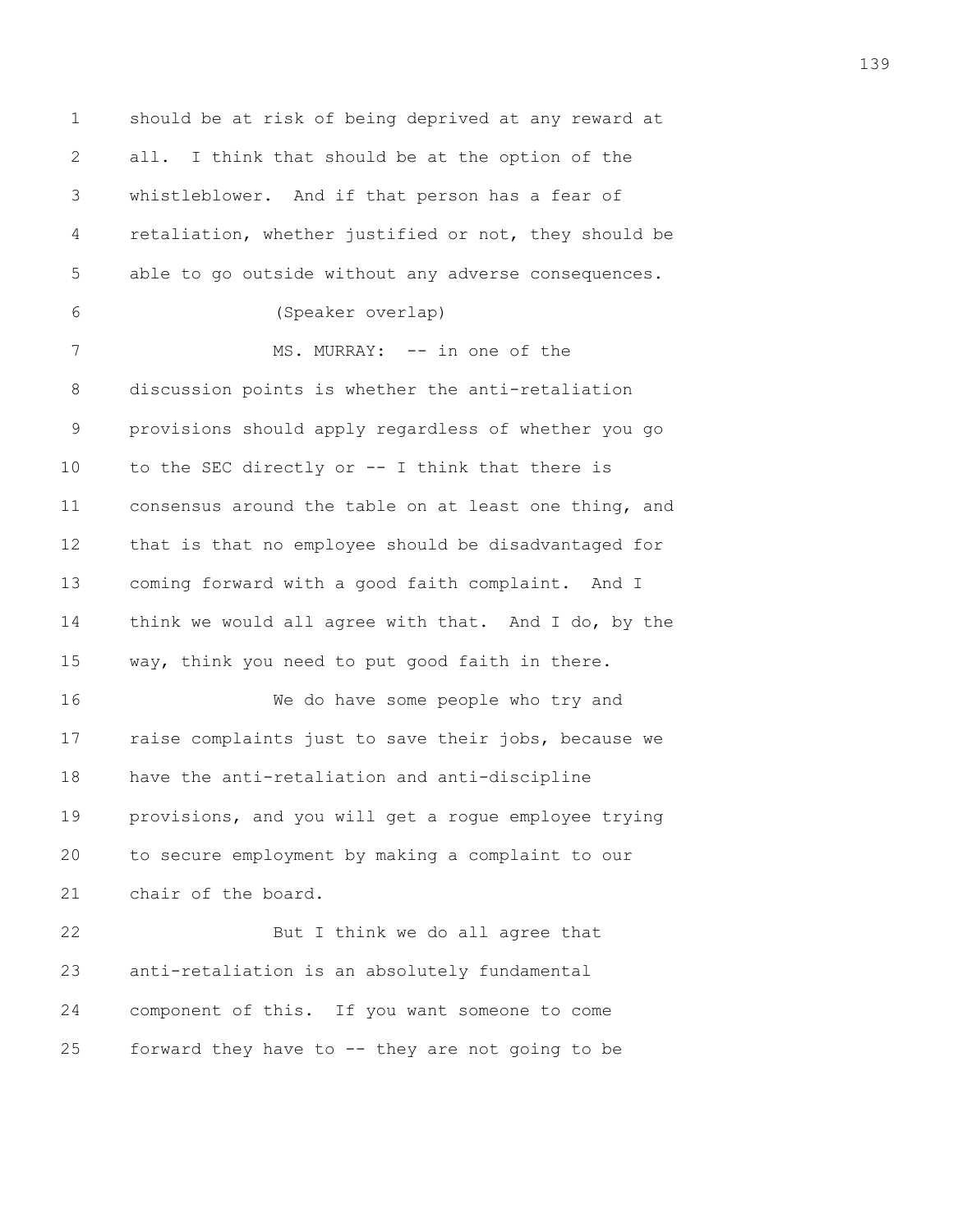1 disciplined, they are not going to be terminated.

2 MR. THOMAS: I agree.

3 MR. MOSELEY: I'll pause. Turn it over 4 to you.

5 MS. CONDON: This is a pause, and it's 6 changing the conversation a little bit.

7 I know we only have a couple more 8 minutes, but one of the issues that hasn't really 9 come to the surface in the discussion at all, and 10 maybe it's because there's a consensus about it, is 11 the issue of eligibility for an award if you are, to 12 some degree, culpable in the behaviour. That was 13 something that was definitely raised in the 14 consultation paper for discussion.

15 And the comments, as I read them, 16 seemed to suggest a general agreement with the 17 proposition that depending on the level of 18 culpability it was not inappropriate that someone 19 would be able to access a whistleblower award if they 20 came forward at the end of the day.

21 So I just wanted to take the 22 temperature of the group on that issue in the last 23 couple of minutes.

24 MS. FUERST: I will be very brief and 25 tell you it is, of course, going to depend on the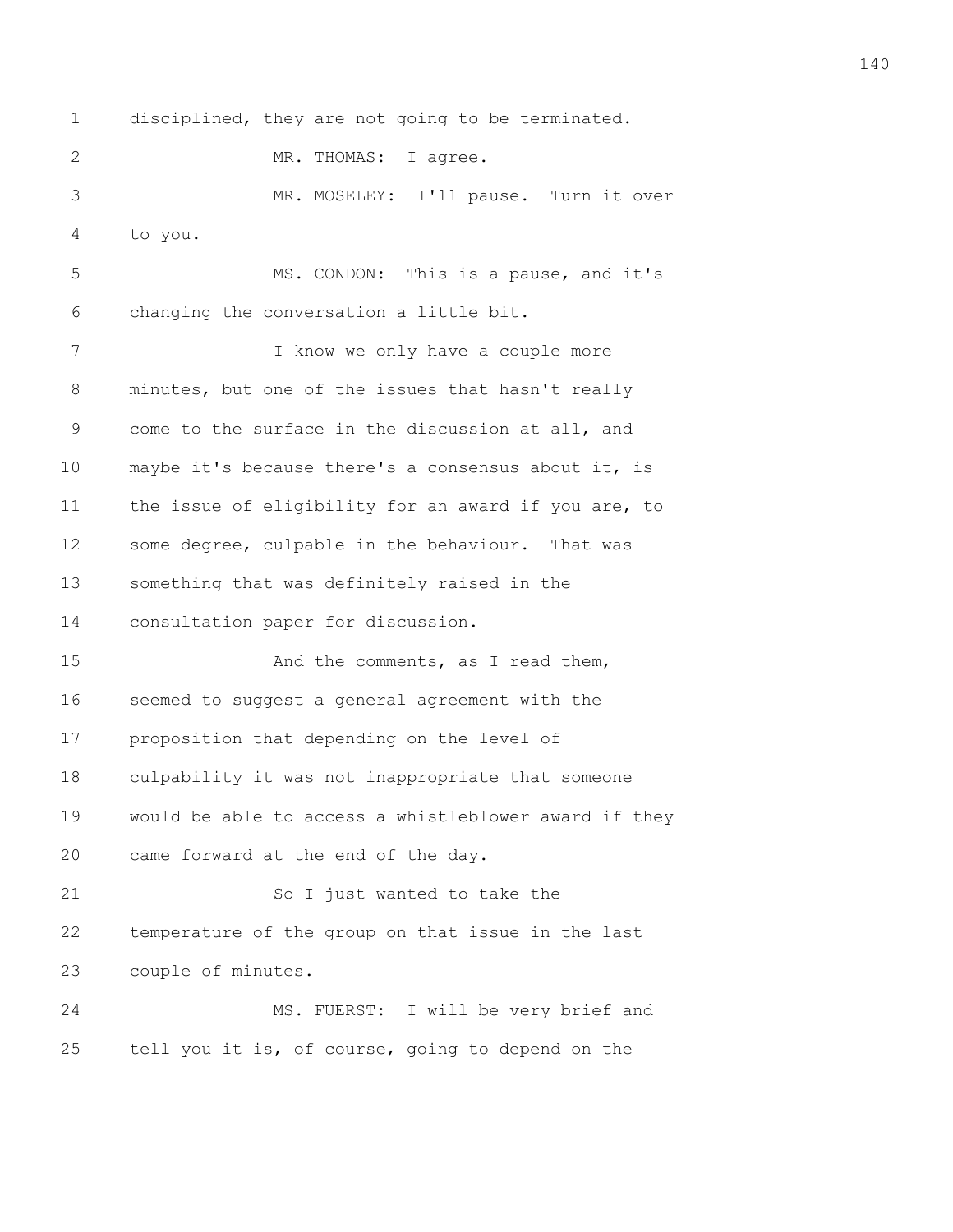1 circumstances, but I feel that the combination of 2 confidentiality, anti-retaliation and financial 3 reward, the trifecta of this, could encourage the 4 culpable actor possibly to sit on something a little 5 longer, no fear of retaliation really, because he's 6 protected, he or she. 7 And I look more specifically at the 8 roque dealer, the roque advisor, who -- hopefully 9 there are no advisors in the room. 10 I will say that that's the largest 11 vulnerability for large financial institutions. It's 12 the most -- they have direct contact with investors, 13 and investors are vulnerable to them. The rogue 14 dealer is -- if that rogue dealer is culpable and is 15 engaged in nefarious wrongdoing against vulnerable 16 clients and chooses to sit on that and then blow the 17 whistle to get some money -- well, by the way, the 18 financial institution that employs them is 19 vicariously liable and will be making full 20 restitution to that employee, I see that as a real 21 problem. And we can't retaliate and get back at 22 them. 23 So the culpable actor -- I would say at 24 the very least the culpable actor should not get the 25 benefit of the anti-retaliation and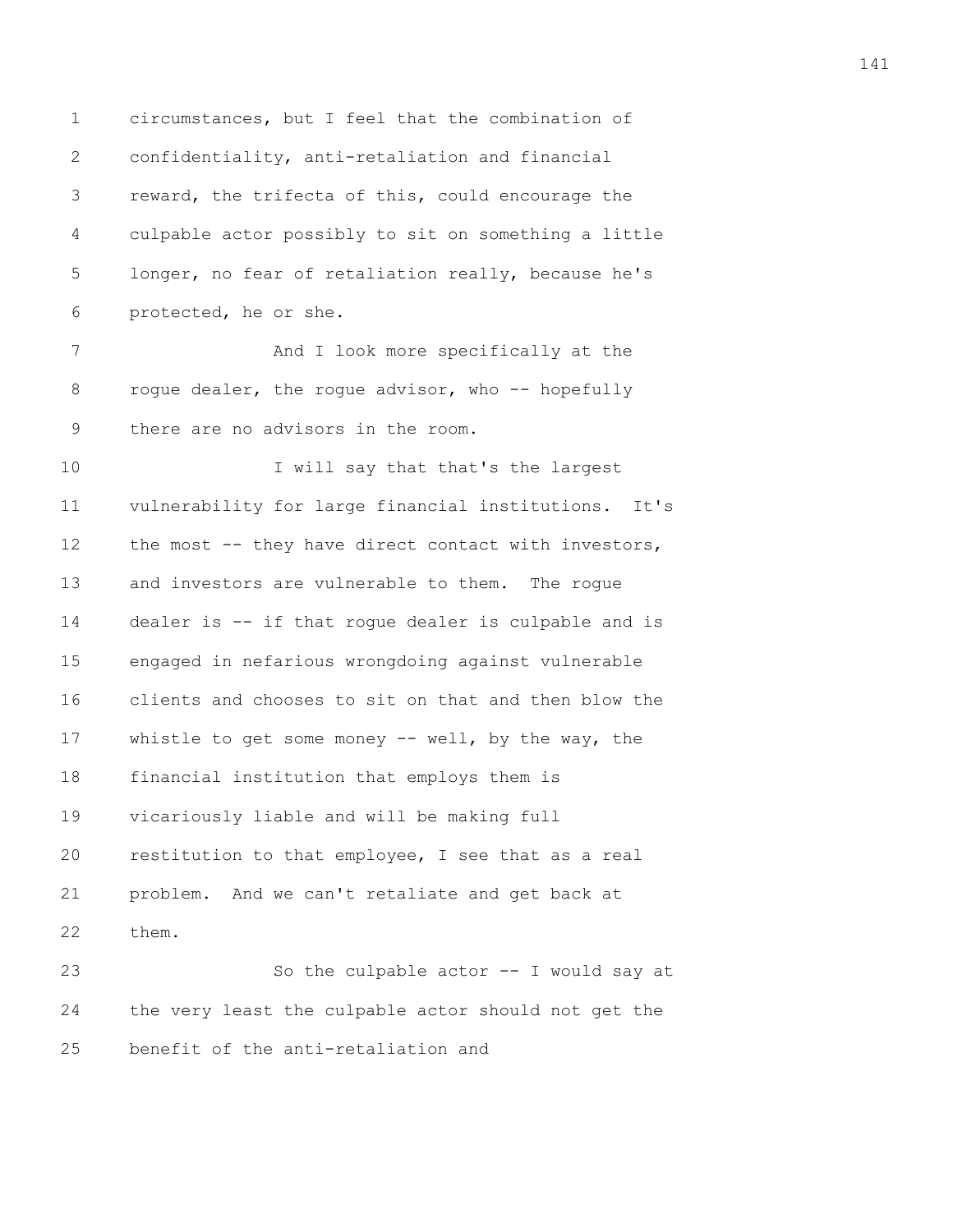1 anti-disciplinary, I don't believe. And I think that 2 there should be some sage wisdom coming from you as 3 an independent tribunal as to whether or not the 4 culpable actor should be entitled to compensation. I 5 don't think in every situation they should be. 6 MR. MOSELEY: Do we have any experience 7 from the SEC on whether this fear that Sheila 8 identified has come to pass, that people stand by and 9 wait? 10 MS. NORBERG: So at the SEC we do pay 11 culpable whistleblowers, and I think the thinking 12 around that is that sometimes you need a little fish 13 to get to the big fish, so that is why we do pay 14 culpable whistleblowers. 15 That being said, there are protections 16 built into our rules that, in some instances, the 17 culpable whistleblower will not be paid, and that is 18 if they are criminally convicted of the same 19 wrongdoing that they bring to us, then they are 20 barred from receiving the whistleblower award. 21 And if they are main actor in the 22 misconduct and they are -- let's say they are fined 23 as well, then that does not go into the dollar amount 24 to get it over the million dollar threshold. 25 In addition, culpability is a factor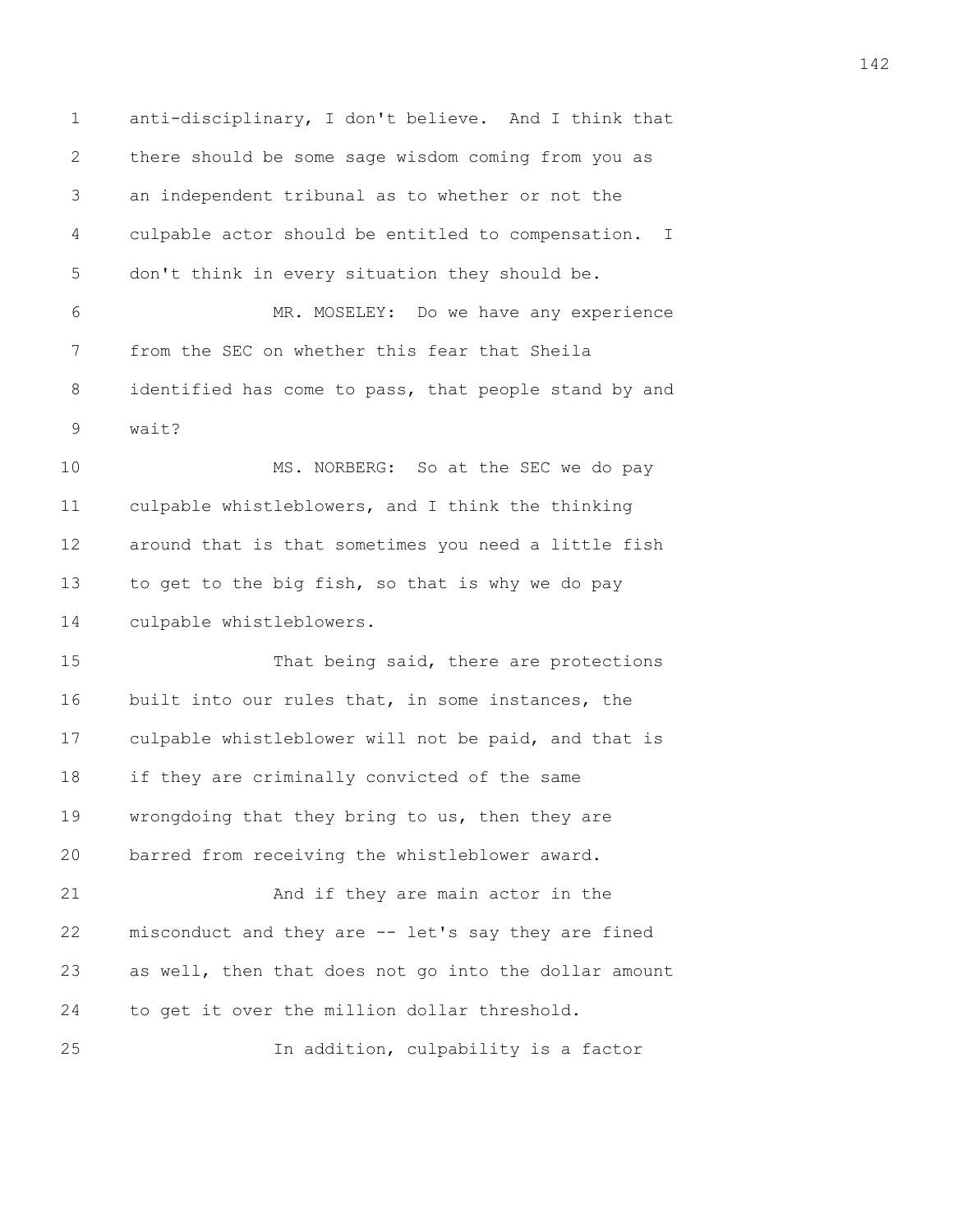1 that may decrease an award. So that is the way we 2 look at it.

3 But the one thing I wanted to mention 4 is when you talk about culpable whistleblowers being 5 protected from retaliation, I don't know if it's 6 different here in Canada, but I wouldn't view a 7 culpable whistleblower as being protected from 8 retaliation. Because if you have committed a crime 9 or wrongdoing within your company I would think that 10 the company can certainly take action against you, 11 and can certainly prove that it's not because you're 12 a whistleblower but because you have committed this 13 wrongdoing. So I think you can really separate those 14 two out.

15 MR. THOMAS: There's a practical thing 16 that's not being said.

17 Whistleblowers, because under the SEC 18 whistleblower program, can't get paid for misconduct 19 they have led. So basically let's say there's a 20 \$5 million scheme, 2 million they were involved with 21 in some way. 2 million gets excluded, the 10 to 22 30 percent, but also the fees can't be paid for. So 23 they are left with this \$3 million.

24 But these whistleblowers have to make a 25 big choice, because low level people, they don't have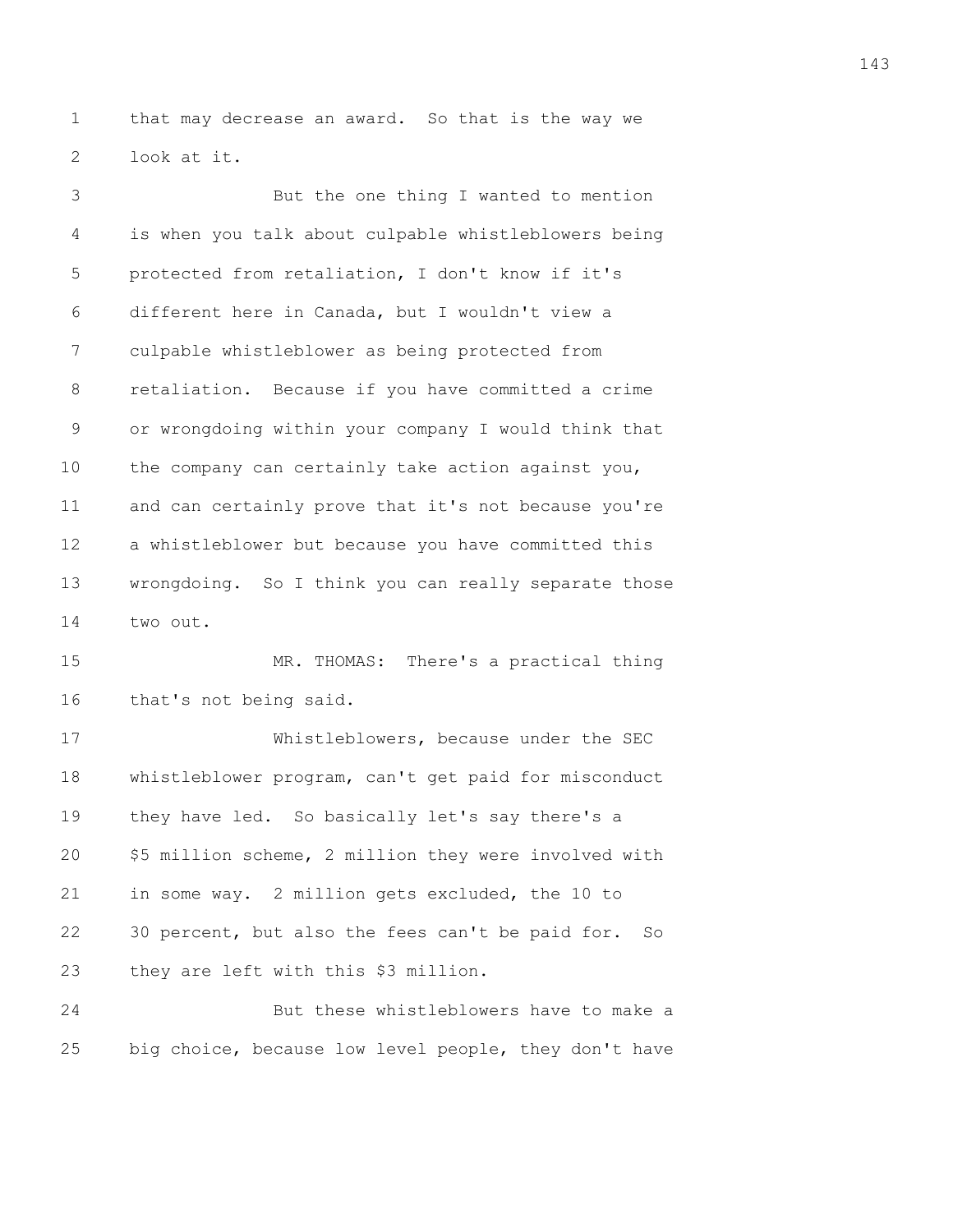1 a big concern. Like, the secretary for a bad guy who 2 might have delivered the mail for somebody is not 3 worried being culpable.

4 The most senior people have great 5 concerns because there's no immunity under the SEC 6 whistleblower program. So the most culpable people, 7 the kind of person you are describing, if he came to 8 a counsel, we would say, you should not go to the SEC 9 or the OSC because they are likely to refer or take 10 action against you for doing this.

11 So really the challenge is for the 12 middle people. The most culpable are not going to 13 play in the program. The minor people, no one would 14 bring libel.

15 It's for those people, they have to 16 navigate how significant was their involvement and 17 whether the risk of being -- case brought against 18 them as far as the reward.

19 So there's a natural kind of regulator 20 to keep the bad guys who are receiving money that's 21 beyond what the SEC would not take away from them 22 monetarily, and the timing is part of -- baked into 23 the criteria.

24 In fact, one of the awards, the largest 25 award to date, they made a point of saying you would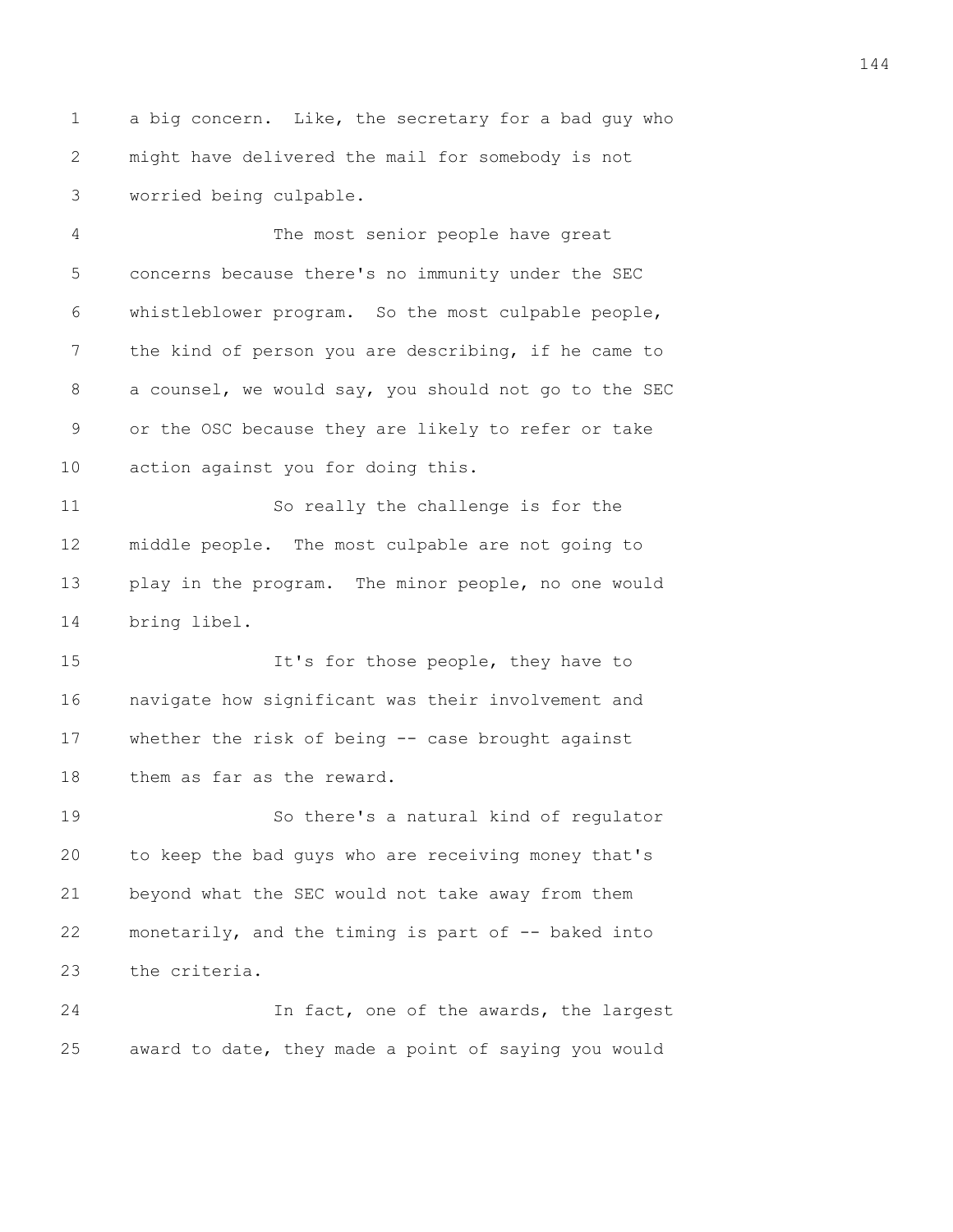1 have got a much bigger award if you didn't delay. 2 MS. NORBERG: Delay is absolutely a 3 factor that can decrease an award, absolutely, and 4 we've done it on multiple occasions. 5 MS. CONDON: All right. I think we 6 have to close the discussion there. We're slightly 7 over our deadline of noon. 8 So two big thank yous on behalf of my 9 colleagues and myself on the one hand. Thank you to 10 our very expert and distinguished panelists for 11 giving the benefit of their time and their insight 12 and the thoughtfulness with which they prepared their 13 interventions this morning. We feel that we have 14 learned a lot and there are many more sophisticated 15 issues to think about now. So we thank you for that. 16 **And the other thank you, of course, on** 17 behalf of my fellow commissioners and myself is to 18 the staff of the enforcement branch for putting this 19 roundtable together, their work in preparing the 20 consultation paper in the first place and in 21 orchestrating the conversation that we've had this 22 morning. 23 We can undertake that we'll take all of

24 the comments and the interventions we've heard very 25 seriously and use them to think about having to move